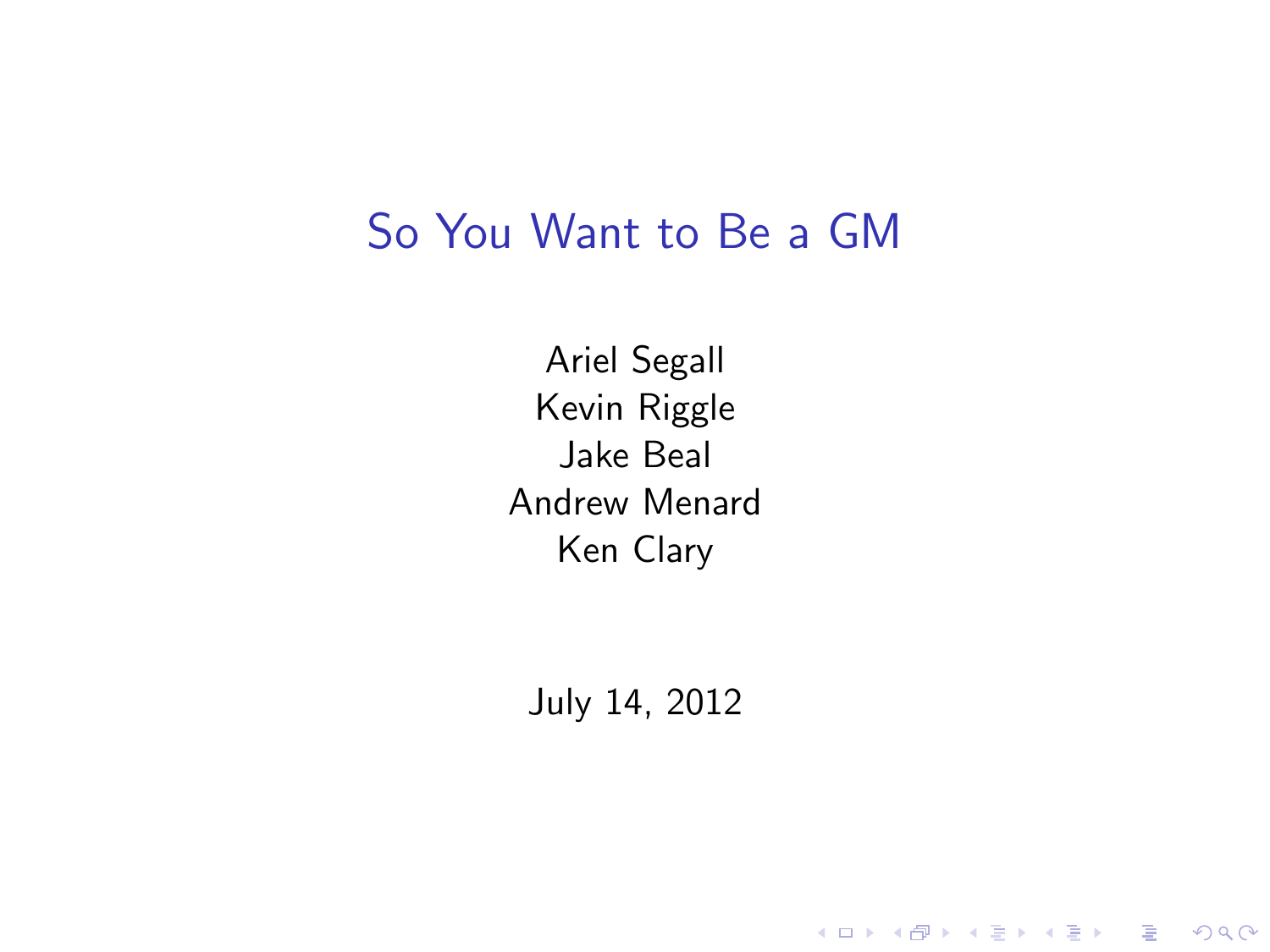#### The Disclaimers

All Rules are Made to be Broken (just don't do it unless you mean to)

There Is No One True Way

K ロ ▶ K @ ▶ K 할 ▶ K 할 ▶ | 할 | © 9 Q @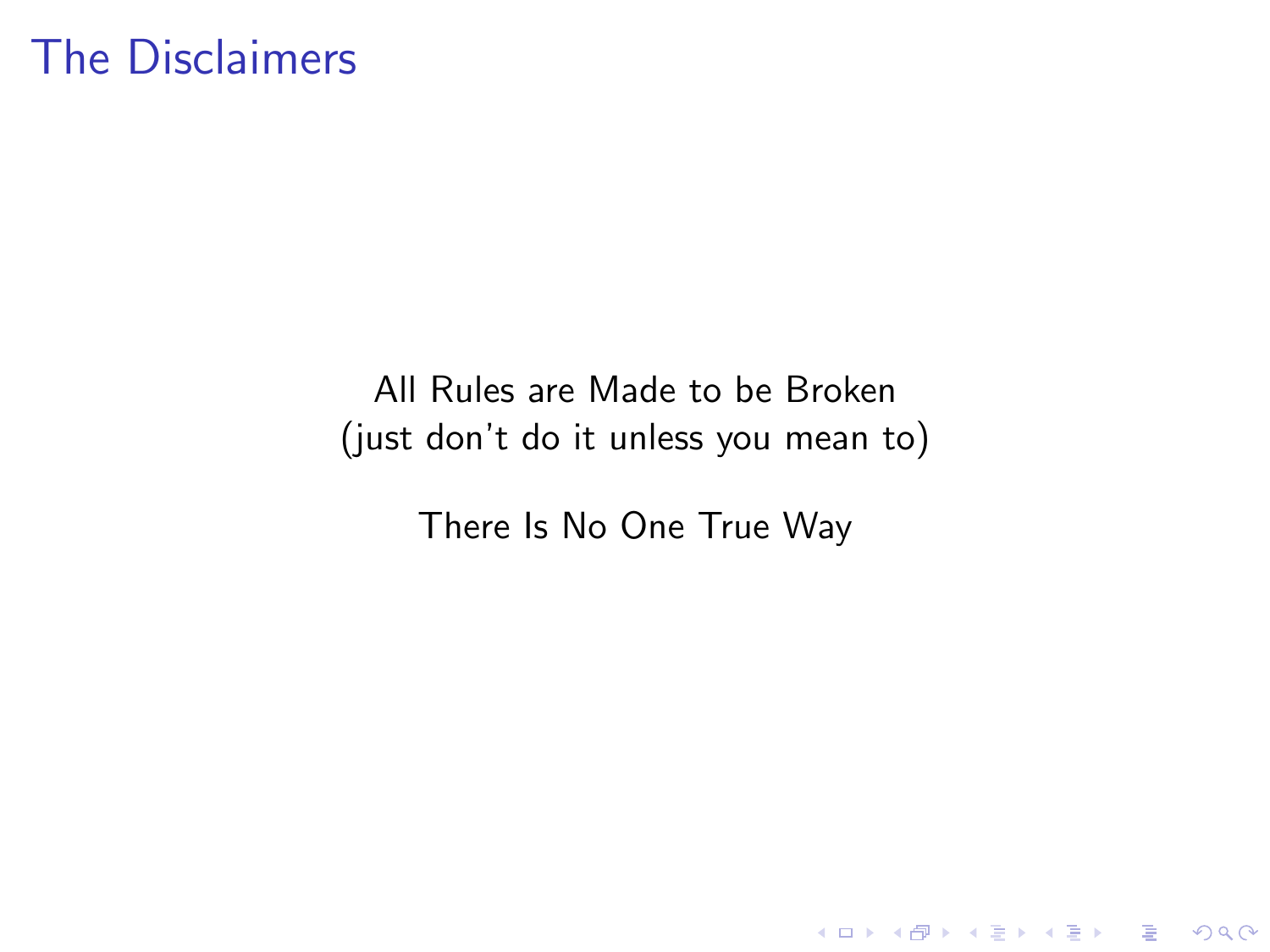#### What We'll be Covering

- ▶ So You Want to Write a Game
	- $\triangleright$  Team selection and dynamics, basic gamewriting logistics, core game ideas
- $\blacktriangleright$  Plots and Characters
	- $\triangleright$  Creating them, balancing them, having enough but not too many
- $\blacktriangleright$  Mechanics
	- $\triangleright$  Selecting them, balancing them, testing them
- $\blacktriangleright$  Economies
	- $\triangleright$  What they are, how to balance them, why not to be scared of them
- $\triangleright$  Things That Go Wrong and How to Fix Them
- <span id="page-2-0"></span>▶ Preparing to Run Your Game
	- ▶ Sanity Checking, Apps, Casting, Handout, Runtime, Wrapup

**KORK ERKER ADE YOUR**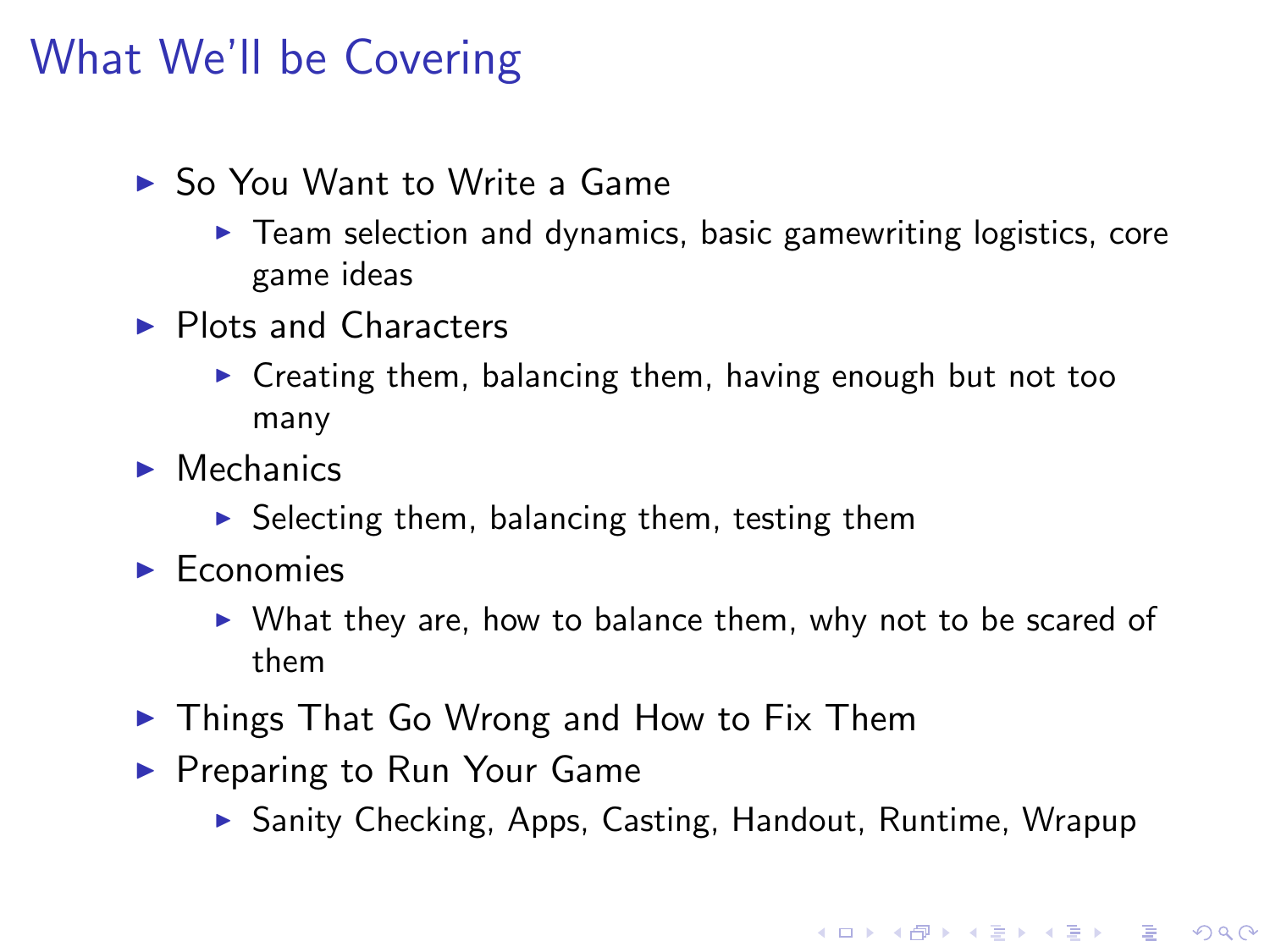In this section, we'll talk about:

- $\triangleright$  Creating and managing a GM team
- $\blacktriangleright$  Zampolits
- $\blacktriangleright$  Basic gamewriting logistics
- <span id="page-3-0"></span> $\triangleright$  Creating and agreeing upon a game concept

**KOD KARD KED KED E VOOR**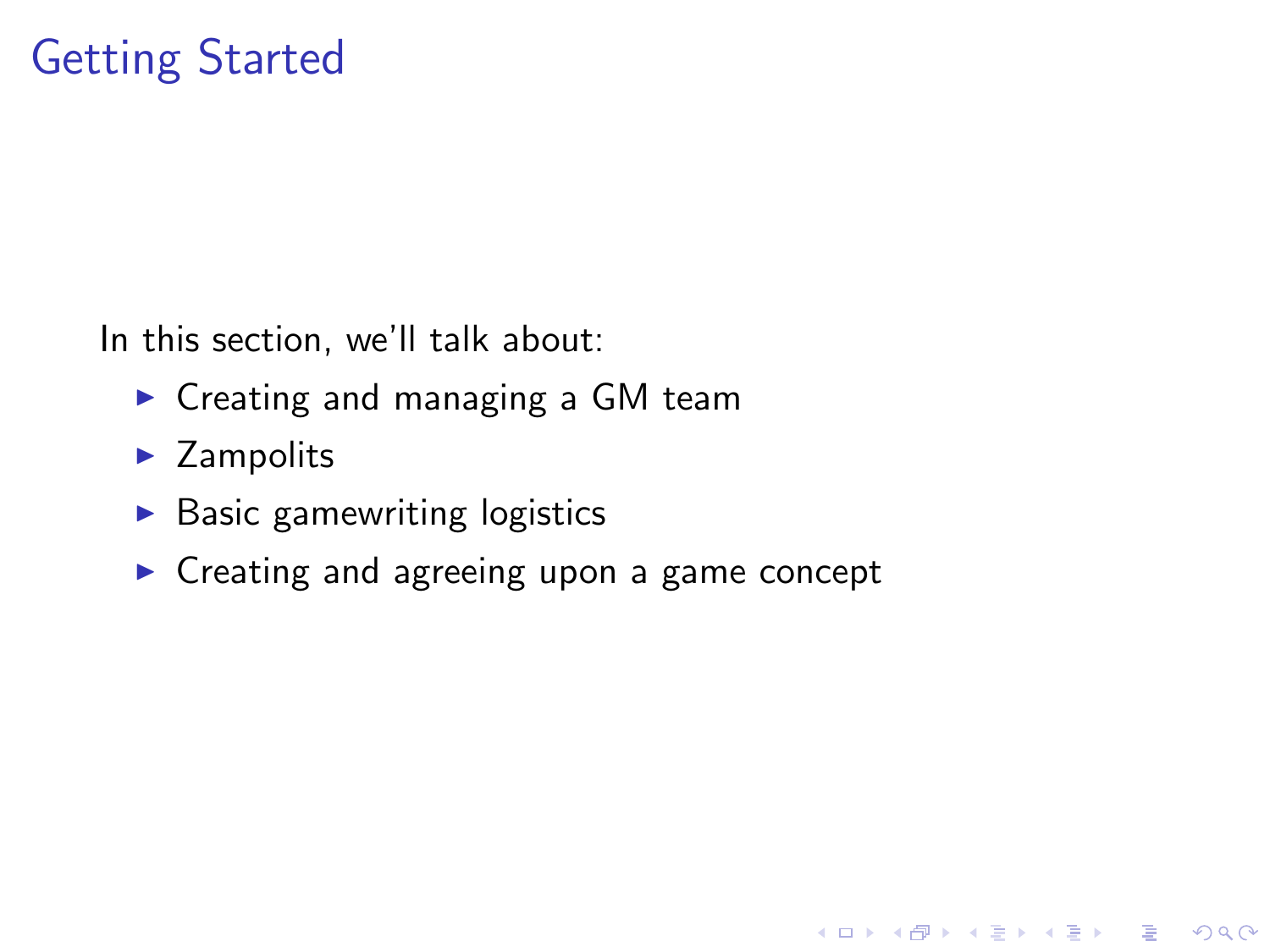#### What Do You Need in a Team?

- $\triangleright$  Shared core vision for the game (we'll get to how to develop that shortly)
- $\triangleright$  Work well together under stress
- $\blacktriangleright$  Produce content
- $\triangleright$  Communicate well

Everything else is optional!

K ロ ▶ K @ ▶ K 할 > K 할 > 1 할 > 1 이익어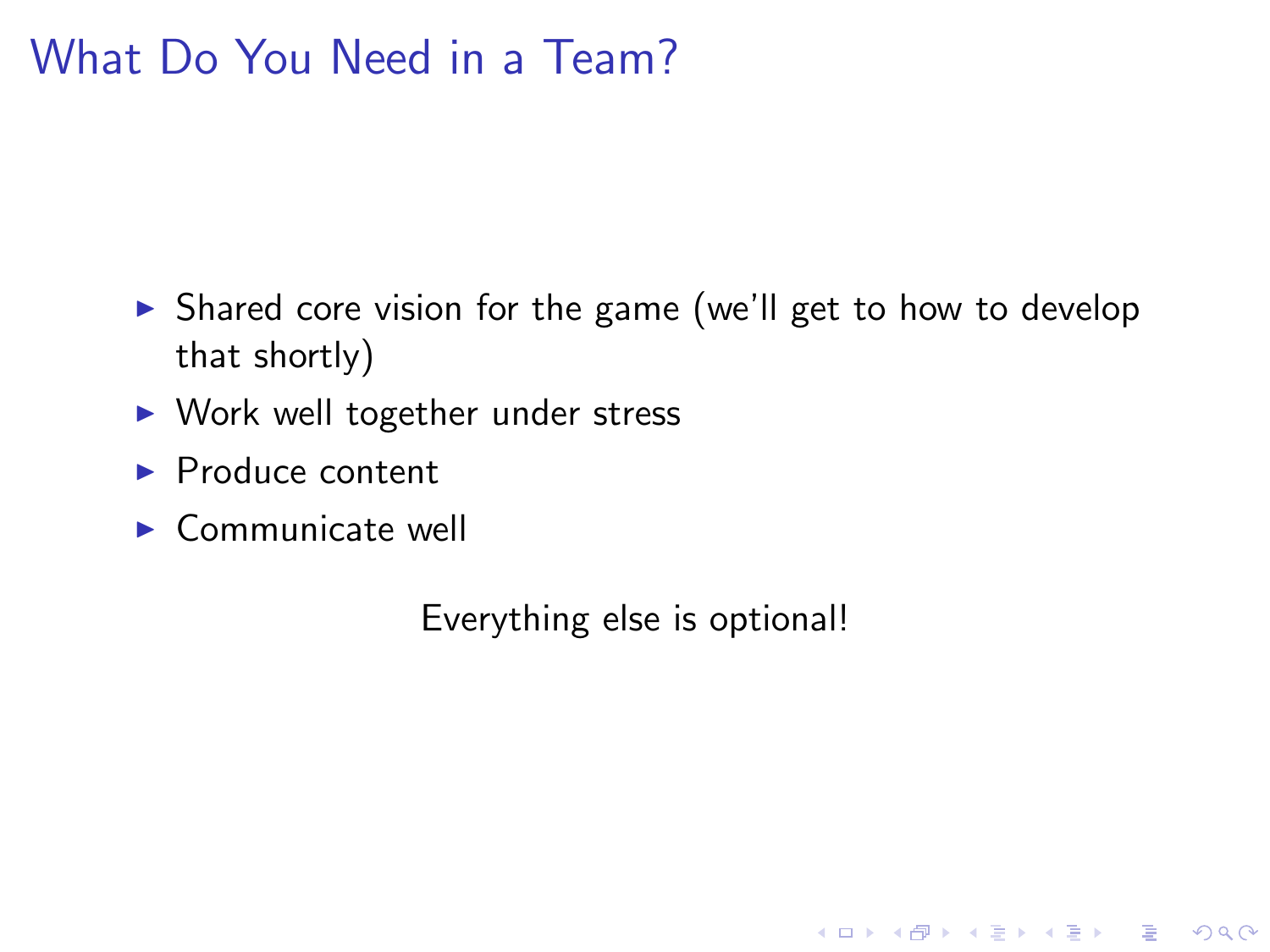# Team Dynamics

- $\blacktriangleright$  Teams change, and that's OK
- $\triangleright$  GMing is high stress; games can kill friendships. It's better to go your separate ways than try to hang on and have everything explode.
- ► Good GMs may not all make a good team, or all be good for the same game, and that's OK.
- $\triangleright$  Trust is essential in a GM team.
	- If someone has a task, and other team members insist on micromanaging, the game won't get written.
	- If you don't trust a person with their task, they should be doing something else; or there should be checkpoints and a backup plan.
	- If there's nothing you trust a person with, this might not be the right team for one of you.
	- Equally, you must be worthy of trust. Get done what you say you'll do; if you can't, communicate early and often.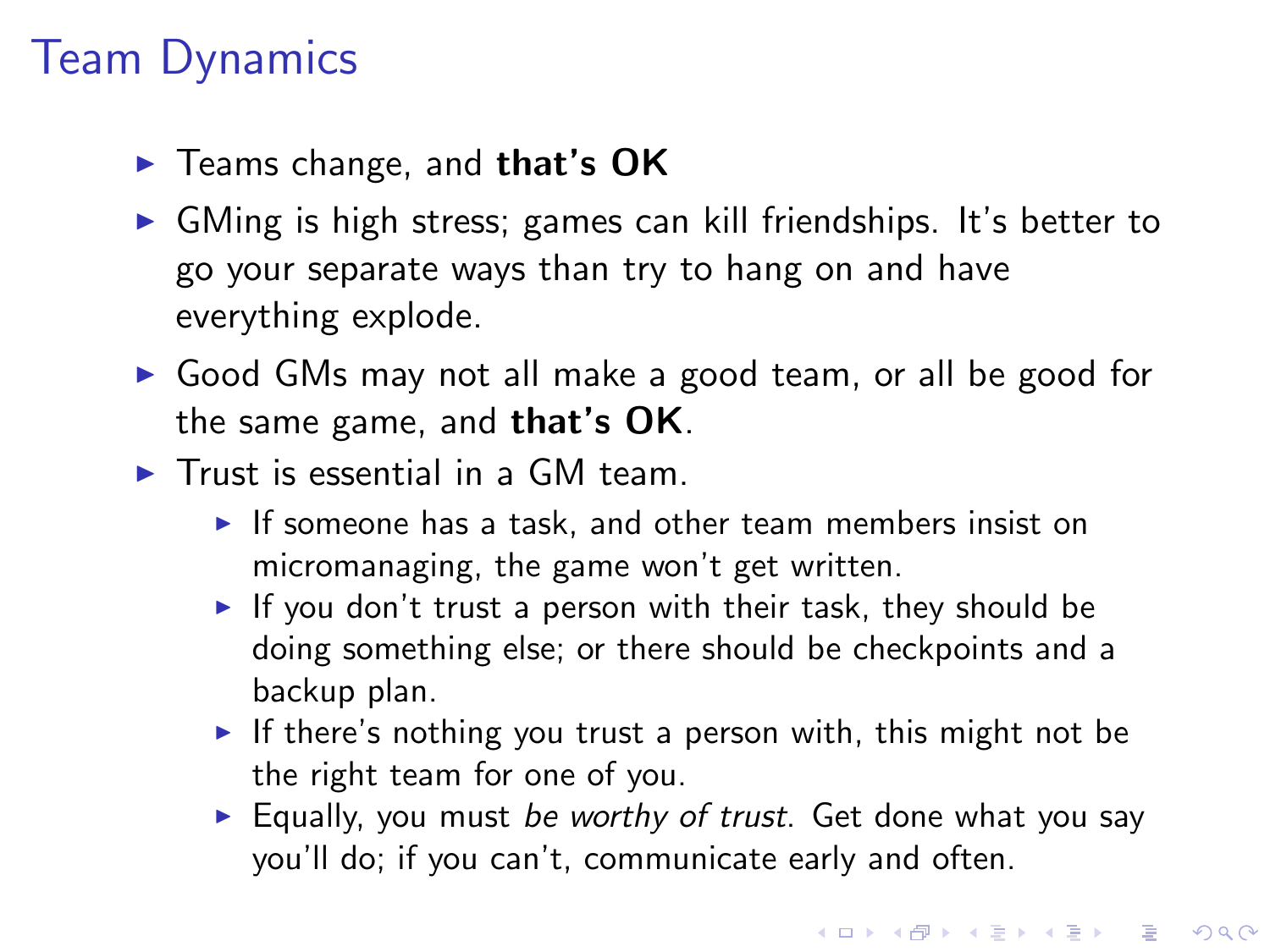# The Zampolit

The High Council will require you to have a zampolit in order to be scheduled. You could get a rubber stamp, but you don't want one.

- $\triangleright$  A good zampolit will read all of the progress on game. He or she will tell the team if you're deluding yourselves about how finished you are.
- $\triangleright$  A good zampolit will play project manager, and help you set realistic deadlines. . . and hold you to them.
- $\triangleright$  A good zampolit will be the bad guy if there is a problem GM, so that the rest of the GM team won't be resented.
- $\triangleright$  A good zampolit will prioritize GM sanity as well as getting the game done. . . unlike many GMs.
- $\triangleright$  A good zampolit will cancel your game if need be, and this is a good thing.

**K ロ ▶ K @ ▶ K 할 X X 할 X 및 할 X X Q Q O**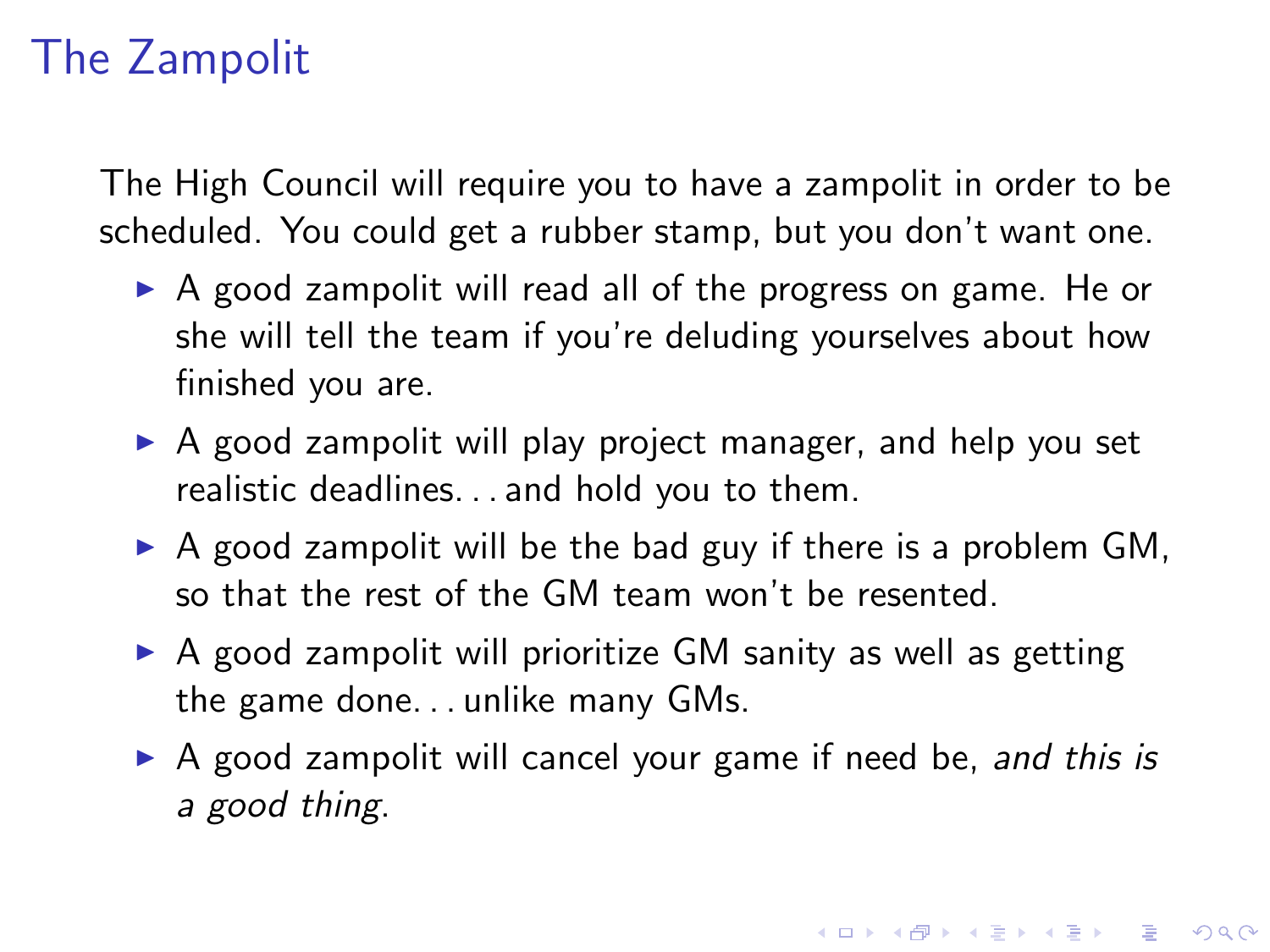# Choosing a Zampolit

Some things you want in your zampolit:

- $\triangleright$  Someone your team is comfortable accepting criticism from.
- $\triangleright$  Someone who is willing to criticize your team.
- Someone who is willing to accept all of the zamp responsibilities, including reading all of the game-in-progress and cancelling the game if necessary.
- $\triangleright$  Someone who has read the entirety of Jim's how-to-zamp instructions<sup>1</sup> before agreeing.

 $^{\rm 1}$ http://web.mit.edu/jlwfnord/www/zampolit.pdf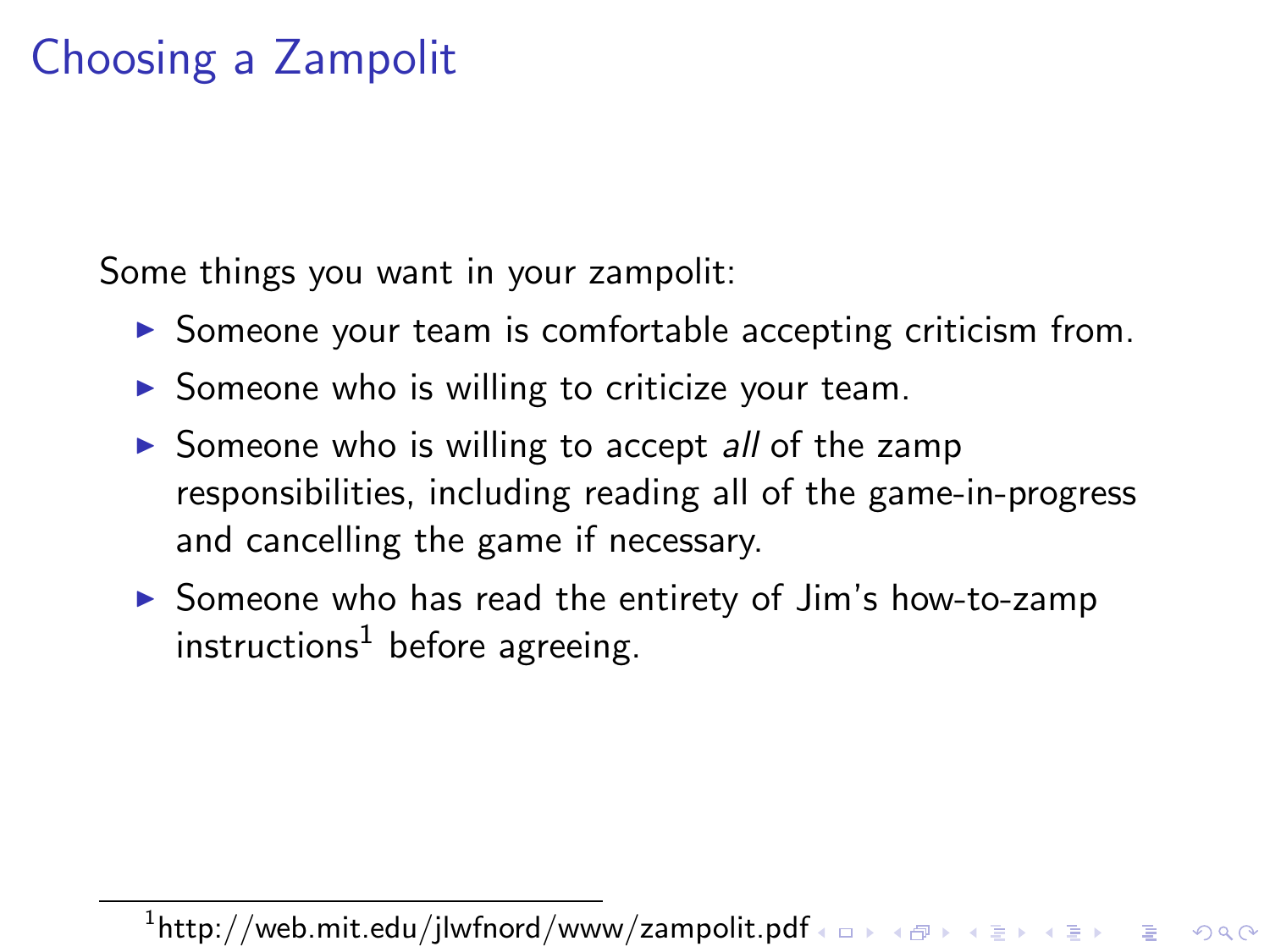# GameTeX and Other Tools (1/2)

So you want to write a game. What will you use to do it?

- $\triangleright$  GameTeX: the current Guild default, for a reason
	- $\triangleright$  Pros: Support for all Guild standards, well-documented, modifiable to support game-specific needs, lots of knowledgable people willing to help, all of the document-creation power of LaTeX.
	- $\triangleright$  Cons: All of the complexity of LaTeX, including the cryptic error messages. Not really database-compatible if you're trying crazy webapp tricks.
	- $\triangleright$  This is the right default choice; the skills will carry over.
- ► Gameki, Xavid's bleeding-edge new alpha game-writing tool
	- $\triangleright$  Pros: Designed for easy player printing and webapp integration, wiki markup language for people who are scared of latex; both web and subversion access; back end in python, not latex.
	- $\triangleright$  Cons: Doesn't have the full power of latex; minimal support and documentation; alpha.
	- $\triangleright$  You probably don't want this yet... but if you're interested in its features, be aware that it's coming, and he's looking for testers.4 D > 4 P + 4 B + 4 B + B + 9 Q O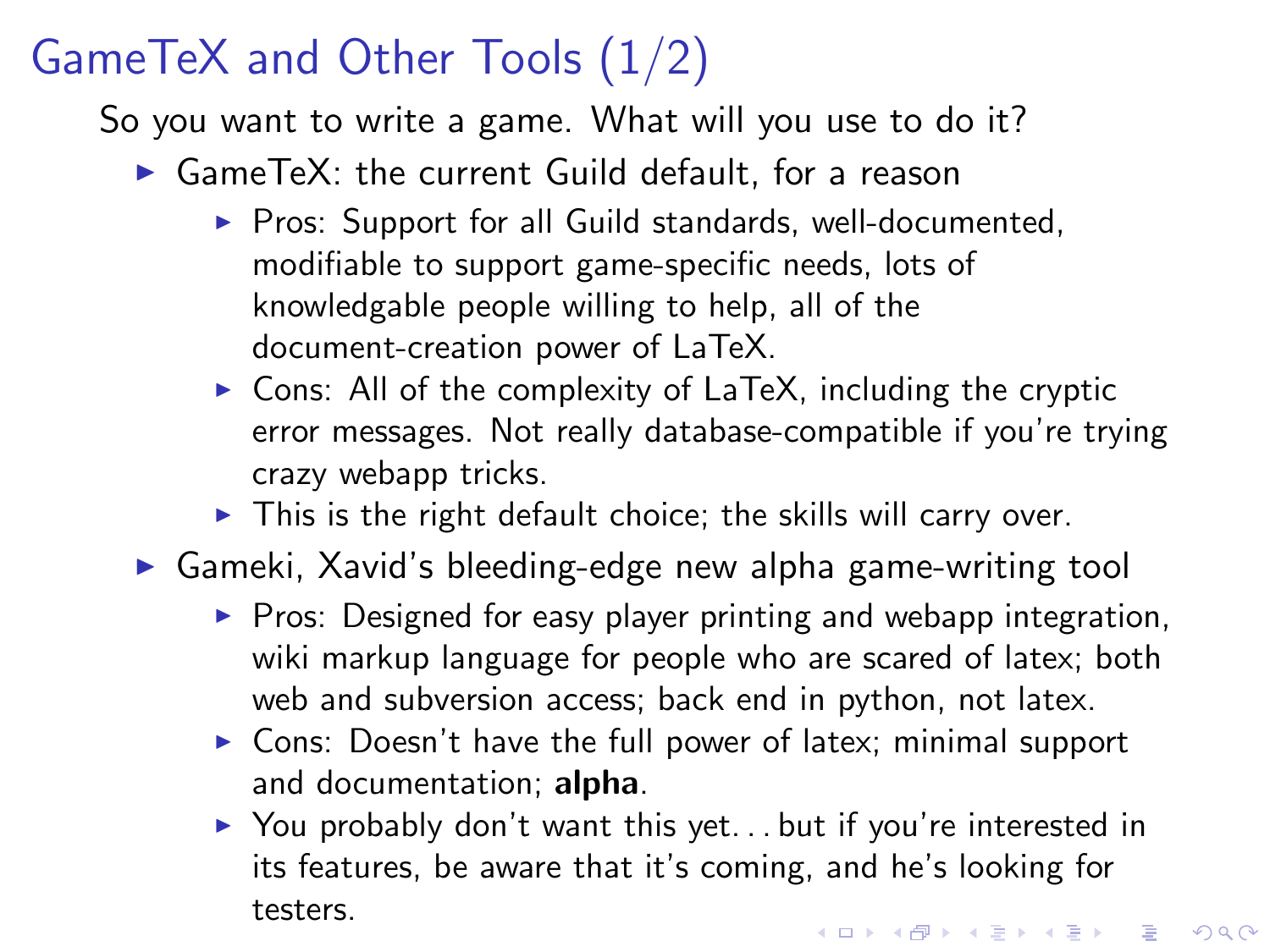# GameTeX and Other Tools (2/2)

- **I** Your Favorite Word Processor
	- $\triangleright$  Pros: You probably already know how to use it. Some of them come with, e.g., changelogs that some teams like.
	- $\triangleright$  Cons: You'll be recreating everything from scratch if you need anything other than basic sheets. Not all are cleanly compatible with version control.
- $\triangleright$  Wikis
	- $\blacktriangleright$  Pros: Easy to set up nowadays; easy GM collaboration
	- $\triangleright$  Cons: Clean printing can be a pain; version control often very dubious

4 D > 4 P + 4 B + 4 B + B + 9 Q O

The technology you use doesn't matter, as long as it meets your team's needs.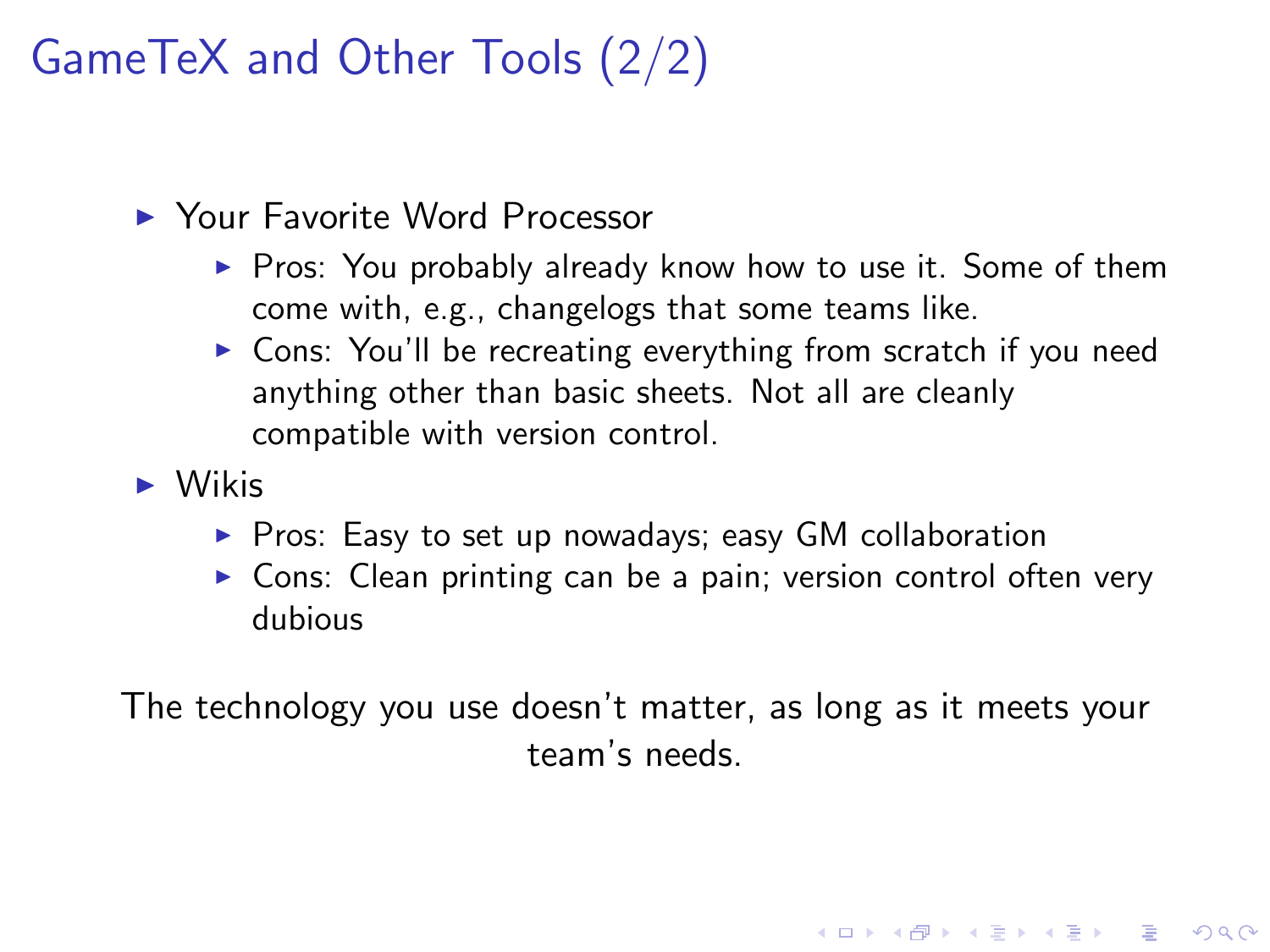#### Tools: Version Control

The most essential technical tool for gamewriting is version control.

- $\triangleright$  Many options; subversion (svn) and git are the most popular now
- $\triangleright$  Not locked to any given machine
- $\triangleright$  Multiple people can do overlapping work, with clean merges
- $\blacktriangleright$  Reduce the chance of accidentally losing work
- $\triangleright$  Allow restoration and lookup of earlier versions; handy in big projects
- $\triangleright$  Commit Logs (zephyr, e-mail, web update, whatever) are a really useful tool, especially for your zampolit.

You can look up the details later, but you want one no matter what tech you use to write.

<span id="page-10-0"></span>Every GM on the team must be comfortable with the basics of the version control system.

**K ロ ▶ K @ ▶ K 할 X X 할 X 및 할 X X Q Q O**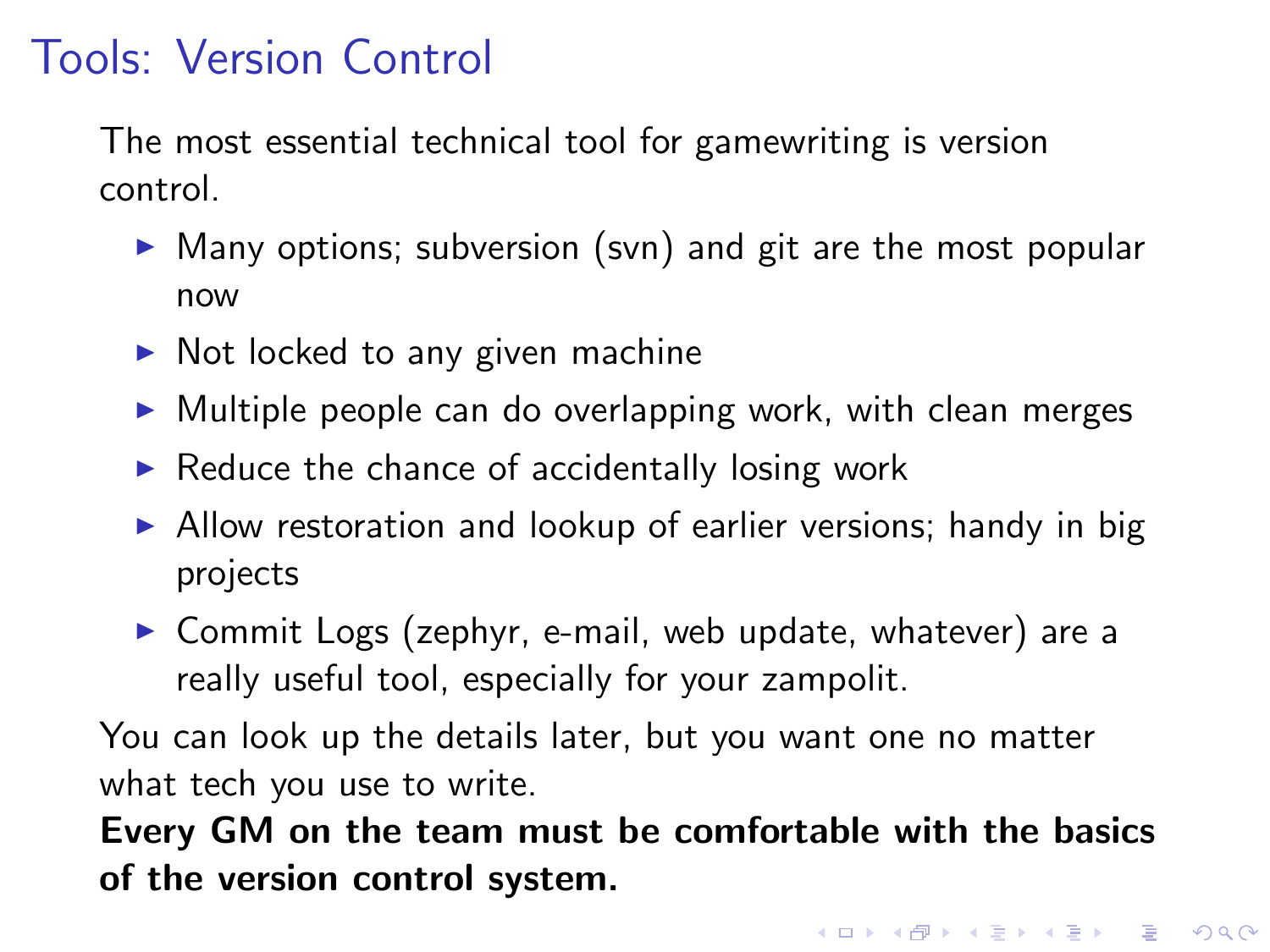# Writing a Game



This is what the word-count checkin graph from HP7 looks like. Hint: You *don't want* to follow this exampl[e.](#page-10-0)

 $\Rightarrow$ 

 $2990$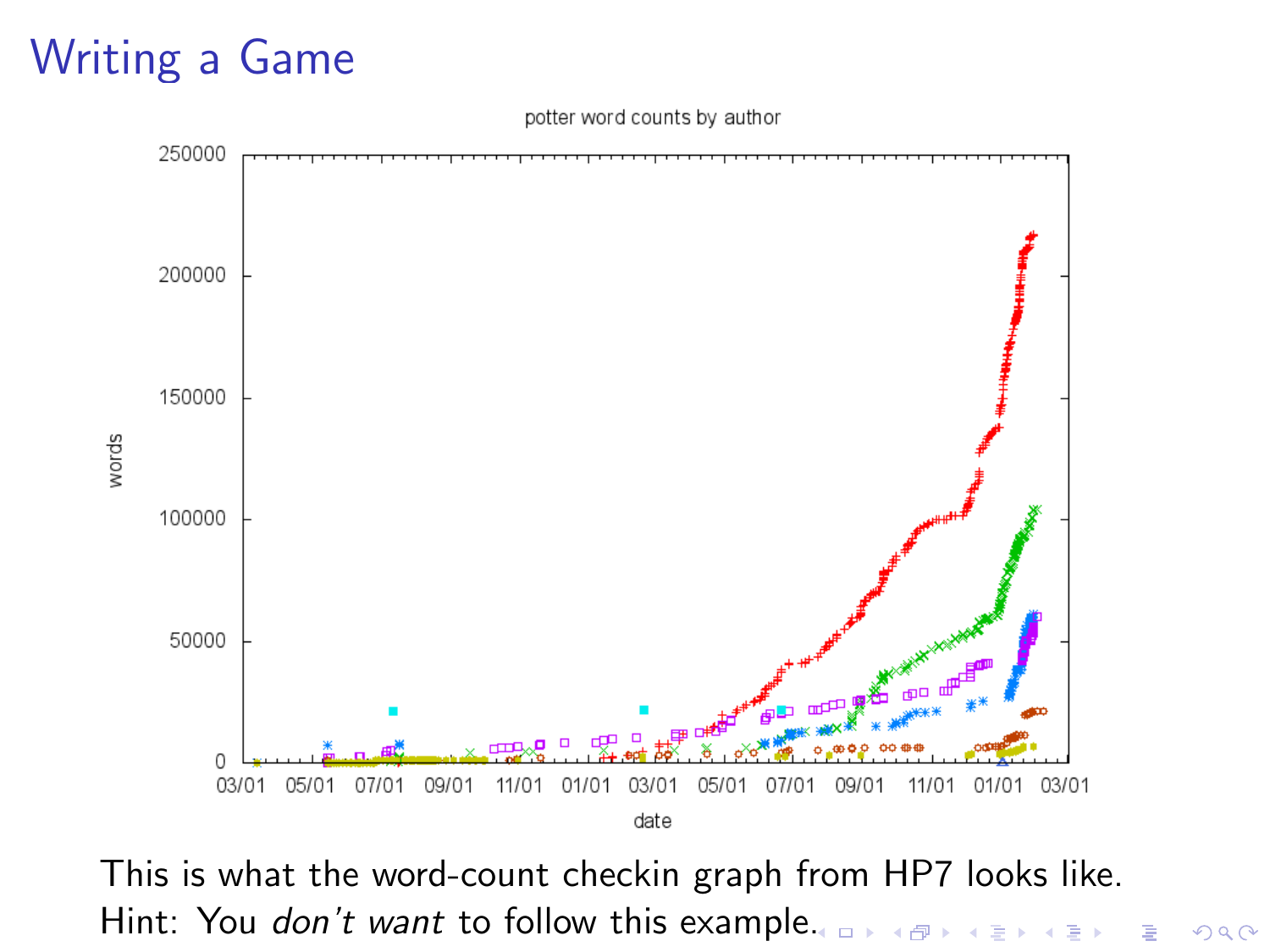#### Getting a Game Written

This is critical. If you remember nothing else, remember this.

- $\triangleright$  Plan your expected writing time. Add slack time. Now double or triple both. No plan survives contact with the enemy.
- $\triangleright$  Make sure you have sanity check time for every GM to read over every sheet, mechanic, etc. in game.
- $\triangleright$  Talk to your zampolit about your writing plan. Be sure you all know what you're committing to as individuals; write to that schedule for a few weeks so you know what it feels like. \*Then\* schedule.
- ▶ Commit early, commit often. Don't just wait until a sheet is complete.
- <span id="page-12-0"></span> $\triangleright$  Do NOT plan to "get it done in crunch time". You'll have more than enough to do in crunch time. Plan **nothing** but sanity checking during crunch time; then you might stay sane.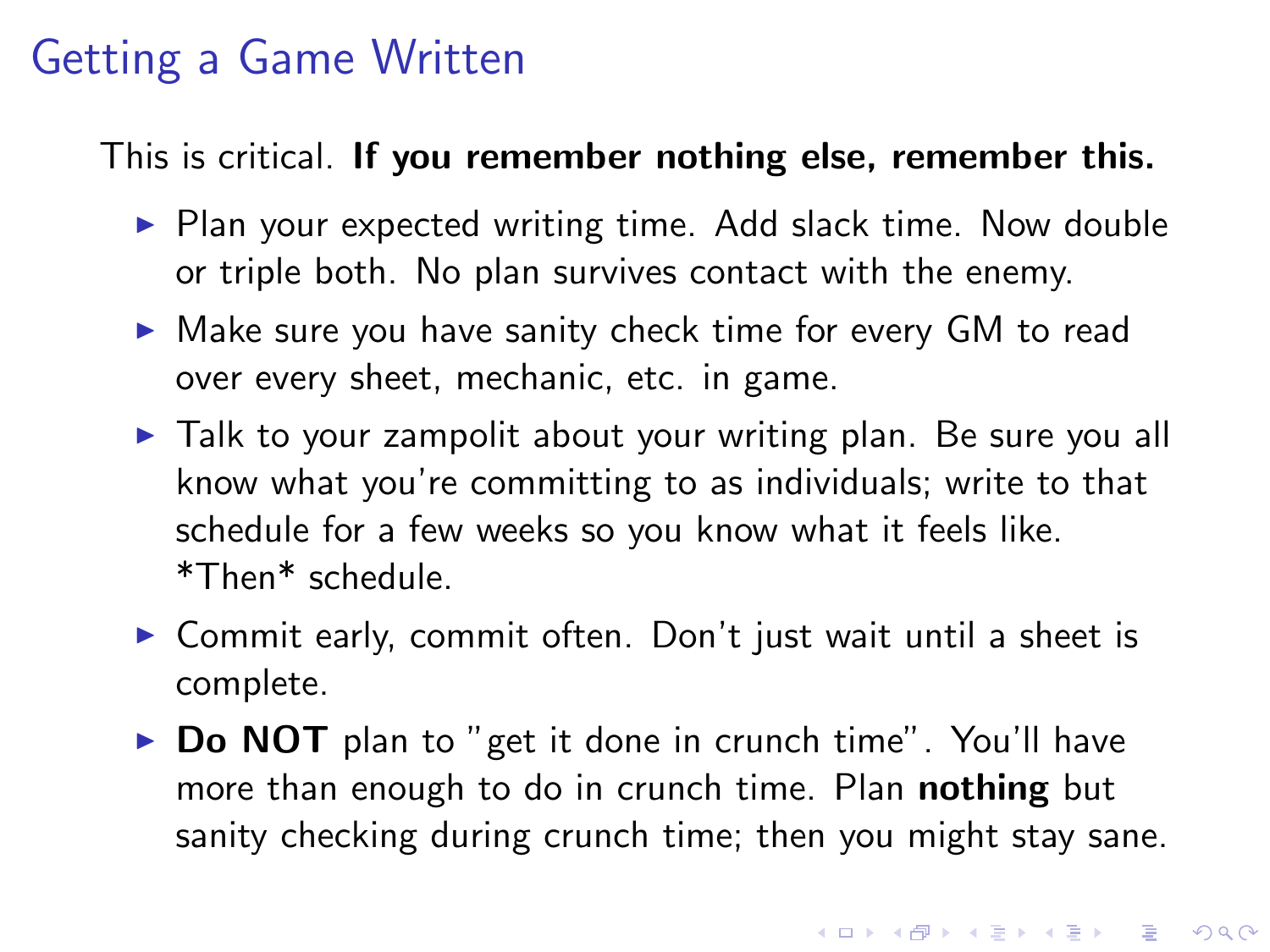### Habits of the Healthy GM Team

- $\triangleright$  Don't surprise your GM team.
- $\triangleright$  Don't penalize people for saying they can't do something, as long as they're timely. Either way they wouldn't have done it; reward communication, because communication lets you plan.
- $\triangleright$  Assume good faith. No one wants to let their friends down, but everyone occasionally finds themselves with work than they can handle. Help them triage. This does not mean you should believe them the next time they promise they'll do something for you, however.
- $\triangleright$  Everyone on the team should know the big picture, even if they don't know the details, and be on the same page.
- $\triangleright$  Every expert skill should have a backup GM. Every piece of technology should have multiple people capable of using it; preferably everyone.
- <span id="page-13-0"></span> $\triangleright$  Everyone's ego should be invested in turning out the best collective product possible, which will mean putting your own darlings aside to do what's right for the [g](#page-12-0)r[ou](#page-14-0)[p](#page-12-0) [a](#page-13-0)[n](#page-14-0)[d](#page-2-0)[t](#page-21-0)[he](#page-22-0) [g](#page-3-0)[a](#page-21-0)[m](#page-22-0)[e](#page-0-0)[.](#page-144-0)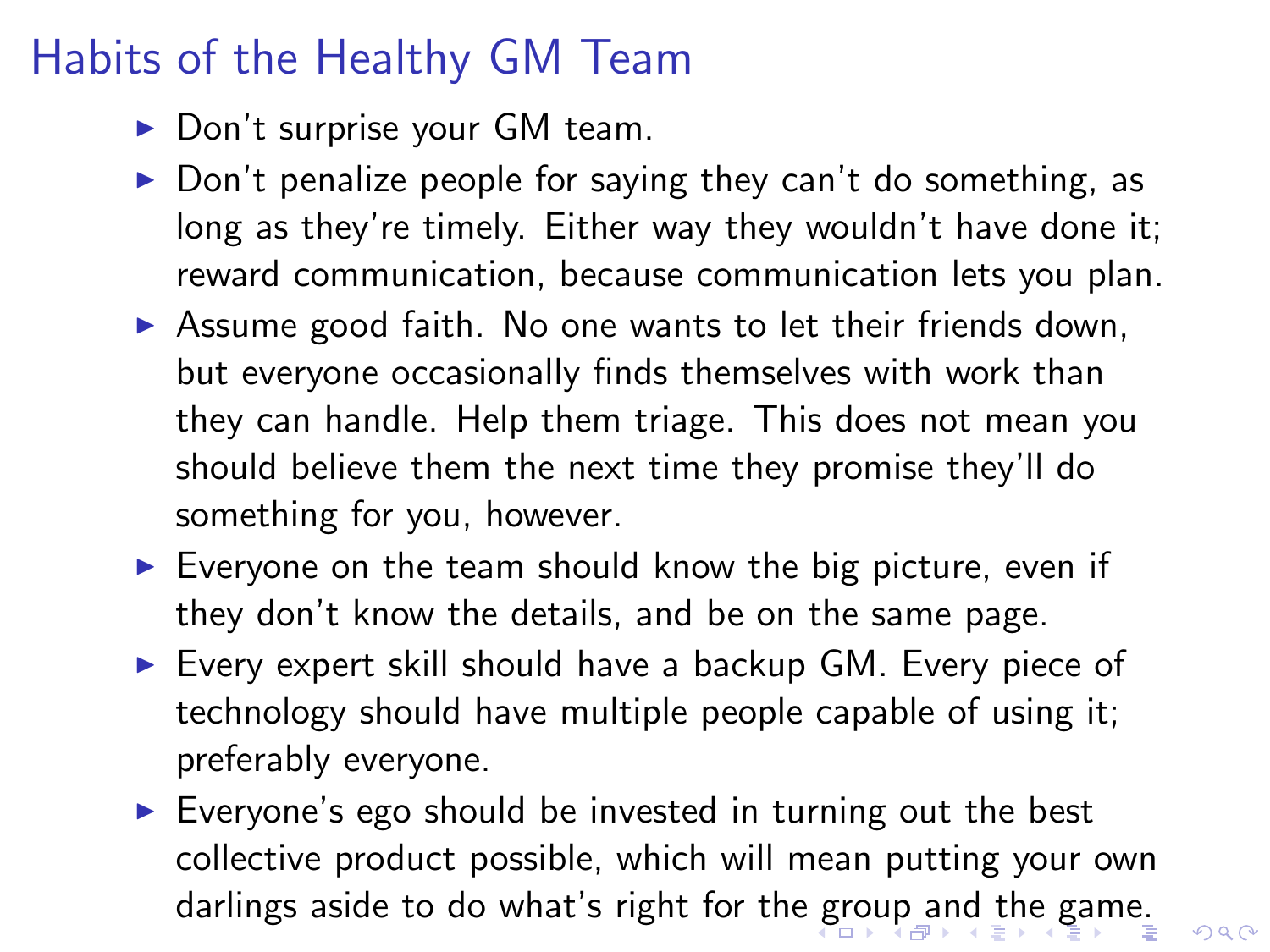### The Core Vision

- $\blacktriangleright$  Why here?
- $\blacktriangleright$  Why now?
- $\blacktriangleright$  Why these people?
- $\blacktriangleright$  Why only this time window?
- <span id="page-14-0"></span> $\blacktriangleright$  How is this game different from all other games?

K ロ ▶ K @ ▶ K 할 > K 할 > 1 할 > 1 이익어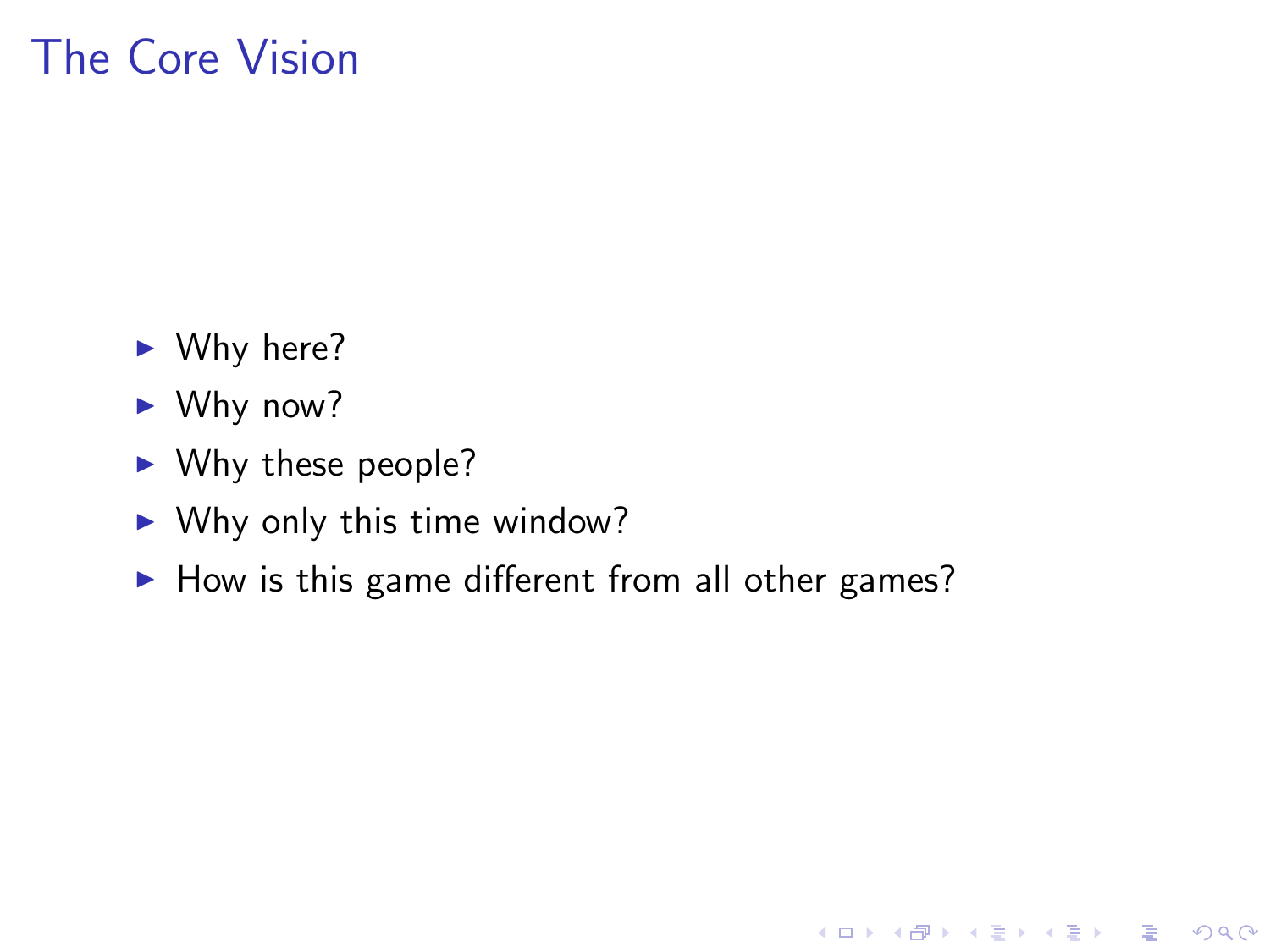#### Scope of your game

- $\blacktriangleright$  How long? How many players? What game style? (e.g., SIK, high-action, diplomacy, party, spy...)
- $\triangleright$  Who are your players? (Experienced Guild players or frosh? MIT students, or Intercon attendees?) What's your approximate gamespace? (Anywhere at MIT? One room?)

**KORK ERKER ADE YOUR** 

 $\triangleright$  Why here? Why now? Why these people?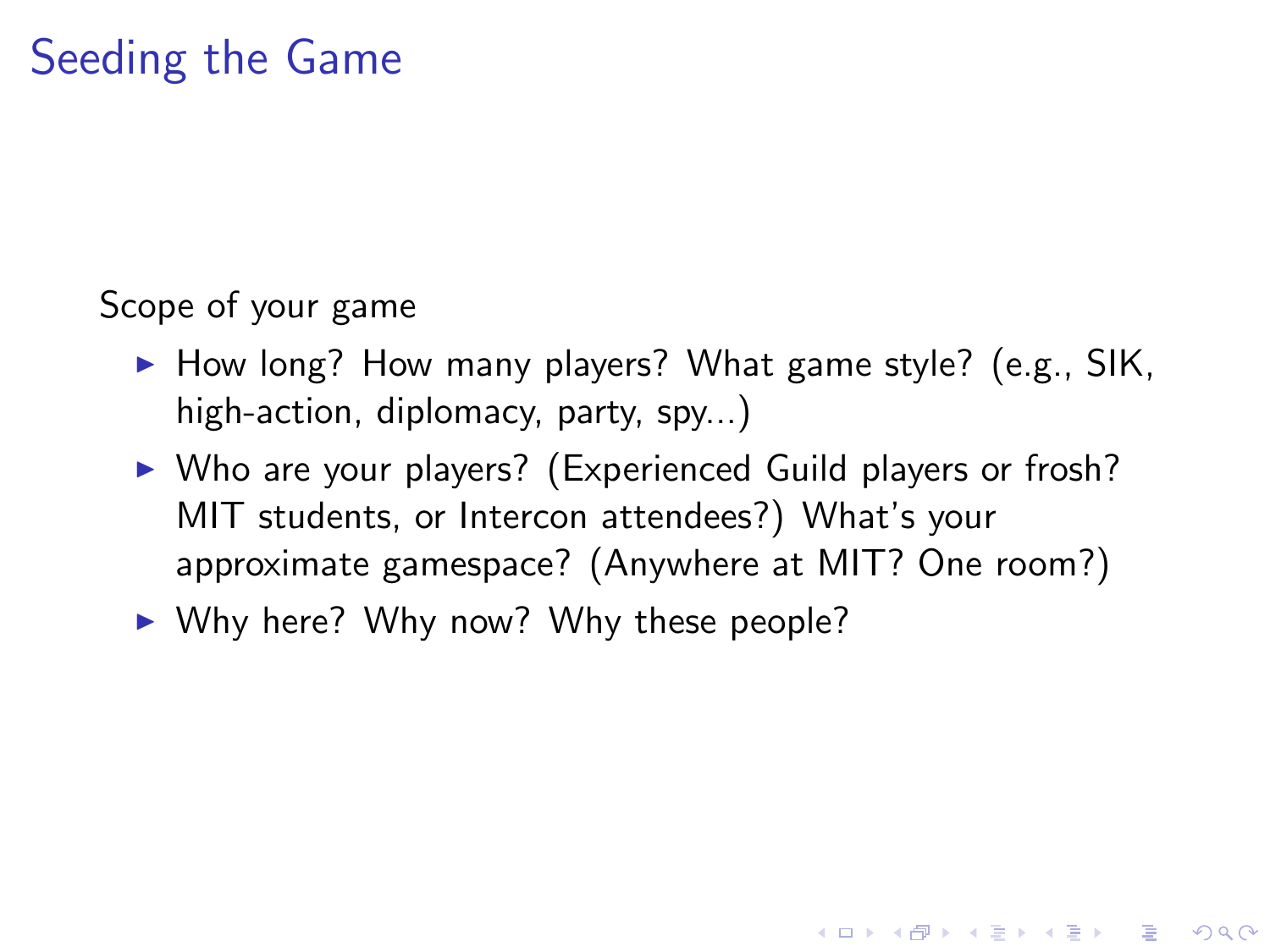#### Scenarios That Don't Make Good Games

 $\triangleright$  A few spotlight characters and a large supporting cast.

- $\triangleright$  NPCs or "Horde PCs" are ok, but people want to know going in that they're playing one.
- $\triangleright$  This is one reason that having only a few people in the high-epic plot can go wrong!
- $\triangleright$  A scripted story that can't be affected.
- $\triangleright$  Scenarios with minimal conflict.

All rules are made to be broken, but good games with these are built completely around turning these scenarios into real games.

**KORK ERKER ADE YOUR**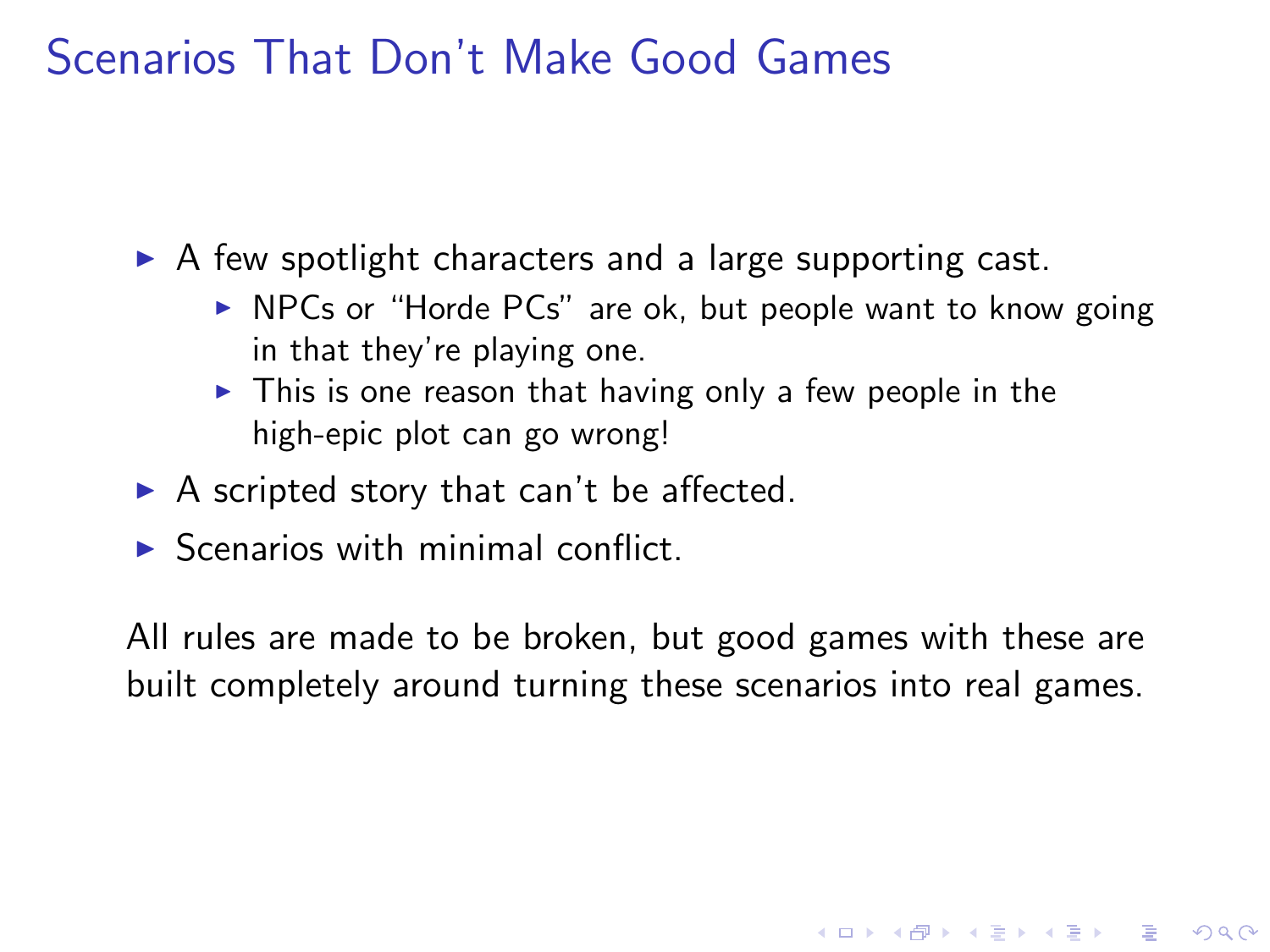#### Themes and Motifs

- $\blacktriangleright$  How is this game different from others in its genre? What's its hook?
- $\triangleright$  What core ideas should the game be centered around? This is what your players should see to make them feel like they're part of the theme: "not enough to go around" and "sacrifice" for Promises, "wizards" and "school" for HP7. Every character should touch at least one of your themes, and have a relationship to it (not necessarily be a part of, but have an opinion or a shaping experience or a goal.)
- $\blacktriangleright$  ... which leads to: What do you expect your players to be doing during game? Keep this in touch with your themes. Star wars  $\rightarrow$  dramatic fight scenes. Dresden  $\rightarrow$  grand magic.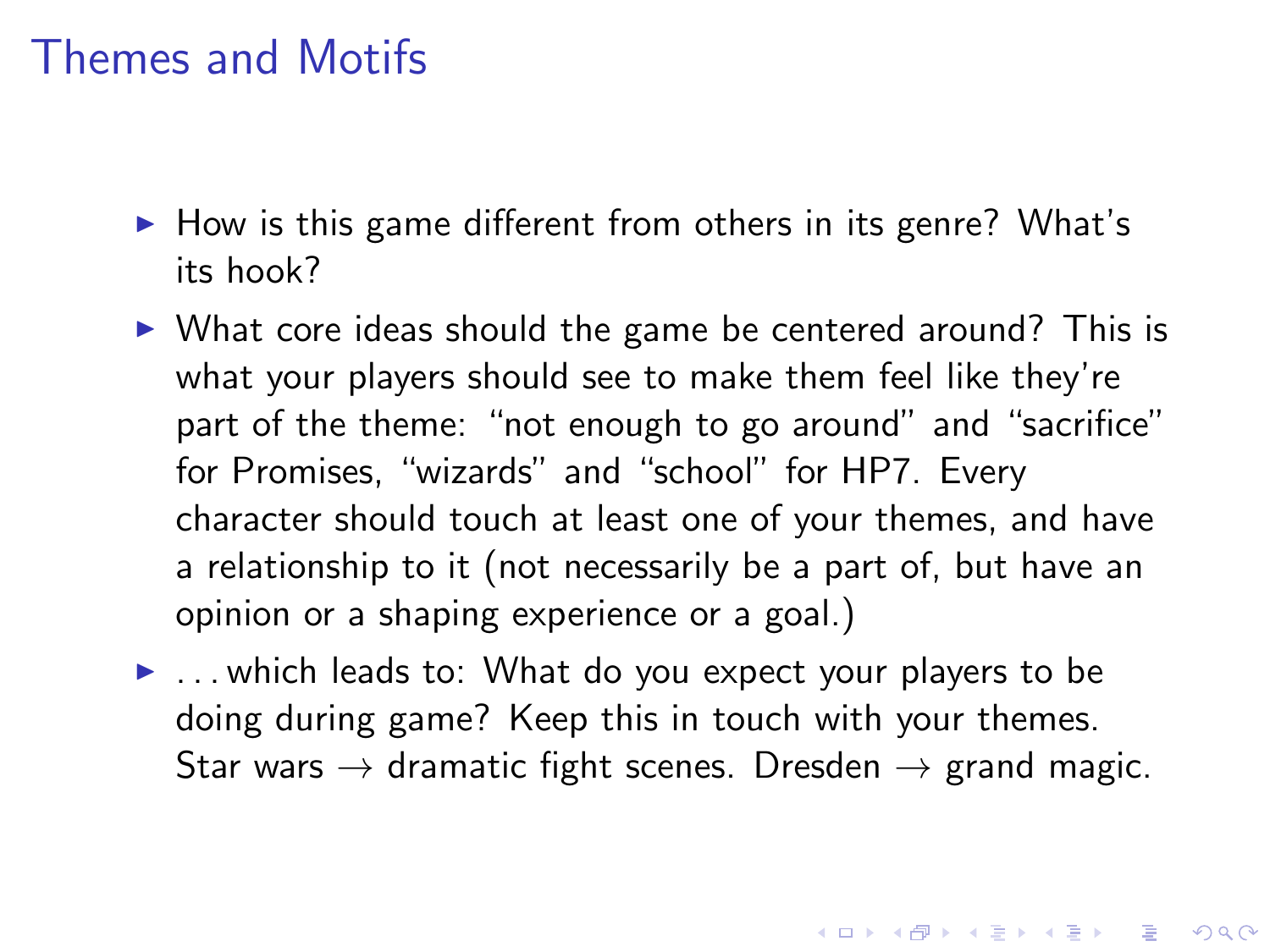#### Managing Player Expectations

- $\triangleright$  Branding: Players expect genre conventions to hold unless you explicitly declare that they won't.
	- $\triangleright$  Don't assume your players will figure out that your Death Eaters aren't evil or your Jedi come in three flavors of morally neutral; they won't.
	- $\blacktriangleright$  If you stick too closely to genre conventions, your game may feel predictable and generic.
- $\triangleright$  Feel: tragedy vs. comedy; heroic vs. mundane; fantastic vs. realistic.
	- $\triangleright$  Jokes and puns in a tragic game breaks feel; so does a magical messiah in a spy vs. spy game. Breaking feel breaks people out of character.

4 D > 4 P + 4 B + 4 B + B + 9 Q O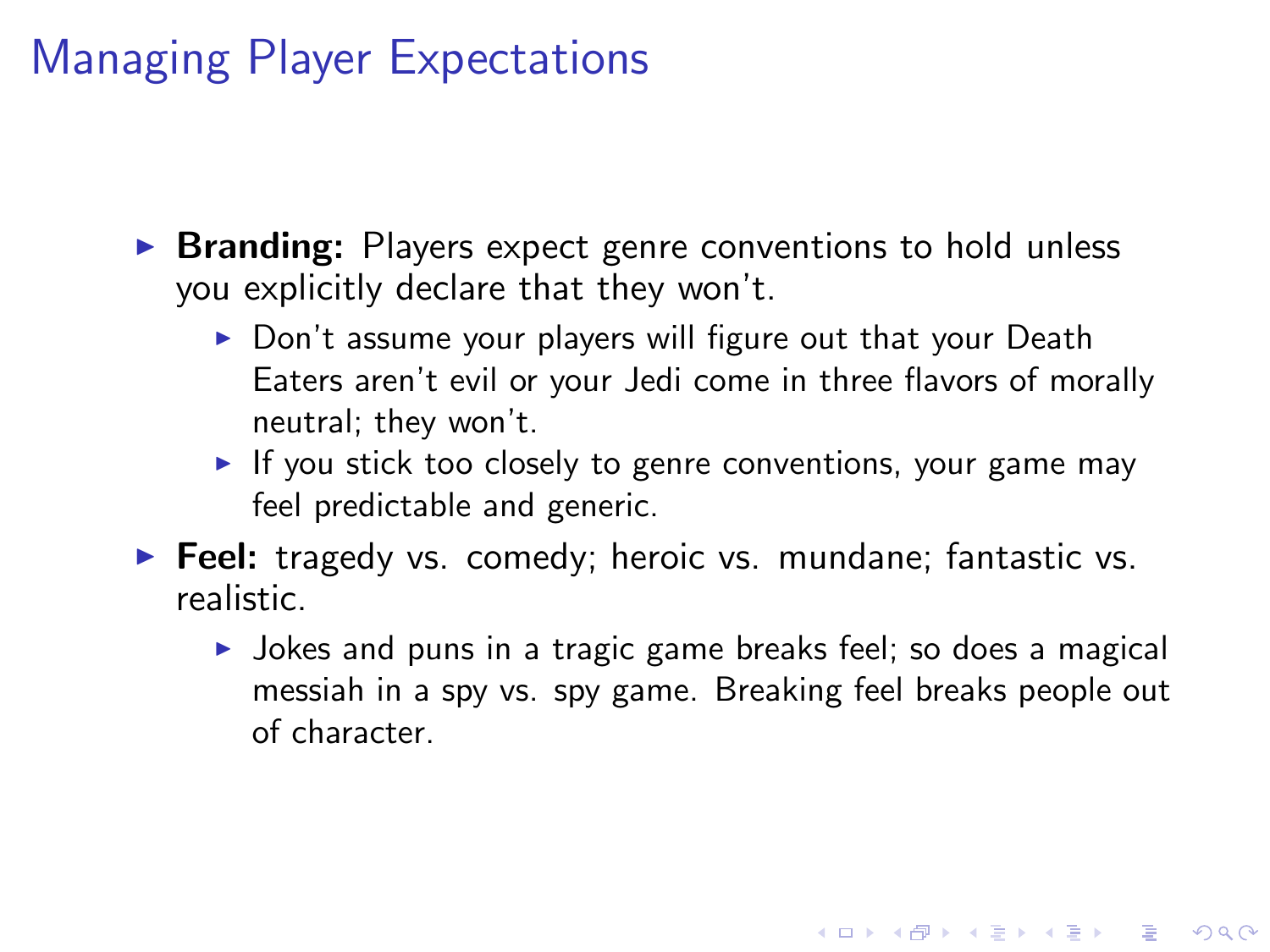### The Core Vision, Again

 $\triangleright$  Why here? Why now? Why these people? Why only this time window?

**K ロ ▶ K @ ▶ K 할 X X 할 X 및 할 X X Q Q O** 

 $\blacktriangleright$  How is this game different from all other games?

How do you know if you have these? The blurb test.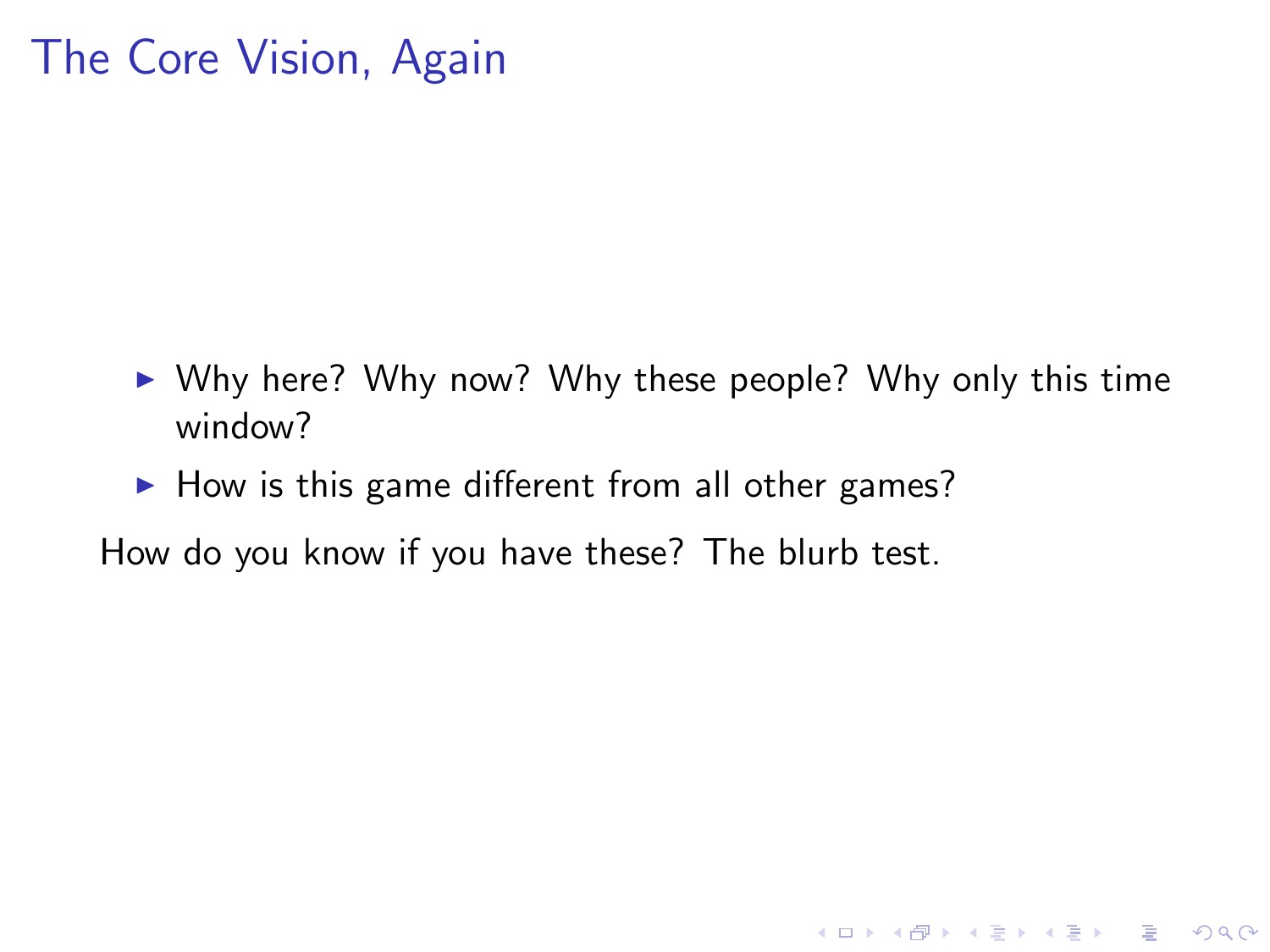The blurb should tell you:

- $\blacktriangleright$  Who are your characters?
- $\blacktriangleright$  What is your setting?
- $\triangleright$  What are your characters doing?

And most importantly: it should get everyone on the team excited and pointed in the same direction.

**KORK ERKER ADE YOUR**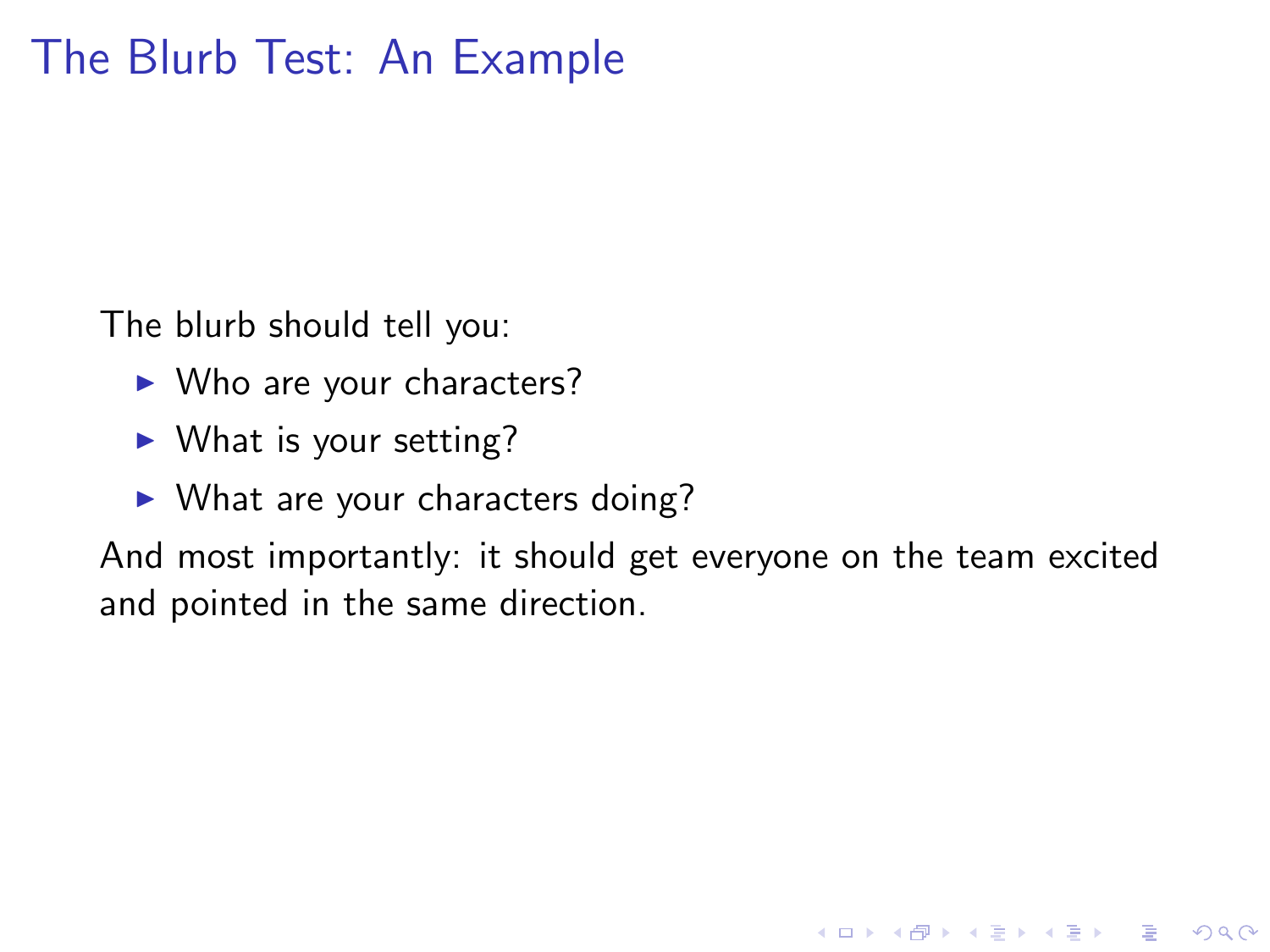#### End of Getting Started

<span id="page-21-0"></span>Questions? Comments? Discussion?

K ロ ▶ K @ ▶ K 할 ▶ K 할 ▶ ... 할 ... 9 Q Q ·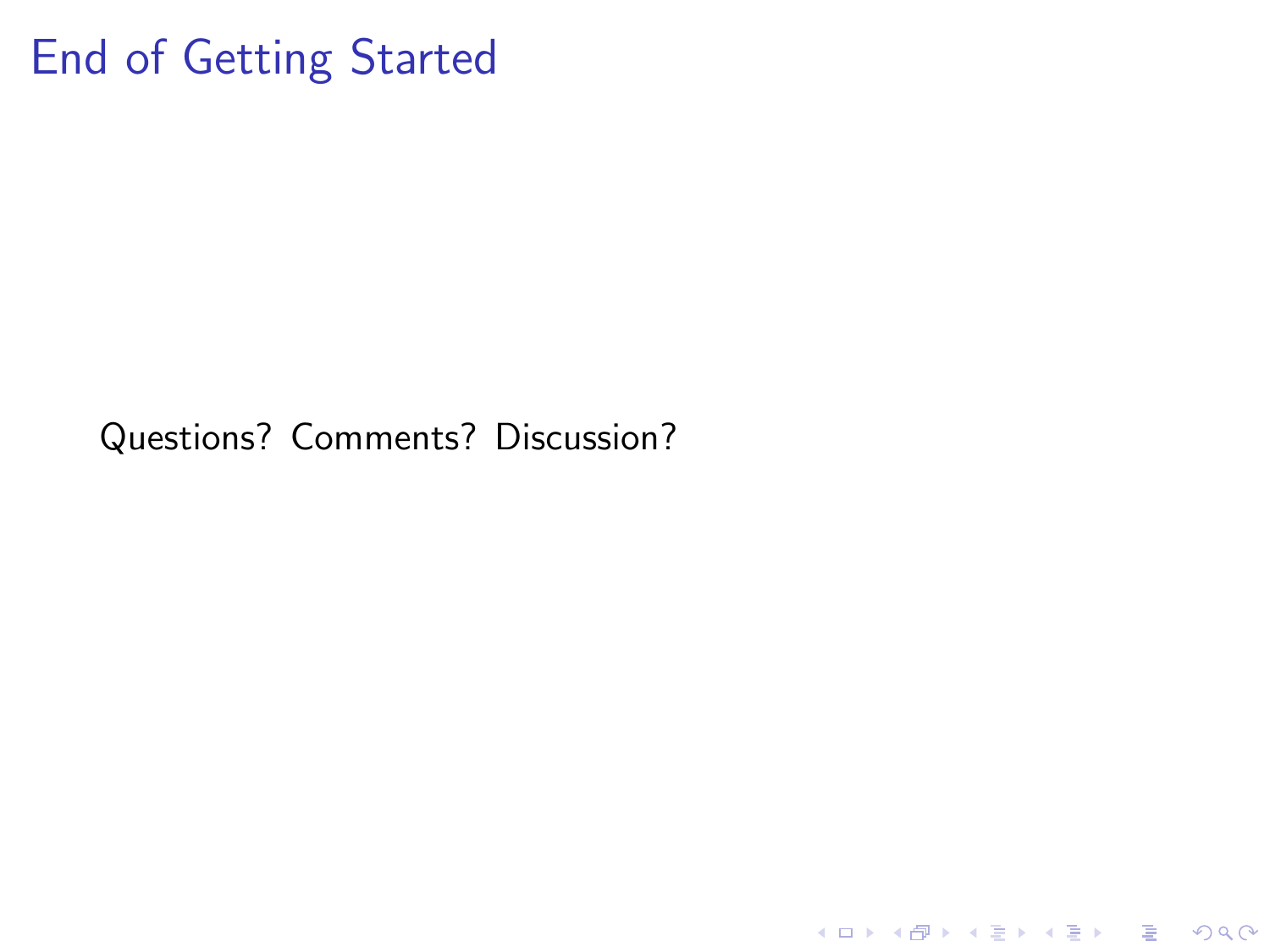#### Plots and Characters

In this section, we'll be talking about:

K ロ ▶ K @ ▶ K 할 > K 할 > 1 할 > 1 이익어

- $\blacktriangleright$  Creating plots
- $\blacktriangleright$  Creating characters
- <span id="page-22-0"></span> $\blacktriangleright$  Plot balance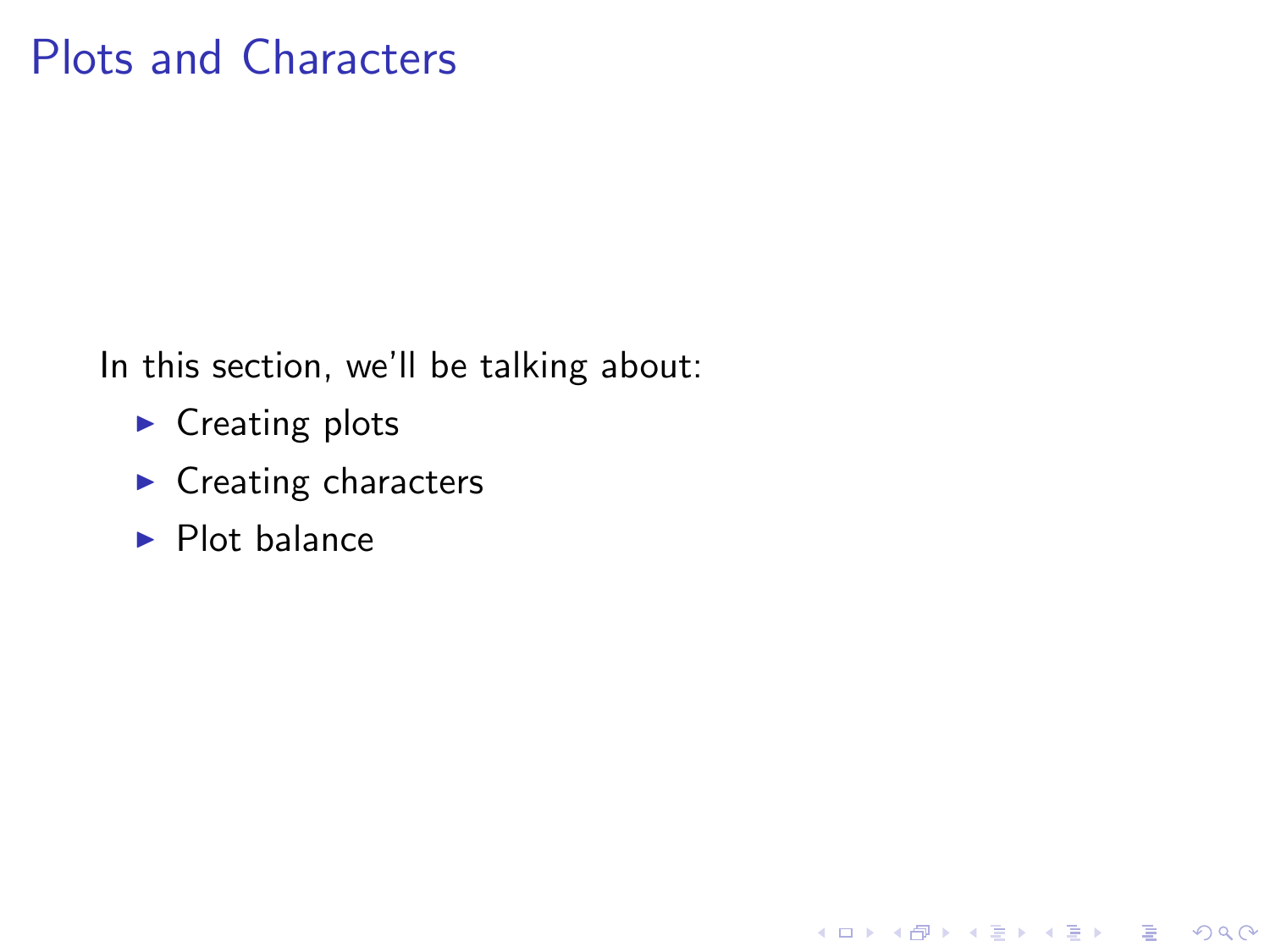#### Plots

Do you have to do plots first? No, but it's usually easier to generate characters from plots and scenario than plots from characters.

Definition of a plot: thing which people have as a goal which requires action to accomplish.

- If you don't have to spend time on it, it's not a plot
- If you don't know about it, it's not a plot.
- $\triangleright$  Making a choice is not a plot; and if you have to choose between two courses of action, only one is a plot.
- If you can't make meaningful progress towards the goal, it's not a plot.

4 D > 4 P + 4 B + 4 B + B + 9 Q O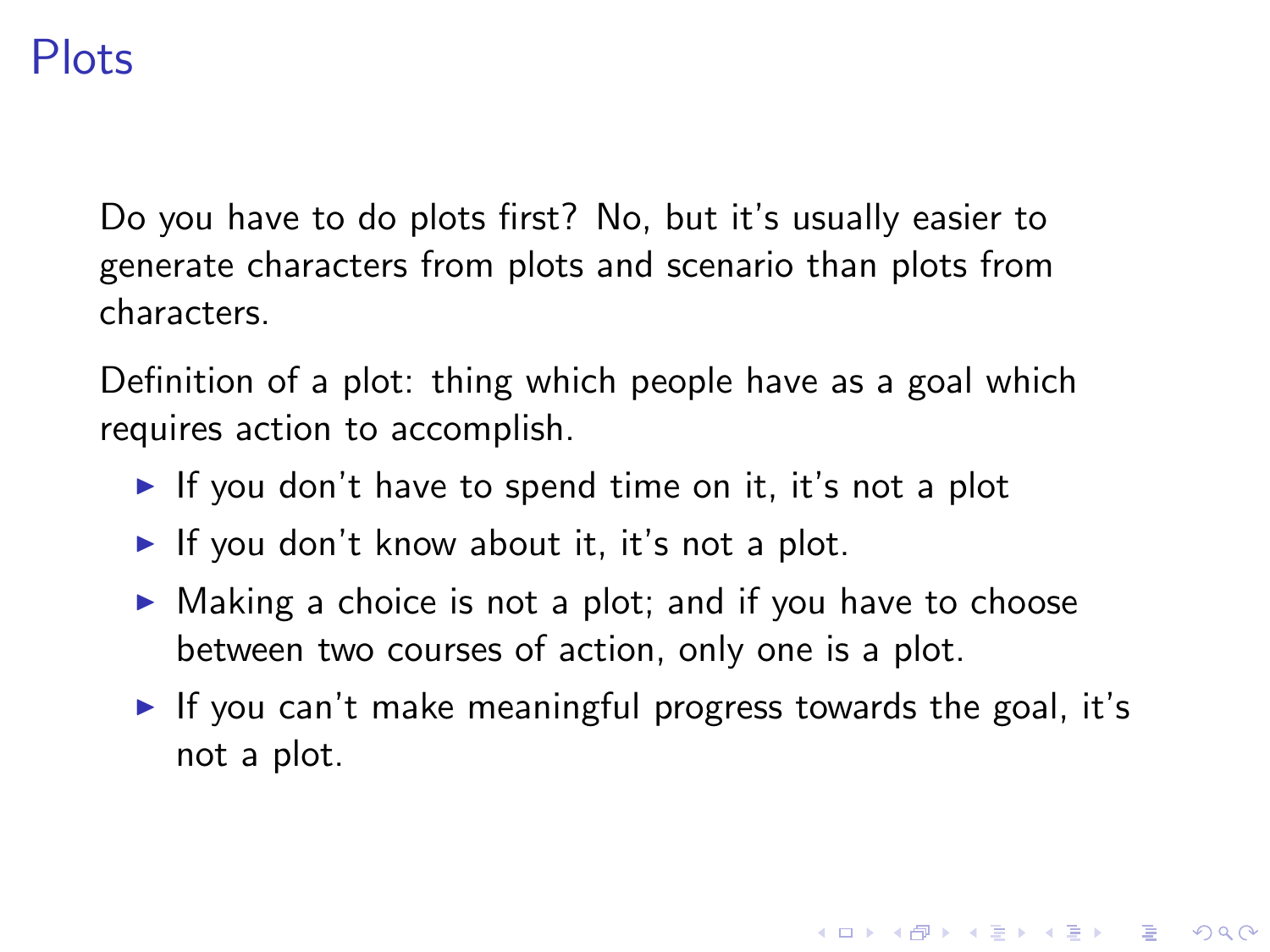### Things That Are Not Plots

▶ Keep Your Secret (Note: not a plot \*and\* not fun!)

K ロ ▶ K @ ▶ K 할 > K 할 > 1 할 > 1 이익어

- $\triangleright$  Drug Addiction
- ▶ Black Market Contact
- $\blacktriangleright$  In Love
- Act Gay/Masculine/Chaotic/Religious...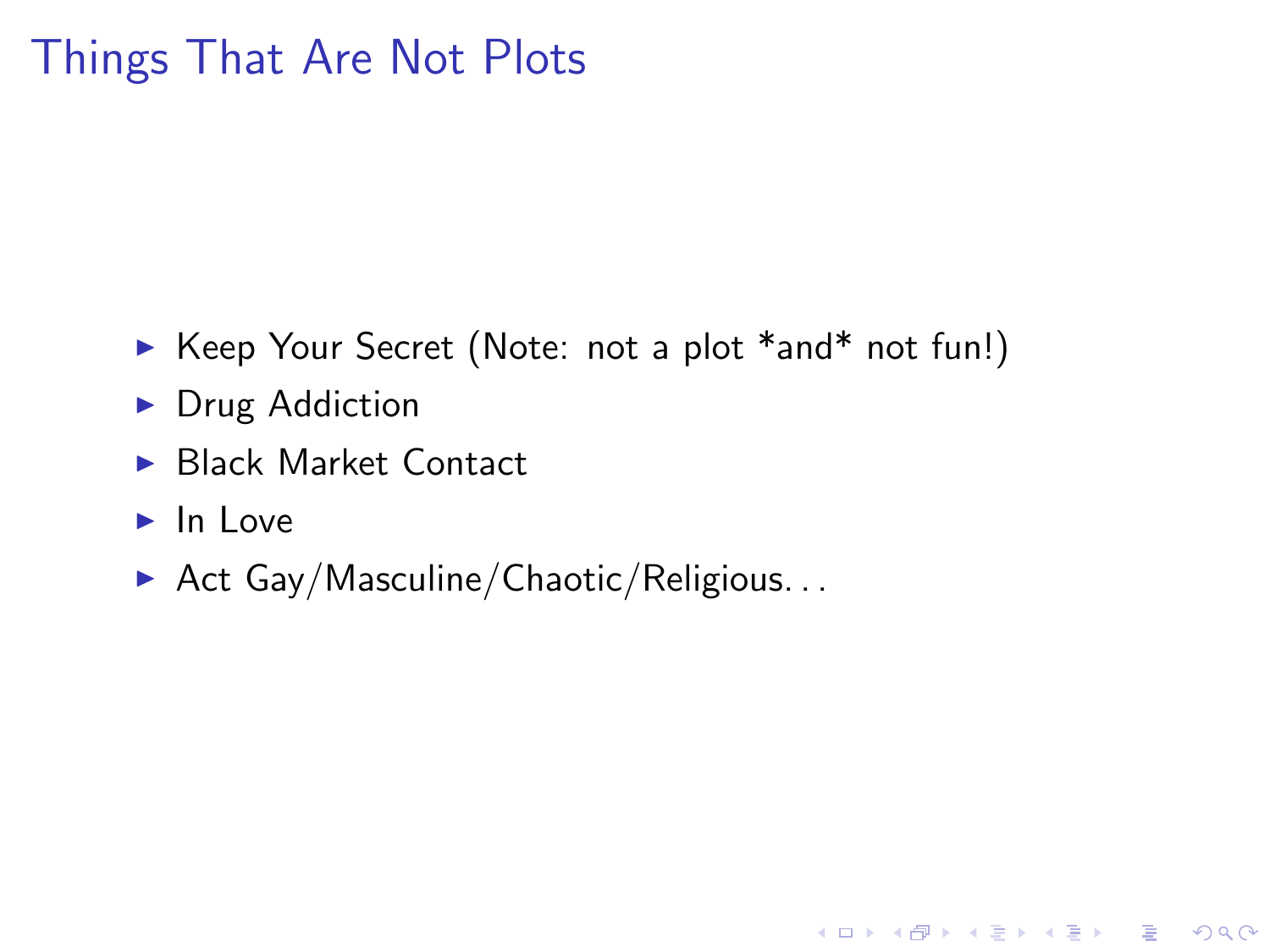Fixing Things That Are Not Plots: Exercise

- ► Keep Your Secret
	- $\triangleright$  You're being blackmailed; get the blackmail, fix the original problem, or neutralize the blackmailer.
	- $\blacktriangleright$  Race to acquire evidence.
	- $\triangleright$  Safely pass on the vulnerable baby so you can Reveal Yourself and go back to war. . .

**KORK ERKER ADE YOUR** 

- $\triangleright$  Drug Addiction
- ▶ Black Market Contact
- $\blacktriangleright$  In Love
- $\blacktriangleright$  Act Gay/Masculine/Chaotic/Religious...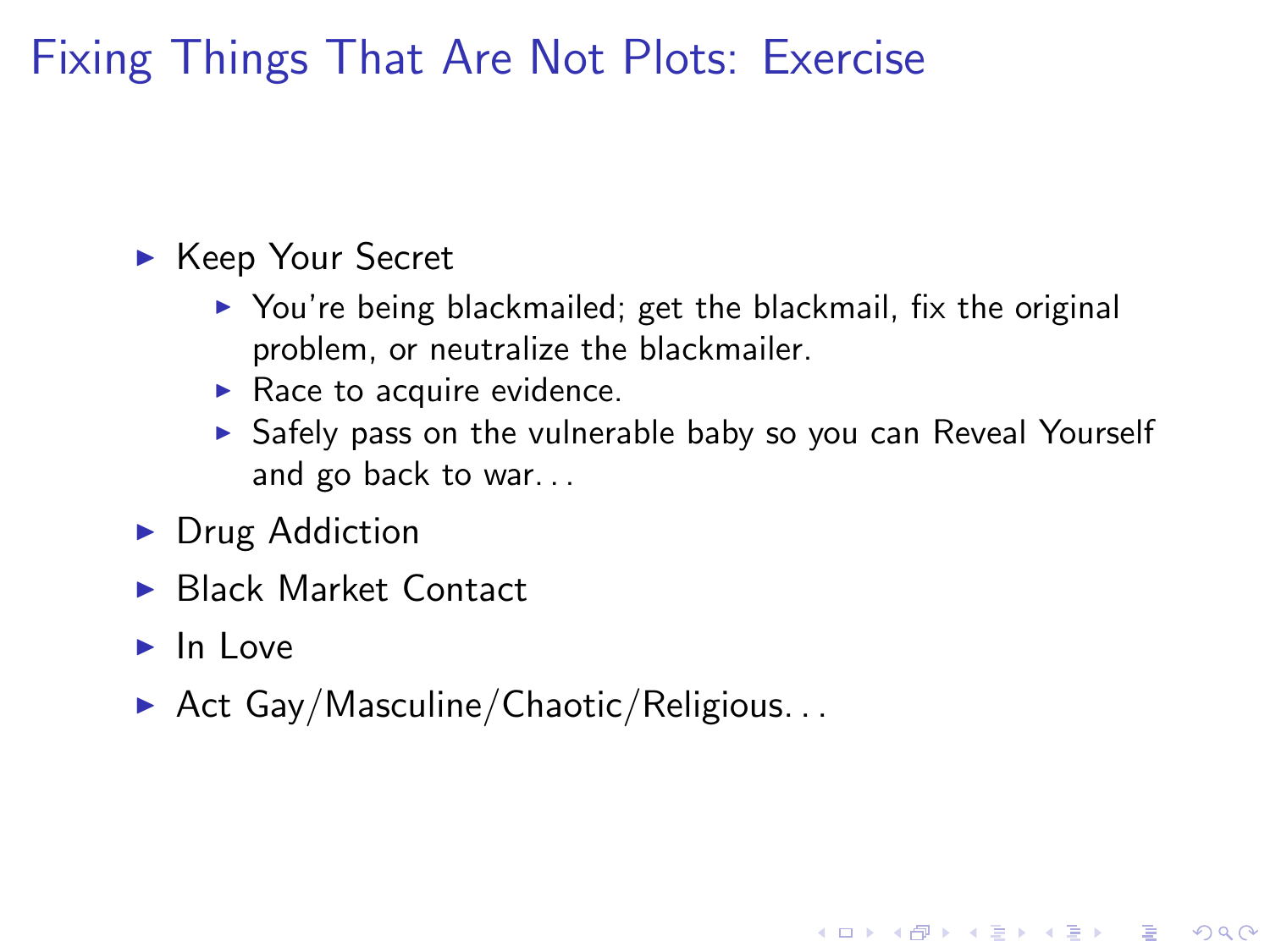Player-versus-Player (PvP) or Player-versus-Environment (PvE)

 $\triangleright$  PvP: PCs' actions alone determine who wins (possibly with mechanical assistance)

K ロ ▶ K @ ▶ K 할 > K 할 > 1 할 > 1 이익어

 $\triangleright$  PvE: GMs (usually via a mechanic) determine who wins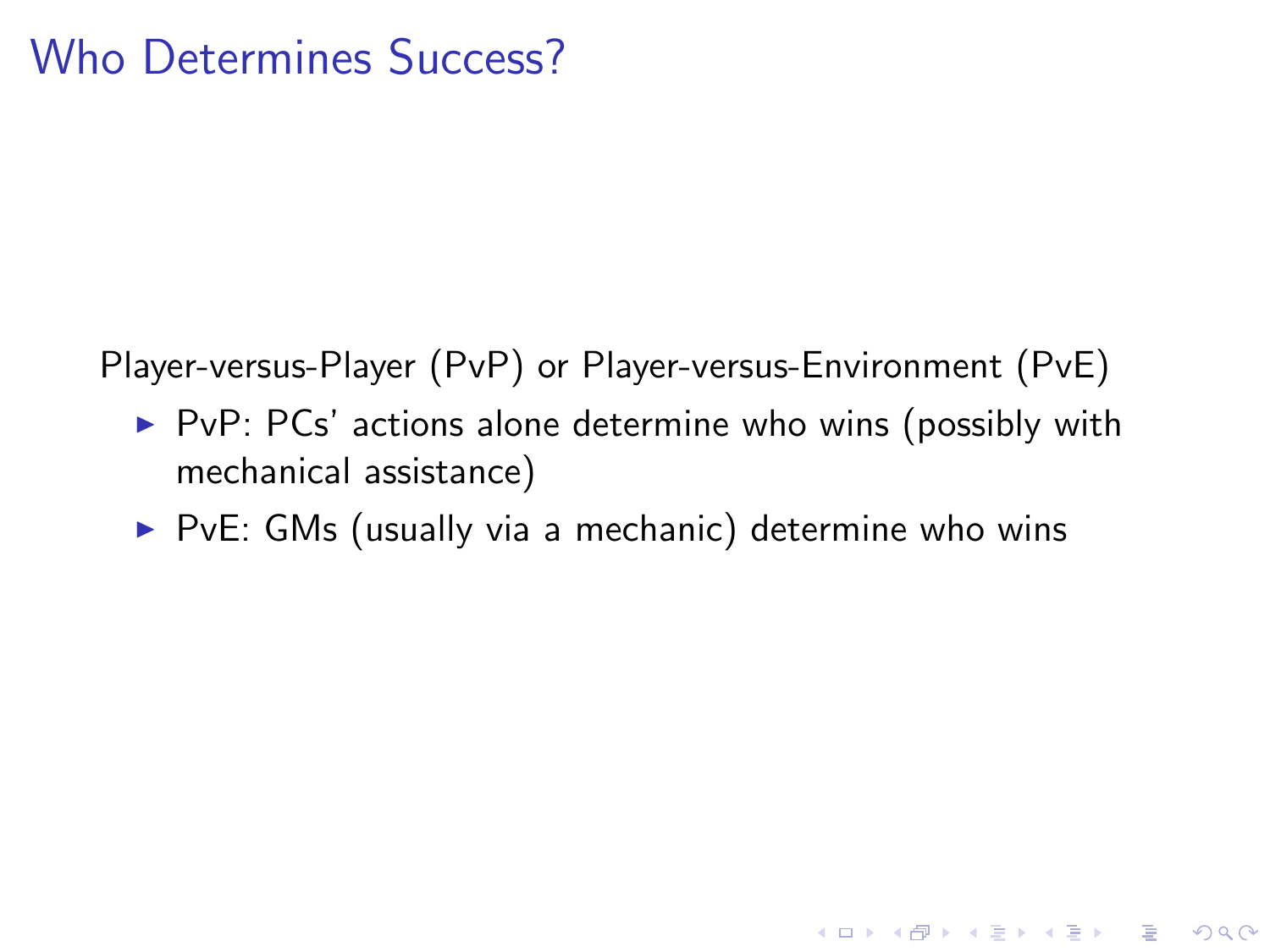# PCs vs PCs

Usually you want most or all of your plots to be PvP. PvP advantages:

- Reasonably self-balancing (same resources, same  $#$  pcs, approximately even)
- **I** Less for GMs to do
- $\triangleright$  Great for high-conflict, high-adrenalin, high drama
- $\triangleright$  PCs will surprise you, and that's great.

PvP disads:

- $\triangleright$  GGM problem (breaks balance, risks isolating "bad" PCs)
- $\triangleright$  Solve problems by killing (can be advantage in some games)
- $\triangleright$  PCs will surprise you, and if you don't plan for it, that can break game.

**KORK ERKER ADE YOUR**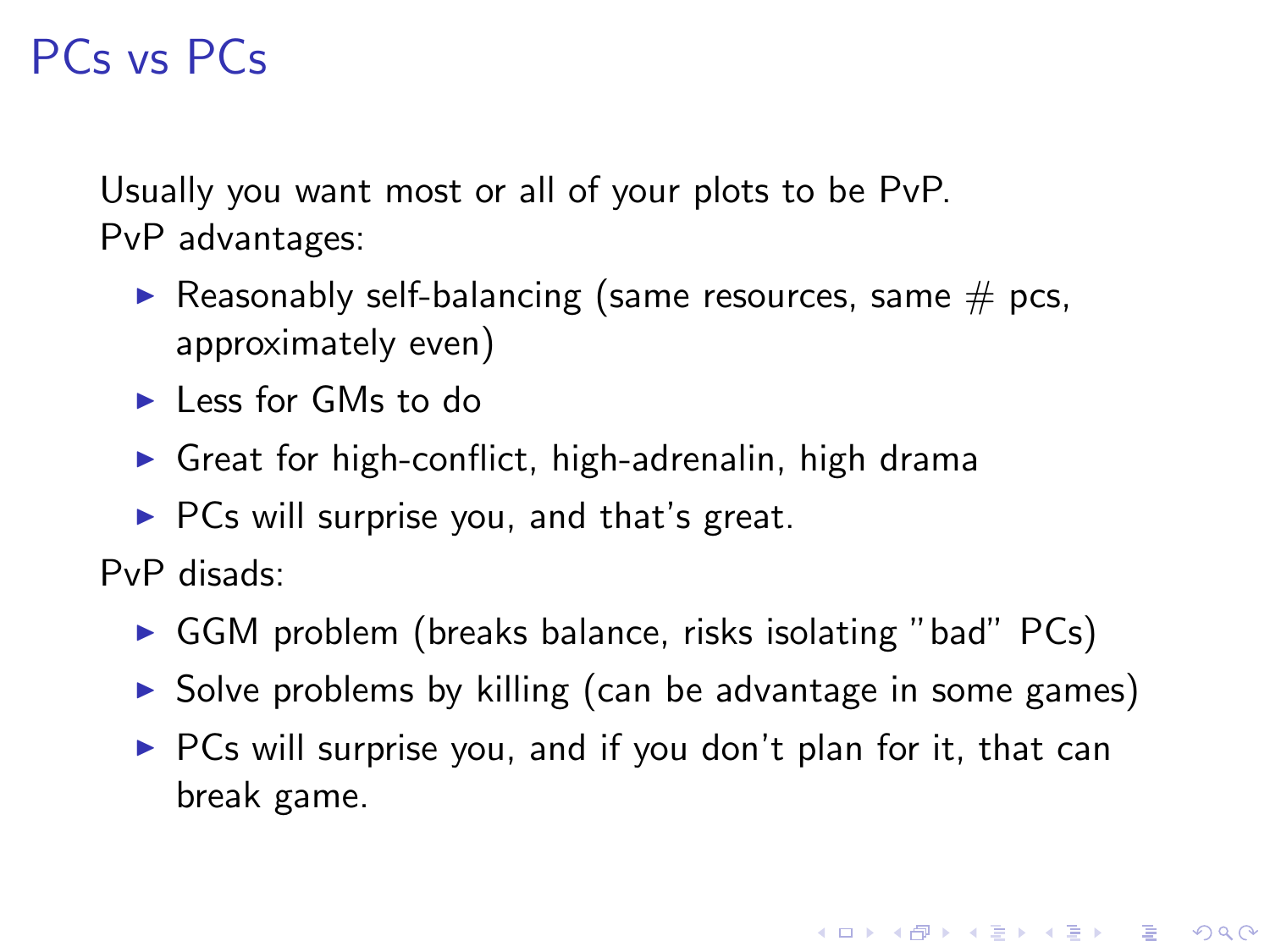#### PCs vs. the World

PvE advantages:

- $\triangleright$  Can set up plots intended for the GGM (or all of game) to tackle; this can make great unifying game scenarios.
- $\triangleright$  Good for setting up friendly, low-conflict, high-heroism plots
- $\triangleright$  Allows for fine control over pacing and story for a given plot. (e.g. research notebooks)

PvE disadvantages:

- $\blacktriangleright$  Very difficult to balance
- $\blacktriangleright$  Very work-intensive on GMs
- $\triangleright$  Can result in a low-conflict (and thus fairly boring) game
- $\triangleright$  Can result in resentment of GMs if PC expectations are violated in a negative way

**KORK ERKER ADE YOUR**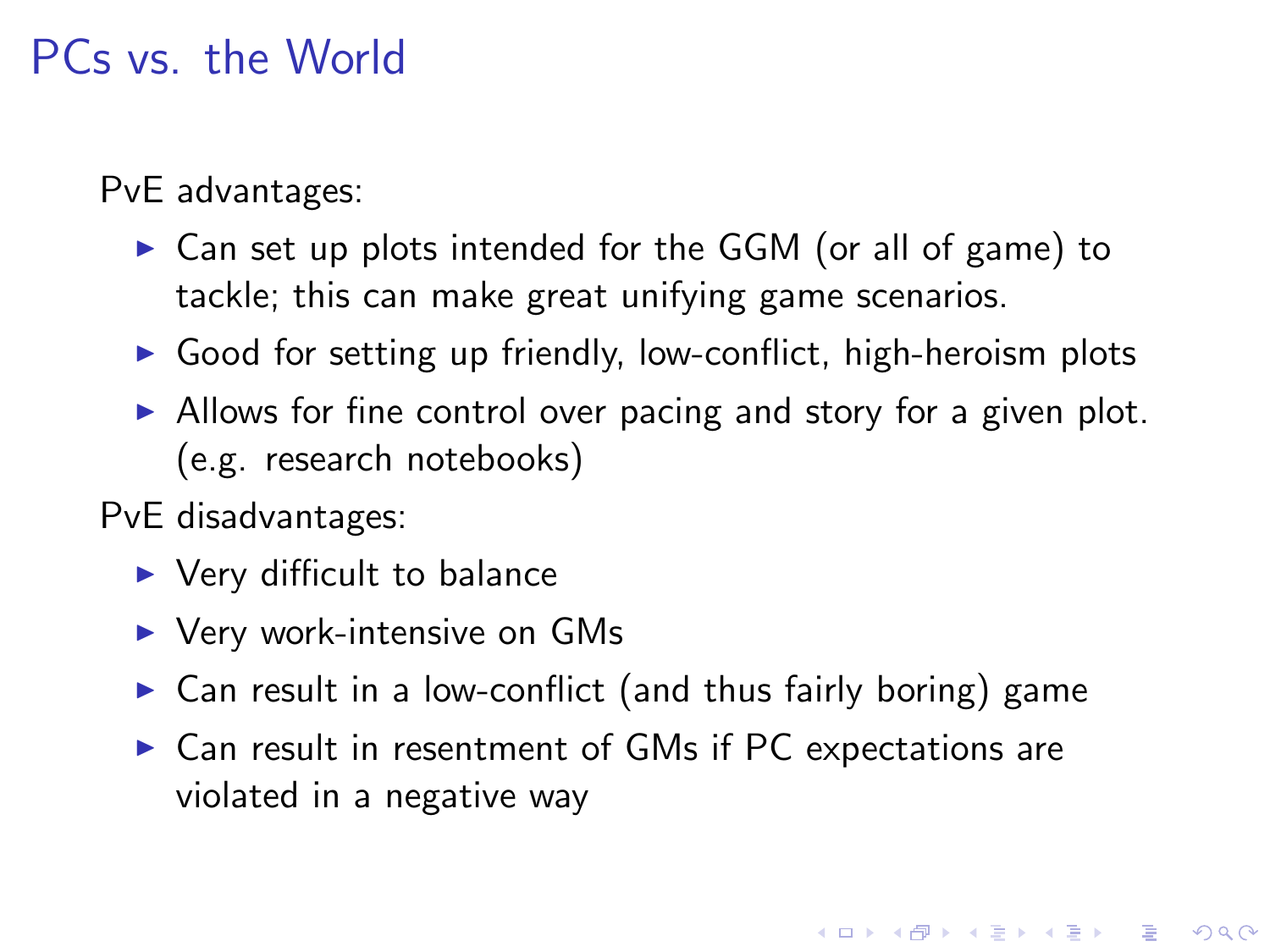# Success Criteria

- $\triangleright$  Defining success is not required for a plot, but it helps.
	- $\triangleright$  Particularly important when multiple people involved, so they agree whether they've succeeded or not
- $\triangleright$  "What are we trying to accomplish?" should always be clear
- $\triangleright$  Multiple tiers of success are often a good idea
	- $\blacktriangleright$  In PvP plots, can maximize conflict while still making people feel they've accomplished something
- $\blacktriangleright$  Player-defined success: Fun but not predictable
	- $\triangleright$  Not generally a good idea if there is opposition or dependencies
	- Great for lightweight schtick (e.g. love plots, morale plots, etc.)
	- $\triangleright$  Risky for difficult plots; easily turns into frustration.
- $\blacktriangleright$  Impossible plots are often not plots!
	- If success is not possible in game, the activity usually isn't meaningful.
	- $\triangleright$  Try providing partial success criteria, so there are still goals to be met.

4 D > 4 P + 4 B + 4 B + B + 9 Q O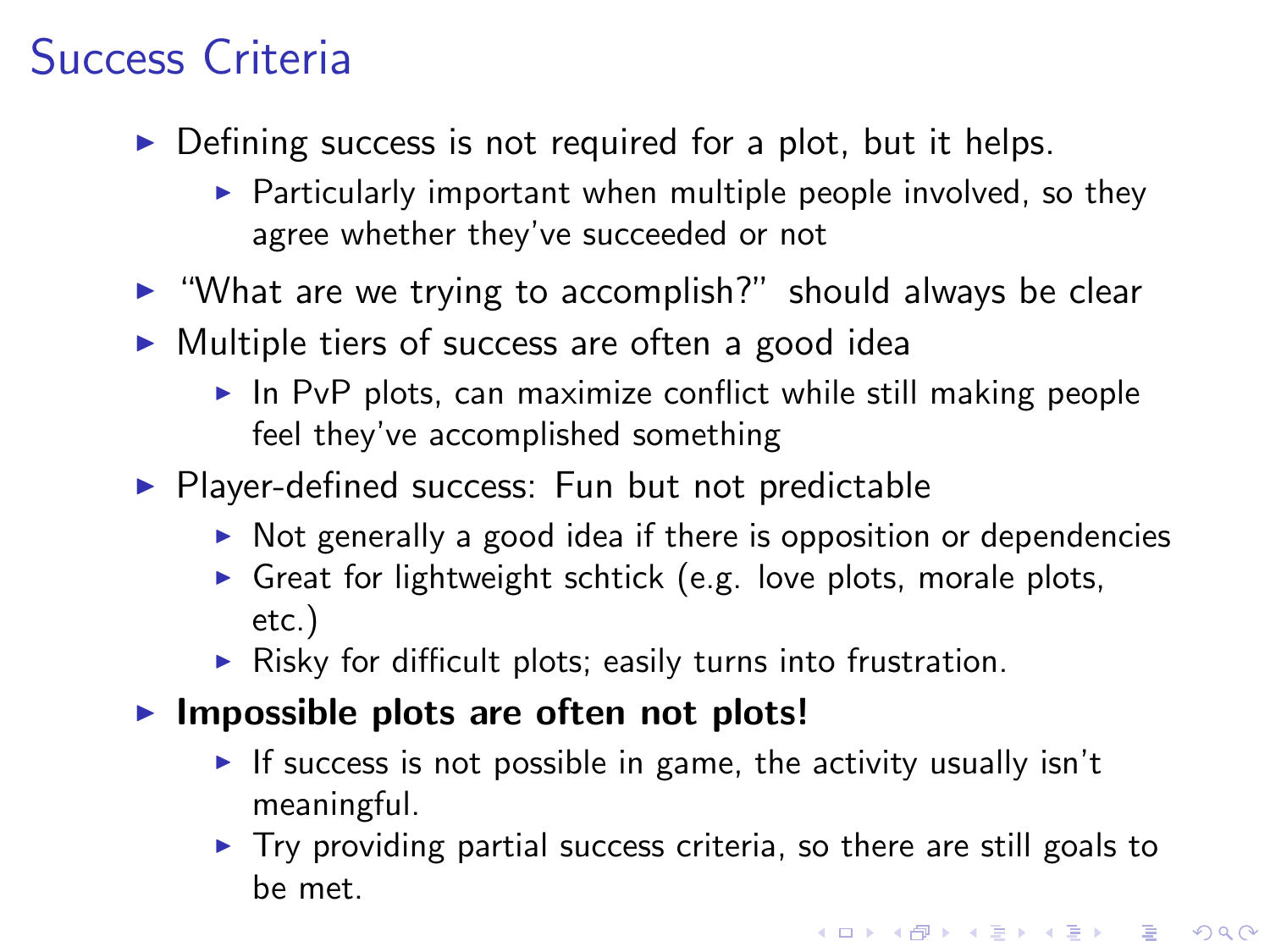# Rewarding Success

Congratulations! You've won your plot! Now what?

- $\triangleright$  Success feels more meaningful if it results in something concrete.
- $\triangleright$  For optimal player happiness, make rewards/effects proportional to effort.
	- $\triangleright$  Too much effect for too little effort, and victory seems cheap.
	- ▶ Too little reward for too much effort: "Why did I bother?"
- $\triangleright$  After a world-shaking ritual, everyone should see the results.
- If you have a power-gaining plot, you should feel more powerful.
- $\triangleright$  In long games, in particular, it is often beneficial to give in-game rewards.
	- $\blacktriangleright$  If I won my plot and I can now do something cool because of it, my win feels bigger, even if it's pure schtick.
	- $\triangleright$  Showing off my win to other people means I get in-character victory moments.
	- $\triangleright$  Note: unique, story-generating rewards can be just as awesome as large mechanical rewards.4 D > 4 P + 4 B + 4 B + B + 9 Q O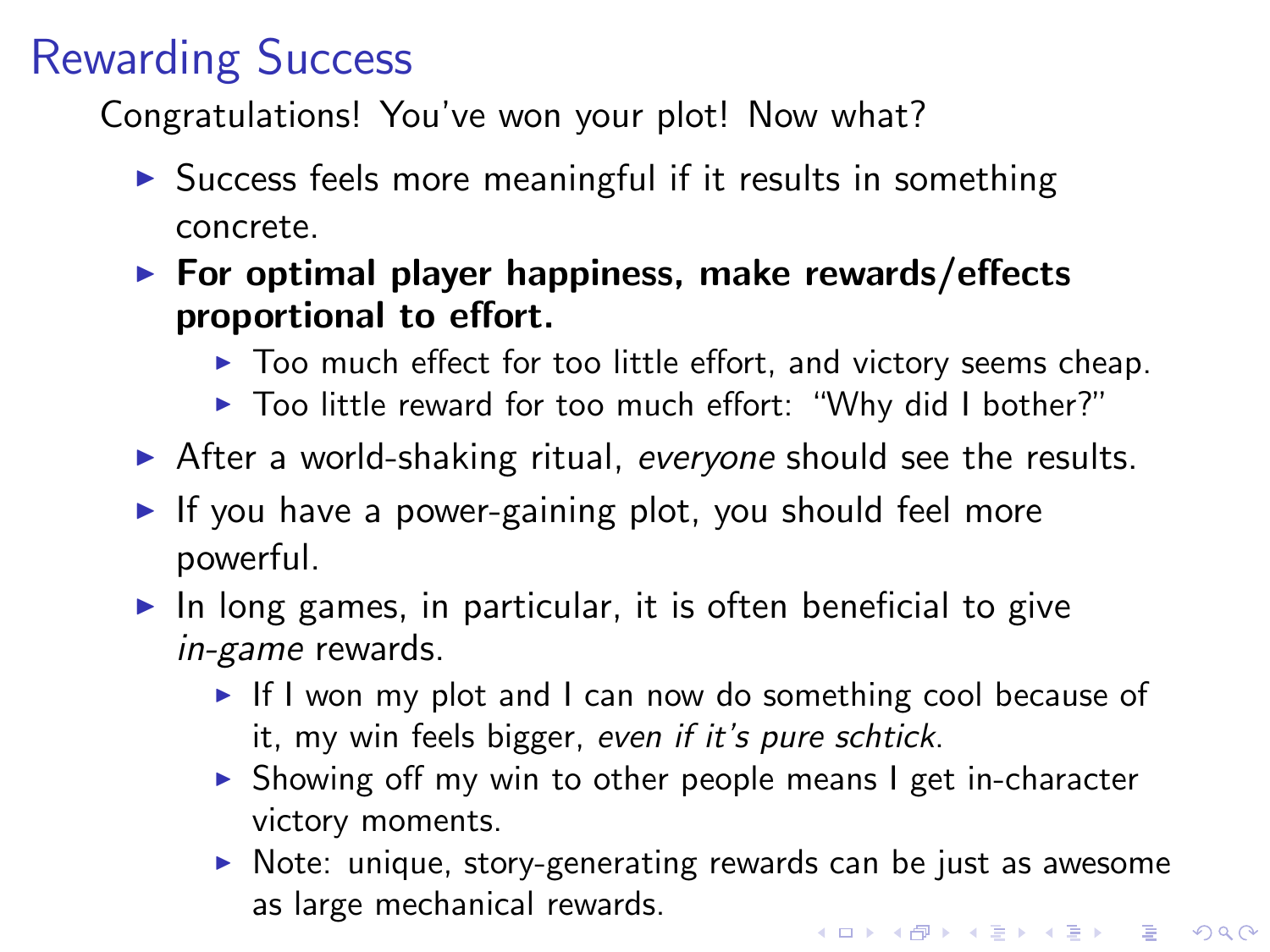# Sanity Checking Plots (1/2)

 $\triangleright$  What does a character do to achieve this plot's goals?

- If the answer is "Wait until X, then react", you probably have a problem.
- If the answer is "I don't know, something creative", you have a problem.
- If the answer is something out of proportion to the plot, you have a problem.
- $\triangleright$  What mechanics does this plot need?
	- If the answer is "lots", you probably have a problem.
	- If the answer is "this lovely unique thing nothing else uses". you want to reconsider either this plot, or reusing the mechanic.

**KORK ERKER ADE YOUR**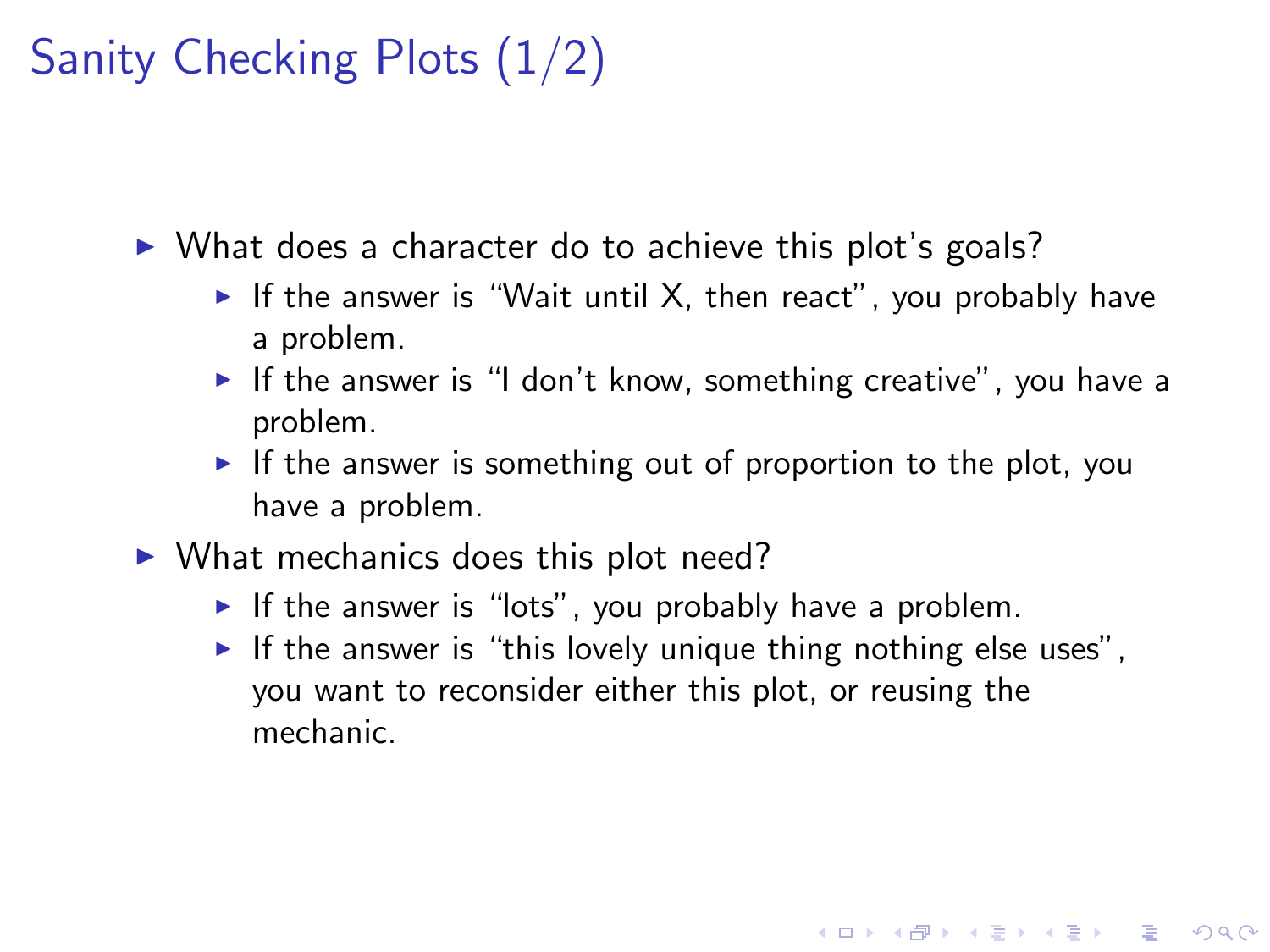# Sanity Checking Plots (2/2)

How much time needs to be invested in this plot? All plots? Special guest speaker!

K ロ ▶ K @ ▶ K 할 ▶ K 할 ▶ | 할 | © 9 Q @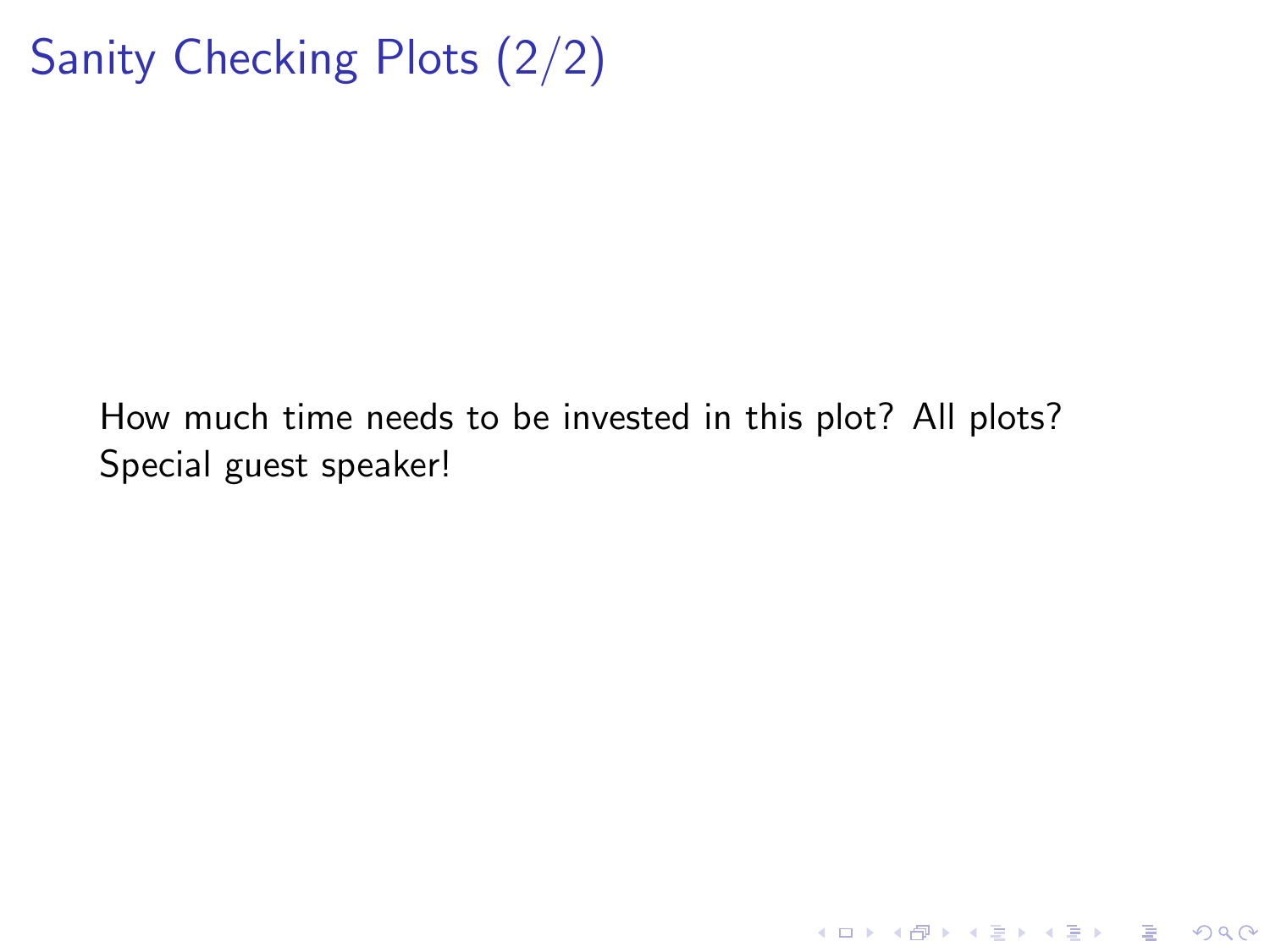#### **Characters**

Before you begin creating characters, think about your core concepts:

K ロ ▶ K @ ▶ K 할 > K 할 > 1 할 > 1 이익어

- $\triangleright$  Who are these people?
- $\blacktriangleright$  Why are they here?
- $\blacktriangleright$  How do they relate to each other?
- $\triangleright$  What will they spend their time doing?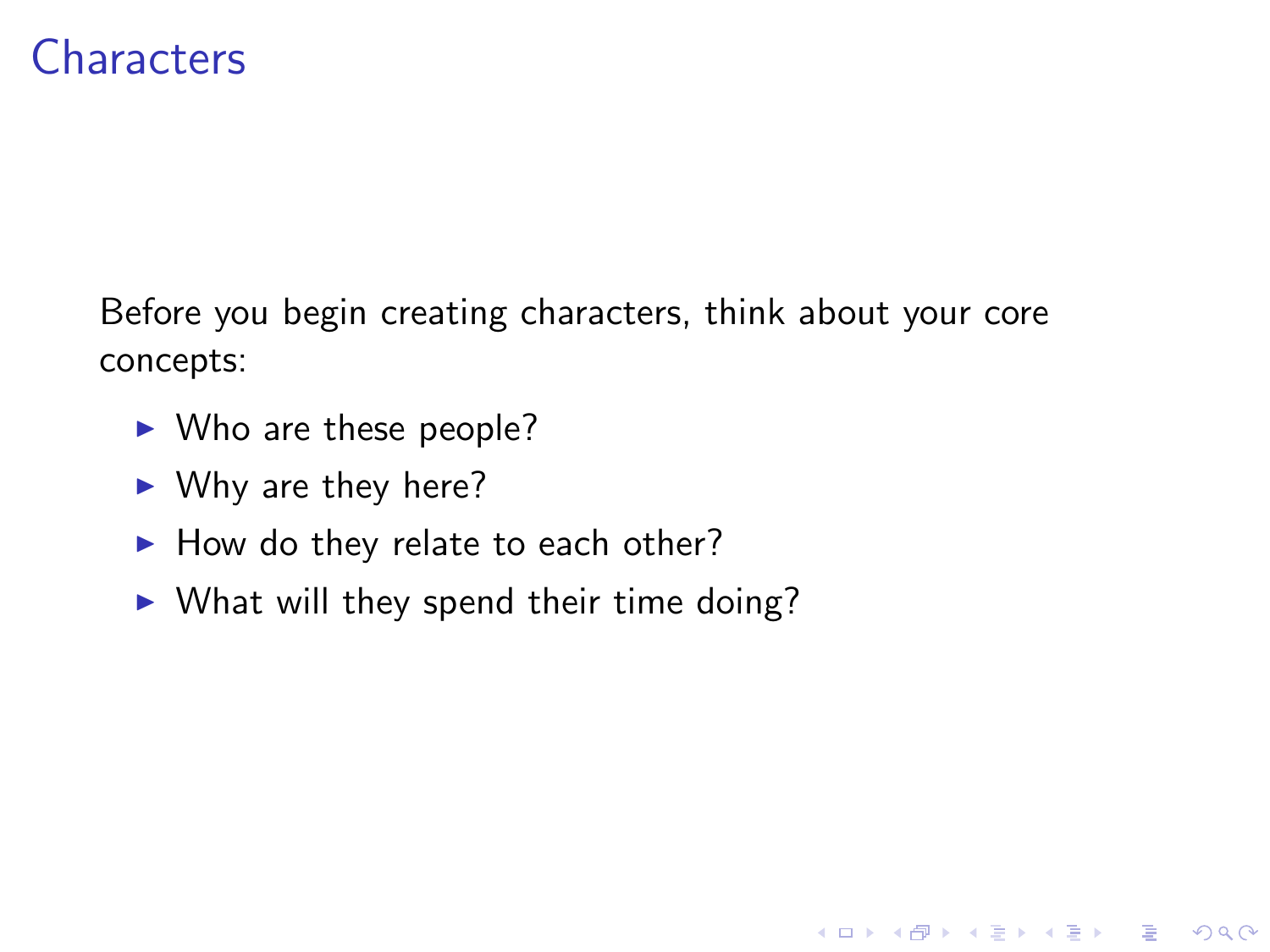### Designing Characters

- $\triangleright$  A character in its simplest form: a bullet list of plots/goals, with a<sup>n</sup> optional personality.
- $\triangleright$  Working from a bullet list makes balancing characters easier.
	- $\triangleright$  Quick summaries are easier to review
	- $\blacktriangleright$  Large imbalances leap out at you the way they don't in text
	- $\triangleright$  Difficult to fall into the failure mode of "awesome character, nothing to do"
- $\triangleright$  Also handy: collecting bullet lists in one file makes for easy-to-skim game summaries
- A coherent personality and backstory is non-essential. . . but is much of the difference between a good and a great game.

4 D > 4 P + 4 B + 4 B + B + 9 Q O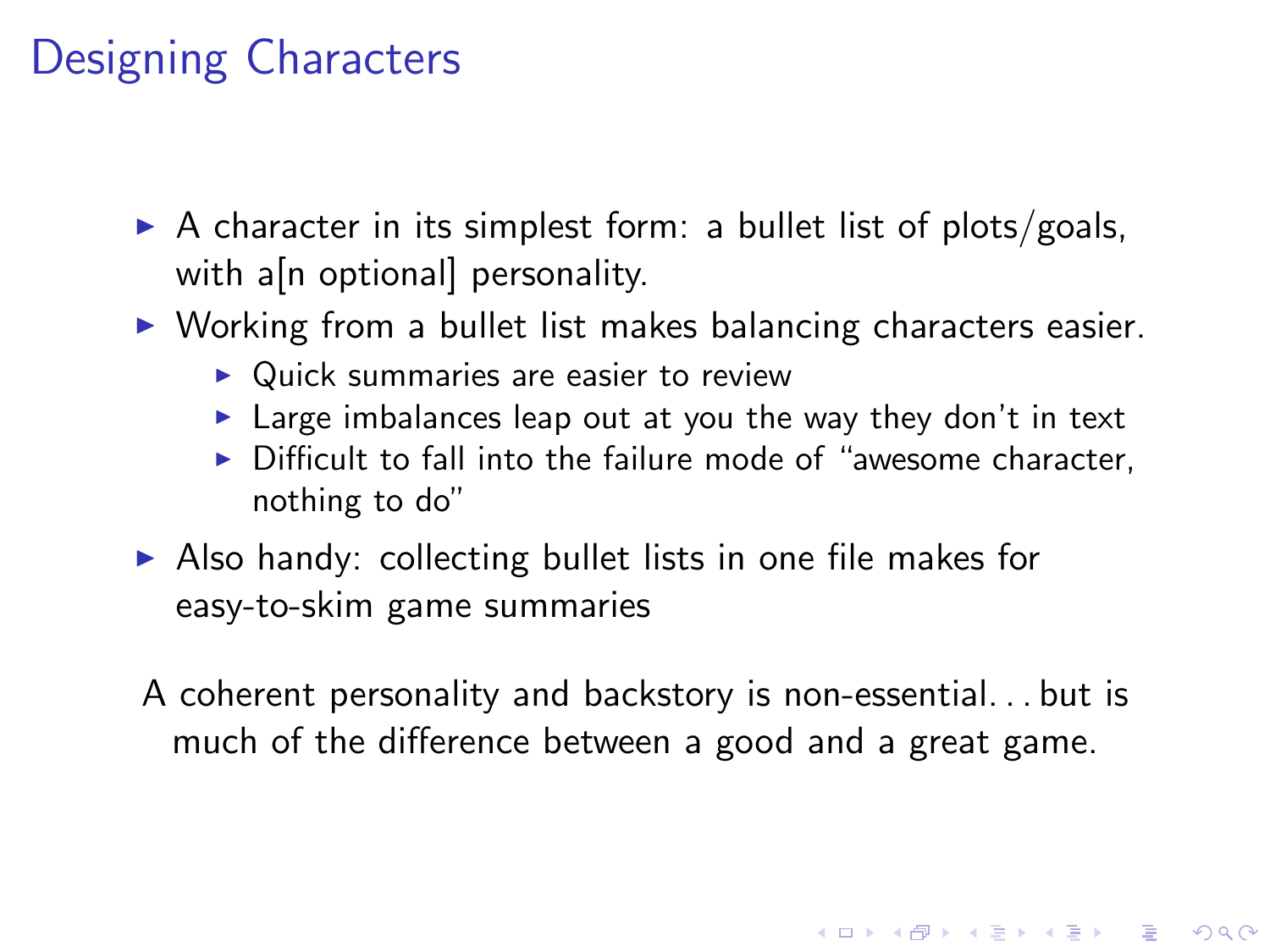### The Plot Matrix

| <b>Name</b>   | <b>House</b> | Low          | <b>Medium</b>     | High       | <b>Personal</b>    |
|---------------|--------------|--------------|-------------------|------------|--------------------|
| Neville       | Gry          |              | Defense           | DA         | Lead Gry           |
| <b>Seamus</b> | Gry          | Gob,<br>Duel | Hacker            | Con        | Band               |
| Parvati       | Gry          |              | TFC,<br>ElfW      | Norska     |                    |
| Anthony       | Rav          | Pref,<br>LSq | Techno,<br>Hacker | <b>NWO</b> | <b>Book Stasis</b> |
| Wayne         | Huf          |              | ElfW, CoM         | <b>NWO</b> |                    |
| Zivia         | Sly          |              | Hacker,<br>Lib    | Con        |                    |

KOX KOX KEX KEX E 1990

Core idea: characters on one axis, plots on the other.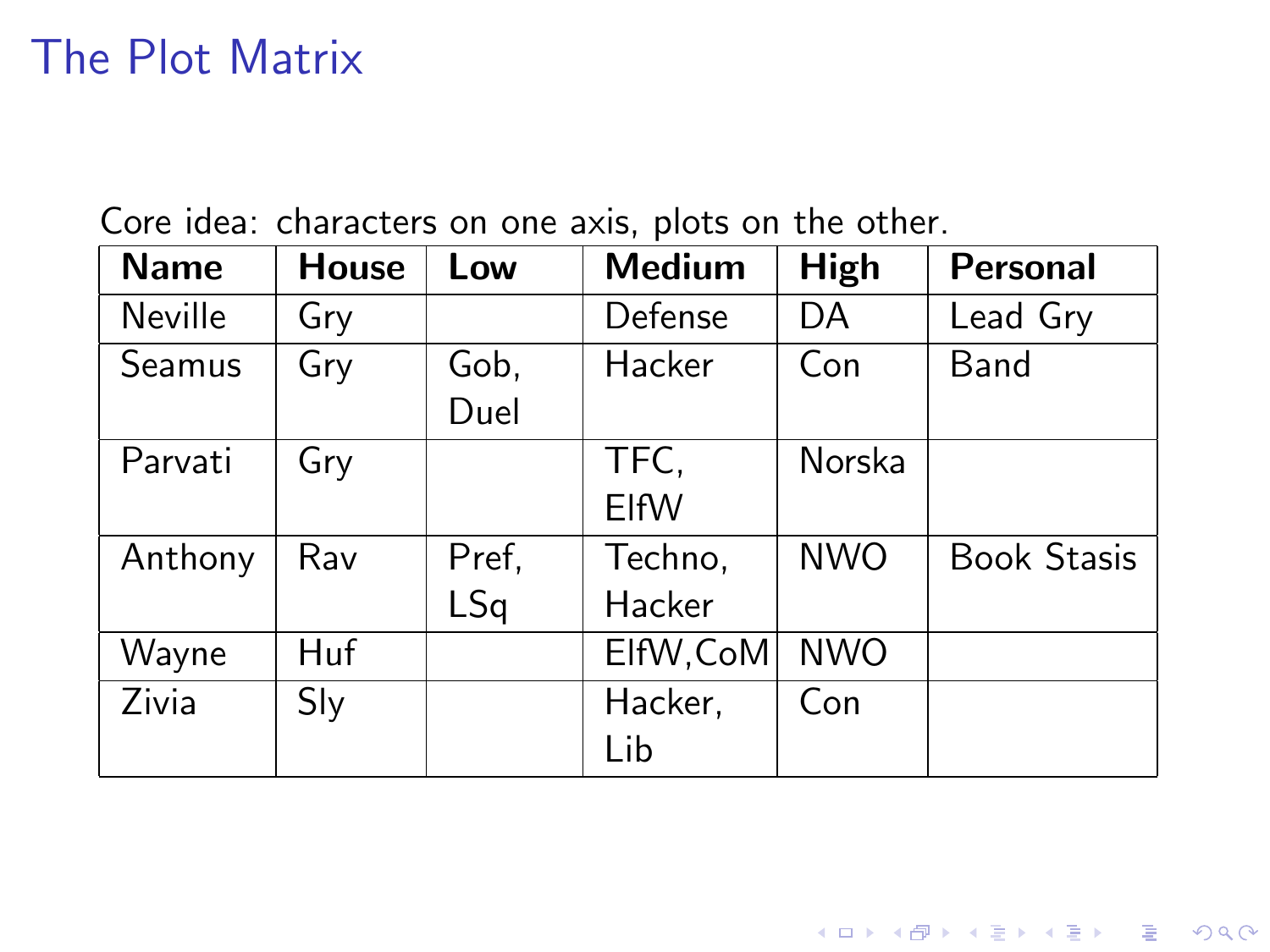### Plot Balance Using the Plot Matrix

- 1. Do you have different plot types in your game? e.g., "high-epic", "low-epic", "personal"
	- If so, consider making a columns for each type. Not all columns need to be filled in for each character.
	- If there are high-epic plots, strongly consider giving one to everyone.
- 2. How many plots do you want for each character?
	- $\triangleright$  Two major and a minor for a one-night is a good rule of thumb
	- $\blacktriangleright$  Larger games scale up significantly, but sometimes in plot size rather than number.

**KORK ERKER ADE YOUR** 

3. Remember: Plots and groups are not quite the same!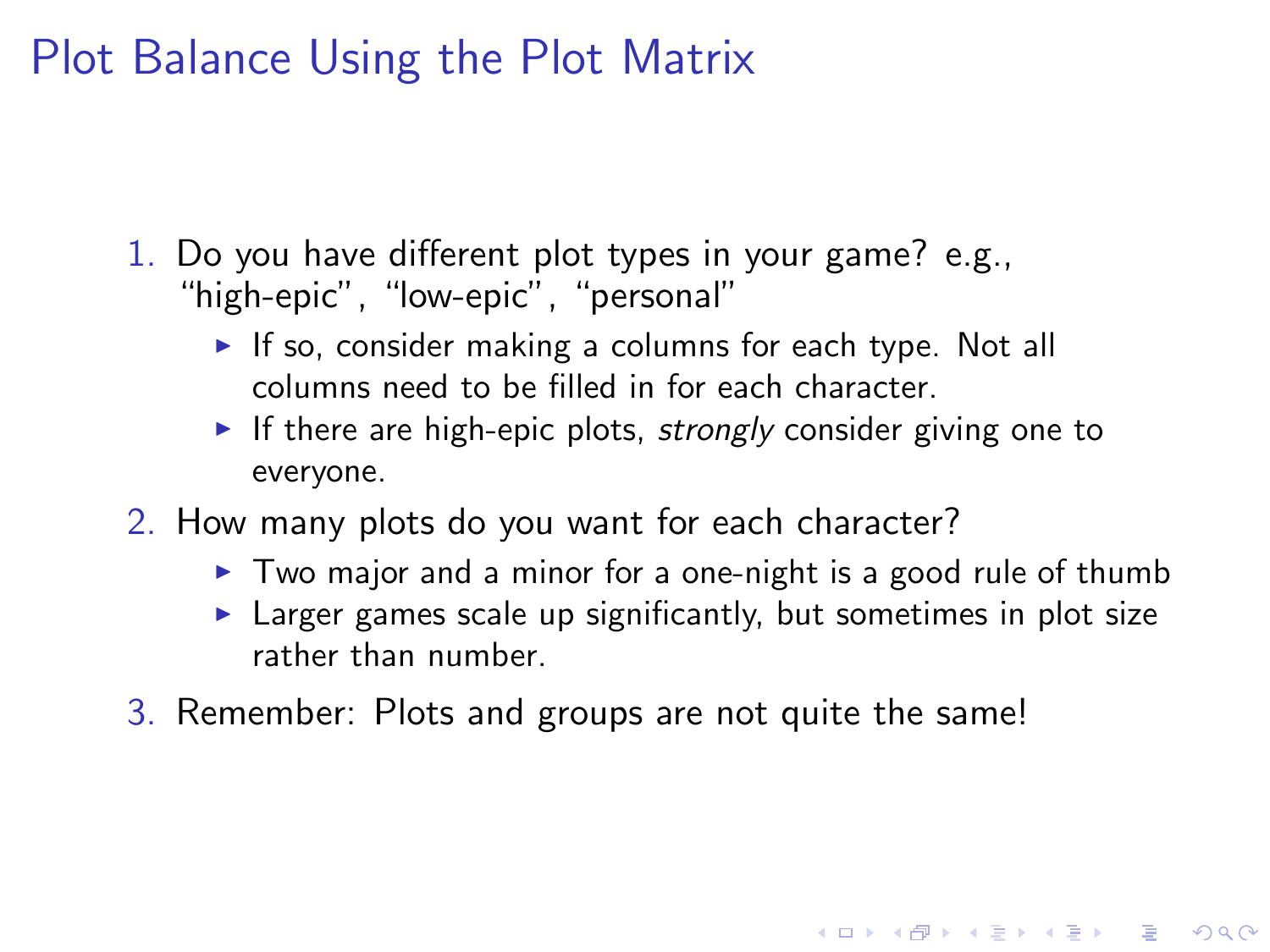### Plot Matrix Plus Plot Hours

Combining the plot matrix with your earlier plot hours calculation makes it easy to spot underplotted or vastly overplotted characters and groups.

| <b>Name</b> | Hrs. | <b>House</b> | Low   | <b>Medium</b> | High       | Personal      |
|-------------|------|--------------|-------|---------------|------------|---------------|
| Neville     | 24   | Gry          |       | Defense       | DA         | Lead Gry      |
| Seamus      | 25   | Gry          | Gob,  | Hacker        | Con        | Band          |
|             |      |              | Duel  |               |            |               |
| Parvati     | 34   | Gry          |       | TFC,          | Norska     |               |
|             |      |              |       | ElfW          |            |               |
| Anthony     | 26   | Rav          | Pref, | Techno,       | <b>NWO</b> | <b>Book</b>   |
|             |      |              | LSq   | Hacker        |            | <b>Stasis</b> |
| Wayne       | 38   | Huf          |       | ElfW, CoM     | <b>NWO</b> |               |
| Zivia       | 21   | Sly          |       | Hacker,       | Con        |               |
|             |      |              |       | Lib           |            |               |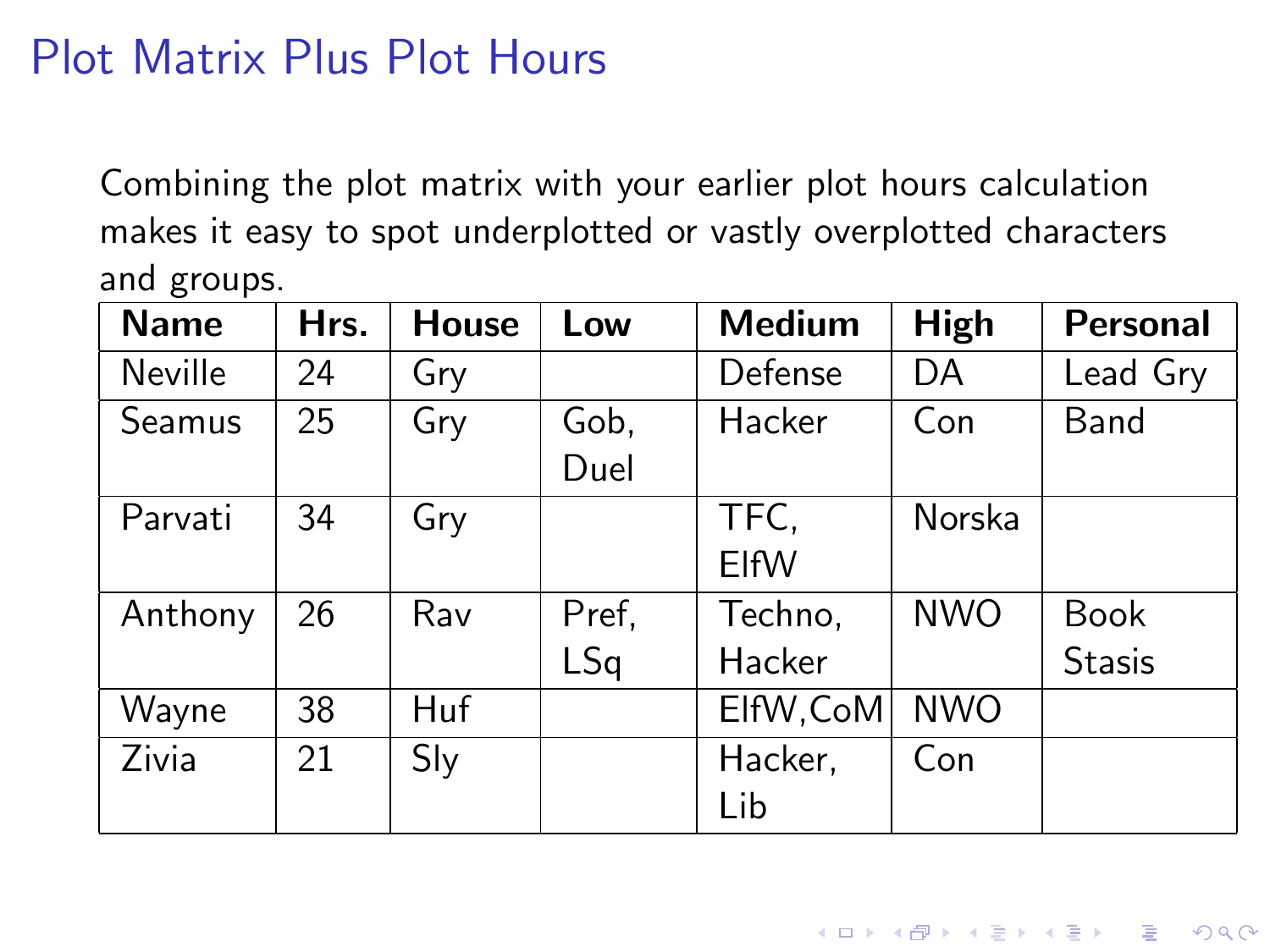# Fixing Plot Balance Problems: Underplotting

- $\triangleright$  One of the most common failure modes of games.
- $\blacktriangleright$  Underplotted characters lead to bored players.
- $\blacktriangleright$  To fix:
- $\triangleright$  Ask "What else might this character/group be up to?"
- $\blacktriangleright$  Take their plots and add complexity
- $\triangleright$  Shorten game or combine characters, if it's widespread!

**K ロ ▶ K @ ▶ K 할 X X 할 X → 할 X → 9 Q Q ^**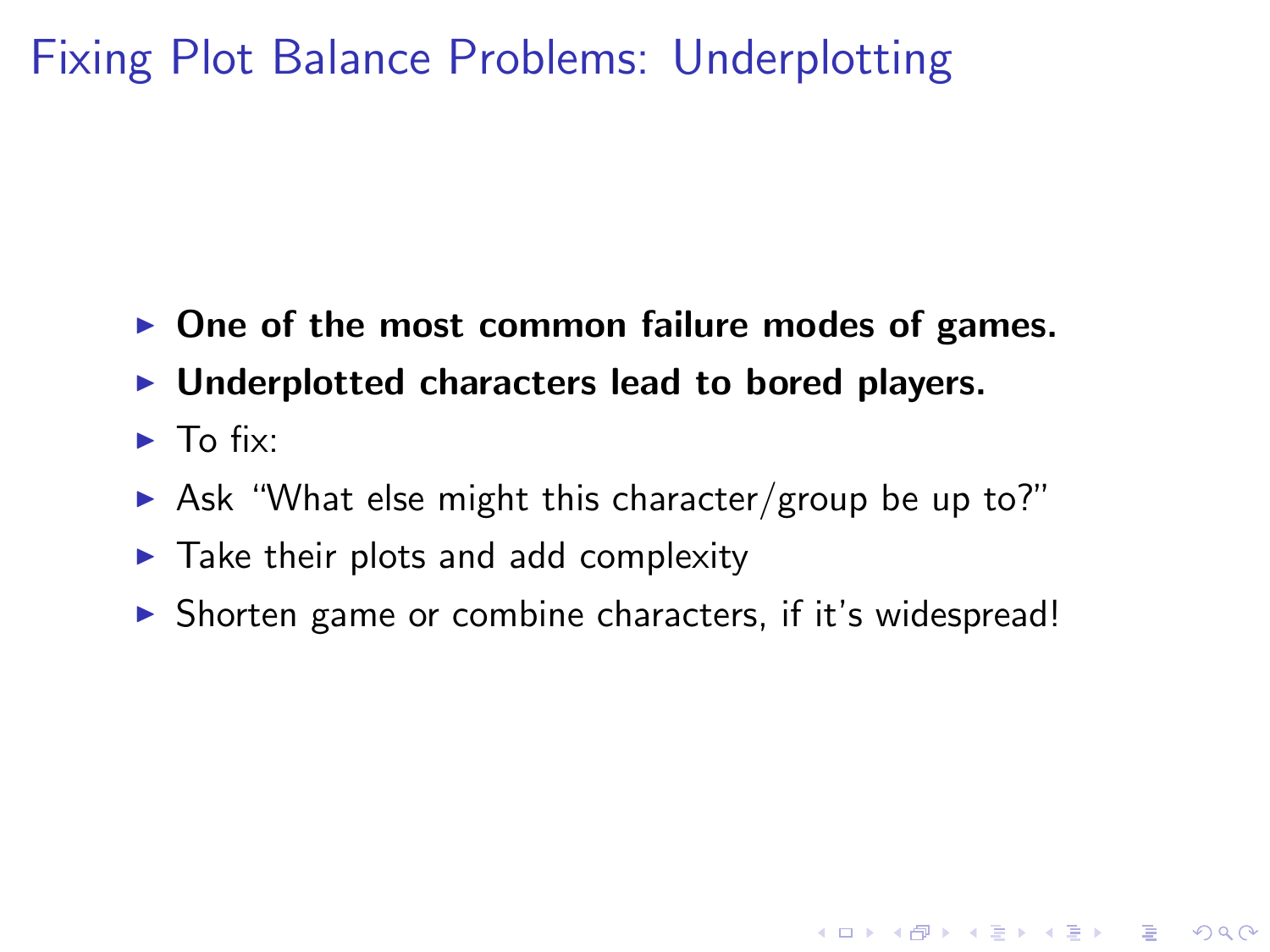# Fixing Plot Balance Problems: Overplotting

- $\blacktriangleright$  Rarel
- $\triangleright$  Overplotted characters have too much to do in too little time. They will drop plots, which can to failed GM expectations, and/or to their groups being screwed.
- $\triangleright$  Overplotted players stop having fun when they feel forced to drop plots they'd like to do, feel obliged to stay in game when they don't want to be, or feel that their character is just going to lose because they can't finish.
- $\blacktriangleright$  To fix:
- $\triangleright$  Drop plots for them (making the reduction predictable)
- $\triangleright$  Give the characters tiered priorities, so the players feel it's OK to drop bottom-tier plots
- $\triangleright$  Simplify plot requirements to reduce time spent
- $\triangleright$  Ensure that groups do not require all individuals' participation to succeed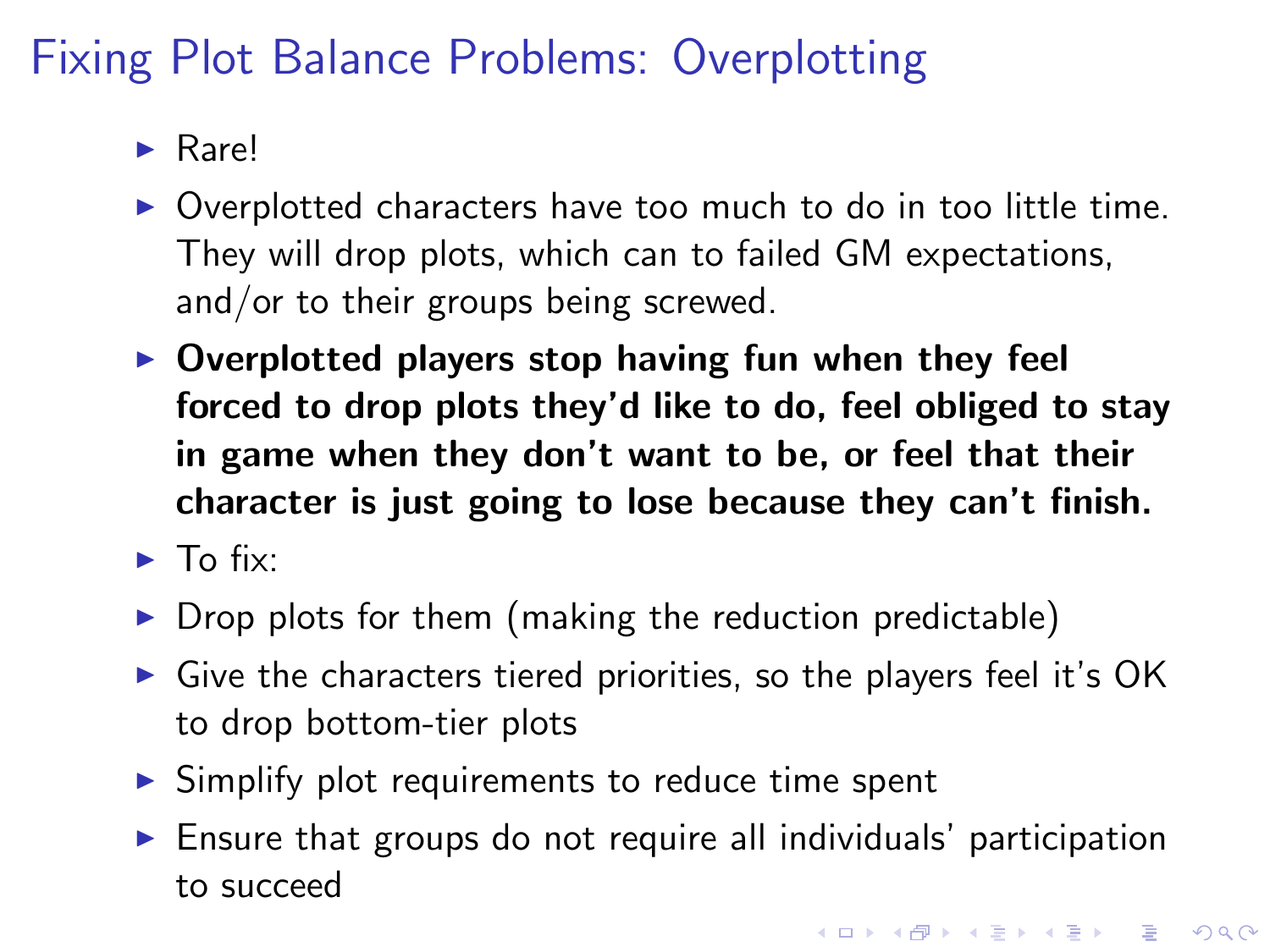# End of Characters/Plots

Questions? Comments? Discussion?

K ロ X (日) X (원) X 원) / 원 / 9 0 0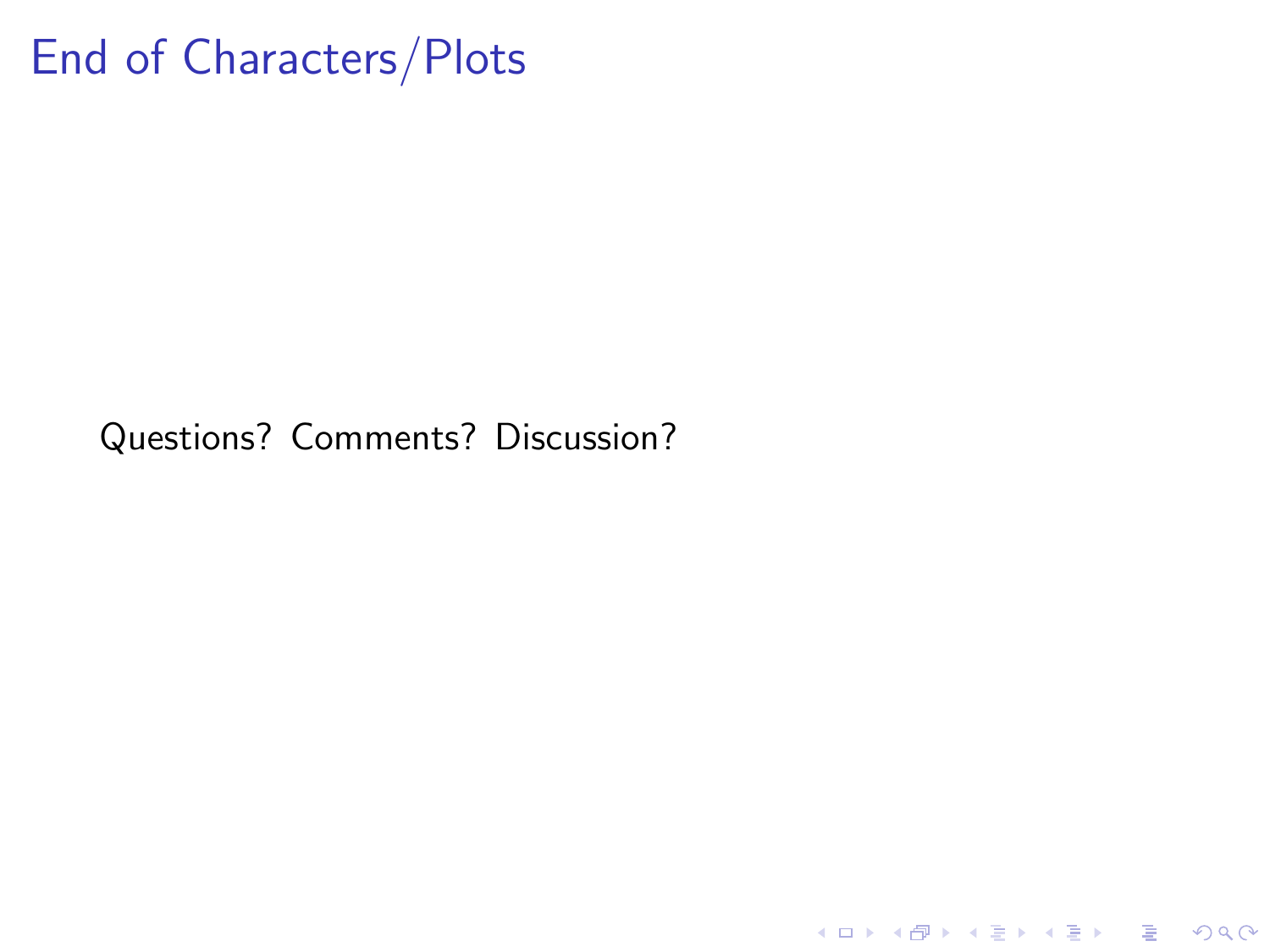#### **Mechanics**

In this section, we'll discuss:

 $\blacktriangleright$  How to decide what mechanics you need

**KORK ERKER ADE YOUR** 

- $\blacktriangleright$  How to select appropriate mechanics
- $\blacktriangleright$  Mechanics design (in brief)
- $\blacktriangleright$  Player interactions with mechanics
- $\blacktriangleright$  Balancing mechanics
- $\blacktriangleright$  Mechanics testing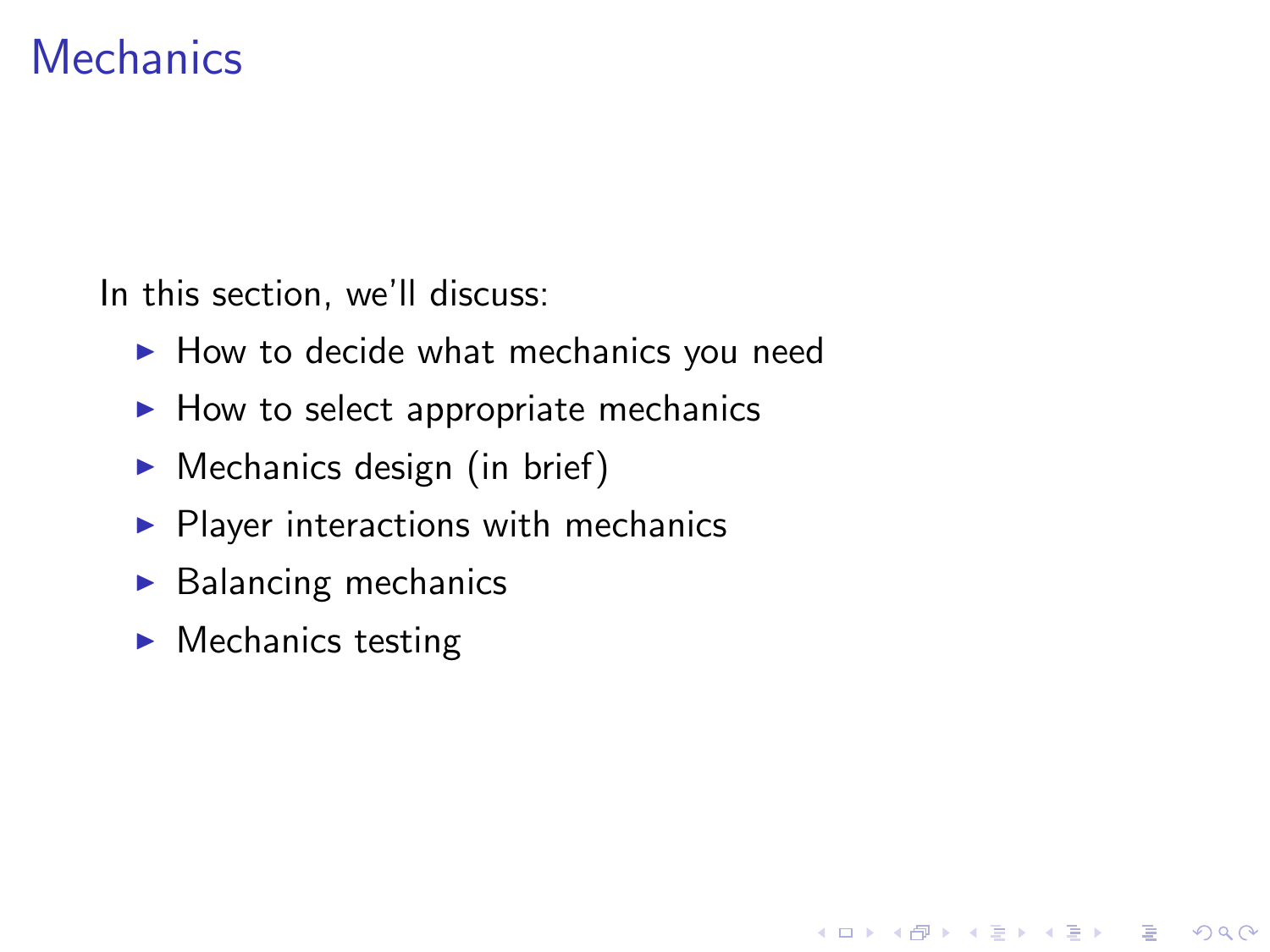## "So what's your \$FOO mechanic?"

#### There is no such thing as a "required" rule or mechanic.

- $\triangleright$  The standard rules are a convenience, not a set of guidelines.
- $\triangleright$  Your game should start with an empty rules set and add what you need, not start with the standard rules and replace or add.
- $\triangleright$  Your game does *not* need rules for everything; if whether characters have sex is irrelevant except to characters, just leave it up to the players to decide if it happens; don't add a seduction mechanic.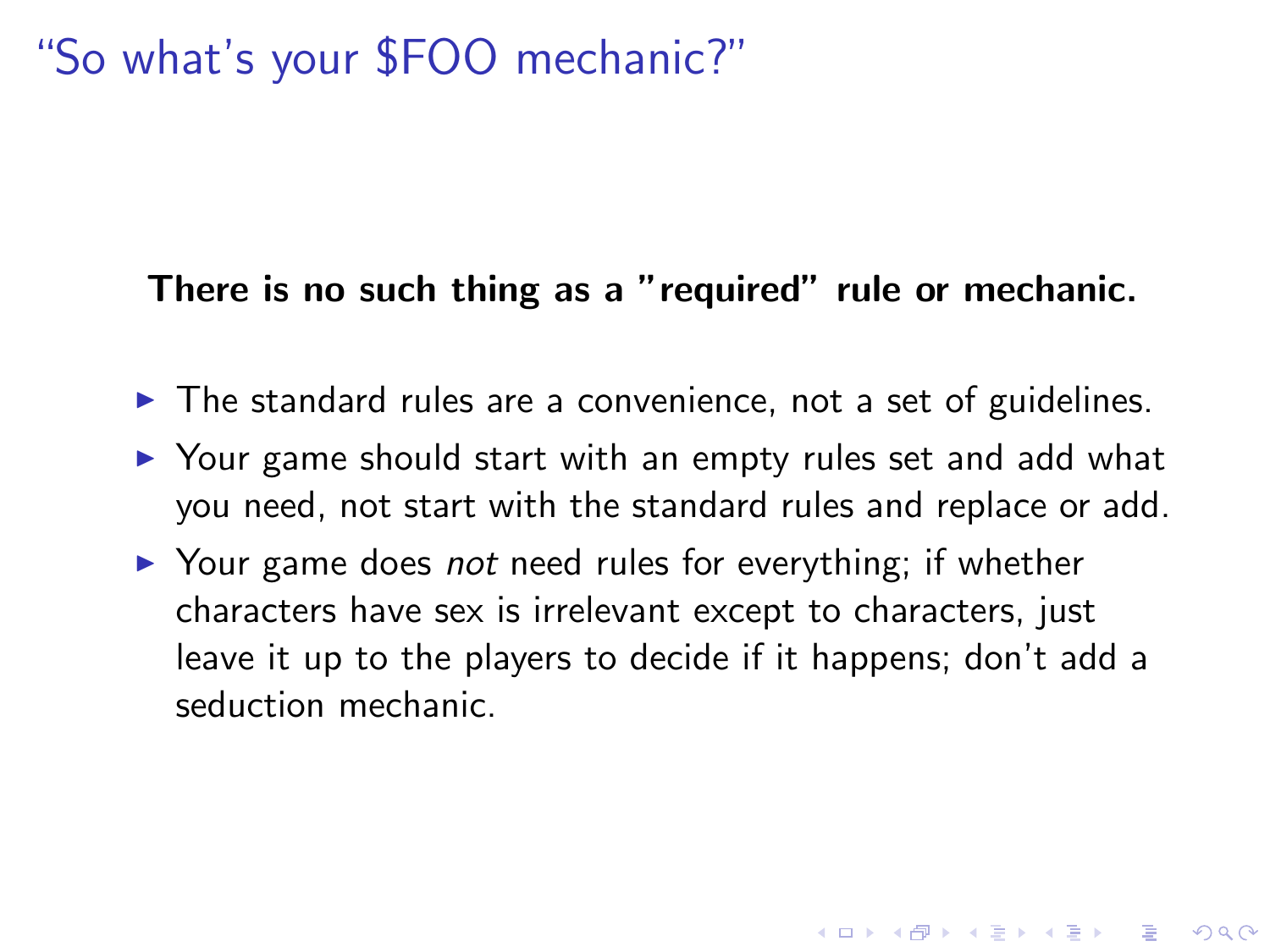### What Mechanics are For

 $\triangleright$  Mechanics serve one of the following purposes:

- $\triangleright$  to allow players to do things that can't be done safely, legally, cheaply, ethically, publicly.... in real life
- $\triangleright$  to give players something to roleplay over or with (e.g., money to bribe someone with, objects to acquire, deaths to cause or mourn...)
- $\triangleright$  to resolve "what happens" when a player wants to do something, or when multiple players want something that conflicts.
- $\blacktriangleright$  Ideally, mechanics are there to allow (and encourage) in-genre behavior.
- $\triangleright$  Two major categories of mechanics: PvE (do I succed when interacting with the world?) and PvP (which of us wins?)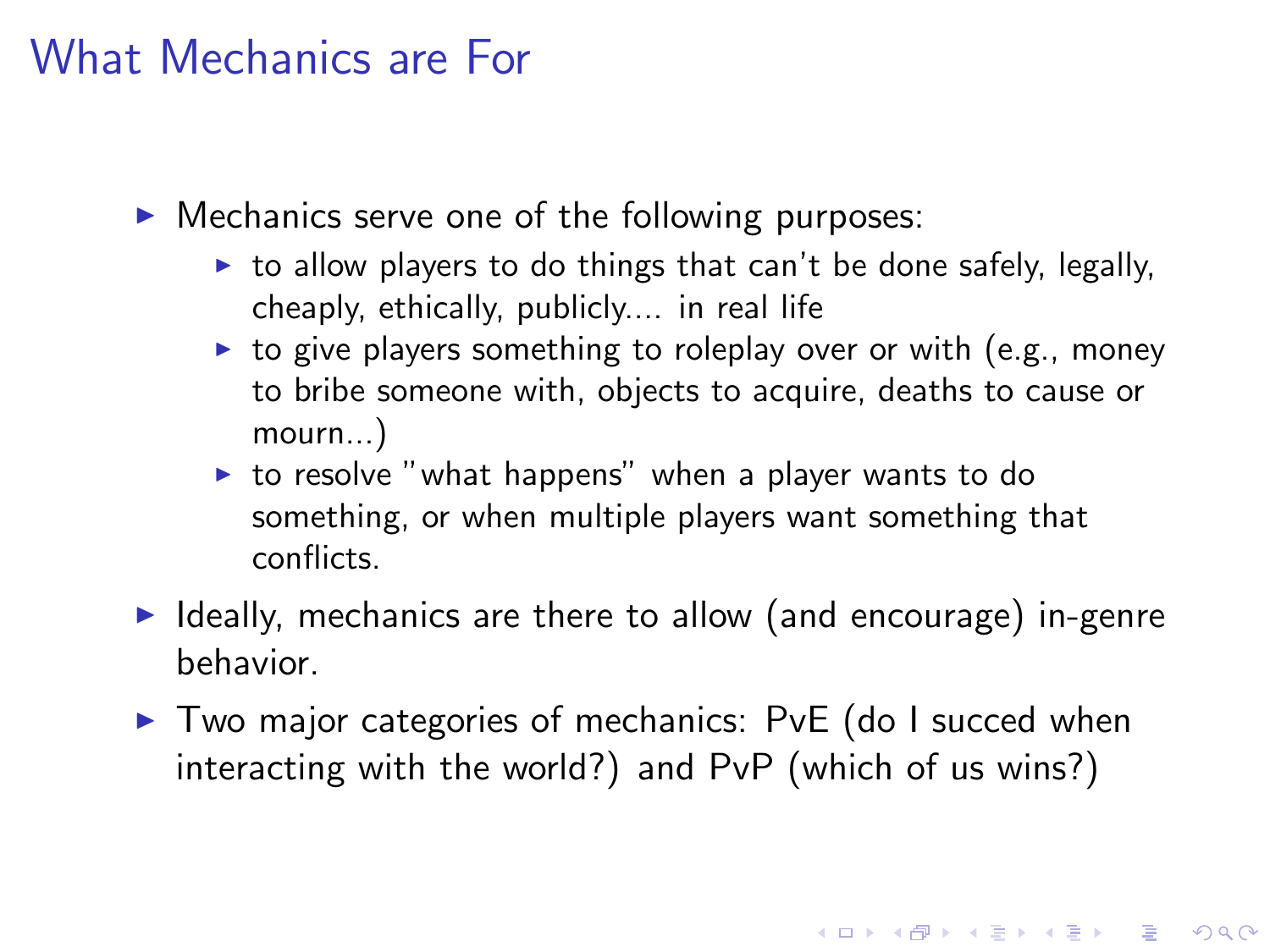## Do we need a mechanic for...? (PvP)

How do I expect my players to interact with each other?

- $\triangleright$  Fighting each other? You need a combat mechanic.
- $\triangleright$  Killing each other? You need a killing mechanic–which may or may not be the same thing.
- $\triangleright$  Being diplomatic with each other? This might involve simple roleplaying, charm abilities, or might involve any of a monetary economy, a voting mechanic, a public opinion or political power mechanic....
- ▶ Espionage? Flirtation? Seduction? Mind control?

Ideally, you want to only provide mechanics for things which are:

- $\triangleright$  common in-genre behaviors
- $\triangleright$  critical to completing plots
- $\triangleright$  otherwise essential for game.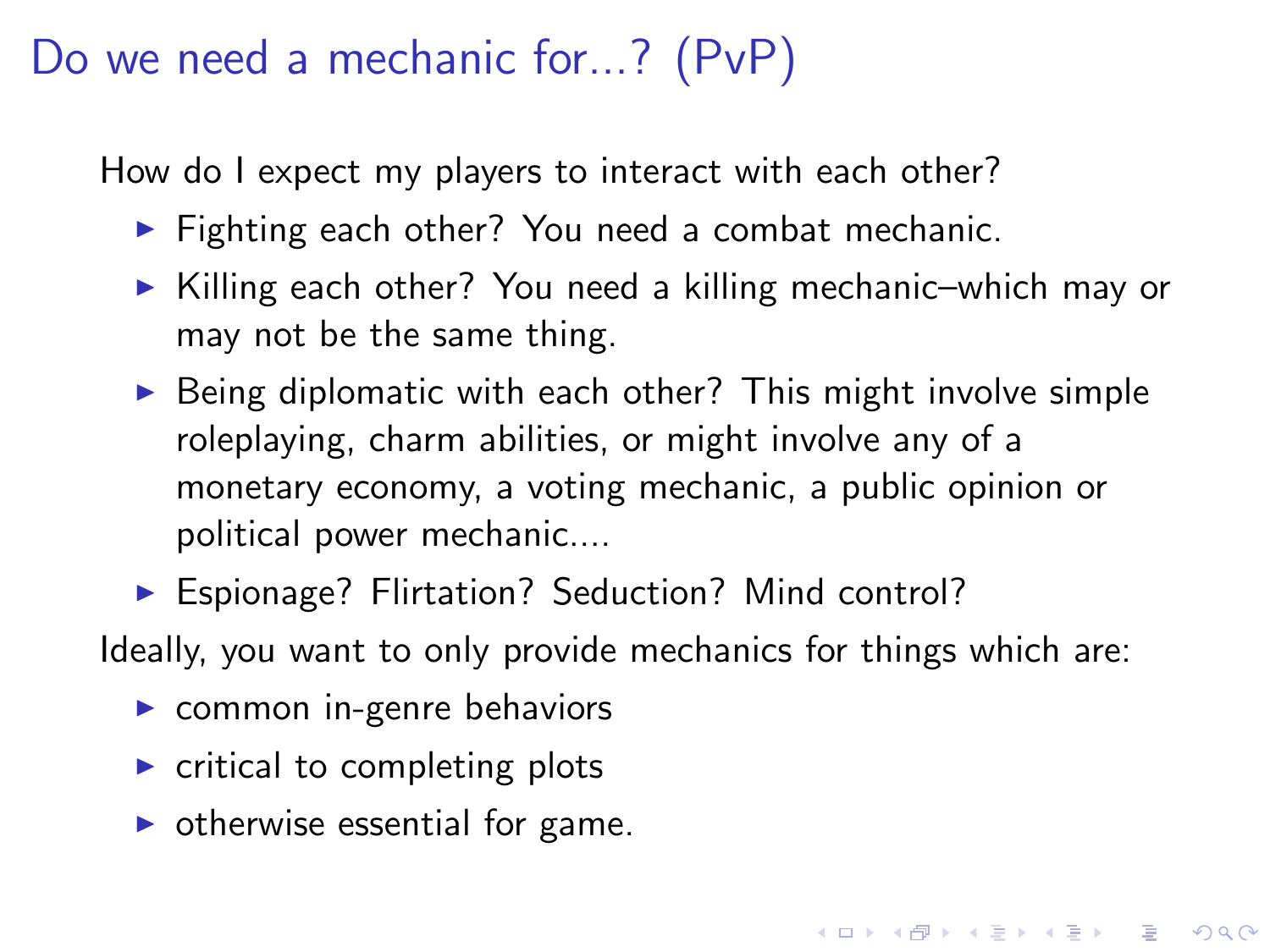# Mechanic or Roleplaying? (1/2)

Should it be roleplayed or mechaniced? You usually want a mechanic for:

- $\triangleright$  Things that are not \*universally\* ethical and appropriate for one player to do to another. For example: combat, seduction, flirtation.
- $\blacktriangleright$  Things which are impossible.
- $\triangleright$  Things which would freak out a clueless watcher if they saw it happen out-of-context. (Combat is most common, but consider Nazi uniforms as a very different example.)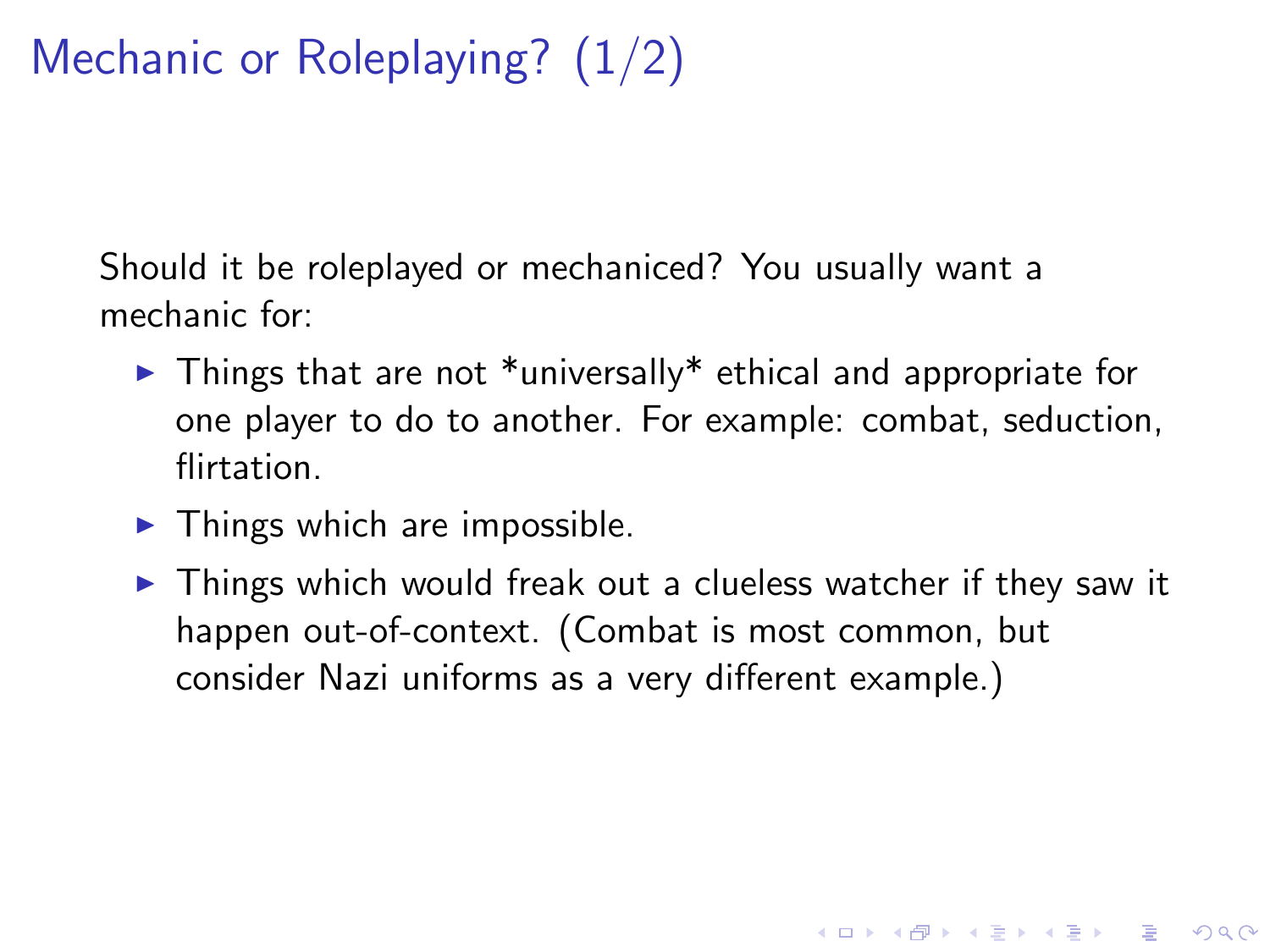# Mechanics or Roleplaying? (2/2)

- $\triangleright$  Things where one player may wish to do something to a non-cooperative other player. If there are negative mechanical consequences, there's a good chance you want a mechanic.
	- $\triangleright$  Persuading someone to cooperate with something with a negative mechanical consequence is different!
	- $\blacktriangleright$  "Helpless or willing" requirements allow either mechanical or roleplaying solutions. This is often a good thing.
- $\triangleright$  Things where there is a mechanical effect, positive or negative, which players may wish to game.
	- $\triangleright$  Any long-term state change should have either a set of mechanical requirements to cause it, or mechanical limits on how often it can occur.
	- Example: Pantheon's "Act according to your deity's nature to get power" mechanic. Players could decide what qualified, but could only get benefits up to 3 times per hour.
	- $\triangleright$  One of the most powerful tools in the GM arsenal is providing a mechanical benefit for desired behavior.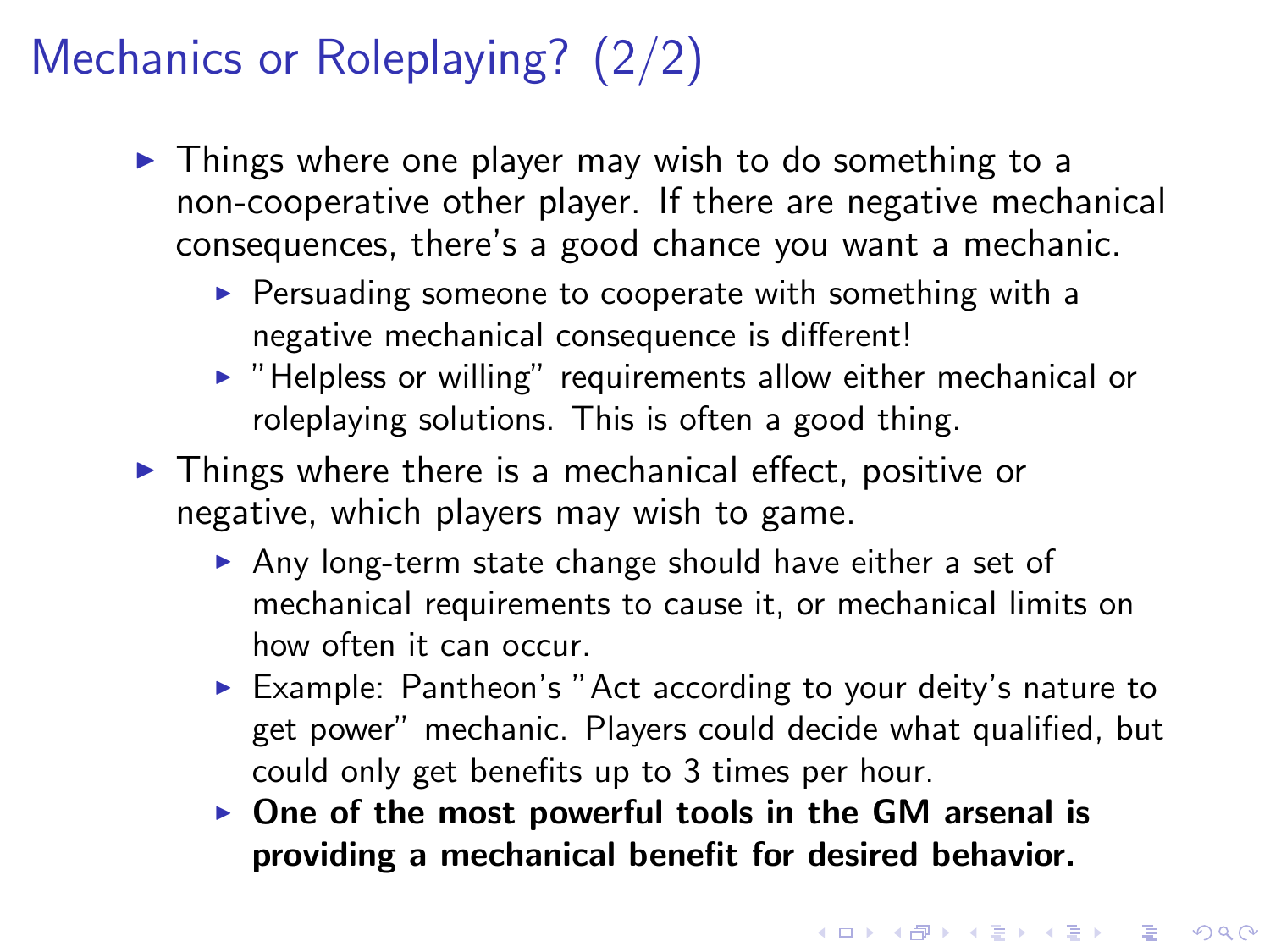## PvE Mechanics

This covers everything which doesn't exclusively involve other players. For example:

- $\triangleright$  A race for office where the winner is determined in part by popular opinion of NPCs, which can be manipulated via bribes or the media
- $\triangleright$  A shadowrun, where PCs wish to bypass traps
- $\triangleright$  A combat module where PCs are fighting NPCs to achieve a plot goal

**KORK ERKER ADE YOUR** 

- $\blacktriangleright$  A research notebook
- $\triangleright$  Shops which will sell you items
- $\triangleright$  A sign on the wall that tells you what you see.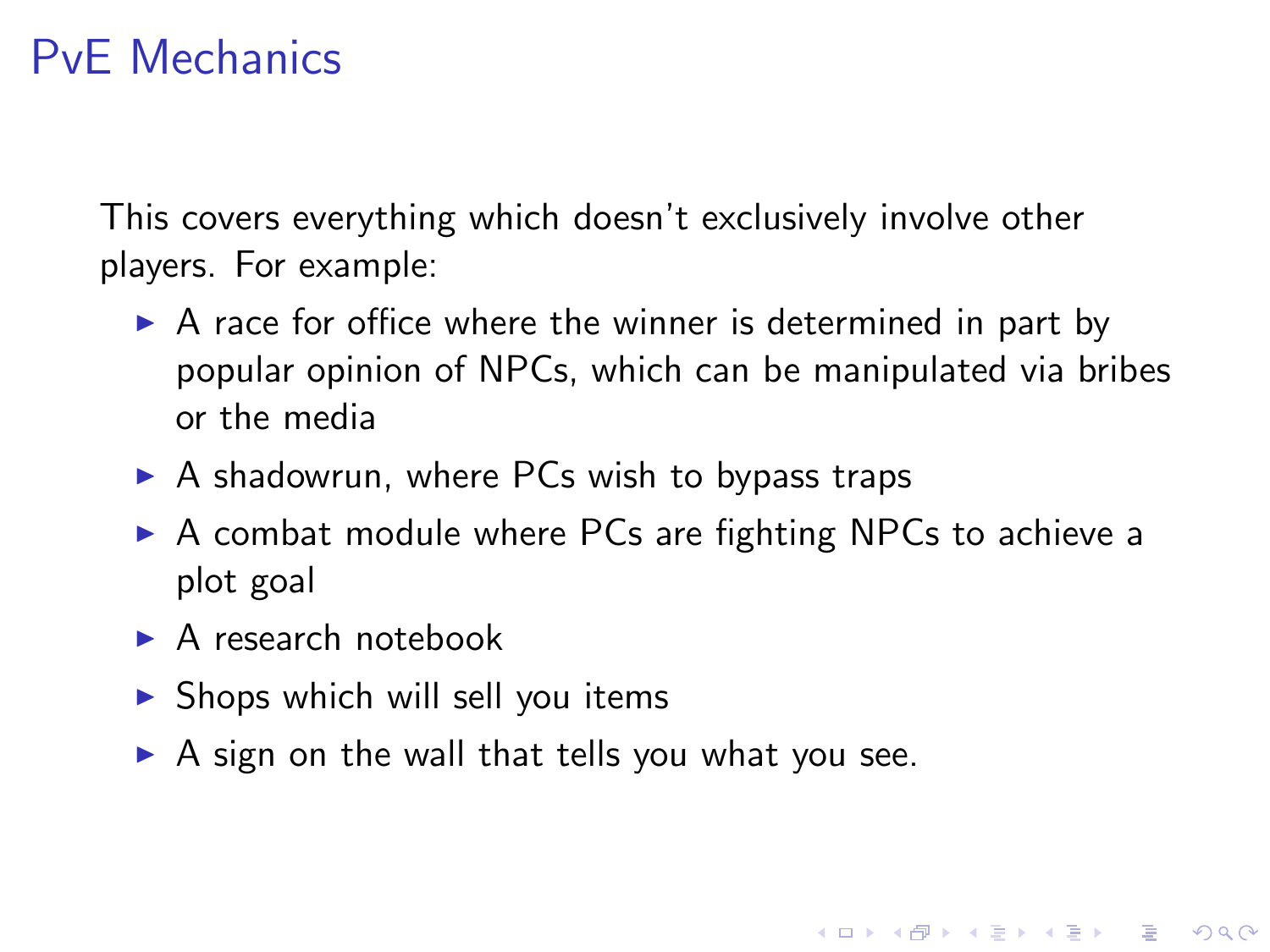# Do I need a mechanic for...? (PvE)

When do I need a PvE mechanic?

- $\triangleright$  When I want there to be elements of the world my players can interact with which are more than what the players themselves see (items that aren't foam or plastic; locations not on the MIT campus....)
- $\triangleright$  When I want the world to feel larger than the limited set of PCs (an isolated spaceship game needs very few PvE elements; a game that takes place in Washington, DC in the middle of a presidential election, or at Hogwarts, probably needs a lot.)
- If it's entirely up to the GMs to determine whether a plot succeeds or fails.

PvE mechanics are harder to balance than PvP ones; the opposition is, effectively, the GMs. Before deciding to add a PvE mechanic, it's a good idea to ask yourself what role it serves in your game, whether you actually need it, and whether there's a way to make it actually PvP. (see next section for examples.)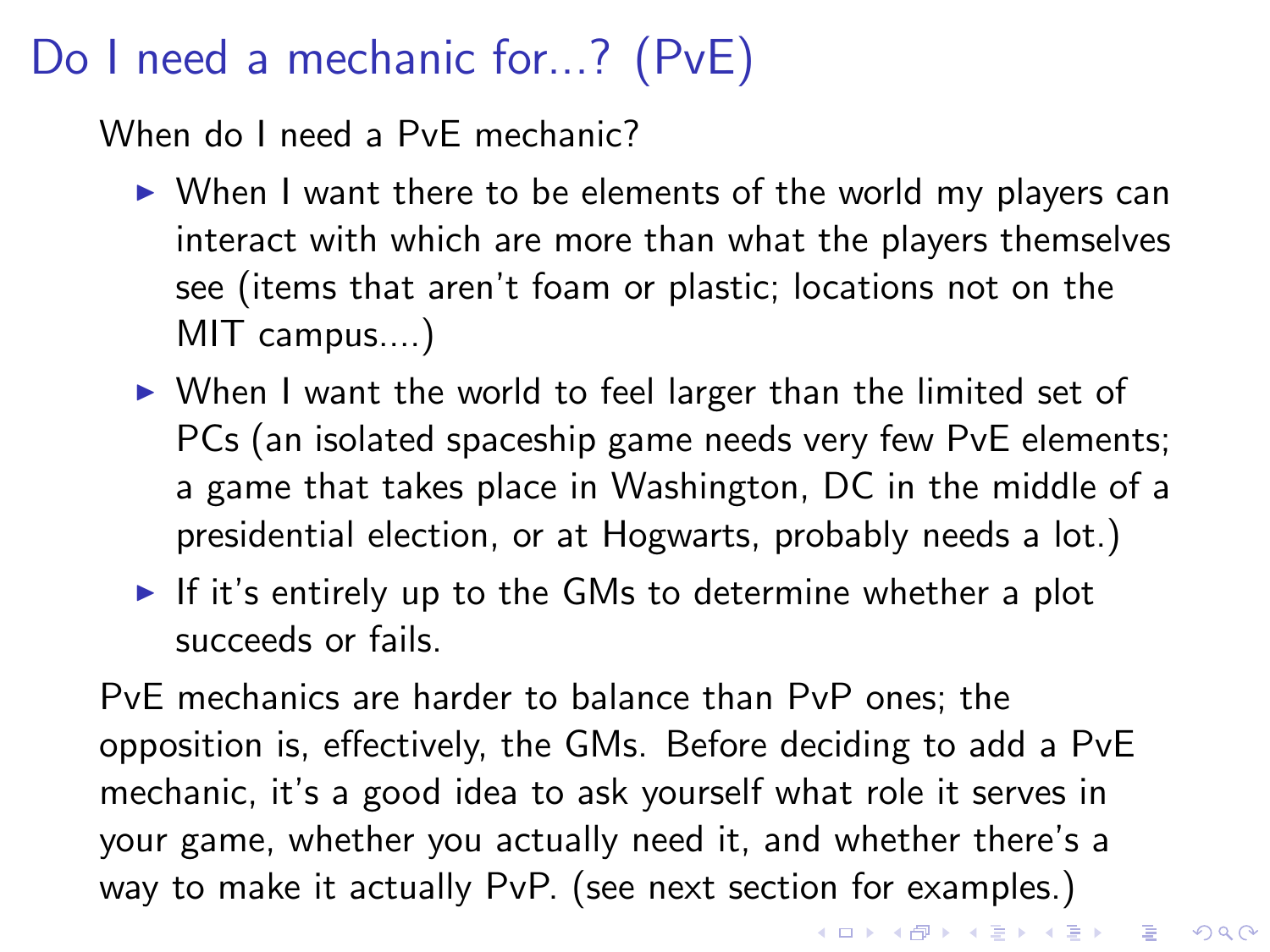#### Blurring the PvP vs PvE Line

Some things blur the line.

- $\triangleright$  Wargames usually involve opposing PCs interacting on a "game board" outside of game space, using external armies as an intermediary.
- $\triangleright$  Popularity mechanics often involve both PC and NPC votes.
- $\triangleright$  Competing corporations involve lots of PC cat-herding and negotiation, but with major mechanical or economic support indicating how the larger corporation is doing.
- $\triangleright$  Shops with limited stock have elements of both: what's available is affected by what other players buy, and some players will stock up to block the opposition.

Mechanics where players interact with each other via the environment are actually very common–but it's nevertheless a handy abstraction to keep in mind.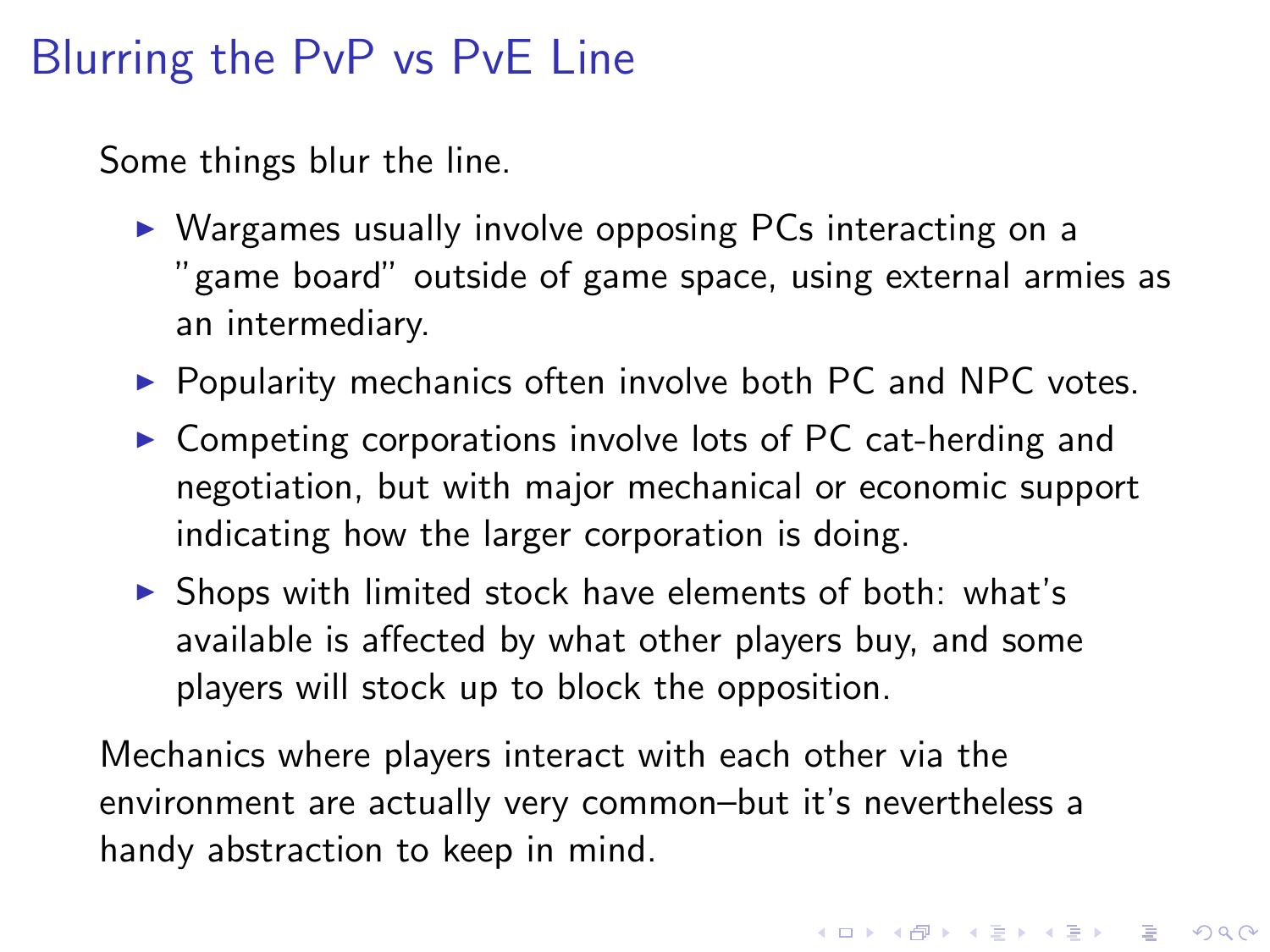## So I need a \$FOO mechanic... (1)

Now you know you want a mechanic, what should it be? When to stick to the standards:

- It's really fundamental and you don't need to change it (e.g., How to Play the Game, sheet colors, item cards)
- $\triangleright$  You need something (e.g., death/killing mechanic) but the details don't matter.
- $\triangleright$  You want something like the standard; don't change the details unless you have very good reason, because people go on autopilot. If you do, highlight them; if you have a non-standard killing blow incant or non-standard count, people will screw it up.

**KORKAR KERKER E VOOR**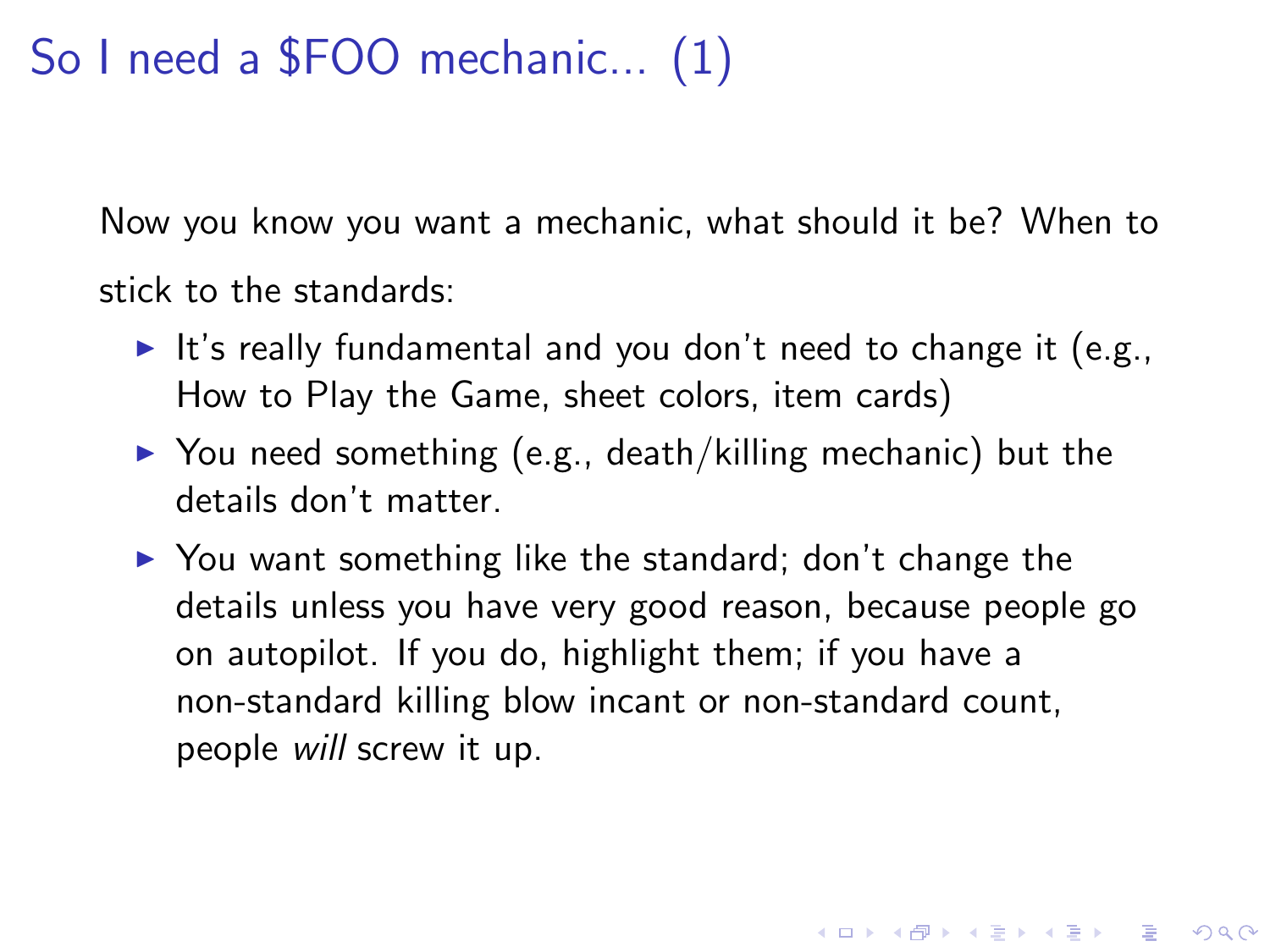# So I need a \$FOO mechanic... (2)

Rules of thumb, to be violated whenever appropriate:

- $\triangleright$  Design your mechanic to fit your game, not your game to fit your mechanic. (First decide what you need, then design a mechanic to get it.)
- $\triangleright$  A good mechanic involves no GM interaction.
- $\triangleright$  A good mechanic is self-documenting. (e.g., poker chips instead of stat changes.)
- $\triangleright$  A good mechanic is lightweight.
	- $\triangleright$  Sometimes mechanics need to be complicated, but they should be no more complicated than necessary.
	- $\triangleright$  Areas to optimize: State players need to track. Items players need to juggle. Numbers players need to do math on. Number of people who need to be informed of results. Places a player needs to go.
	- $\triangleright$  Players should have to remember as little as possible in combat time, and should never need to handle math with two-digit numbers under stress.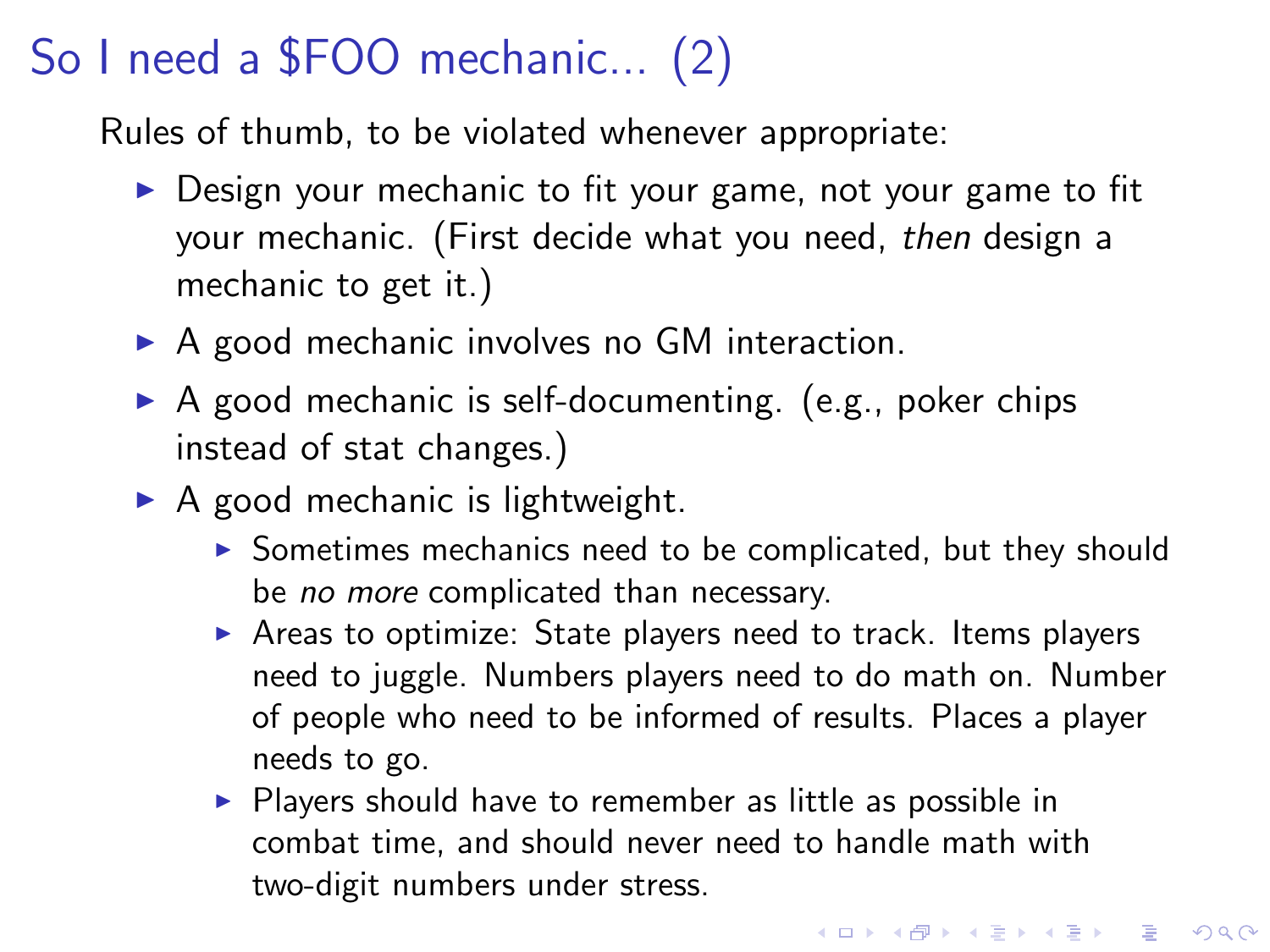# Selecting a Mechanic: An Example (1/2)

Let's say we have a game that wants people killing each other for increased excitement and paranoia. We need a combat mechanic. First, let's figure out what we want out of it:

- $\blacktriangleright$  Fast and stealthy, for back-alley kills?
- $\triangleright$  Slow and dramatic for public duels?
- $\triangleright$  Mostly one-on-one, or allowing large group fights?
- $\blacktriangleright$  Player skill, or character skills instead?
- $\blacktriangleright$  Predictable outcomes, or semi-random?

The nice thing about combat is we have lots of existing choices. For example:

| Player-skill emphasis                       | Patrol; Question Game |  |  |
|---------------------------------------------|-----------------------|--|--|
| Fast, stealthy, predictable, minimal        | Darkwater             |  |  |
| Fast, predictable, allows styles and escape | $MA/MD/M\Delta$       |  |  |
| Fast, partially random                      | <b>RPS</b>            |  |  |
| Showy, slow, optional player skill          | Cinematic.            |  |  |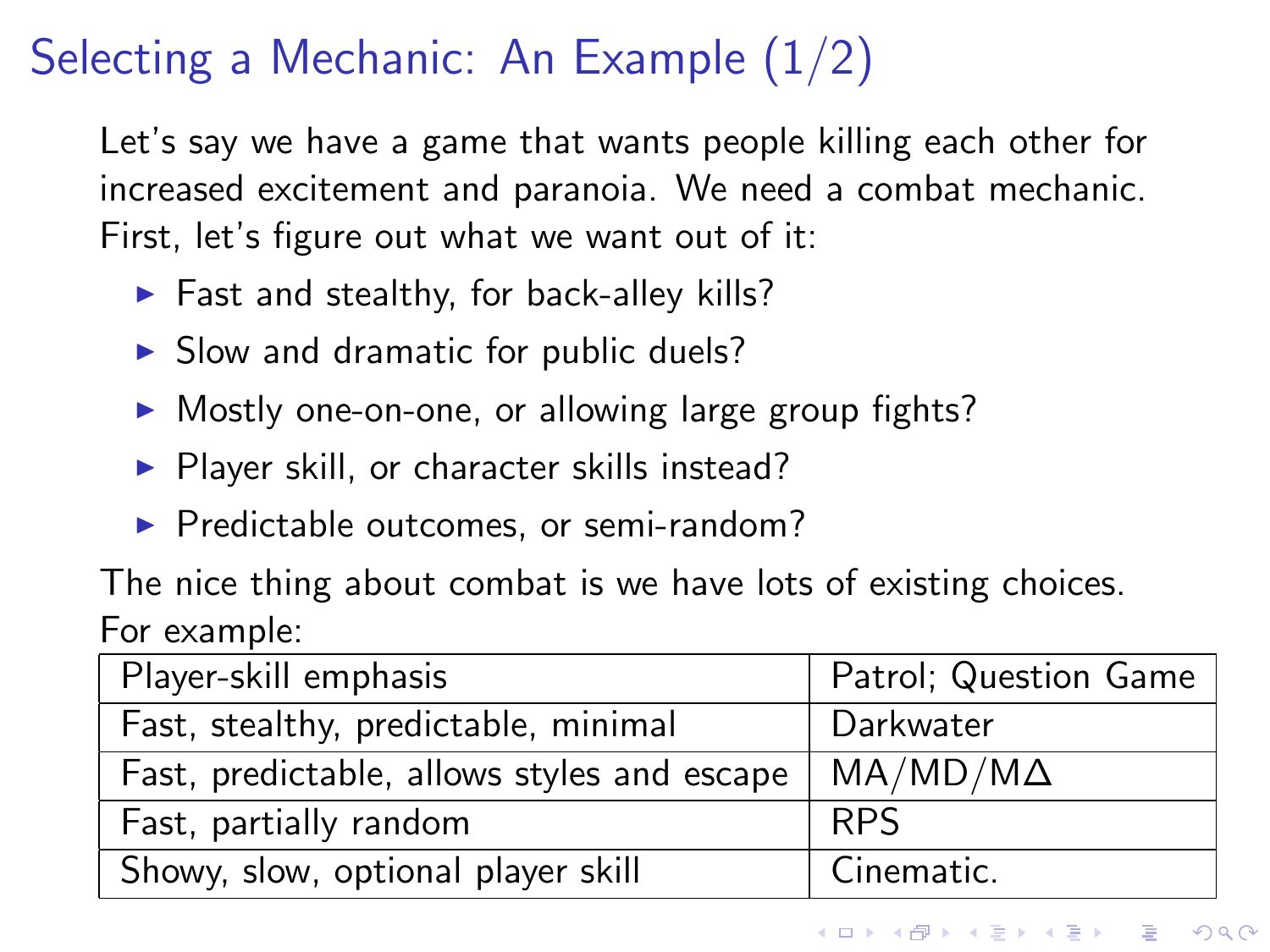Selecting a Mechanic: An Example (2/2)

Combat Goals and Examples

- $\blacktriangleright$  HP7: Want wand combat (ranged); but no need for melee; Patrol variant
- $\triangleright$  Right of Kings: Distinguish between shankings in an alley (Darkwater) and noble duels (dart guns).
- $\blacktriangleright$  Hive: Melee combat should be big, important, and have an audience; Cinematic. Ranged combat is inaccurate and simple; disc guns.
- ▶ Synch: Modern gun-focused combat (Patrol-based); details varied between fragile mortals (early game) and demigods (late game). Death very separate from combat, and somewhat counteracted this!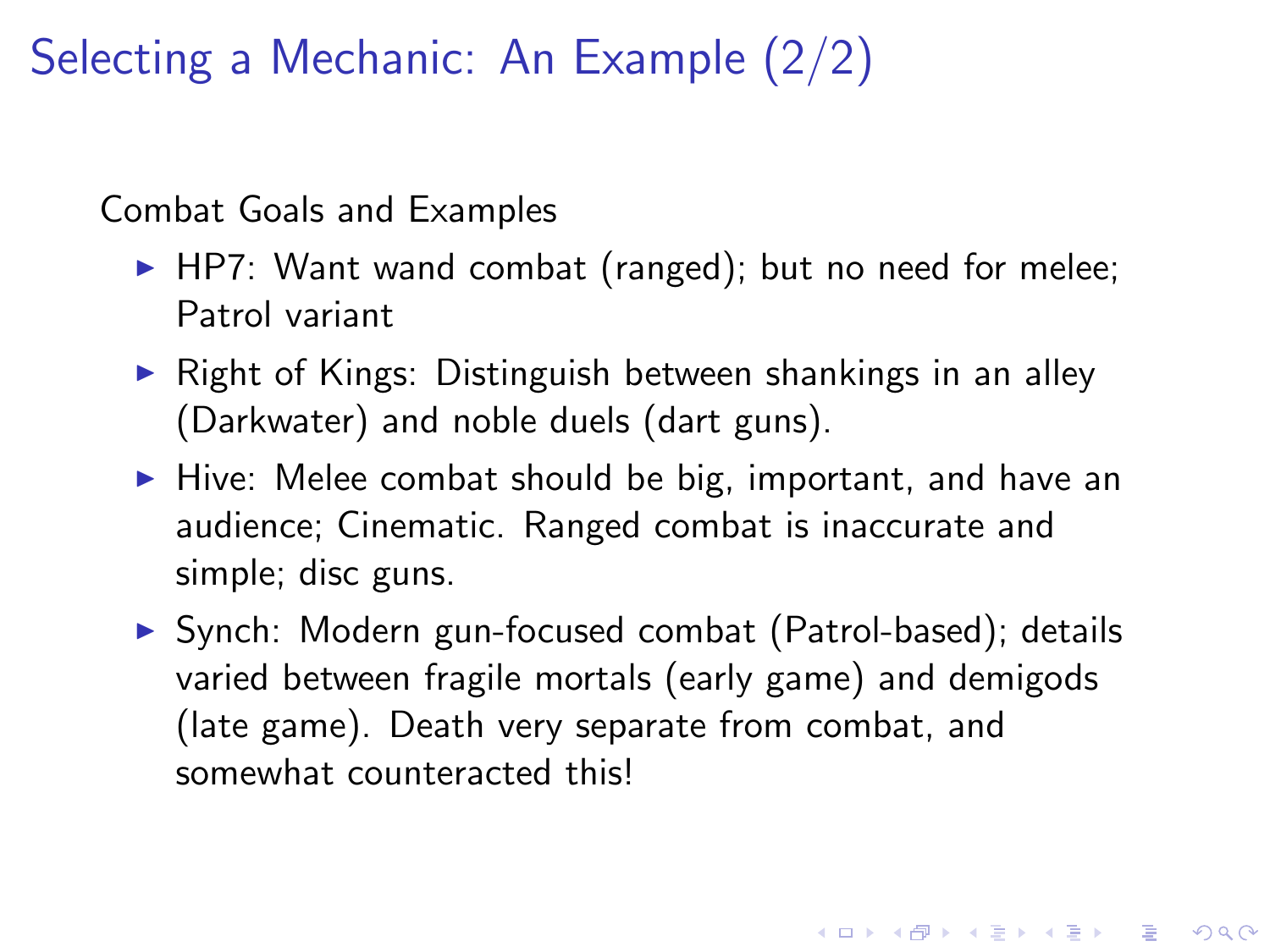### Combat, or Non-Combat?

Many direct PvP mechanics can be thought of as combat mechanics!

- $\triangleright$  Seduction attacks? If one person can lose, that's combat.
- $\triangleright$  Battle of Wits? Losing face rather than blood, but the core is similar.

**KORK ERKER ADE YOUR** 

▶ Drinking contest? Chess? Court cases?

They may be colored differently, but you can reuse well-tested mechanics if you want similar properties.

 $\triangleright$  Note: this works in the other direction too!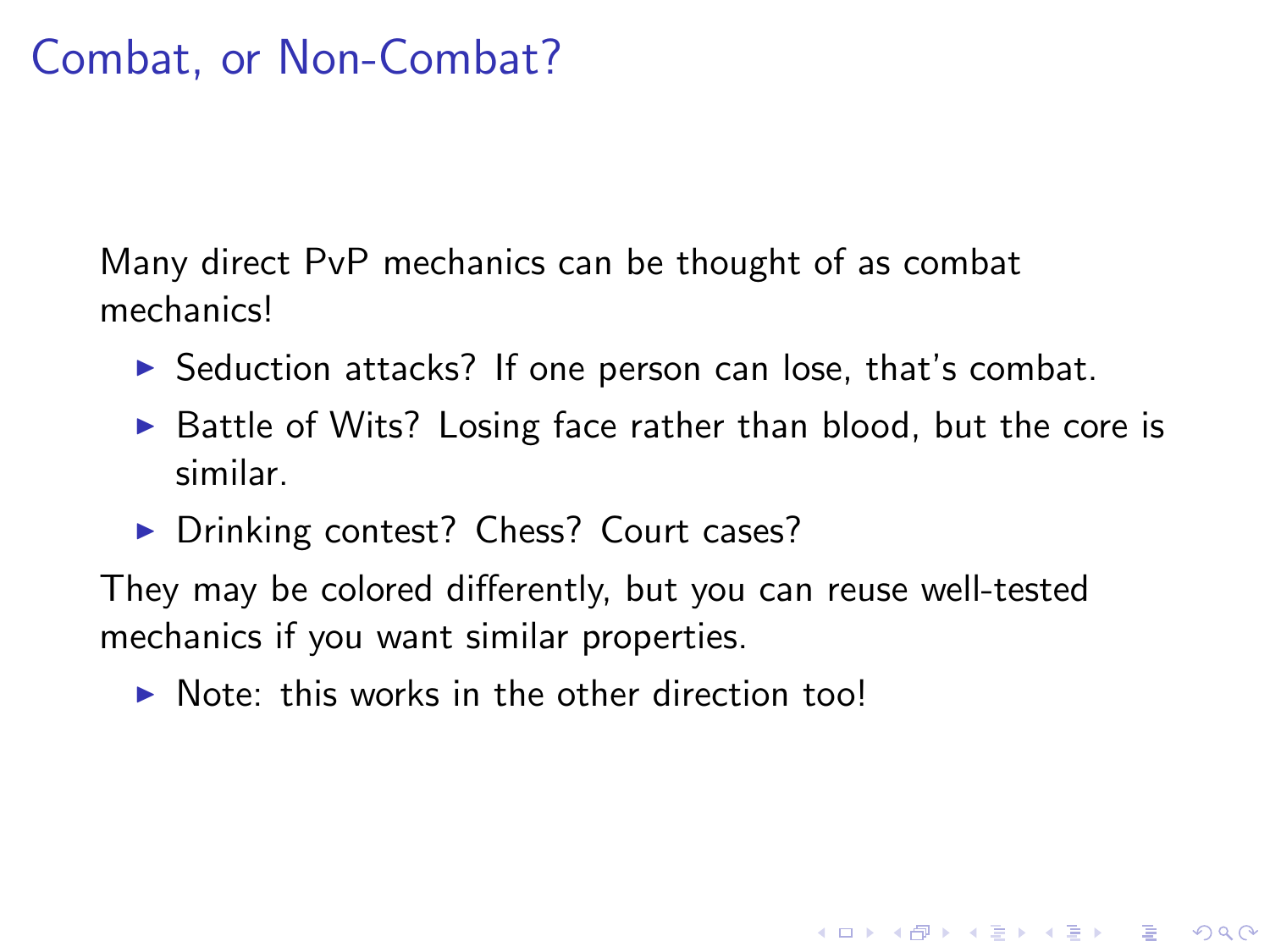# Selecting Non-Combat Mechanics

If interactions are indirect, consider desired flavor.

- ▶ Lots of interaction with other PCs? Consider PC-tied resources (voting, charges, skills, memories...)
- $\blacktriangleright$  Race dynamic? You want mechanics with limited resources that are claimed on access.
- $\triangleright$  Environmental interaction? Look into dot hunts, picture trails, shadowruns, reading signs. . .
- $\triangleright$  PCs acting as individuals groups? Some mechanics limit number of people involved; others have minimum thresholds
- $\blacktriangleright$  Competetive or cooperative?
- $\blacktriangleright$  Many approaches to success, or only one?
- $\triangleright$  Optimizable in advance, or real-time reaction?
- $\triangleright$  How much time do you want players to spend on this? (Both in-game, and pre-game making sense of it.)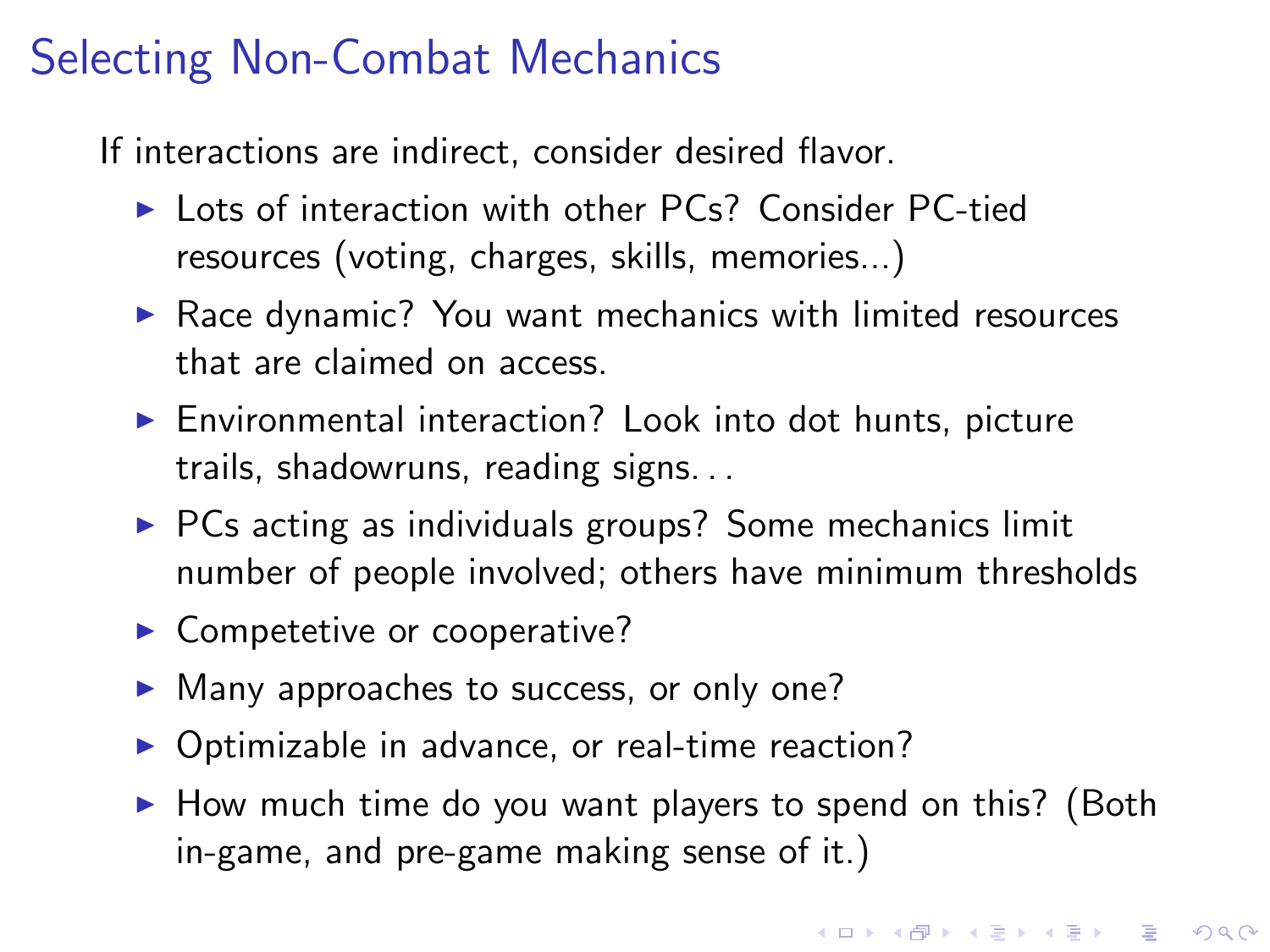# Player Behavior: Optimization

#### If you give players a mechanic that they can optimize, they will.

Corollaries:

- If the optimal behavior is unfun, players will optimize it and then complain that they're not having fun; or they'll drop the mechanic.
- $\triangleright$  Every mechanic should be designed so that optimal behavior is a) what you want to see and b) fun.

Figure out what behaviour you want to encourage, and base your mechanics around that.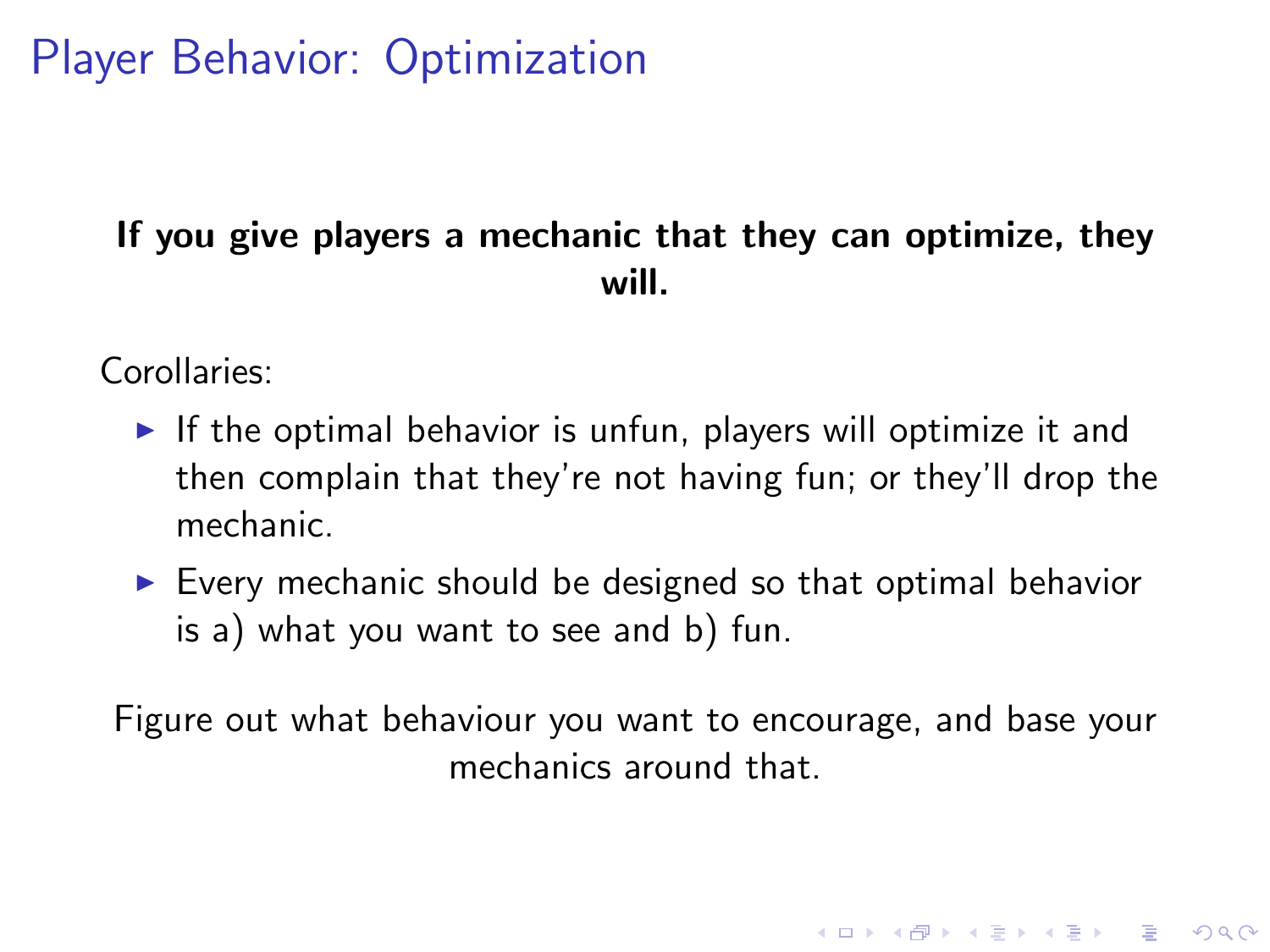# Player Behavior: Resisting Failure Modes

- $\triangleright$  Can a player high on adrenalin get an advantage by being physically unsafe or making others physically unsafe?
- $\triangleright$  Can a player find corner cases in the rules that are within the letter but against the spirit and screw over other players?

4 D > 4 P + 4 B + 4 B + B + 9 Q O

- $\triangleright$  Does an optimal solution for the mechanic exist?
- $\triangleright$  Can a clueless player screw up the person initiating the mechanic by having to look up how to respond?

If any of these is true, you usually want to reconsider.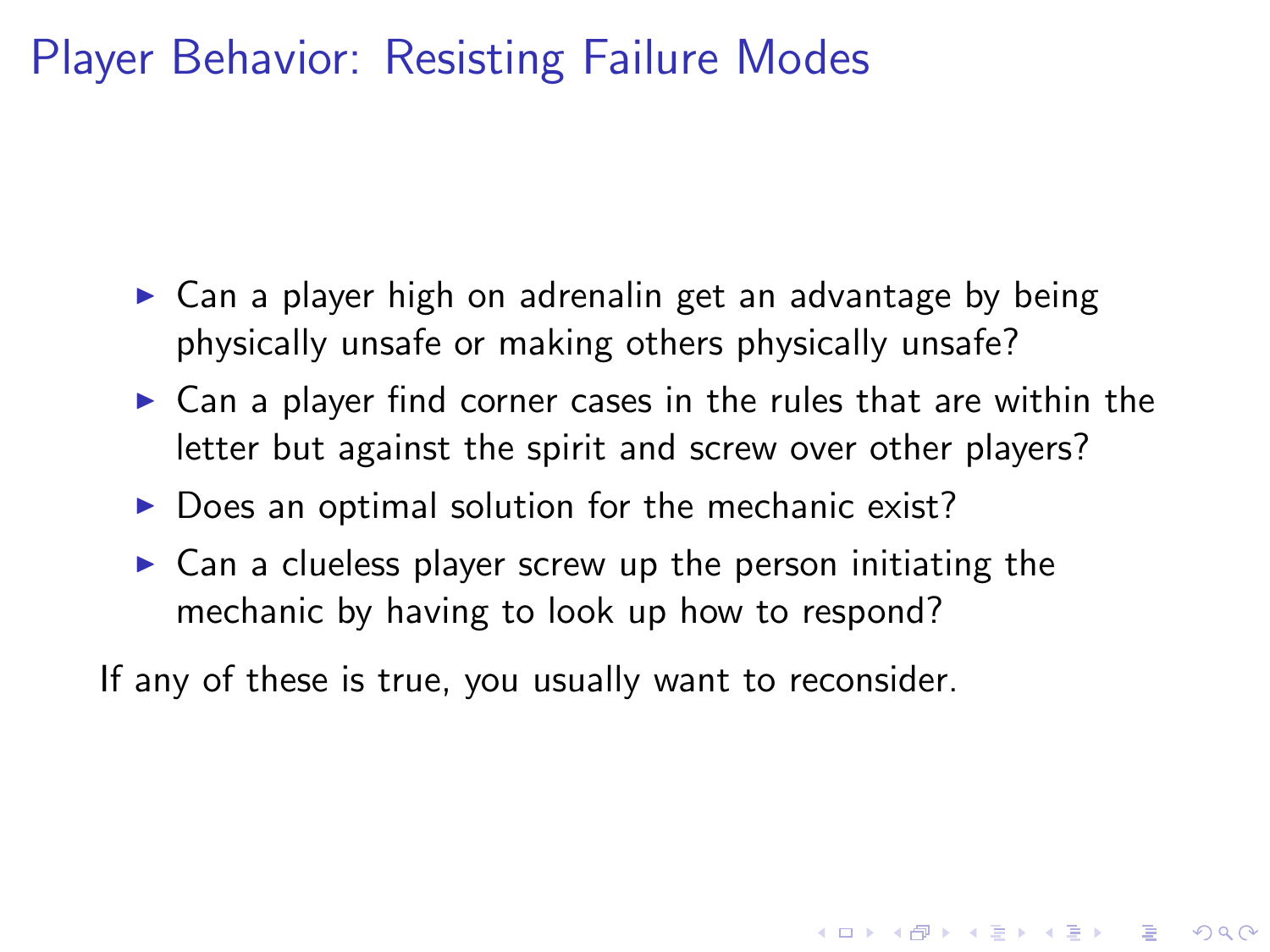### So Now What?

You should now have a list of mechanics you want, and which properties you want those mechanics to have. Now what?

- 1. Do any existing mechanics meet your needs? Places to look:
	- $\triangleright$  The Standard Rules, both current version included with GameTeX and Jamie Morris' old version
	- $\blacktriangleright$  /mit/assassin/Archive
	- $\blacktriangleright$  xavid.scripts.mit.edu/mechanics
	- $\blacktriangleright$  Ask around!
- 2. Can you adapt anything familiar to get the effect you want?
- 3. Come up with something, anything, that you think might work. Talk to your co-GMs about it; compare with your goals. Test it. Revise it. Iterate as needed.

**KORK ERKER ADE YOUR**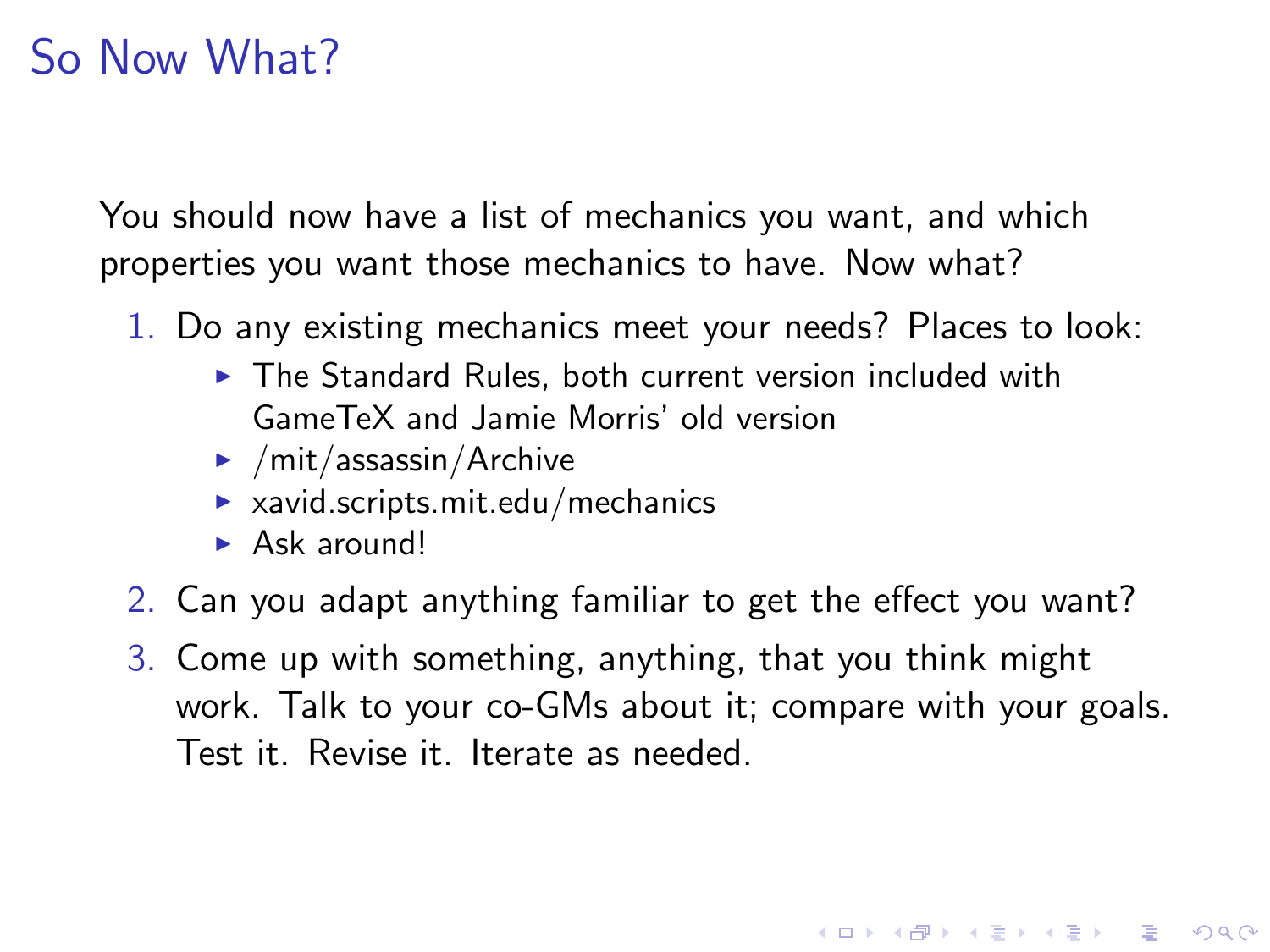## Adapting a Mechanic: BoH Example

Battle of Hogwarts wanted a shadowrun mechanic. Goals:

- $\triangleright$  No spell hands like HP7; that's too much state to track.
- $\blacktriangleright$  Player skill involvement; it's fun.
- $\triangleright$  Show off character skills and spells
- $\triangleright$  More sense of space than packets on the wall
- $\triangleright$  No less than five minutes the first time; no more than 30.
- $\triangleright$  Doable in groups, but not mobbable.
- $\triangleright$  Can be set up in corridors if we can't get rooms for three days.

**K ロ ▶ K @ ▶ K 할 X X 할 X → 할 X → 9 Q Q ^**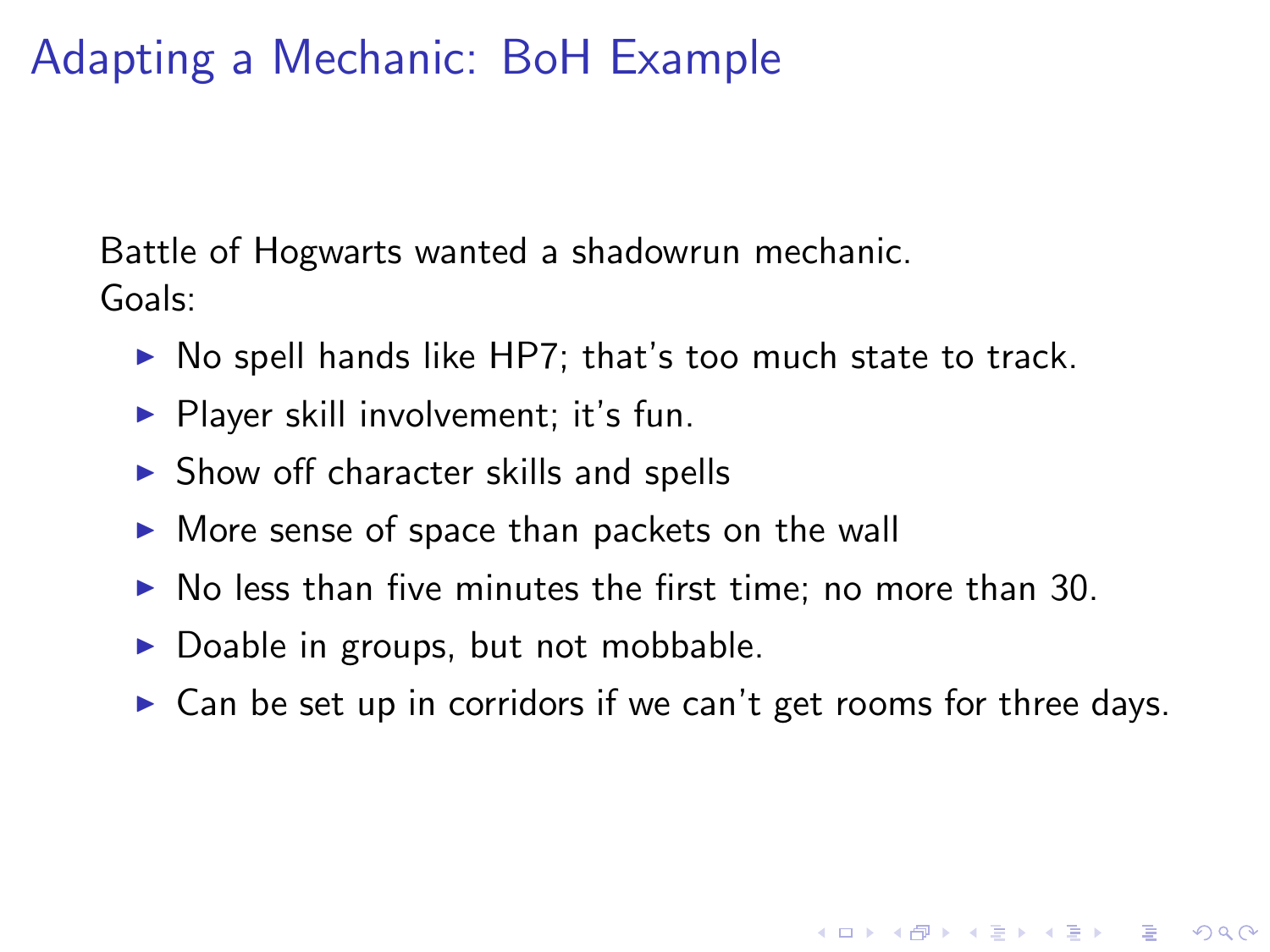# Designing a Mechanic: Buffy the Vampire Slayer Plot **Points**

- $\triangleright$  GMs wanted game to feel like an episode of the show:
	- $\triangleright$  People run around doing their schtick for most of the episode
	- Early confrontations between named chars are \*never\* lethal and involve talking and maybe inconclusive fights
	- $\triangleright$  Near the end, people who've been getting screen time get to do their big ritual or kill/permanently injure opposition.
- $\triangleright$  Characters had schtick they could do to get a Plot Point, with limits on frequency
	- $\triangleright$  Vampires snacked on MIT students; Buffy and her team staked nameless vampires; various people cleaned up corpses.
- $\triangleright$  Rituals required Plot Points to do; characters required Plot Points to kill proportional to their importance
- $\triangleright$  Going after plot points caused game to look like the show background; confrontations caused plot-point-generating epic duels or snarky conversations through the bulk of game; and at the climax, Stuff Happened and people got permanently hurt.4 D > 4 P + 4 B + 4 B + B + 9 Q O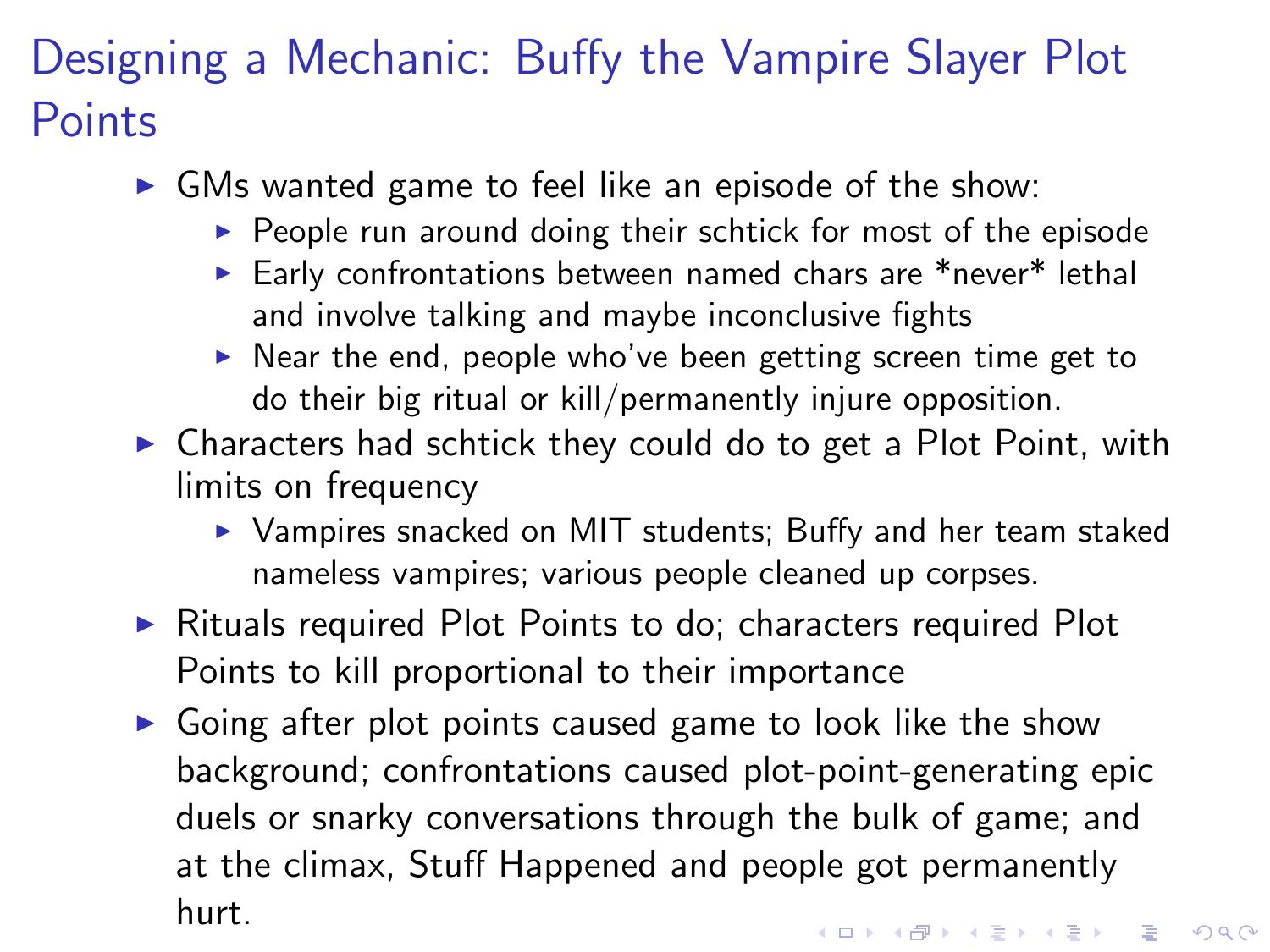# Balancing Mechanics

- $\triangleright$  There is no such thing as a perfect way to balance a mechanic.
- $\triangleright$  You are always balancing for **particular effects**.
- $\triangleright$  Know the effects you're going for, and verify that when applied to your game and your characters (and your players) it meets them.

**KORK SERVER SHOPE**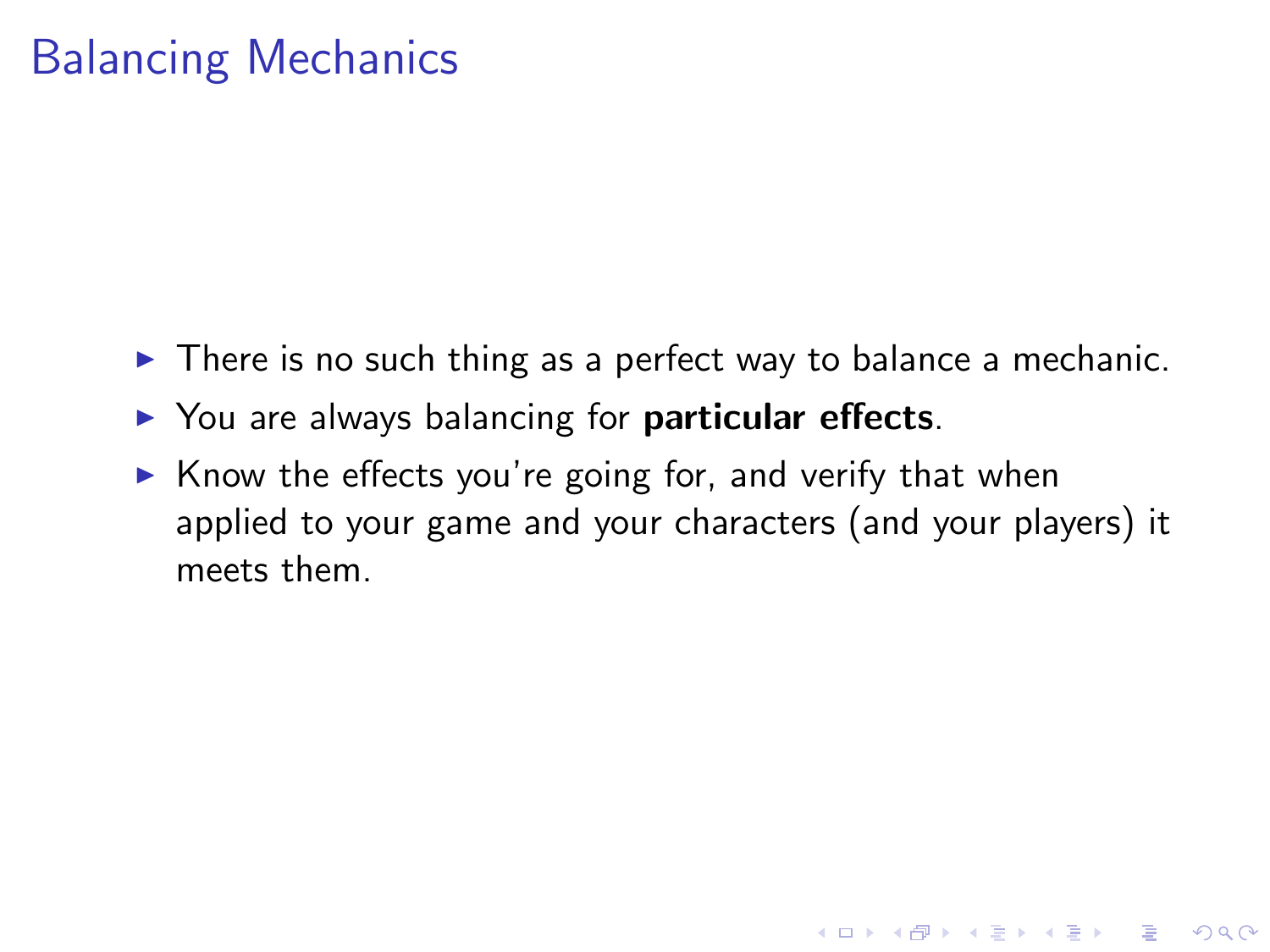# Balancing PvP Mechanics

PvP:

- $\blacktriangleright$  Figure out who you expect to oppose each other.
- $\triangleright$  Figure out what results you want when direct opponents clash.
- $\blacktriangleright$  Figure out what results you want when people team up.
- $\triangleright$  Assign values accordingly. (Often, this will be "same numbers for each opposing plot.")

**KORK ERKER ADE YOUR** 

 $\blacktriangleright$  Test variants to make sure results are within expectation.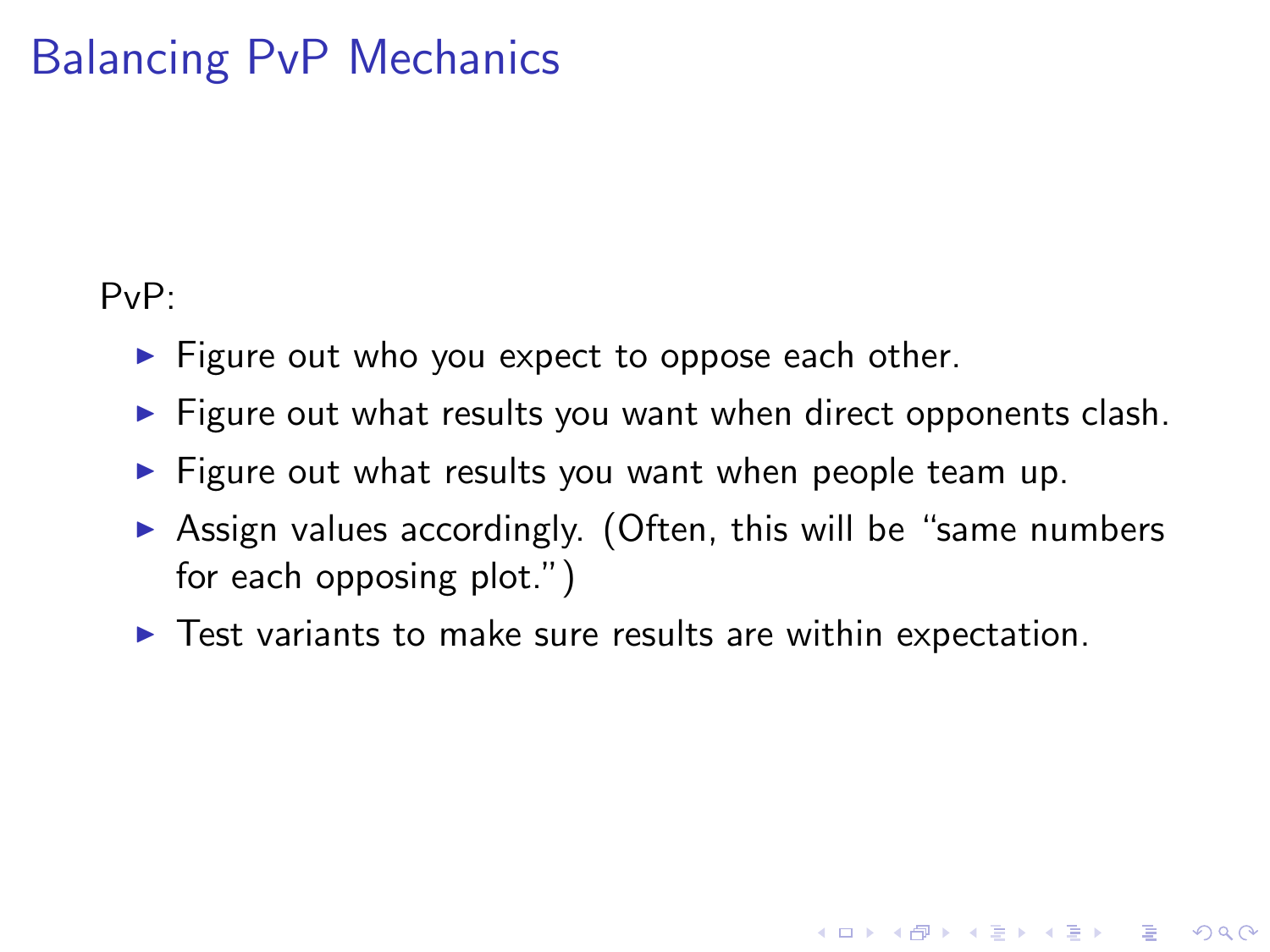# Balacing PvE Mechanics

PvE:

- $\blacktriangleright$  Figure out how hard you want success to be. What does minimal effort look like? Moderate effort? Total dedication to the plot? Which should succeed?
	- $\blacktriangleright$  How much time should people spend?
	- $\triangleright$  What resources do they need to invest?
	- $\blacktriangleright$  How many other people must help them?
	- $\triangleright$  What don't they have at game start? (Items? Locations? Knowledge?)
- $\triangleright$  What happens if more people than expected get involved?
	- $\triangleright$  Can this mechanic be Good Guy Mobbed? Is that OK?
	- If not, what prevents that? Options include participation ceilings, diminishing returns, Sketch Factor. . .
- $\triangleright$  What warning signs do the GMs have if the mechanic turns out to be unbalanced?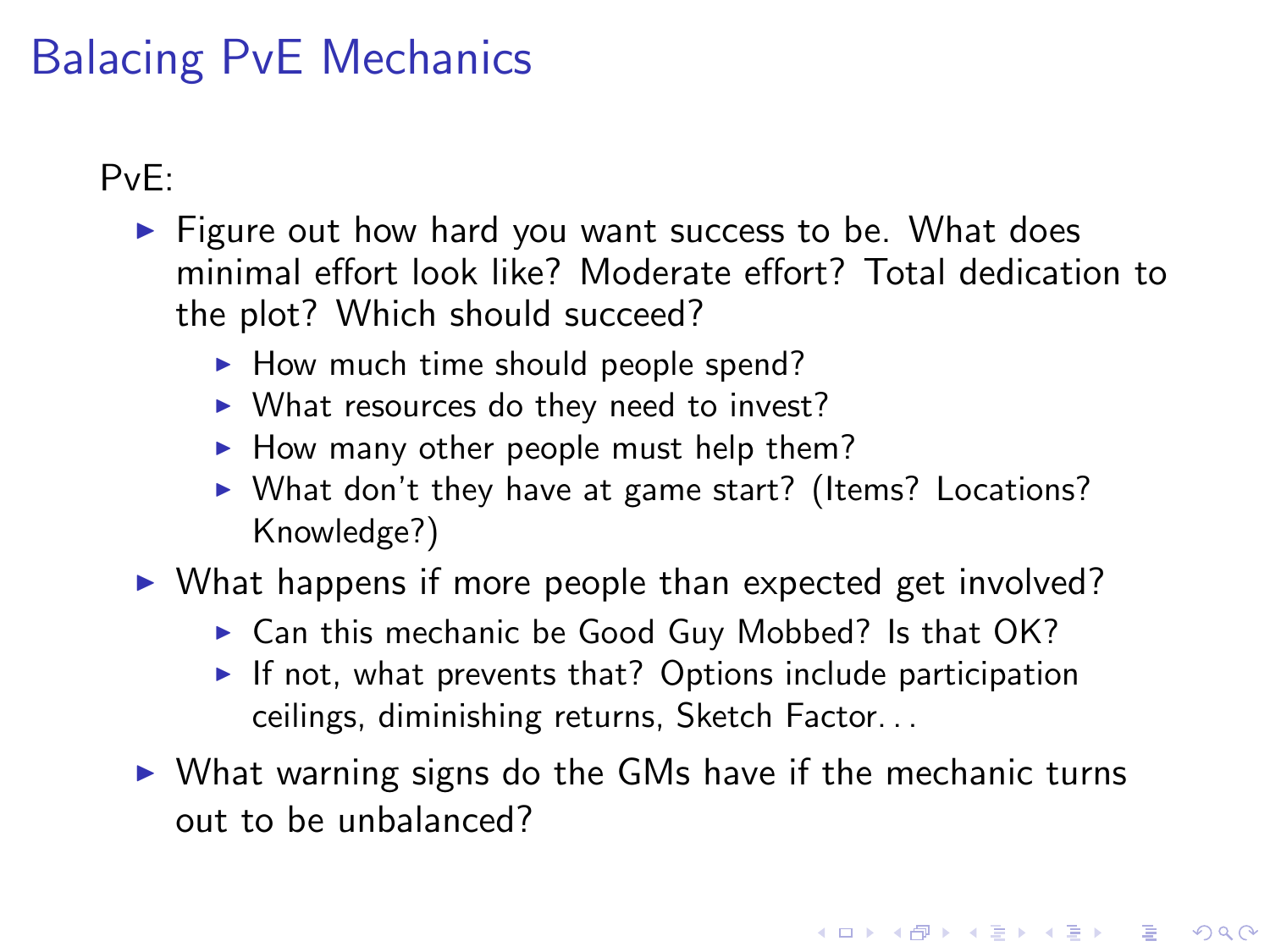### Example: Balancing Darkwater

Let's look at two different games that are both using Darkwater: a superhero game, and a gritty noir game with warring gangs.

- $\triangleright$  Should weak people (assisting) be able to take down a strong person? If so, how many?
- $\triangleright$  Should assisting be generic or not? Should assists give combat stat or generic  $+1$ ?

Superhero game: Let's say three mooks need to team up to take down Batman, two Batmans to take Superman. Can two mooks plus Batman take Superman, or not?

- $\blacktriangleright$  Having decided three mooks can take Batman, what about two mooks with knives? One mook with a chainsaw?
- $\triangleright$  Can anyone wound, or does it take an edged weapon? How common are they?
- $\triangleright$  Are knockouts possible? How about with edged weapons?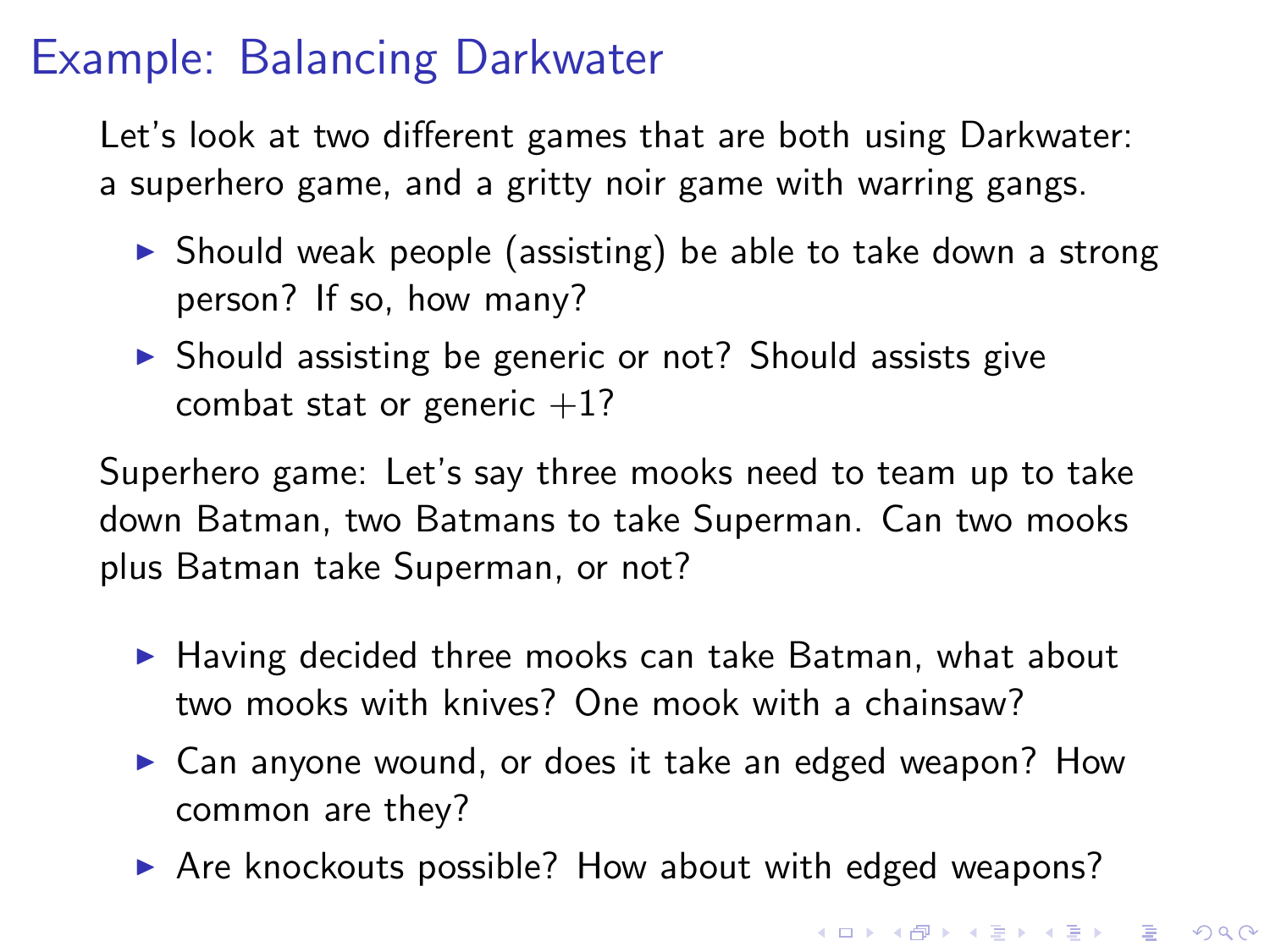# Sanity Checking Your Mechanic

Some good rules of thumb to keep in mind:

- If it has a mechanical effect, it should have a cost.
	- $\triangleright$  This could be in time, resources (including limited uses), and/or social capital.
	- $\triangleright$  Otherwise, the mechanic can be "spammed" and break.
- $\triangleright$  The cost should generally be proportional to the effect.
	- $\triangleright$  Relative cost is more critical than absolute cost; a good ability that costs less than a weak ability makes the weak ability useless.
	- $\triangleright$  Cost should be balanced based on the desired frequency of use.
	- $\triangleright$  Corollary: high-cost mechanics will only be used if their effects are considered to be worth it.

**KORK ERKER ADE YOUR** 

- If there is opposition, does any side have a noticable advantage?
	- $\blacktriangleright$  If so, what counterbalances it?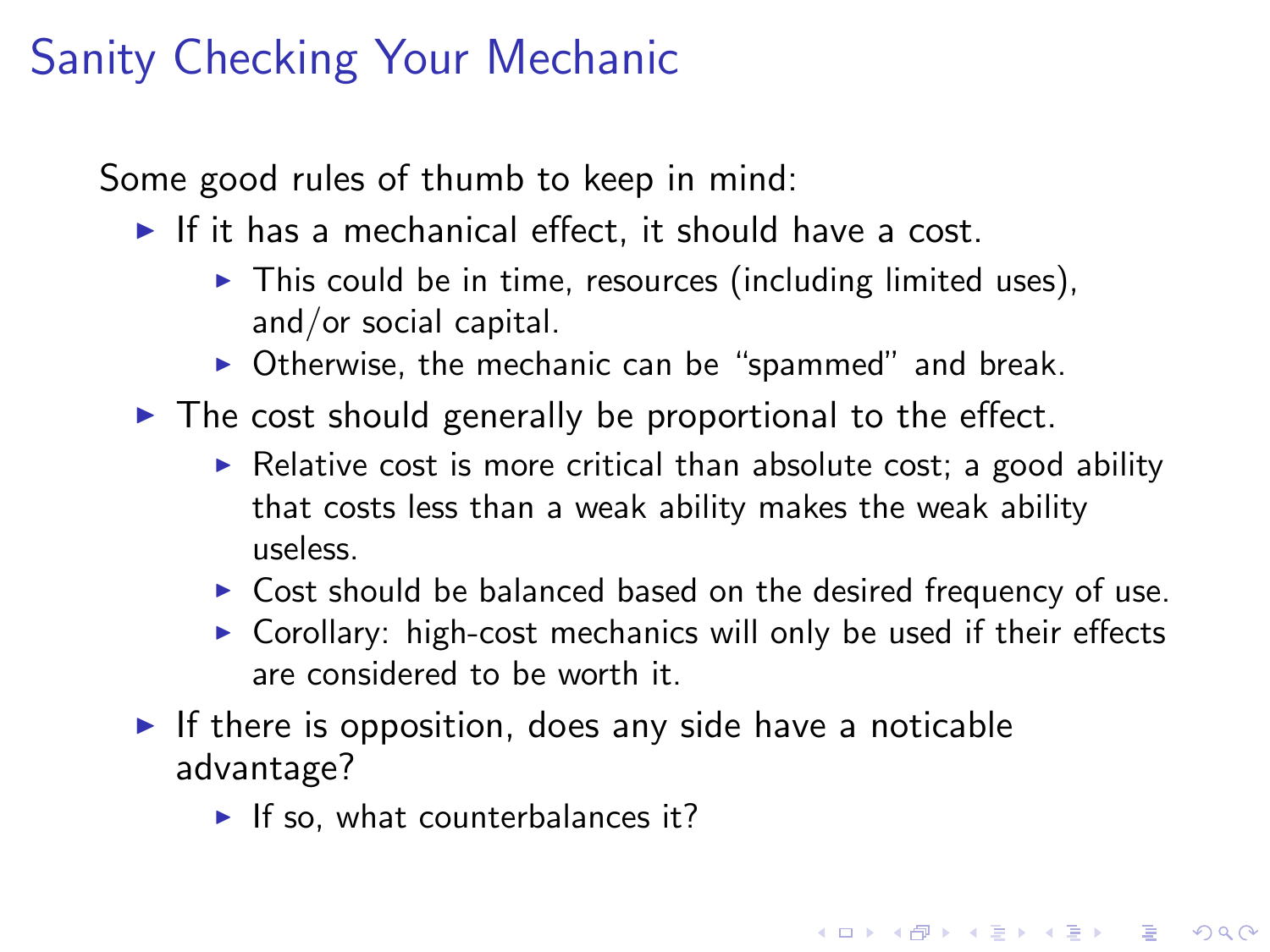# Running a Mechanics Test (1/2)

The basic idea:

- $\blacktriangleright$  Hand someone the rules and any materials (cards, notebooks, etc) that are required.
- $\triangleright$  Watch while they attempt to implement it.
- $\triangleright$  Take copious notes on where they have trouble, or where their interpretation isn't yours.
- $\triangleright$  Never correct them unless you are also making a correction in your notes; the goal is to run the mechanic without the GM in the end.

**KORK ERKER ADE YOUR**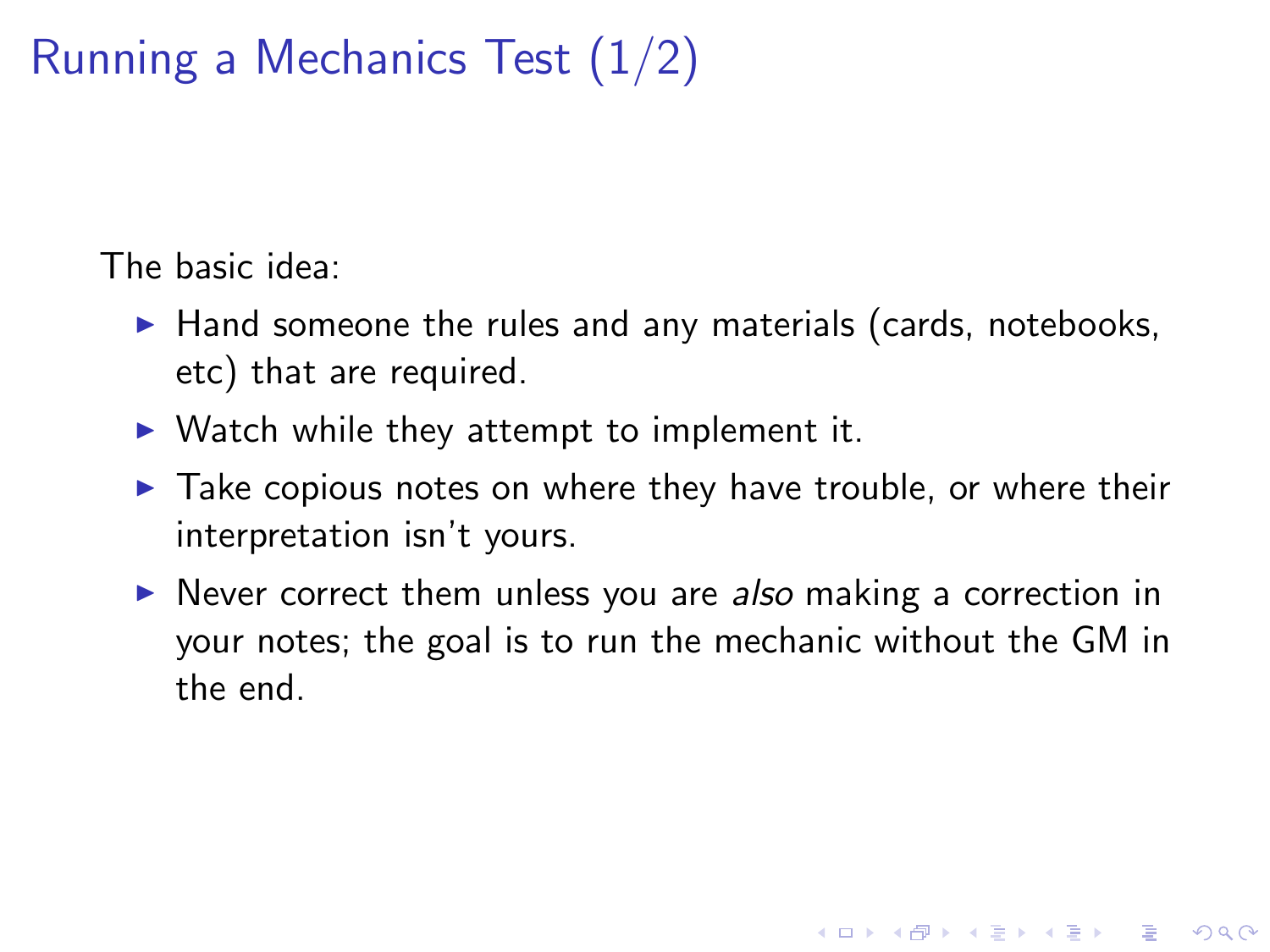# Running a Mechanics Test (2/2)

- 1. Start with your GM team. If members of your team can't understand the mechanic well enough to run through it, your players won't either.
- 2. Get a set of volunteers who are not on the team. Have them play through it a few times.
	- $\triangleright$  Use people who are as similar as possible to your casting target. If this mechanic will be used by all of game, get both inexperienced people and expert rules-lawyers.
	- If the mechanic must be secret, aim for people who won't be playing; otherwise, you can almost always anonymize the secret portions. (e.g., take "Jedi" off of the name of the combat card.)
- 3. Revise the rules or balance based on feedback; repeat as necessary.

Note: most mechanics tests *don't* need to be formal, scheduled events!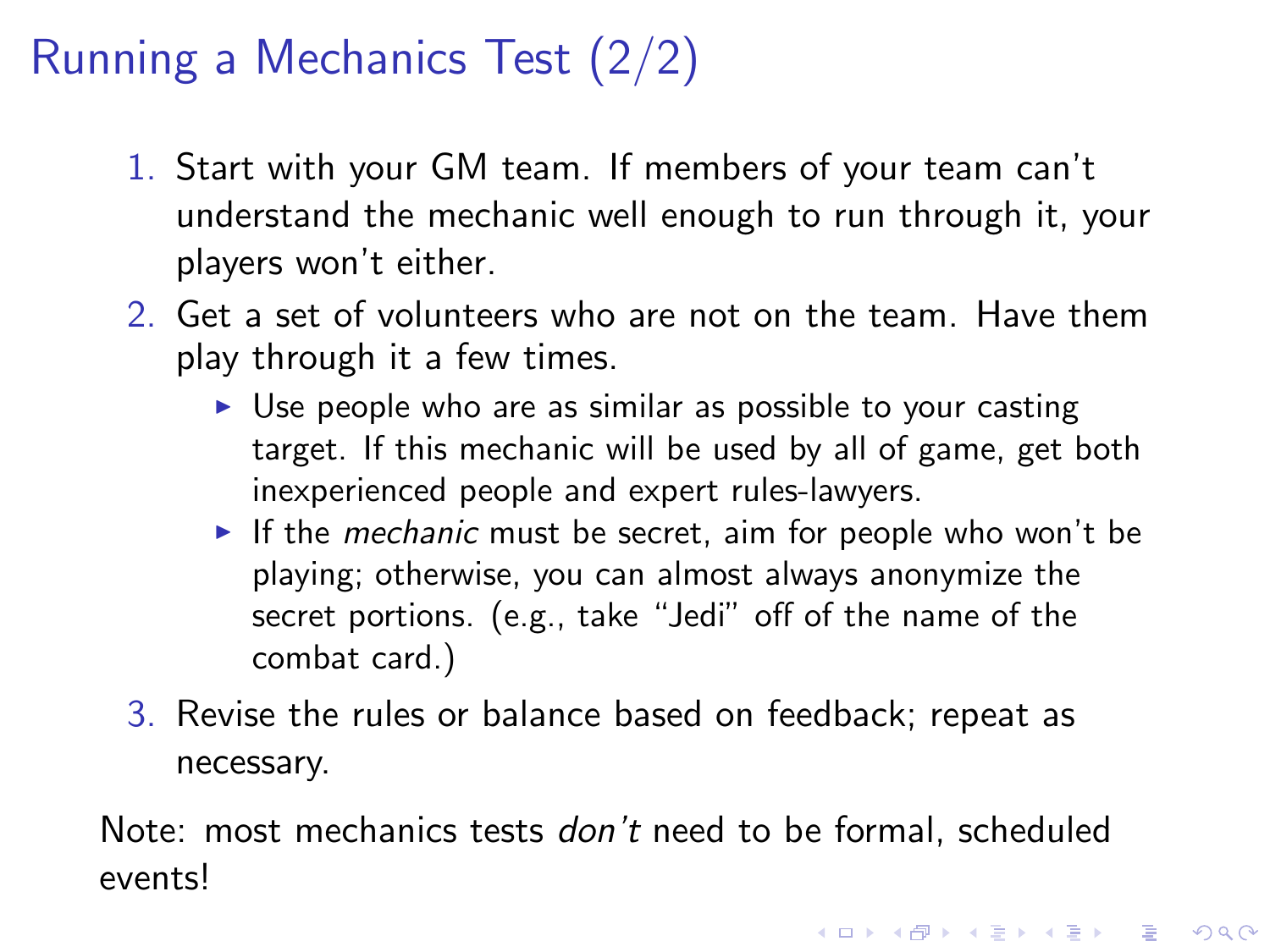# End of Mechanics

Questions? Comments? Discussion?

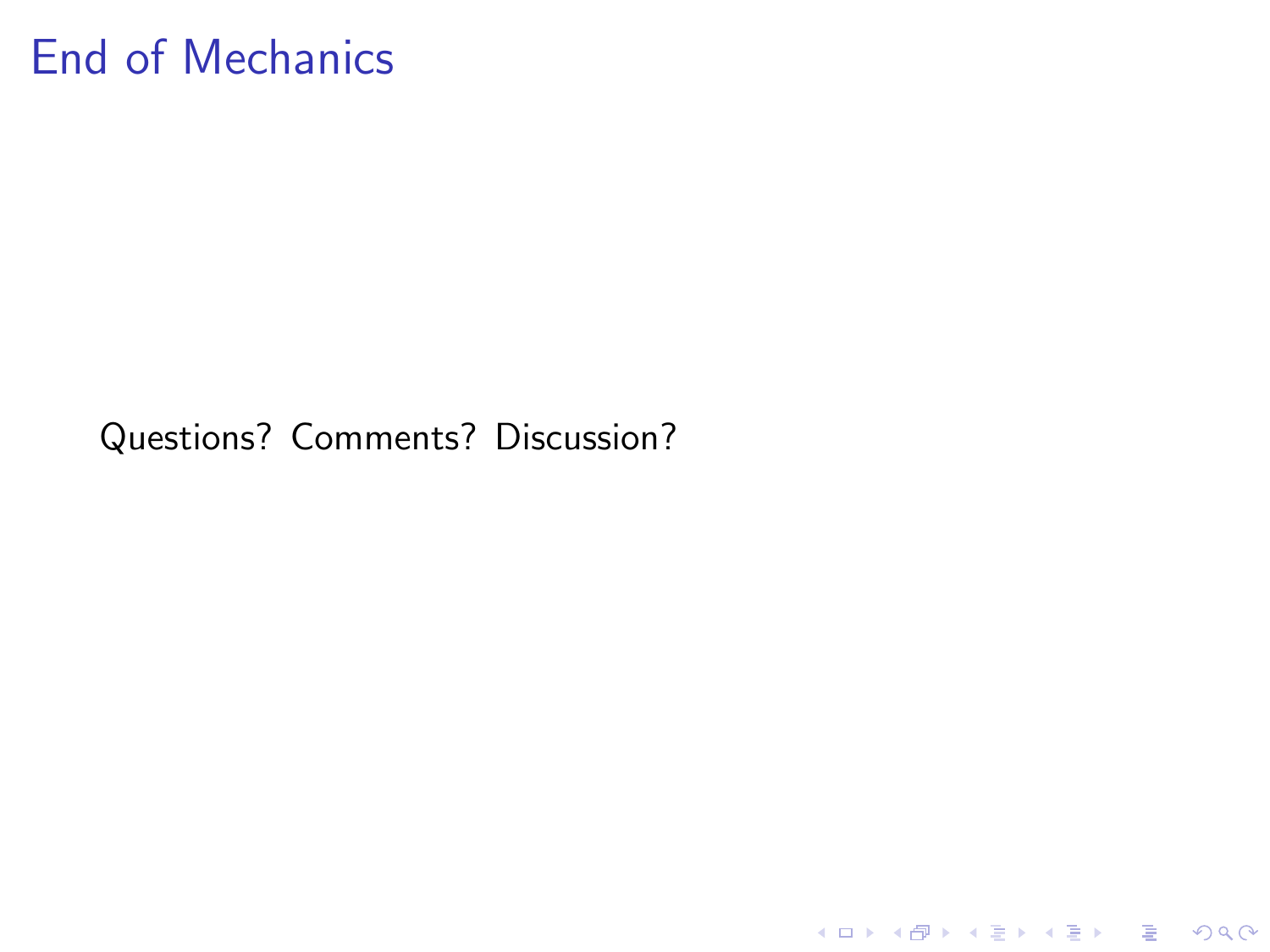# Technology and Your Game

In this section, we'll discuss:

- $\blacktriangleright$  Technologies your players may wish to use
- $\blacktriangleright$  Technologies you may wish to use in your game

K ロ ▶ K @ ▶ K 할 > K 할 > 1 할 > 1 이익어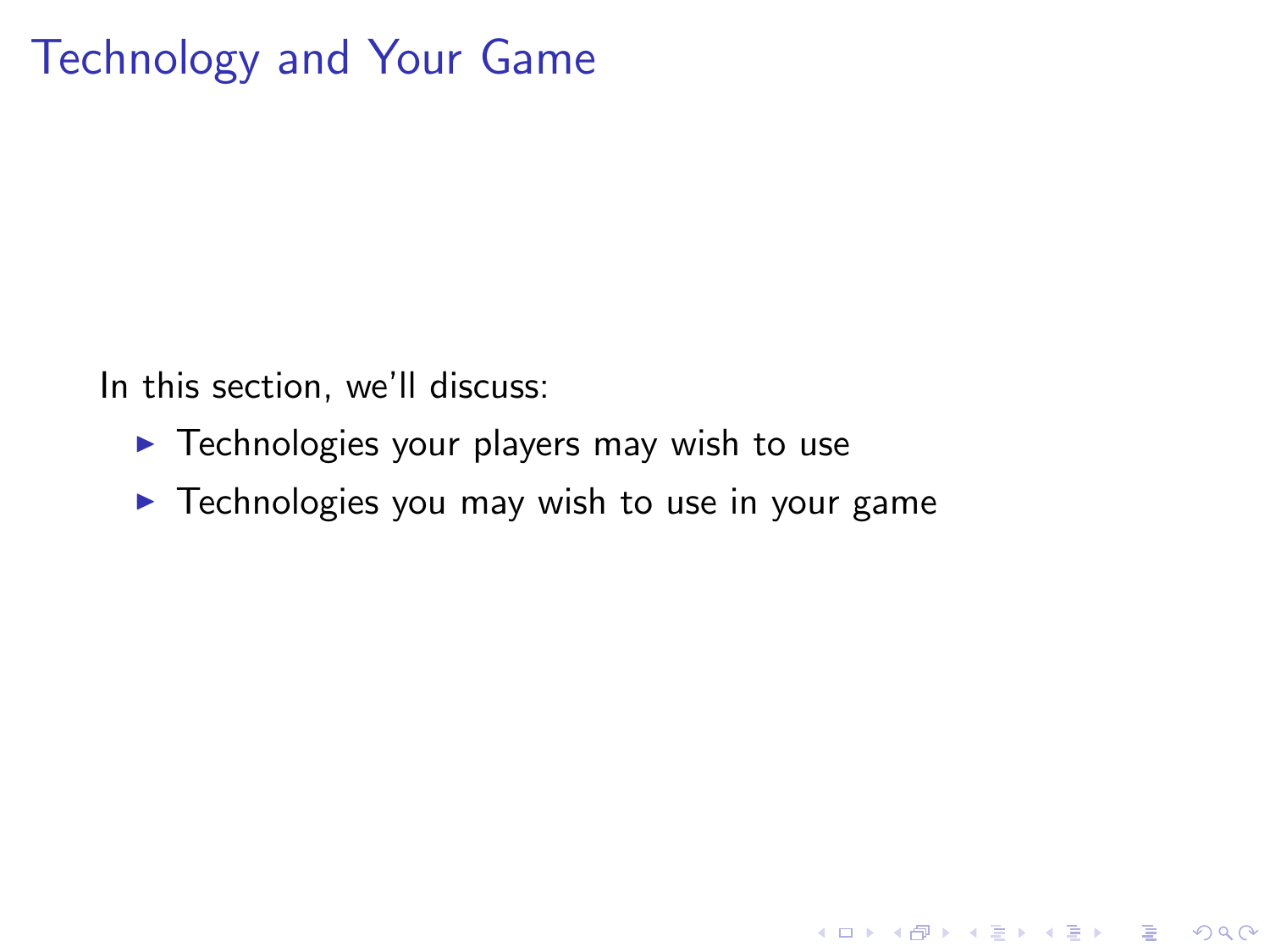# Technology and Your Game: Player Technology

- $\triangleright$  This is the 21st century. Your players have a lot of cool toys.
- $\triangleright$  There's a section of the standard rules covering what kinds of technology are appropriate in-game.
	- $\triangleright$  Medieval fantasy game? Probably no cell phones.
	- $\triangleright$  23rd-century spy game? Cell phones are probably fine.
	- $\triangleright$  OTOH, sometimes cell phones will mechanic telepathy or sending in the medieval fantasy game.
	- $\triangleright$  Or it's a post-apocalyptic 23rd-century spy game, and technology has regressed to Victorian levels.
- $\triangleright$  Sometimes you need to add constraints, eg.
	- $\triangleright$  "cc: all in-game mail to the GMs; no phones or texting," eg. if someone may be spying
	- $\triangleright$  or, "phones can be used to coordinate in-person meetings but not for in-game conversations"

4 D > 4 P + 4 B + 4 B + B + 9 Q O

▶ Your players will want to know. You should have an answer.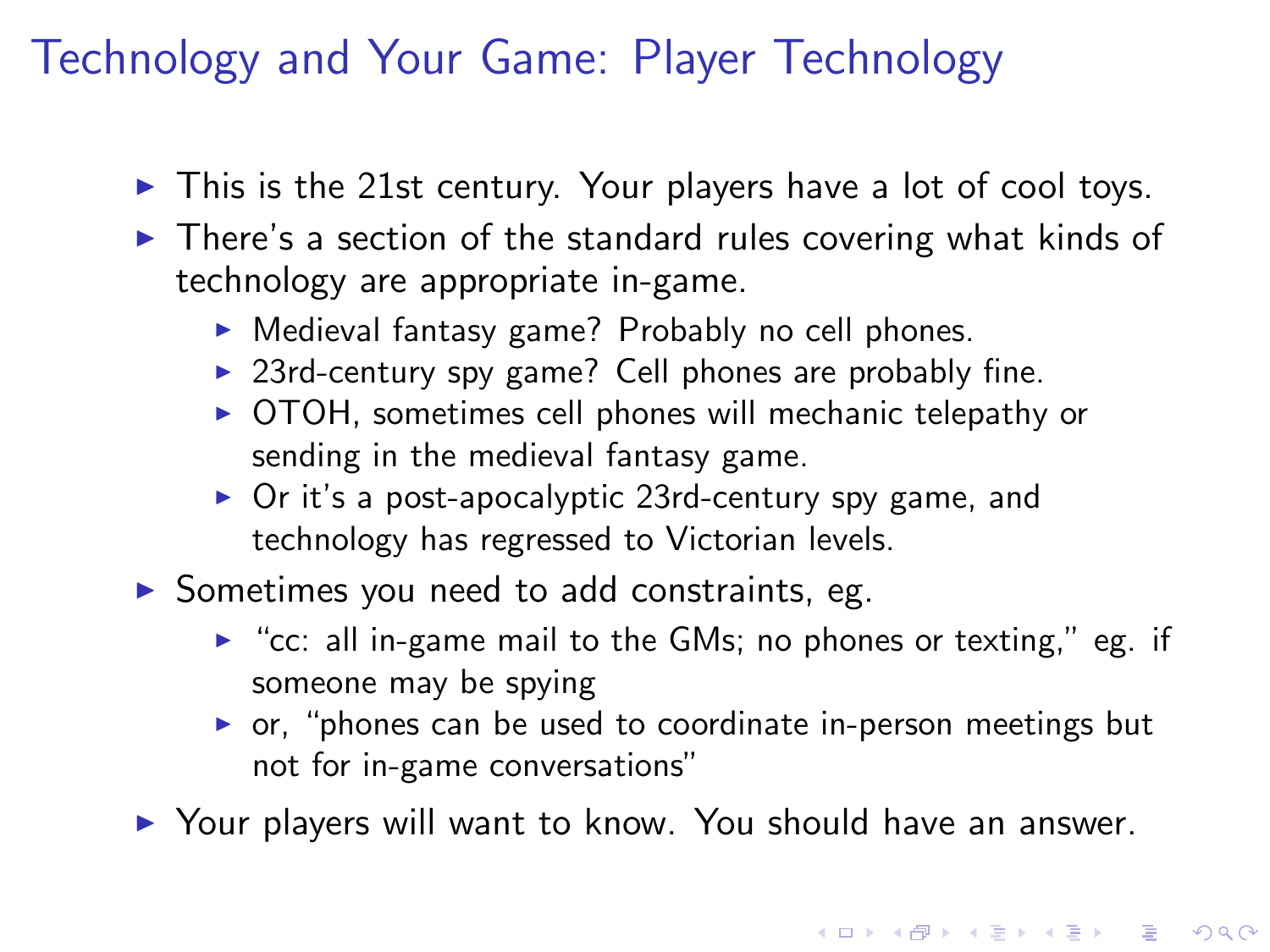#### Things to consider:

- $\triangleright$  Not everyone has an iPad.
- $\triangleright$  Not everyone has a smartphone.
- $\triangleright$  Not everyone's phone has a camera.
- $\triangleright$  Not everyone has a cell phone.
- $\triangleright$  Not everyone has an Athena account.
- $\triangleright$  Not everyone has a laptop, or wants to bring it to game.
- $\triangleright$  Cell reception on campus is erratic.
- $\triangleright$  Wifi reception on campus sucks in certain places.
- $\triangleright$  Devices run out of power, break or get left home.
- $\triangleright$  Do you really want your players spending all their time in-game in an Athena cluster or staring at their laptop?
- $\triangleright$  No one can shoot you through a phone or computer: for most players, this is optimal; for most games, this is probably bad.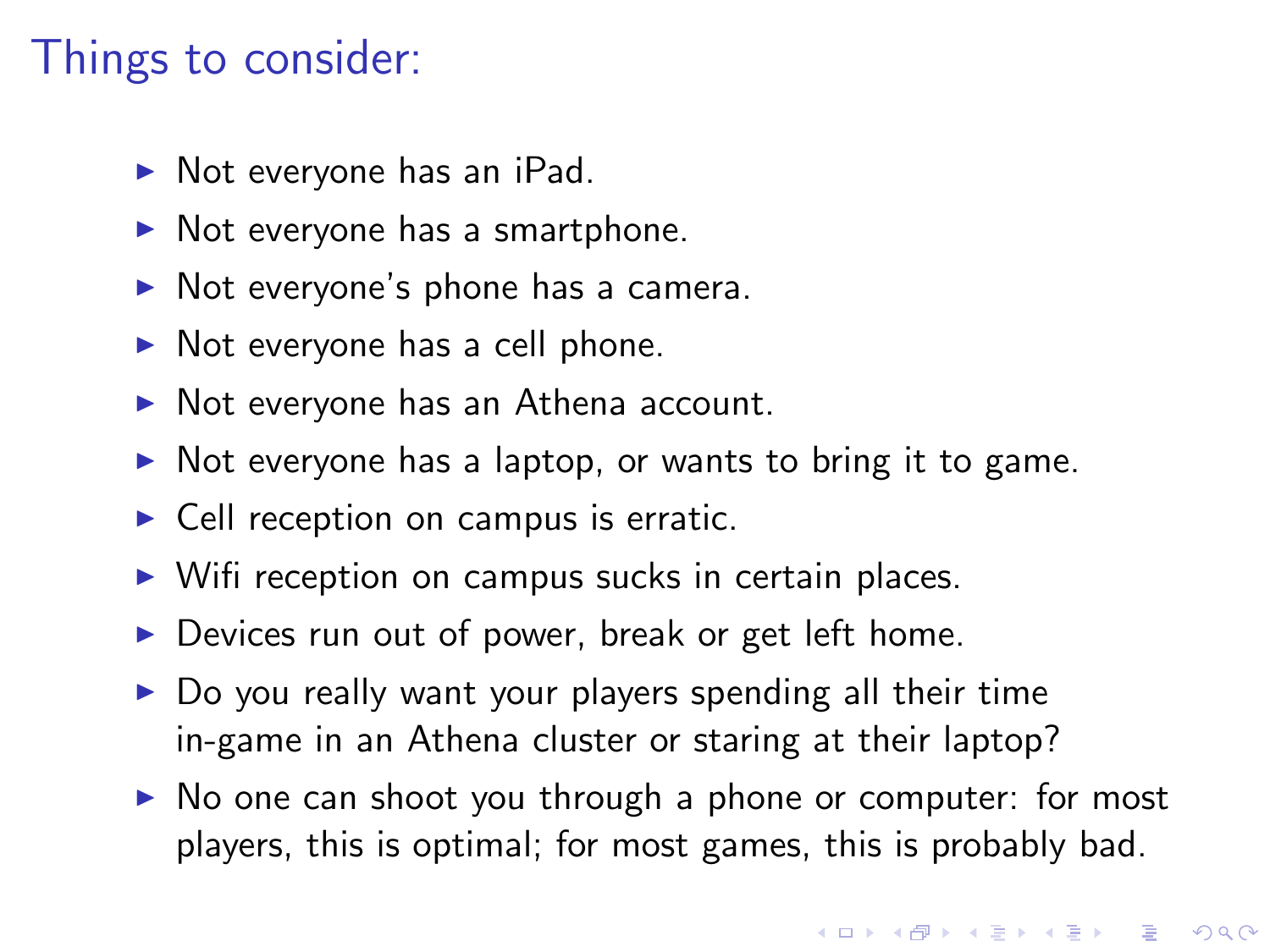Technology and Your Game: Game Technology

#### Your ten-day does not need a webapp.

K ロ ▶ K @ ▶ K 할 ▶ K 할 ▶ | 할 | ⊙Q @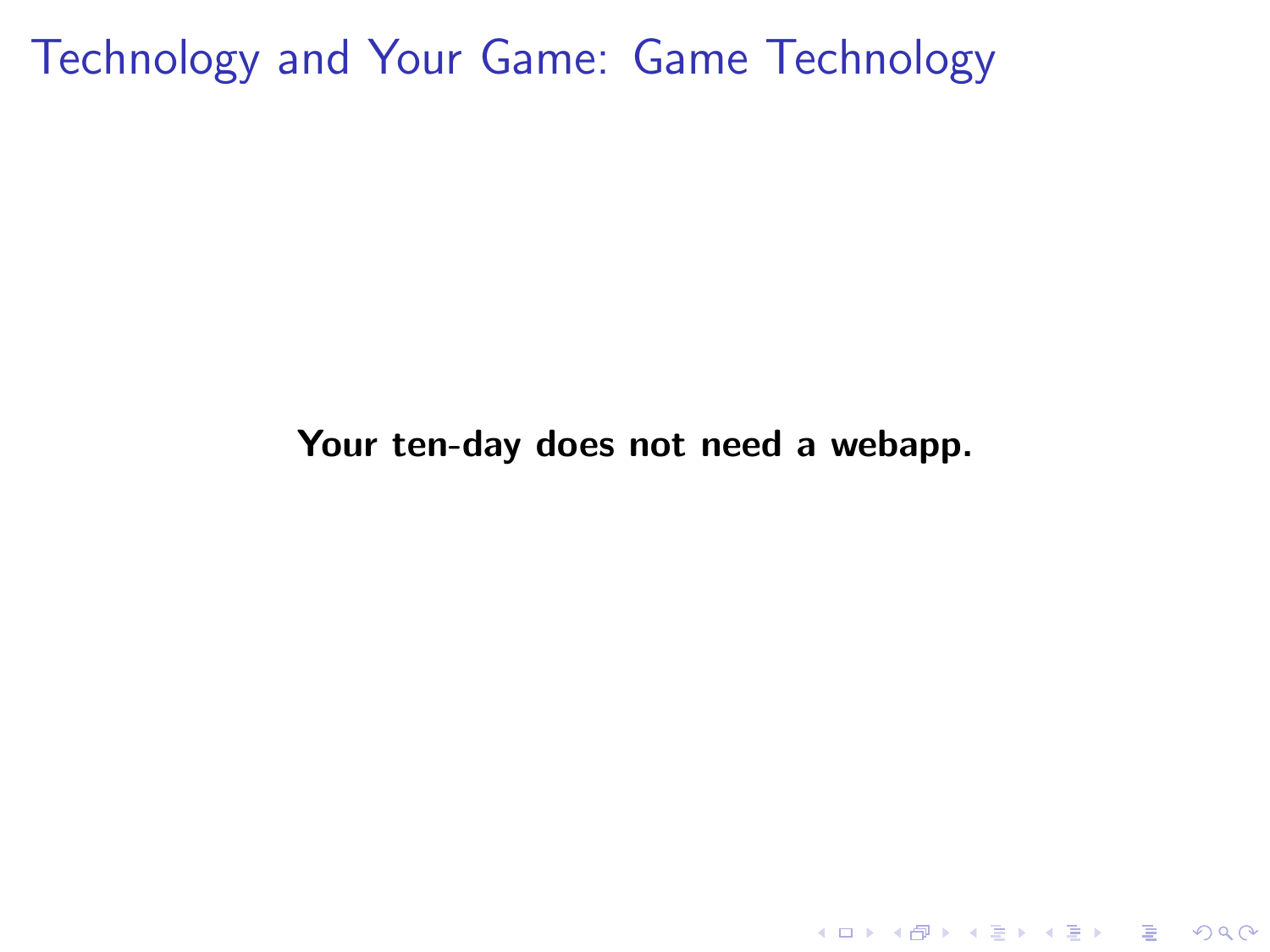Your three-day does not need a webapp.

K ロ ▶ K @ ▶ K 할 ▶ K 할 ▶ ... 할 ... 9 Q Q ·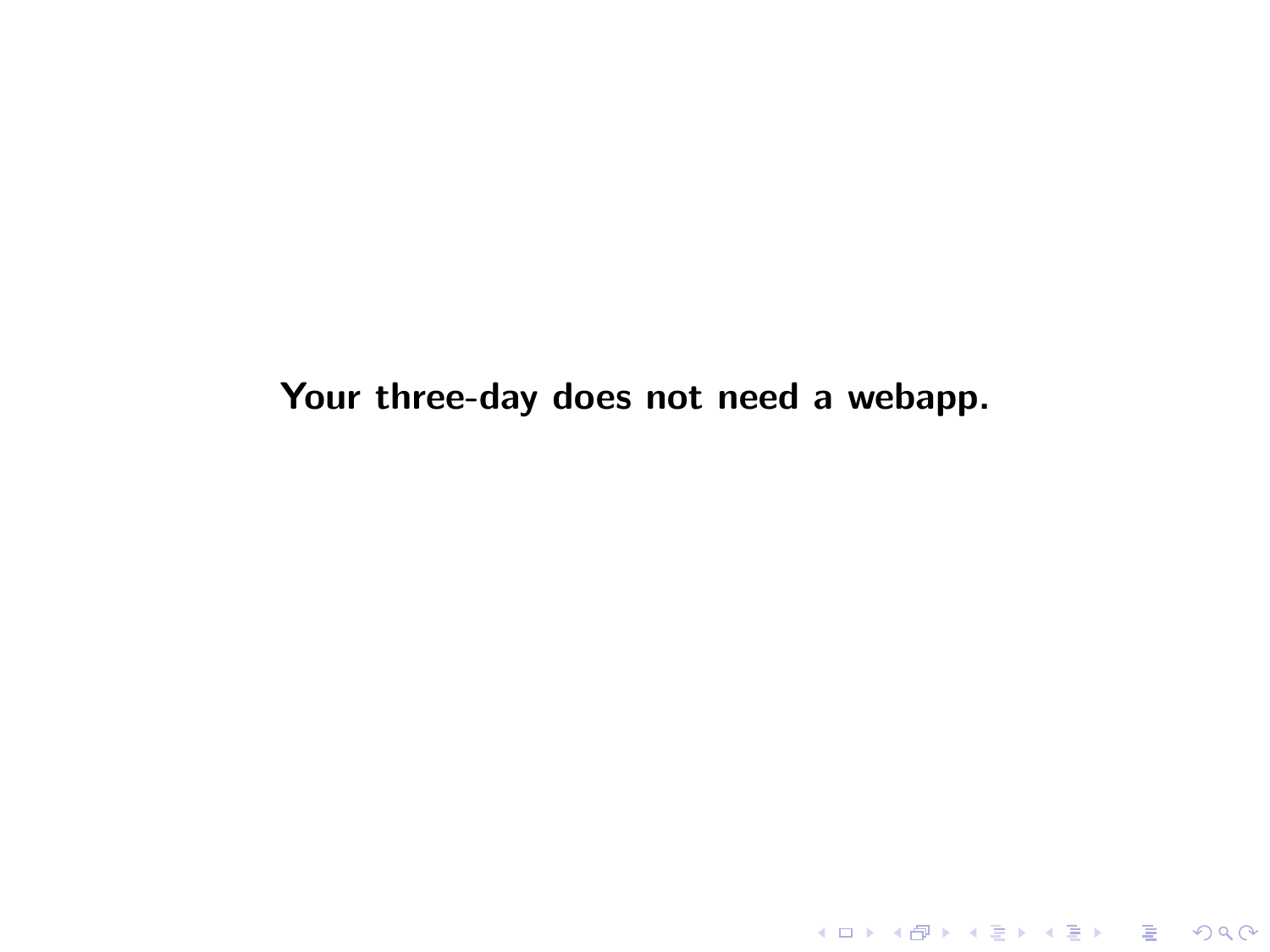Your one-night definitely does not need a webapp, unless you've designed game around it specifically. (See Derelict.)

K ロ ▶ K @ ▶ K 할 ▶ K 할 ▶ | 할 | ⊙Q @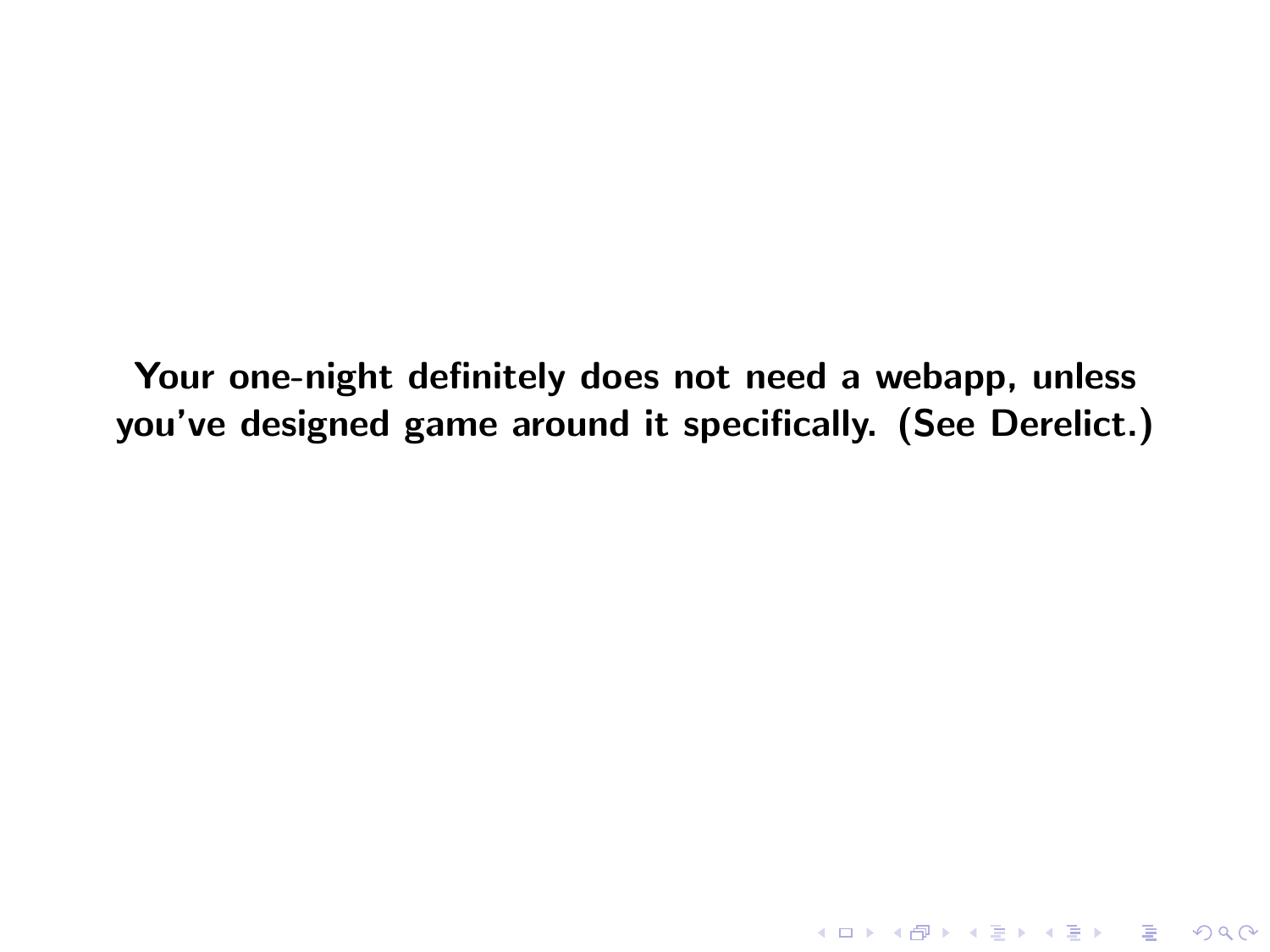Your players don't care about your webapp

- $\triangleright$  Unless your game is designed to showcase it, your webapp will not make game.
- $\blacktriangleright$  Your webapp may **break** game.
- $\triangleright$  A webapp, no matter how brilliant, can't make a bad game into a good game.
- $\triangleright$  Your goal is for your players to have an enjoyable time.

**KOD KARD KED KED E VOOR**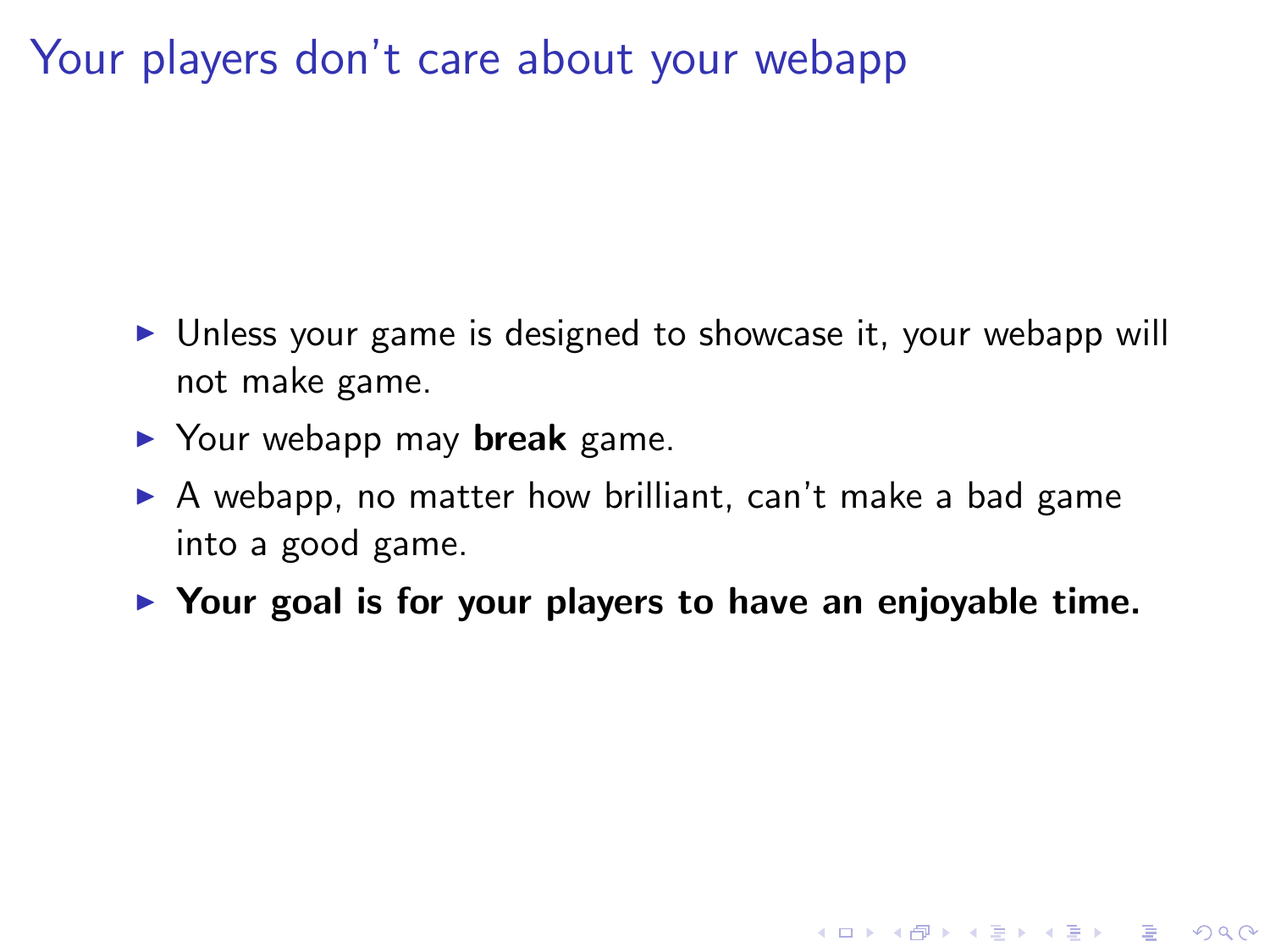### The Biggest Danger of Webapps

- $\triangleright$  LARPs are built on personal interactions between players.
- $\triangleright$  Webapps generally discourage personal interactions.
- If your webapp doesn't promote desired personal interactions between players (including, depending on the game, getting shanked), your webapp will make your game worse, not better.
- If I wanted to spend all my time playing with a webapp, I'd go play Echo Bazaar, not a LARP.

**KORKAR KERKER E VOOR**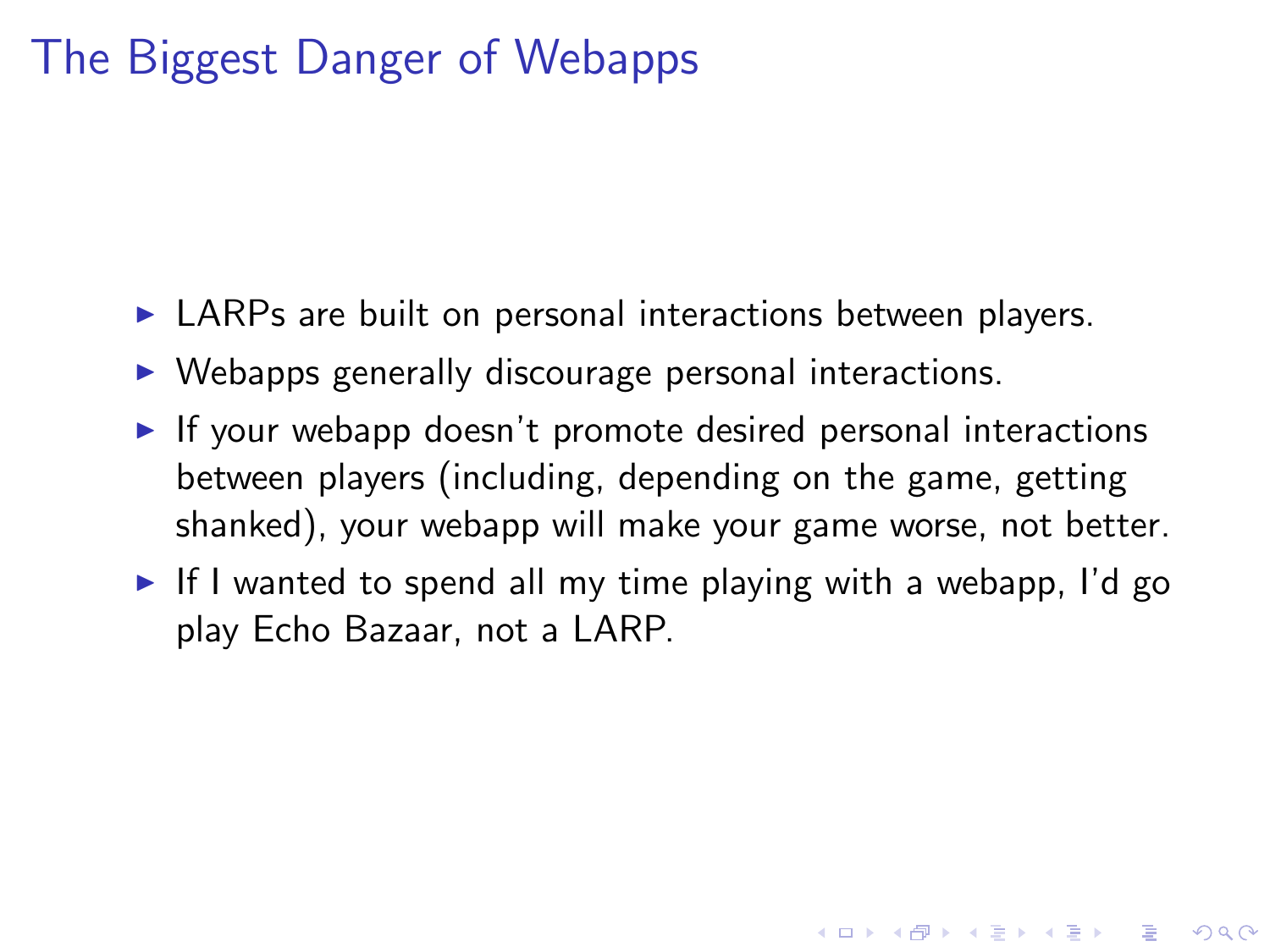### How do your technology choices serve your goals?

Your goals are to (ordered from hardest to easiest to work around):

- $\triangleright$  Run this game (to promote more interesting competition between players).
- $\blacktriangleright$  Tell this story (to promote better stories between players).
- $\triangleright$  Build this world (to promote more immersive interactions between your players).

#### Your goal should not be to learn web technologies; do that on your own time.

- If the tech doesn't enhance the game out of proportion to the time spent on it, don't do it.
- If the time spent on the webapp would be better spent writing and editing sheets, skip the tech.
- If the tech doesn't make the game better, don't do it.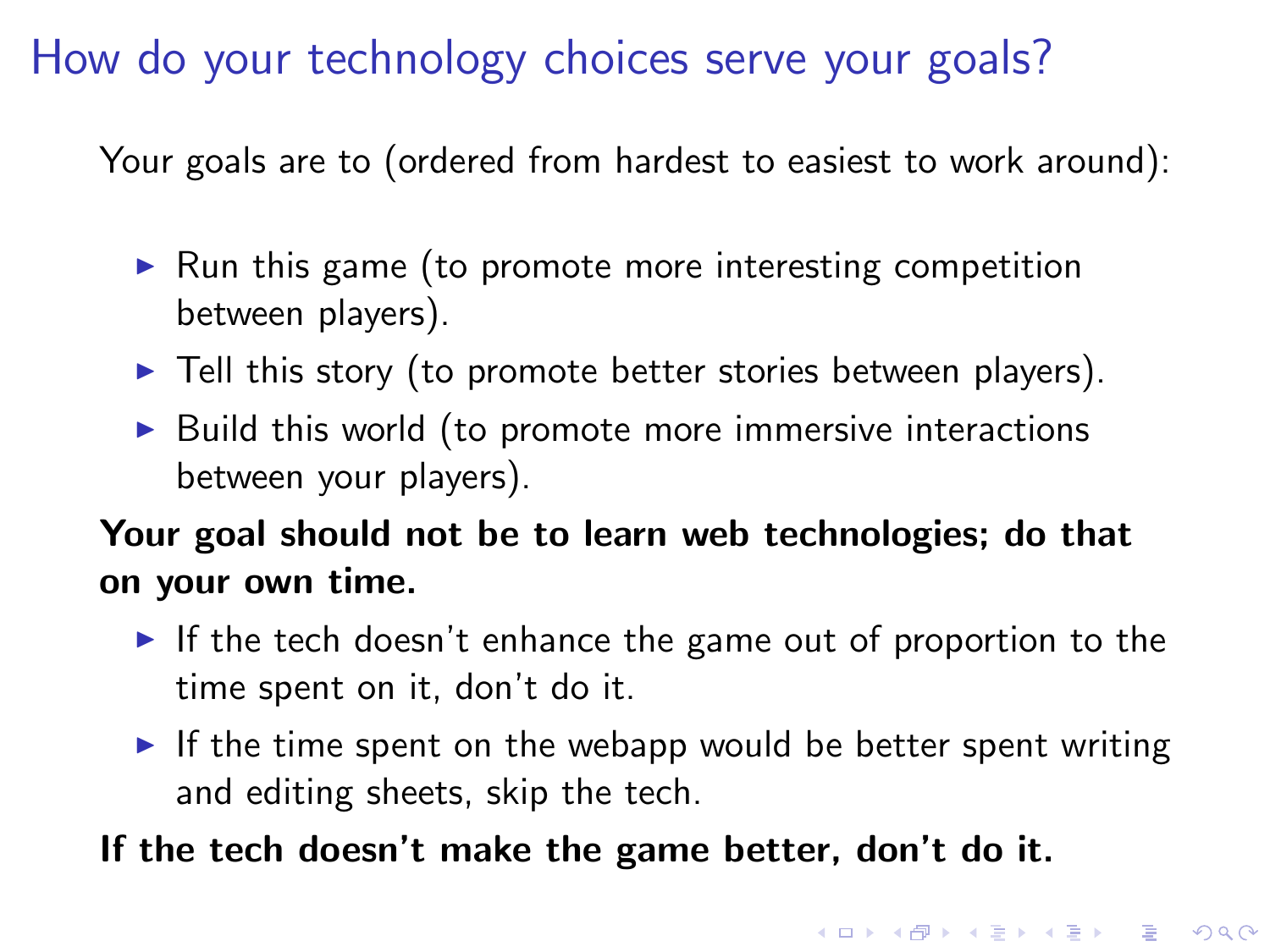# Sufficiently Advanced

- $\triangleright$  Web technology is a tool.
- $\triangleright$  Web technology is not magic.
- $\triangleright$  A common failure mode for a mechanic which is too complicated and not well-motivated: "Eh, we'll put it in the webapp!"
- If you can't write a greensheet describing it, you can't write a webapp to implement it.

**KORK ERKER ADAM ADA** 

 $\blacktriangleright$  Web technology takes time.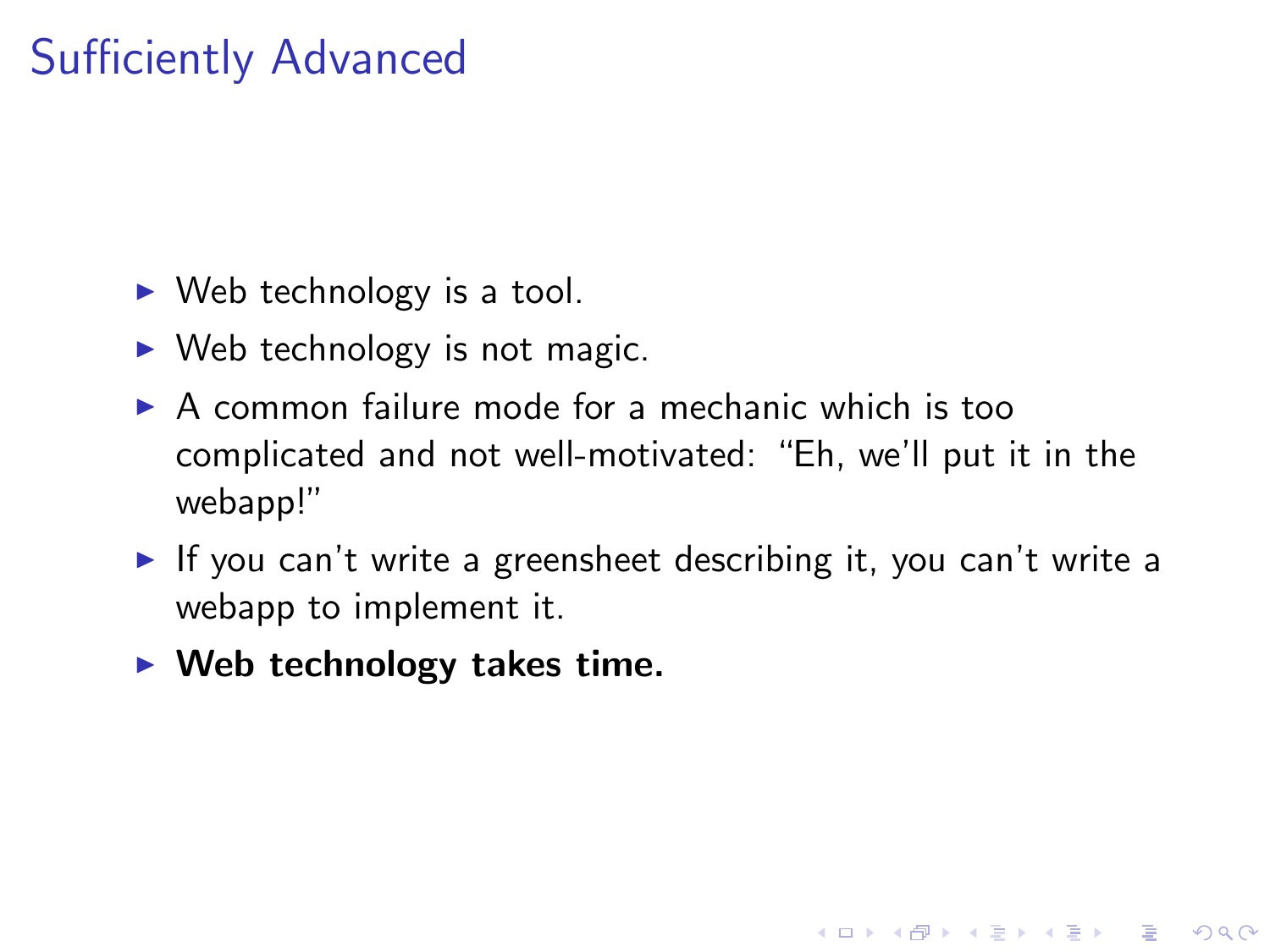What is your complexity budget?

A small webapp is a project on the same level of complexity as a one-night Guild game.

K ロ ▶ K @ ▶ K 할 ▶ K 할 ▶ ... 할 → 9 Q @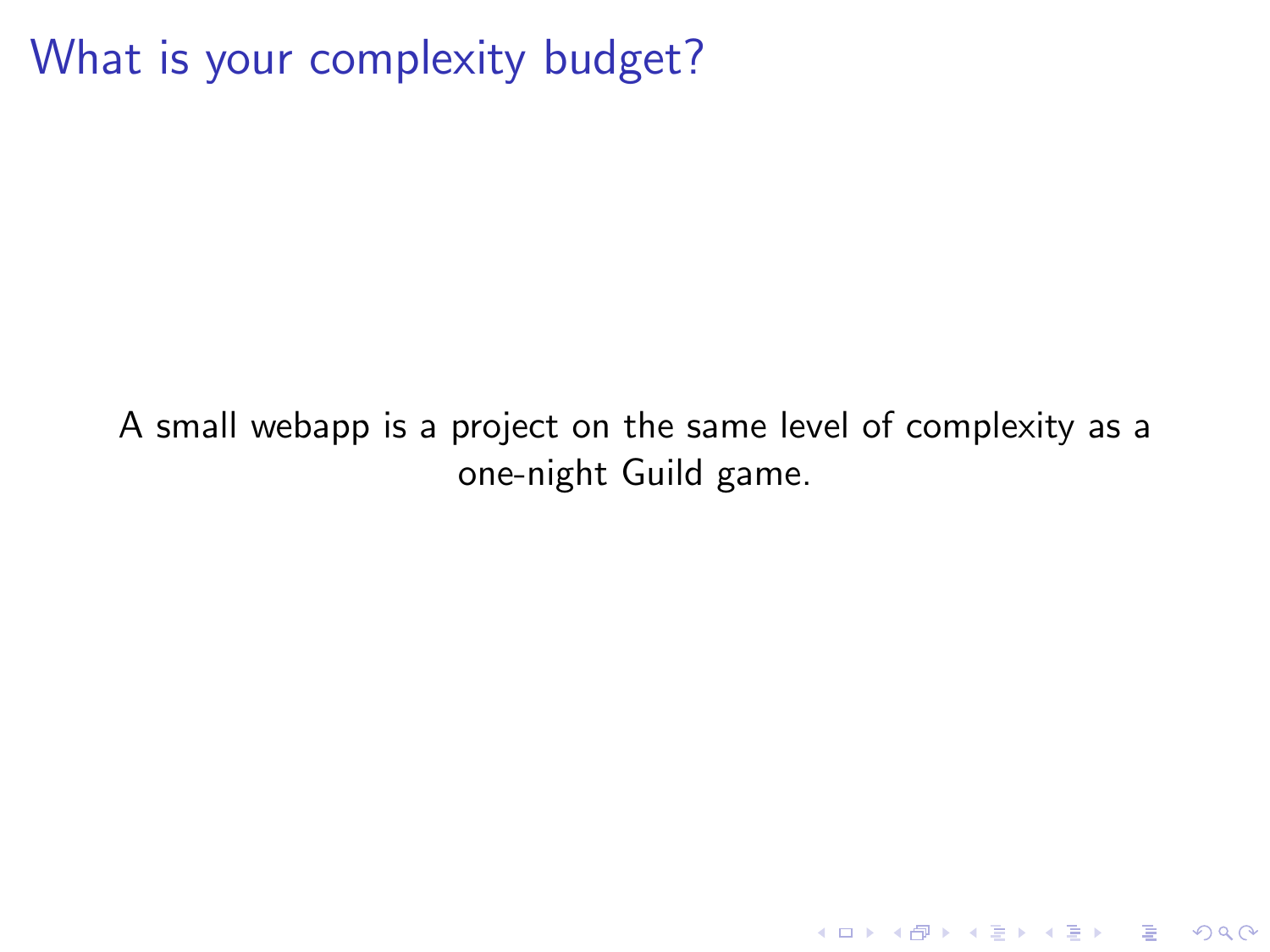# Timing

- $\triangleright$  Your webapp will take about as much time and manpower as a one-night. Plan appropriately.
- $\triangleright$  What else is your webapp team doing? (Sheets? Day job? Keeping the team from killing each other?) Take that into account.
- $\triangleright$  Your webapp should be feature-complete, if not fully tested, on the same timescale as your greensheets.
- $\triangleright$  Ideally, nothing but testing and bugfixes will happen in your san-check period.
- $\triangleright$  Your deadlines and resources (ie. number of GMs) are largely fixed, so when you fall behind, you need to cut features.
- $\triangleright$  NO NEW FEATURES ONCE GAME STARTS!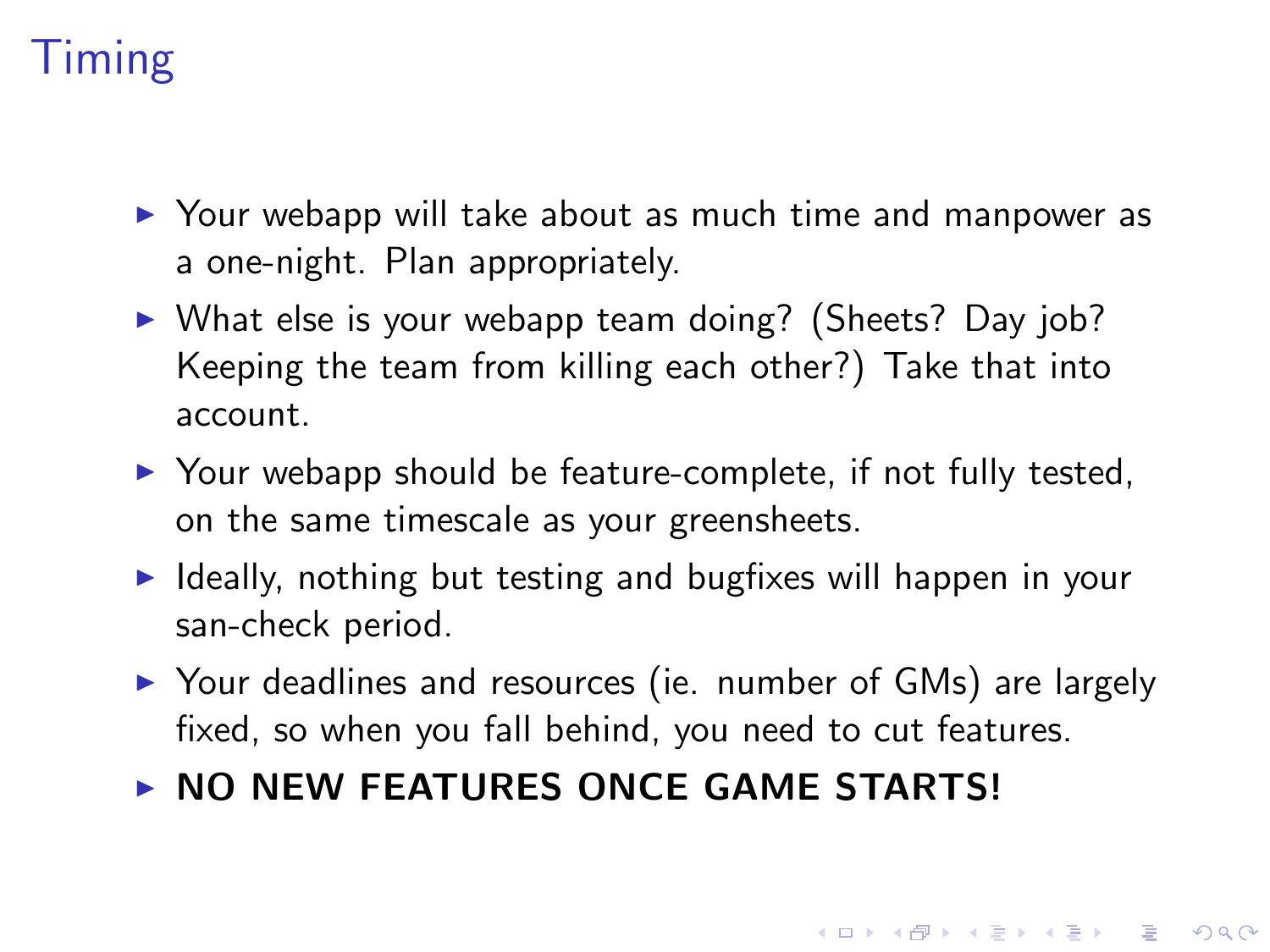### Non-webapp technologies

- $\triangleright$  When I say "technology," you think webapp.
- $\triangleright$  Consider a typical Guild game:
	- $\blacktriangleright$  Signs: technology
	- $\blacktriangleright$  Packets: technology
	- $\blacktriangleright$  Research notebook: technology
	- $\blacktriangleright$  Mem packet: technology
	- $\blacktriangleright$  GameTeX: technology
	- $\triangleright$  Blackboard and chalk: technology
	- $\blacktriangleright$  Paper and pencil: technology
- $\triangleright$  Ask yourself: "Is there something simpler which could accomplish the same goals?"
- If the answer is "yes," you don't need a webapp.
- $\triangleright$  Try the simplest thing that could possibly work, and get more complex from there, rather than starting with an all-singing all-dancing webapp and simplifying.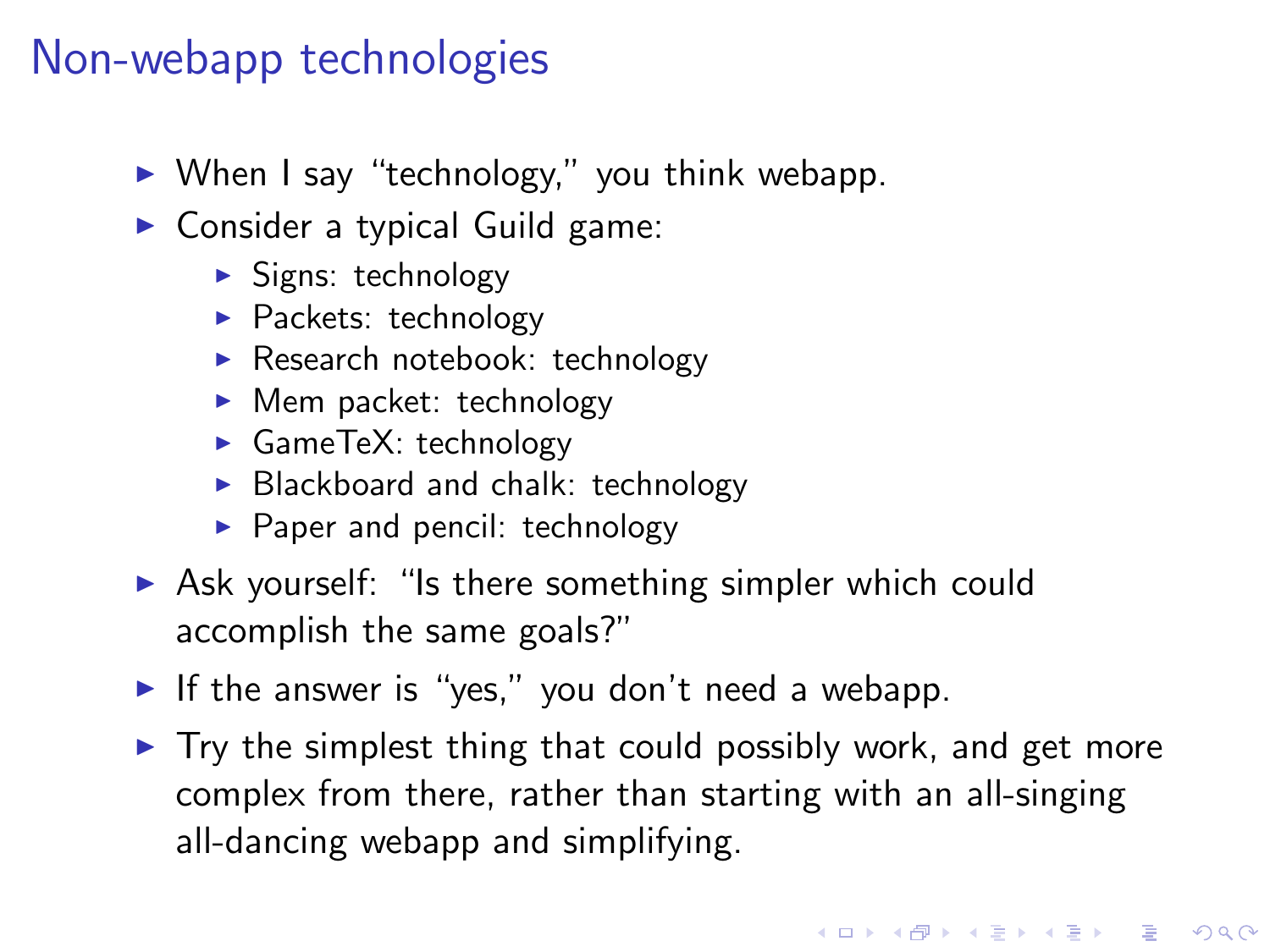# Pre-existing technologies

- $\triangleright$  Raw HTML files hosted on Athena (bonus points for version control)
- $\blacktriangleright$  E-mail, mailing lists, zephyr, AIM
- ▶ Blog engines (Wordpress, Movable Type, Blogger, Tumblr)
- $\triangleright$  Wikis (MediaWiki, Google Sites, GitHub Pages)
- ▶ Social networks (Twitter, LiveJournal)
- $\triangleright$  Video sharing sites (YouTube, Justin.tv)
- ▶ Document sharing sites (Google Docs, Google Spreadsheets)

**KORK ERKER ADAM ADA** 

<span id="page-82-0"></span> $\triangleright$  Whitelabel projects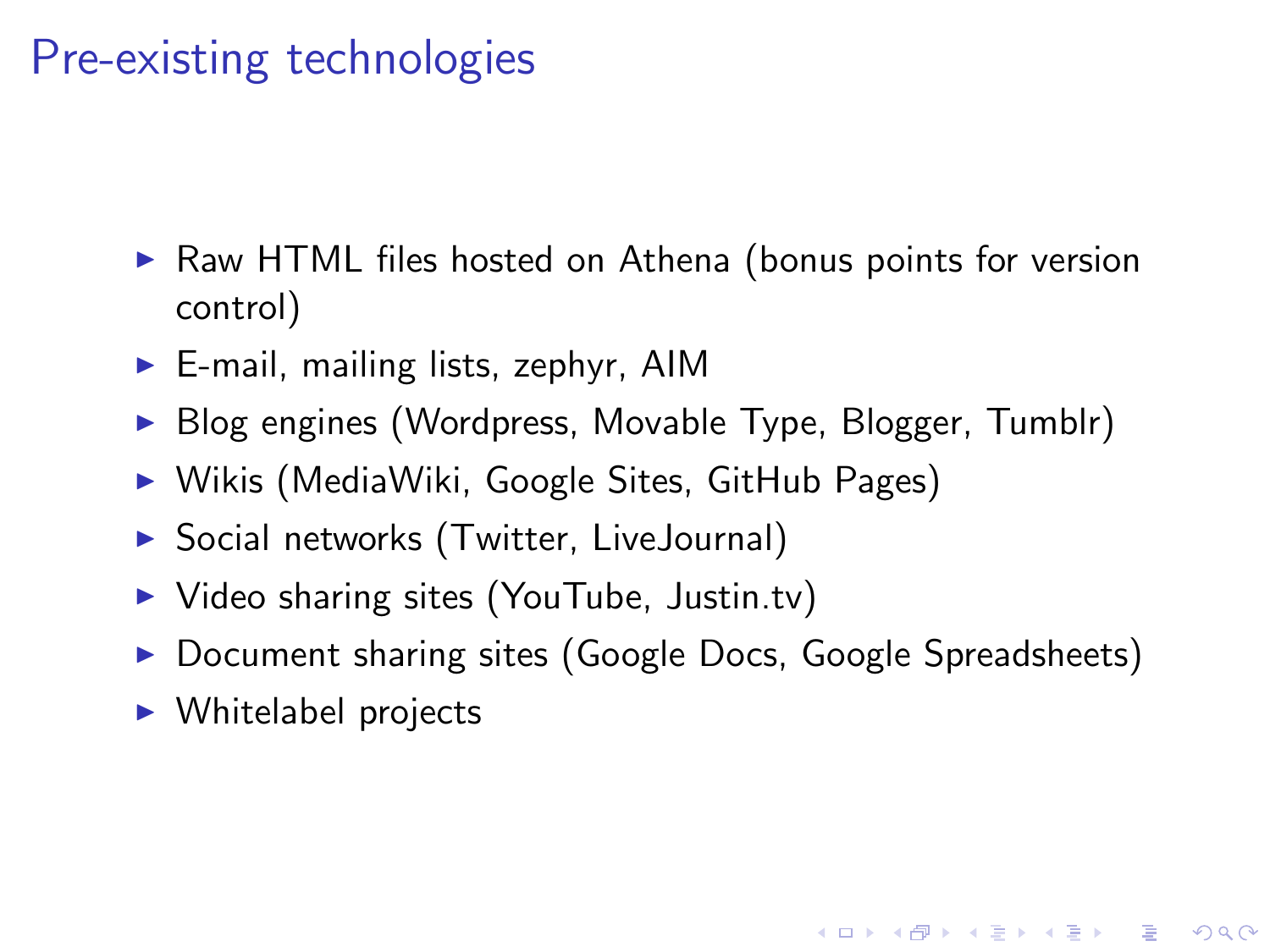### So what are webapps good for?

Webapps are good for:

- $\triangleright$  Automating costly, repetitive, or complicated computation
- $\blacktriangleright$  Hiding the details from your players
- $\triangleright$  Sharing widely-distributed state and allowing remote access (though here, consider connection issues)  $2$

<span id="page-83-0"></span> $^2\!\ldots\,$  though consider Jake Beal's talks on resolving distributed consensus problems in Guild games for some simpler approaches: http://web.mit.edu/jakebeal/www/Talks/assassin-slides.pdf http://web.mit.edu/jakebeal/www/Publications/MIT-CSAIL-TR-2006-038.pdf http://web.mit.edu/jakebeal/www/Talks/CSW-2006.pdf http://web.mit.edu/jakebeal/www/Publications/CS[W-](#page-82-0)2[00](#page-84-0)[6](#page-82-0)[.p](#page-83-0)[df](#page-84-0)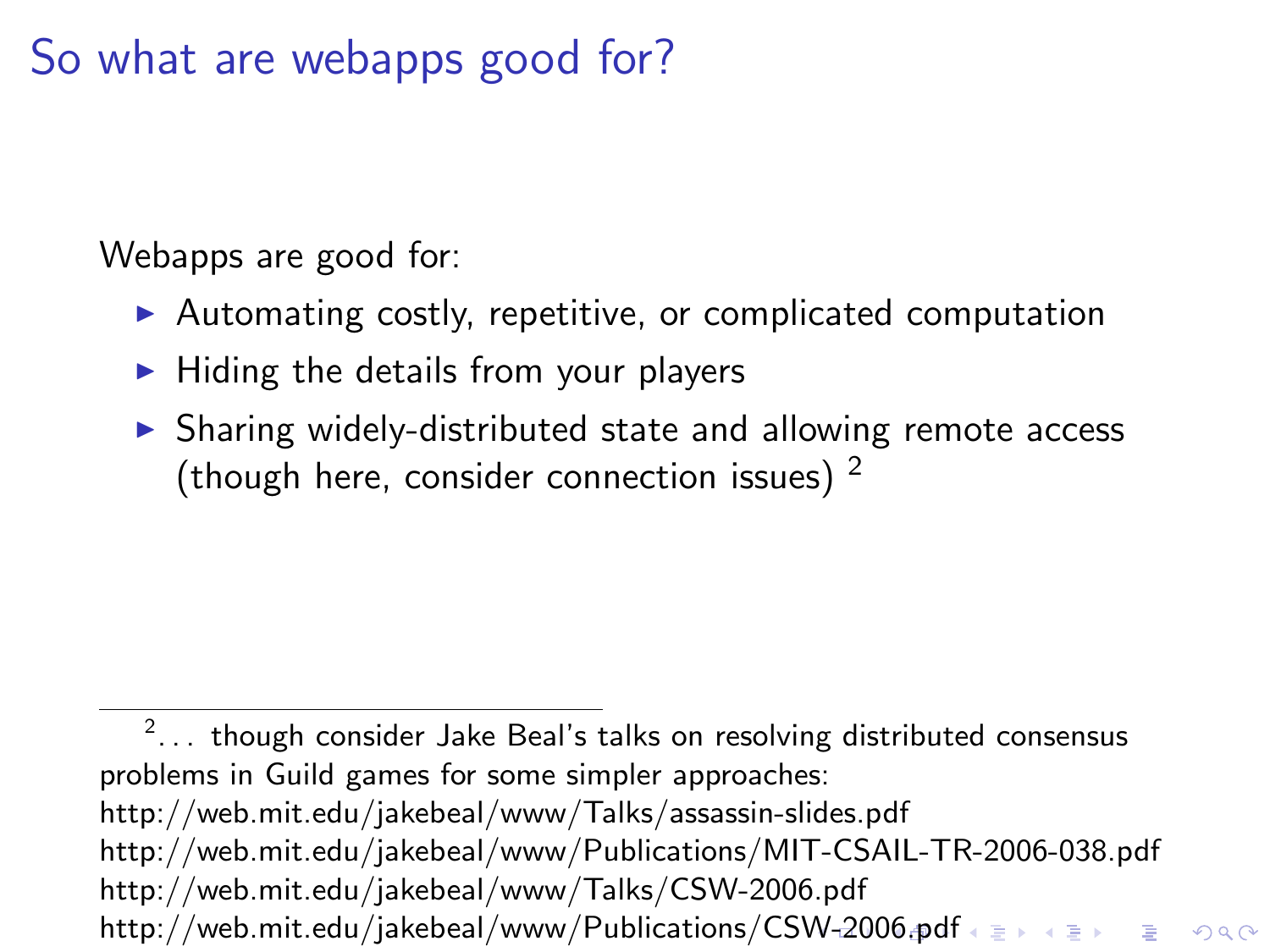### Questions to ask:

- $\triangleright$  Does the mechanic really need to be that complicated? (Too complicated for players is too complicated for GMs.)
- $\triangleright$  Do the details really need to be hidden from your players? (They'll figure it out anyway.)
- $\triangleright$  Do players really need to interact with the mechanic remotely? (Easier to get shot in the common room.)
- <span id="page-84-0"></span> $\triangleright$  Do players really need to be touching the mechanic themselves, rather than through the GMs/Box/NPCs? (Trade-off: GM time during writing versus GM time during runtime.)

4 D > 4 P + 4 B + 4 B + B + 9 Q O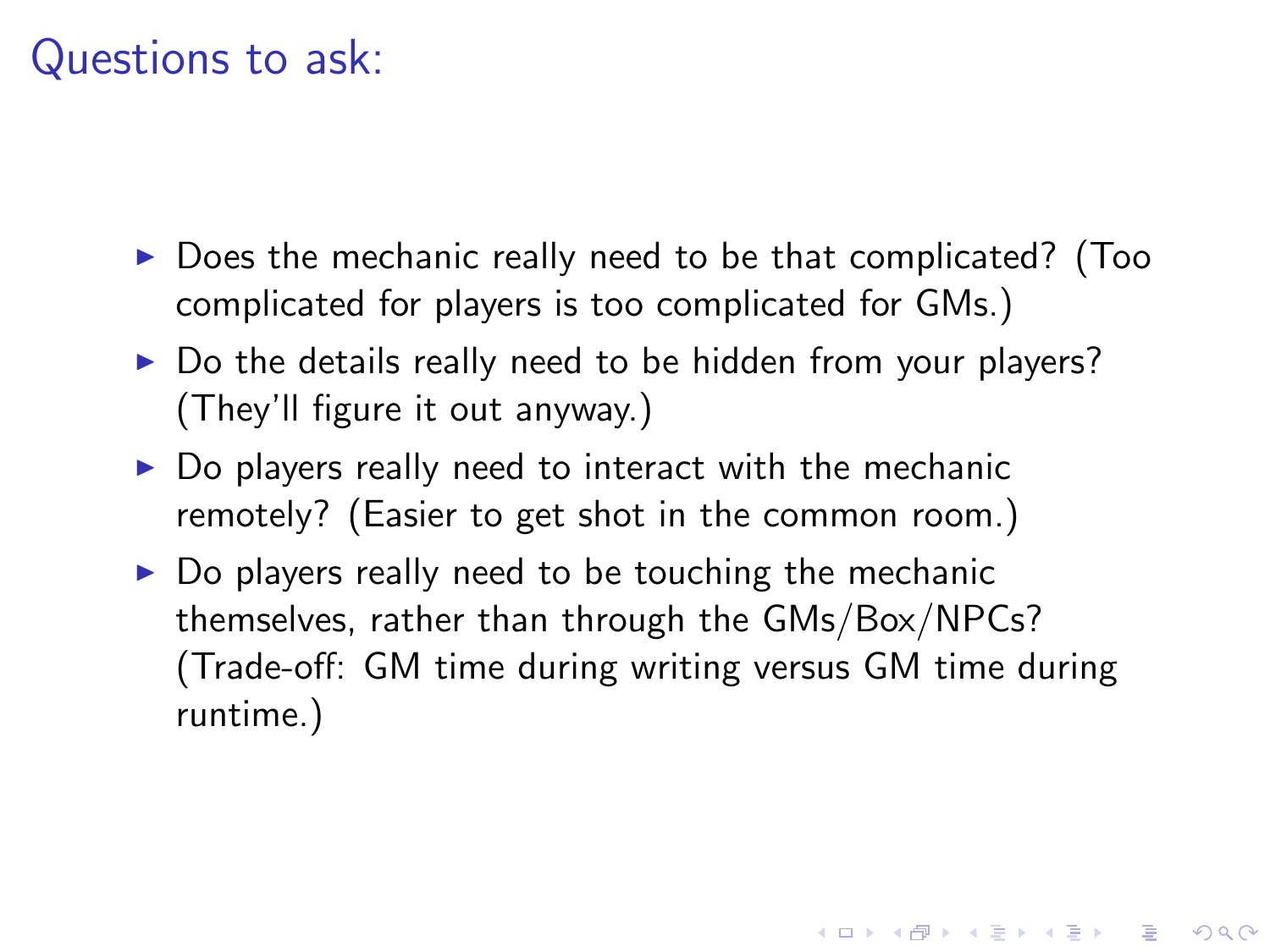So you've decided you want a webapp. . .

- $\triangleright$  Who uses it, and what do they want to do?
- $\triangleright$  Sometimes it's useful to think in terms of "stories" (cf. agile development), eg.:
	- I "I am a researcher, and I want to see how many Research Points I have today."
	- $\blacktriangleright$  "I am a researcher, and I want to allocate my daily Research Points to projects."
	- $\blacktriangleright$  "I am a Captain of Industry, and I want to see how my researchers are spending their Research Points."
- $\triangleright$  Your deadlines are largely fixed, as are your resources, so...
- $\triangleright$  You can't add anything to your initial plan without cutting something else.
- $\triangleright$  When you've fallen behind, you need to be prepared to cut nonessential things.

4 D > 4 P + 4 B + 4 B + B + 9 Q O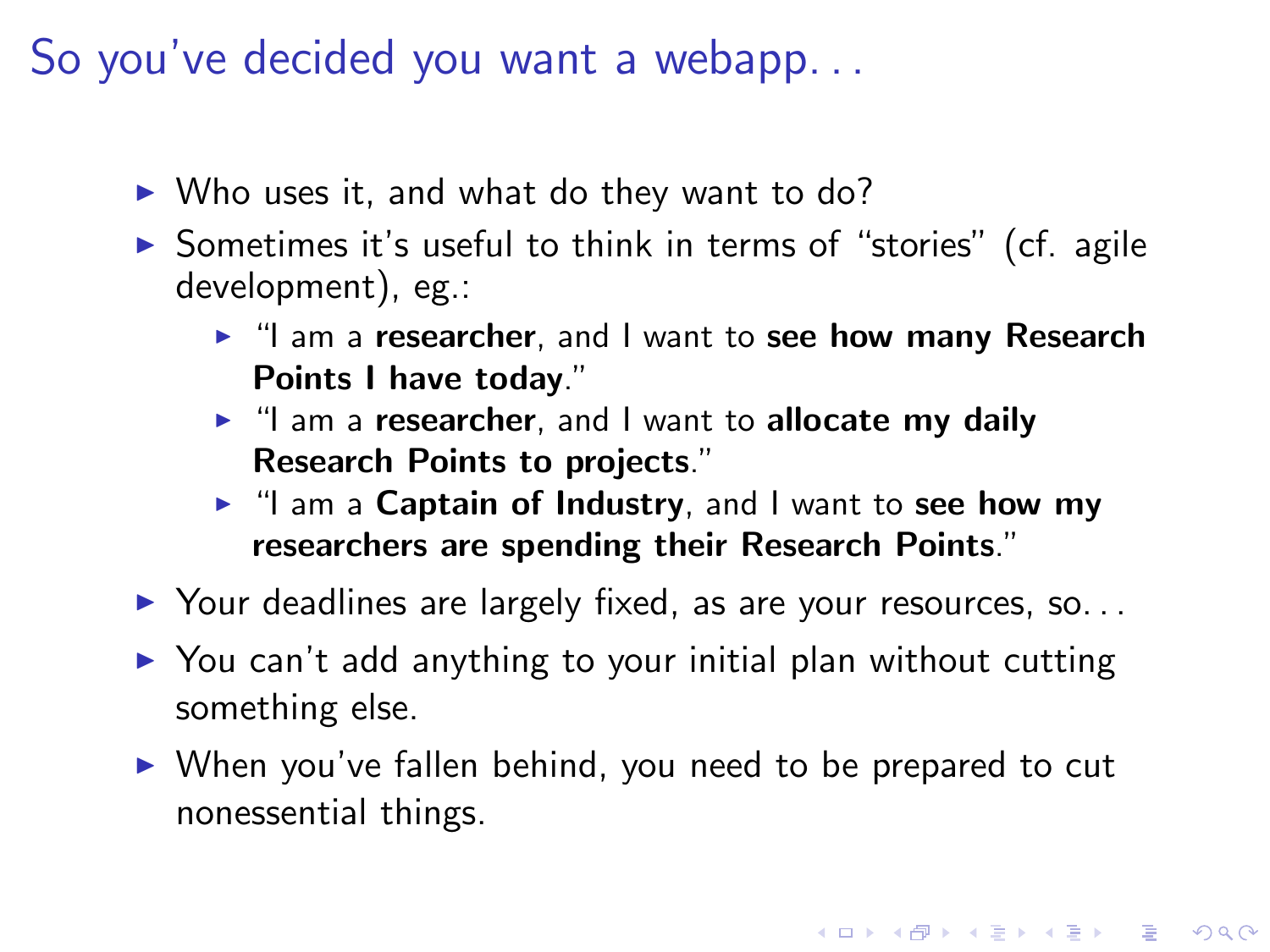### Descoping without pain

- If you can do 10% of the work and get 90% of the benefit, do that.
- $\triangleright$  Plan the order in which you will cut or simplify things if you're running out of time.
- It's okay if this changes, but people need to be clear when it does and why.
- $\triangleright$  This can't happen too often, or nothing will ever get done to completion.
- $\triangleright$  You need better backup plans for the things that are more likely to get cut, or the willingness to drop them from game entirely.
- If you may drop them, you can't be relying on them in essential mechanics, for example, without a good plan for what you'll put in their place.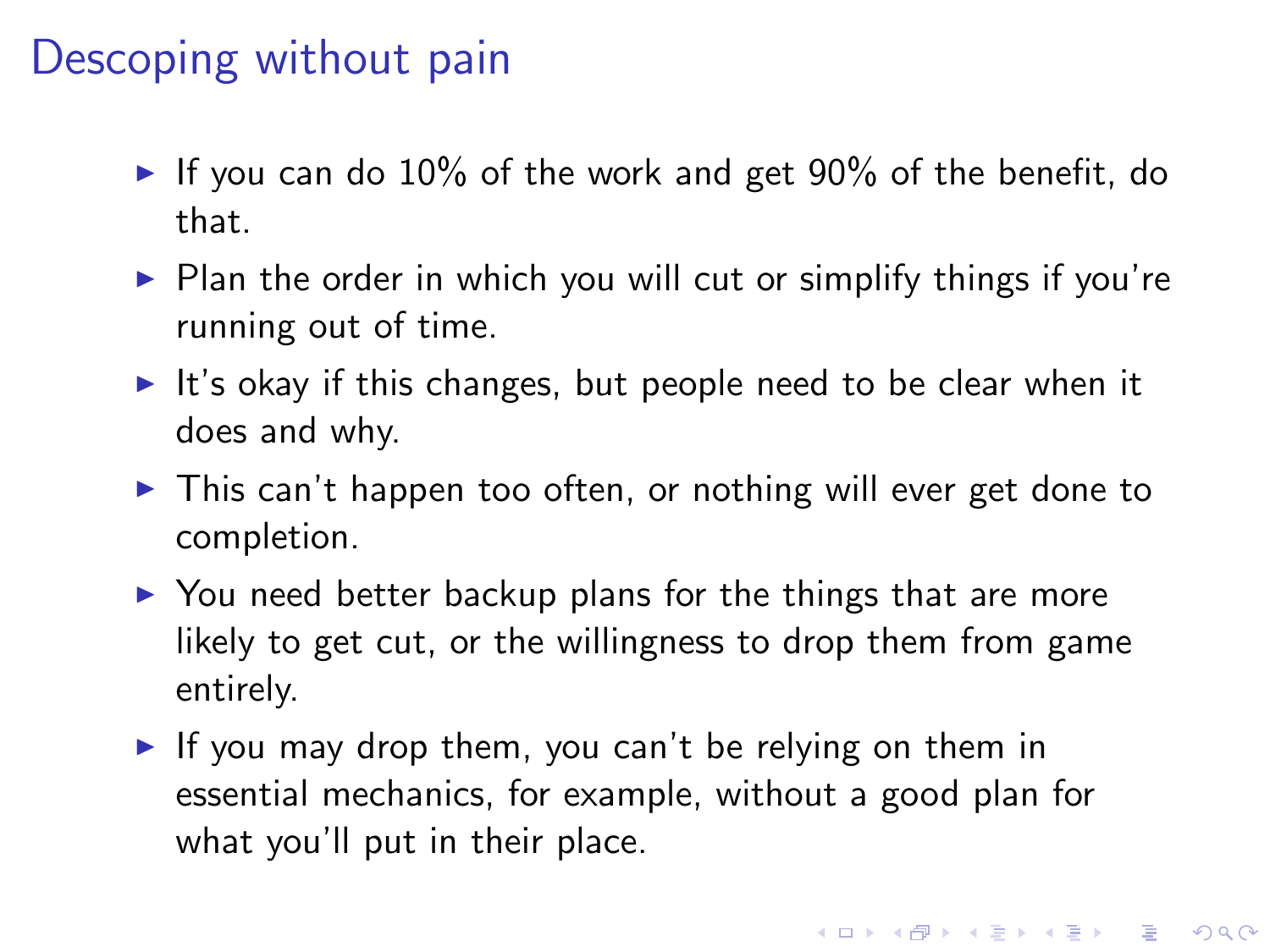# Building your webapp

- $\blacktriangleright$  Ideally, everyone does everything.
- In practice, you must have multiple GMs who are capable of using the webapp, debugging the webapp, and fixing the webapp.
- $\triangleright$  This means you need multiple people on any ACLs, including the hosting and database ACLs.
- $\triangleright$  Know your limits: be extremely careful modifying or deleting data.
- $\triangleright$  Security is not a primary concern, although it is a concern to be aware of, and your concern is more automated than sophisticated attacks, so take precautions accordingly.
- $\triangleright$  90% of security between players is accomplished by a "don't break the webapp" rule.
- $\triangleright$  You must have a backup plan. Don't use it unless you have to, but be ready for when you do.
- $\triangleright$  Good software engineering practice: version control, backups, crash logging, audit logging, testing!4 D > 4 P + 4 B + 4 B + B + 9 Q O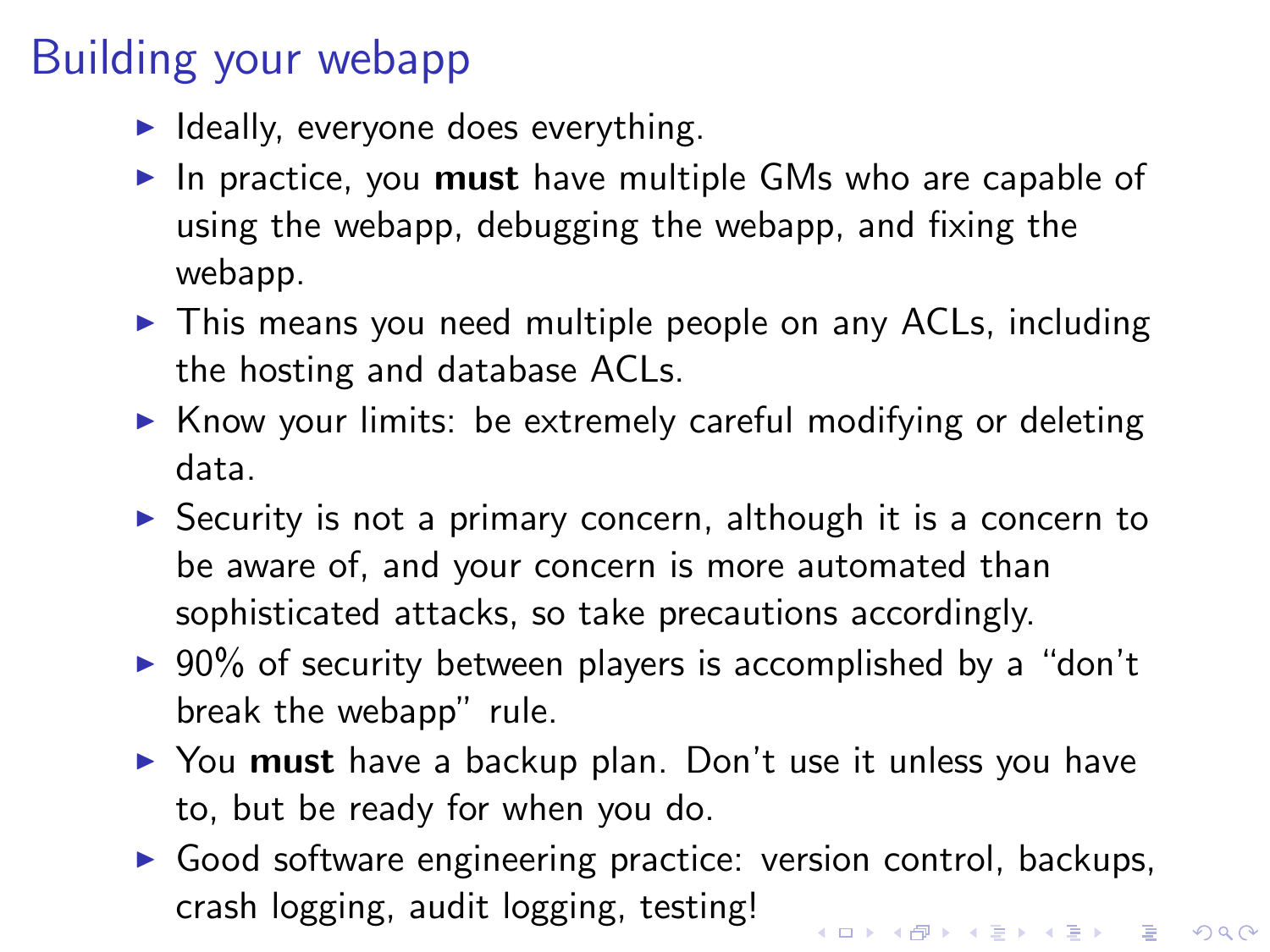Five-minute software engineering practice:

- $\triangleright$  Version control: absolutely non-negotiable. The source of truth.
- $\triangleright$  Never deploy code not committed to version control.
- $\triangleright$  Backups: in particular, database backups.
- $\triangleright$  Crash logging: how do you know if something is breaking or a user is having problems?

4 D > 4 P + 4 B + 4 B + B + 9 Q O

- $\triangleright$  Audit logging: how do you roll back if a change is made in error, or track who made a change when?
- $\triangleright$  Testing! (next slide...)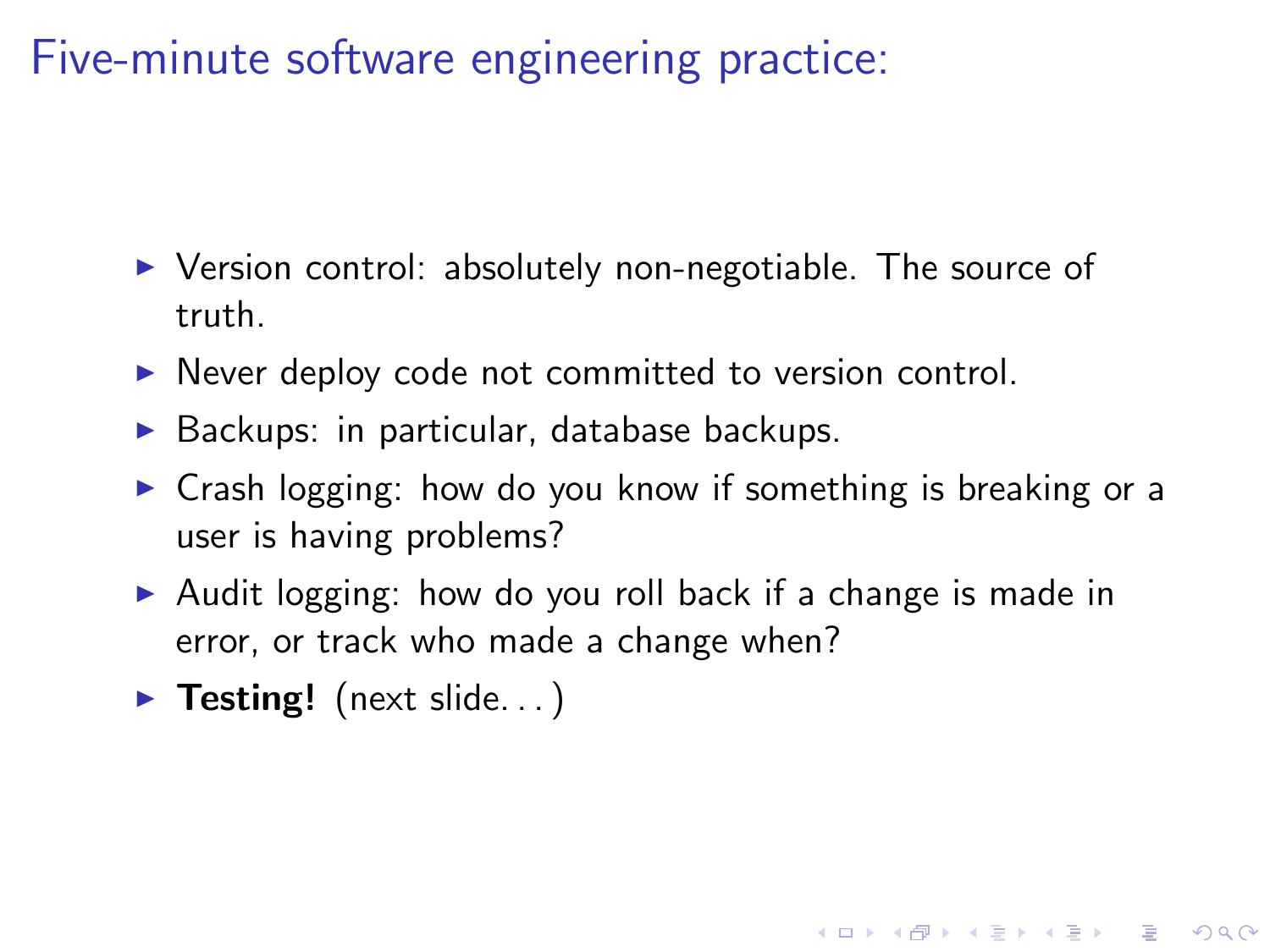## Software testing: Automated

By definition, your first big test is your production deployment. You don't get a beta period. Anything you can do ahead of time to minimize surprises in production is a win.

- $\triangleright$  Test validity of your models; data, computation, interactions
- $\blacktriangleright$  Testing is repetitive
- $\blacktriangleright$  Computers are repetitive
- $\triangleright$  Write the test, watch it fail, then write the feature
- $\triangleright$  When you find a critical bug, write a failing test first, fix the bug, make sure the test now passes

4 D > 4 P + 4 B + 4 B + B + 9 Q O

 $\blacktriangleright$  Feels time-consuming, but is often a win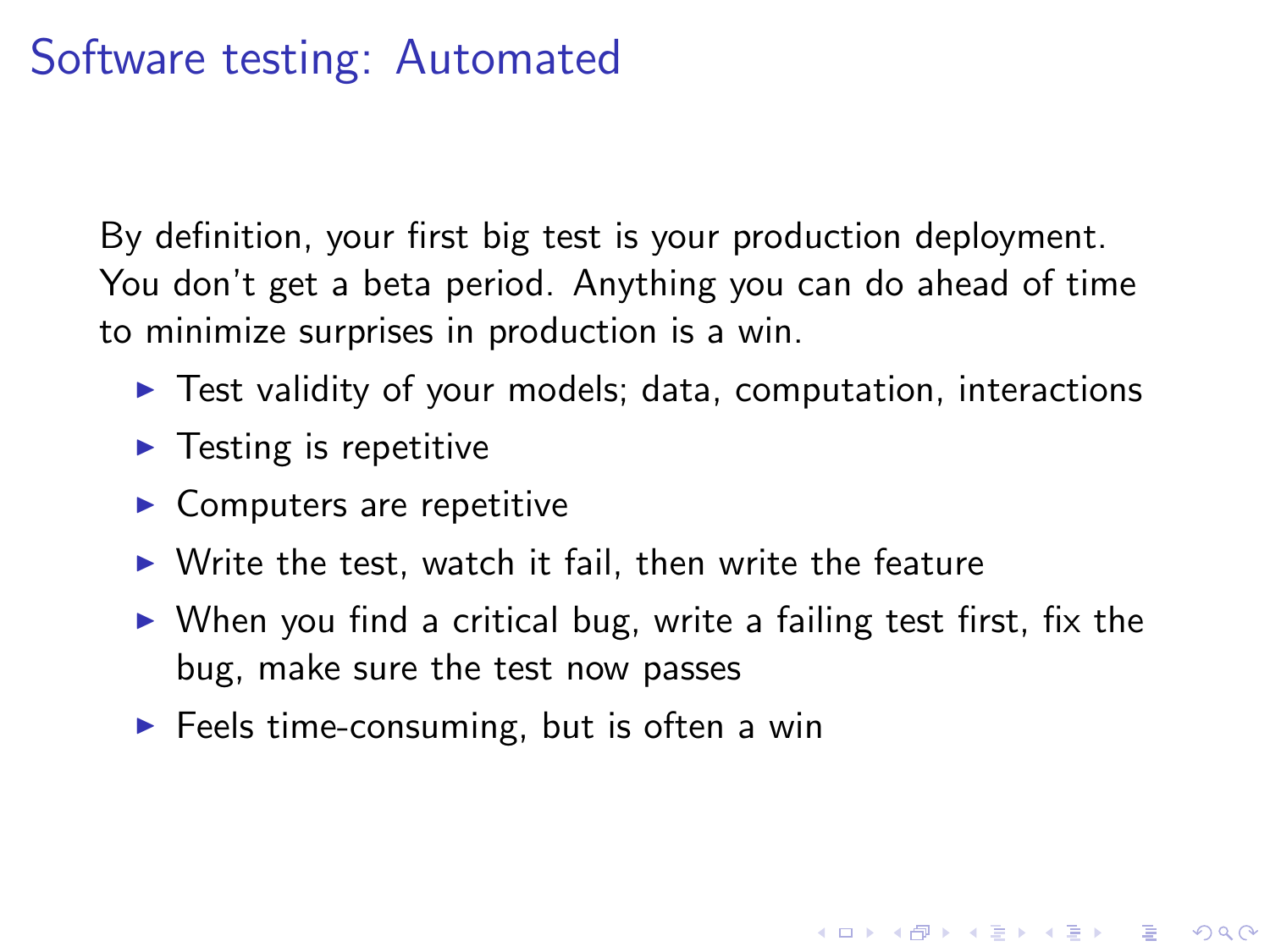# Software Testing: Manual

- $\blacktriangleright$  Test your user interface
- $\triangleright$  Automated ways to do this, but they're not a win at this scale
- $\triangleright$  File off the secret bits; get some friends to run some normal use cases, a couple to try and break it
- $\triangleright$  Load testing: if the site gets slow with 5 friends, it'll die under 50
- $\triangleright$  (this does not mean you need more computrons, necessarily)
- $\triangleright$  Pay particular attention to places where and how information is being exposed; "can't unsee that"

4 D > 4 P + 4 B + 4 B + B + 9 Q O

<span id="page-90-0"></span> $\triangleright$  Unavoidably time-consuming; treat it like your san-check period.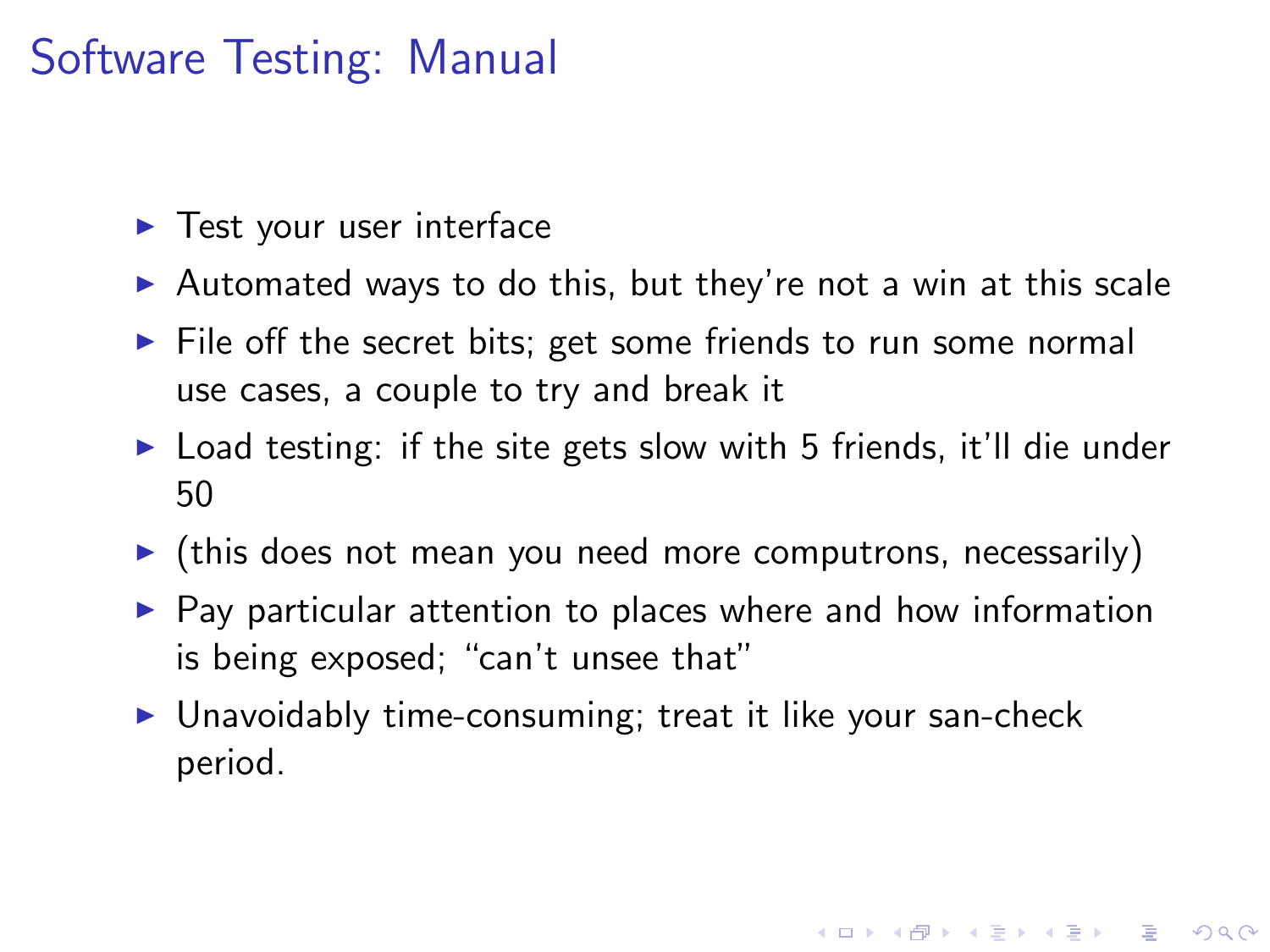# Expect failure

- $\triangleright$  Build your tech to fail visibly.
- $\blacktriangleright$  Ideally, maintain somewhere a second human-readable copy of all the data.
	- $\triangleright$  Note: this includes runtime changes; logging is wise.
- $\blacktriangleright$  If your players believe that information was revealed to them through a webapp bug, they won't act on it.
- $\triangleright$  This means that the errors you need to worry most about are the ones which don't look like errors.
- $\triangleright$  Platonically, all problems should be solvable in real time without coding.
- $\triangleright$  Do as little as possible, so if it breaks, as little as possible breaks.
- $\triangleright$  Four small webapps may be better than one big webapp.
- $\triangleright$  Only the players who need it should have access to it.
	- $\blacktriangleright$  It's perfectly reasonable to have a computer-based wargame that only 10 out of 50 players interact with (though it may not be worth six months of a GM's time)
- <span id="page-91-0"></span>It doesn't need to be pretty, it needs to [w](#page-90-0)[or](#page-92-0)[k](#page-90-0)[.](#page-91-0)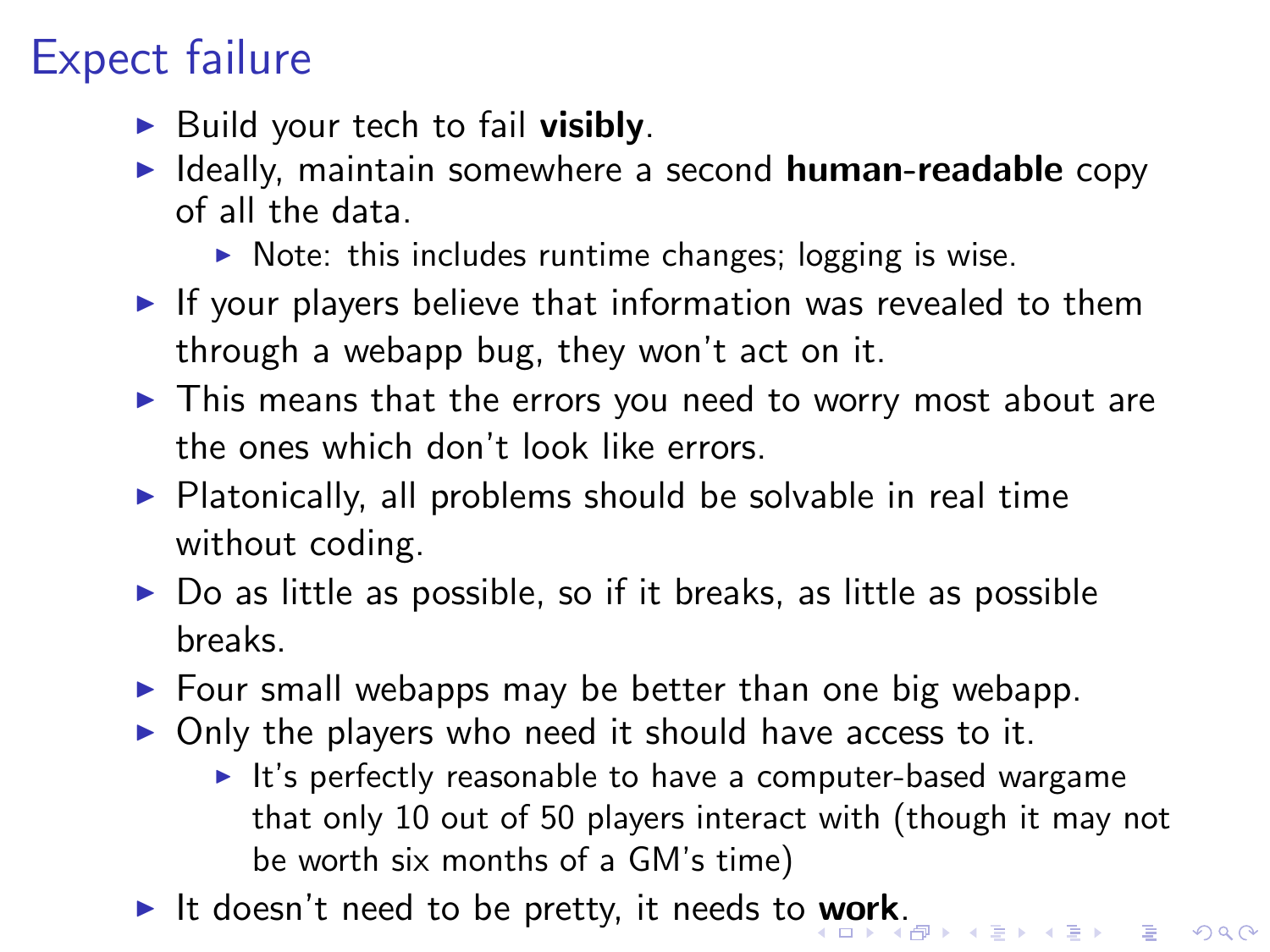# "Mistakes" users make (partial list):

You will make mistakes. Your players will make mistakes. In order to keep these from cascading, you need to handle things like the following:

- $\blacktriangleright$  The webapp hangs, and they resubmit the form, thereby causing whatever action they were taking to be done twice.
- $\triangleright$  They forget if they updated the form, so they do it again.
- $\triangleright$  Two members of the same group each think they're the only one updating values.
- $\triangleright$  They screw up a RL mechanic, and update the webapp before it's discovered

<span id="page-92-0"></span>You need to be able to see all the changes and arbitrarily roll some back.

4 D > 4 P + 4 B + 4 B + B + 9 Q O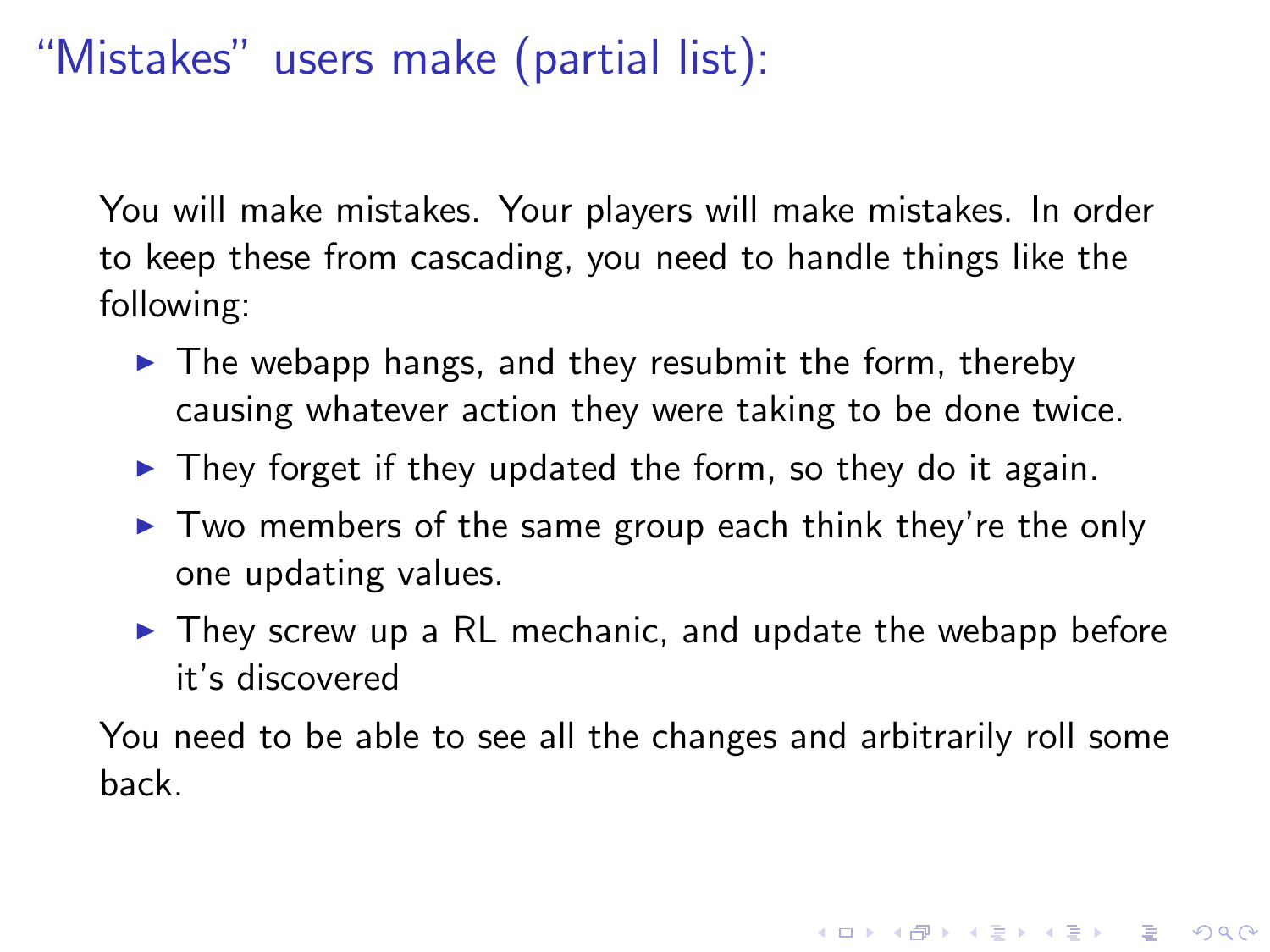# End of Technology

<span id="page-93-0"></span>Questions? Comments? Discussion?

K ロ ▶ K @ ▶ K 할 ▶ K 할 ▶ ... 할 ... 9 Q Q ·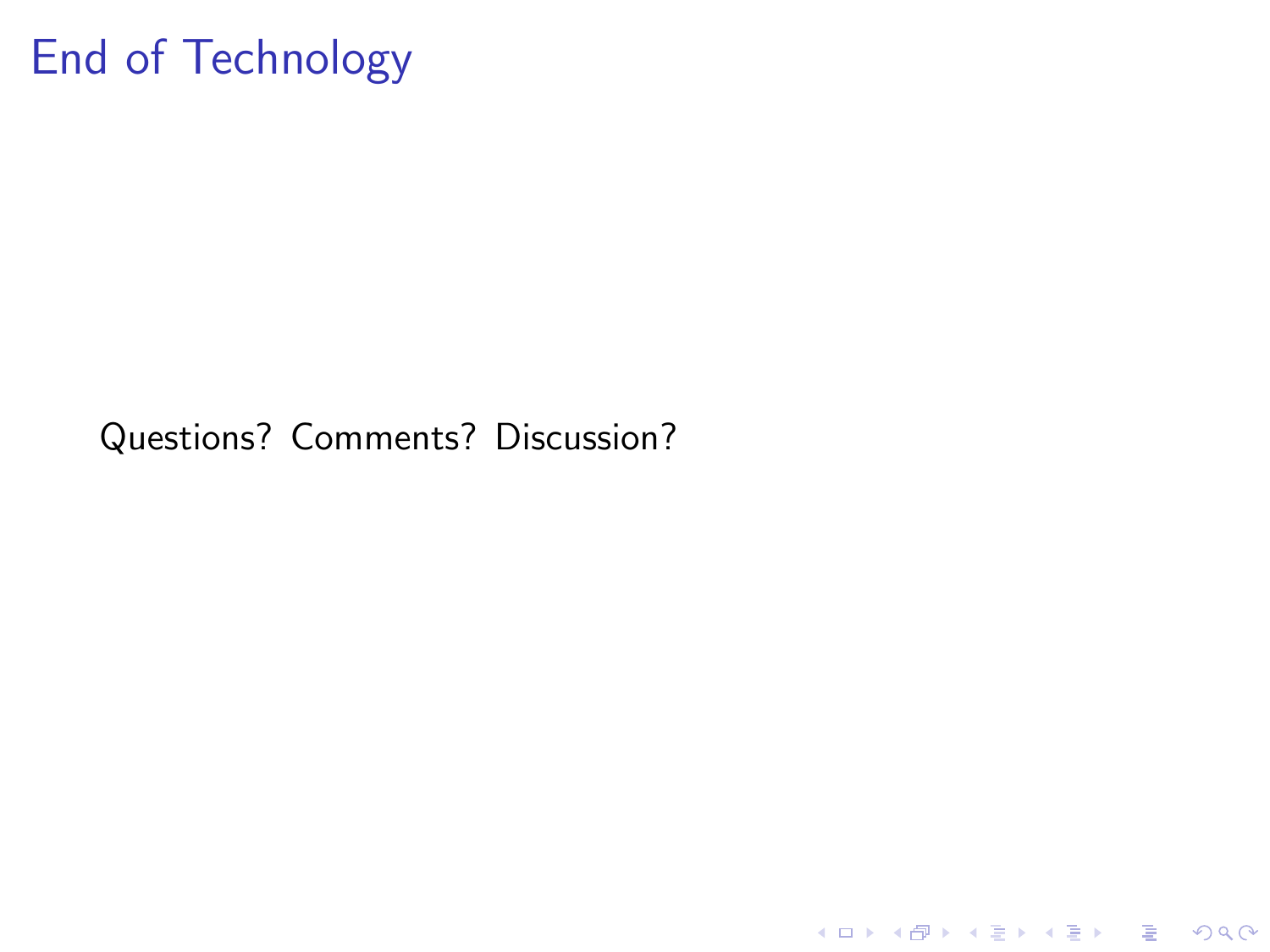#### **Economies**

In this section, we'll cover:

- $\triangleright$  What an economy is
- $\triangleright$  What you may want out of your economy
- $\blacktriangleright$  Identifying parts of your game that interact with one

K ロ ▶ K @ ▶ K 할 > K 할 > 1 할 > 1 이익어

<span id="page-94-0"></span> $\blacktriangleright$  How to balance one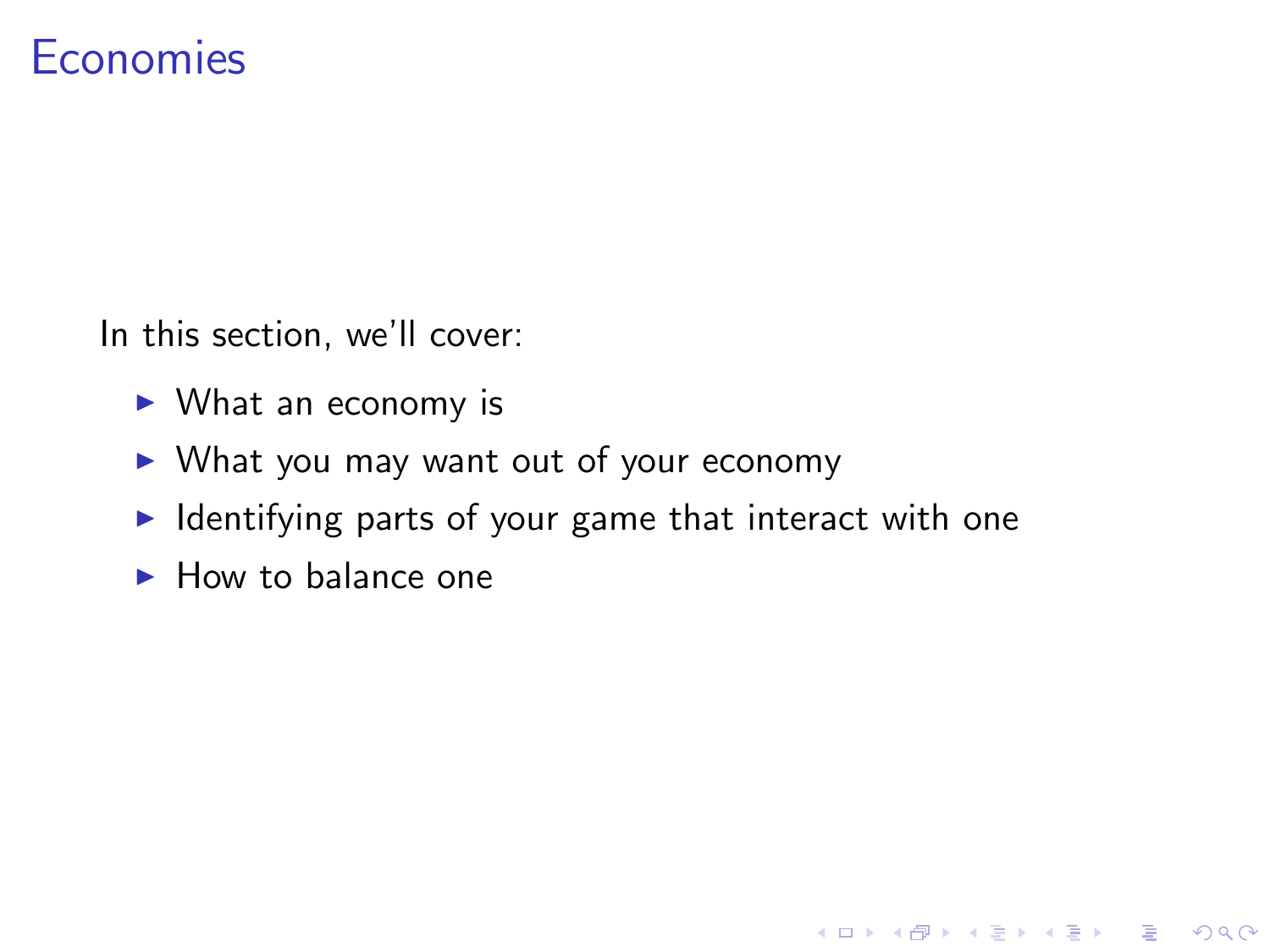### How to Recognize an Economy

- $\blacktriangleright$  It is some resource which is transferrable between people
- $\blacktriangleright$  It has multiple sources and multiple sinks
	- $\blacktriangleright$  "Hunt for Excalibur" is not an economy. There is only one of it; think of it as a McGuffin, not an economy.

**KORK ERKER ADE YOUR** 

 $\triangleright$  Does not need to be painted as money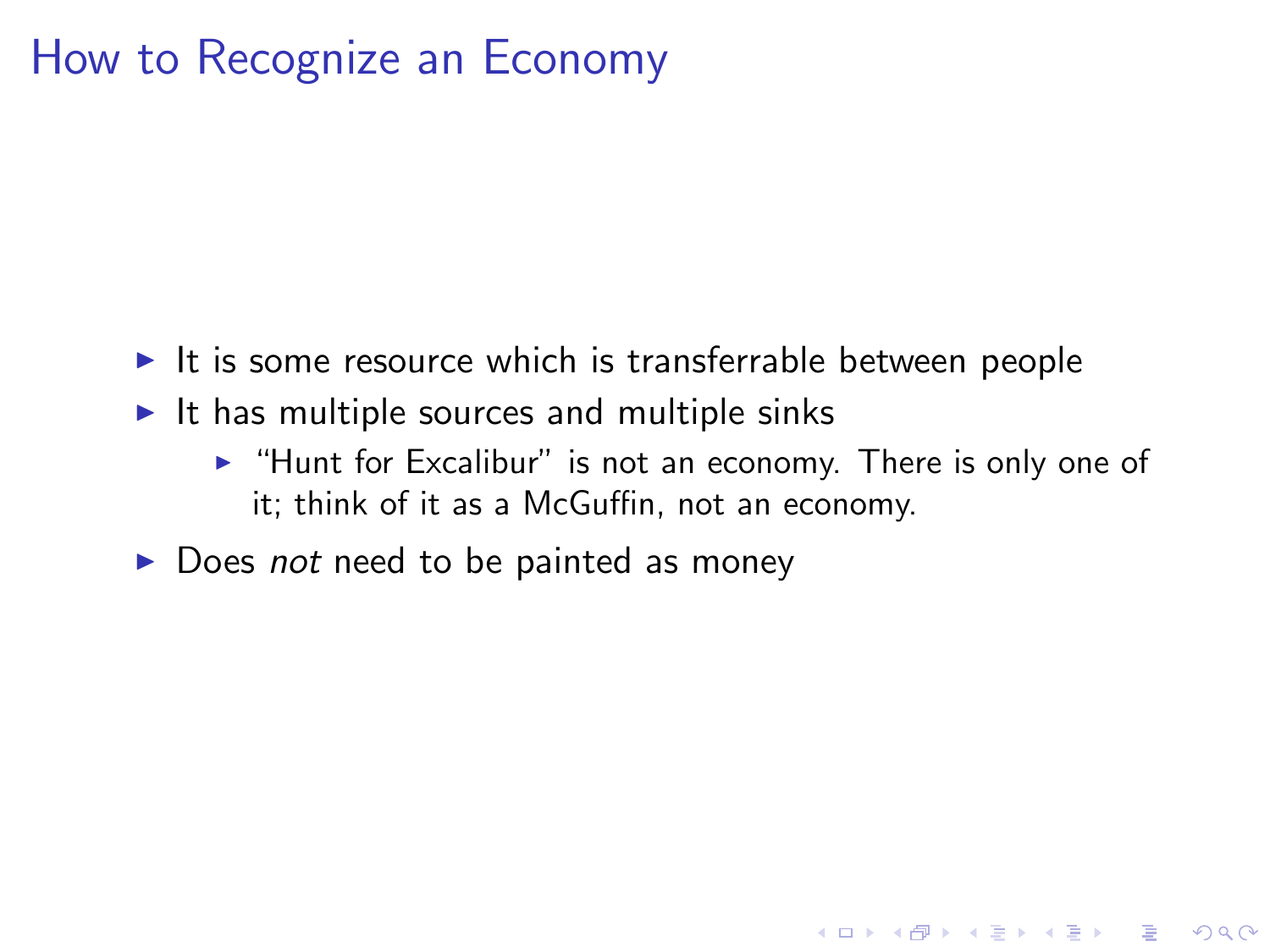# Economy or Not?

Definitely Economy:

 $\triangleright$  Cash, Items, Charges (Synch), Focus Points (Harry Potter), Computrons (Arcadia),

Unusual Economy:

- $\triangleright$  Op-Eds (Synch) : not transferrable directly, but provided transferrable benefit; limited lifespan
- Fuzzy Edge of Economy:
	- $\triangleright$  Votes: If they're blind, probably not; if they're visible or transferrable, probably
	- $\triangleright$  Prestige (Synch): Multiple sources and sinks; not transferrable, but somewhat visible

Not an Economy:

 $\triangleright$  Rich guy with millions of dollars; various recipients who each want it all. (This is a money-colored macguffin.)

4 D > 4 P + 4 B + 4 B + B + 9 Q O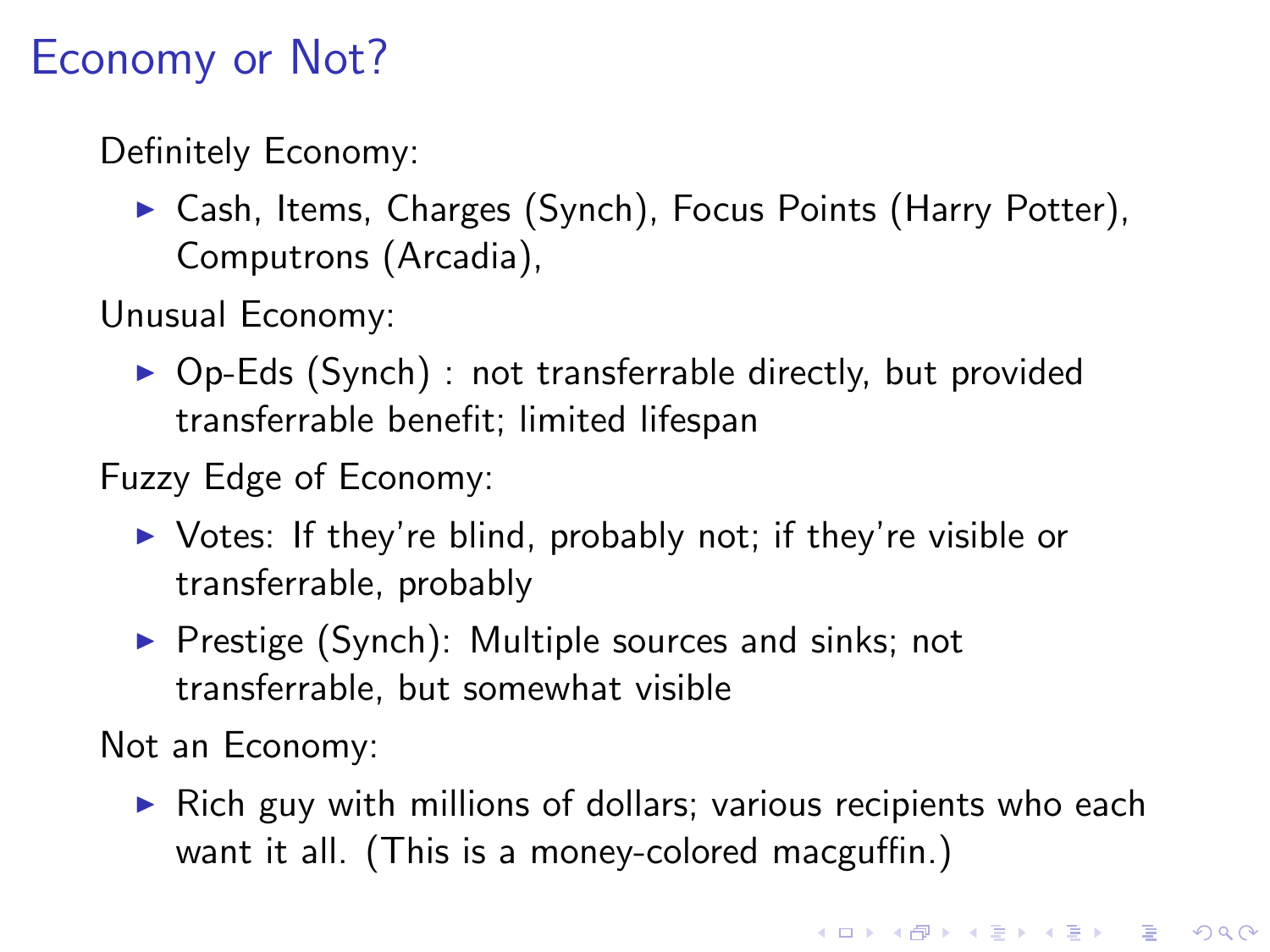### Things You Need to Consider About Your Economy

 $\triangleright$  What are the sources of resources in your economy?

K ロ ▶ K @ ▶ K 할 > K 할 > 1 할 > 1 이익어

- $\triangleright$  What are the sinks in your economy?
- $\triangleright$  What is the friction in your economy?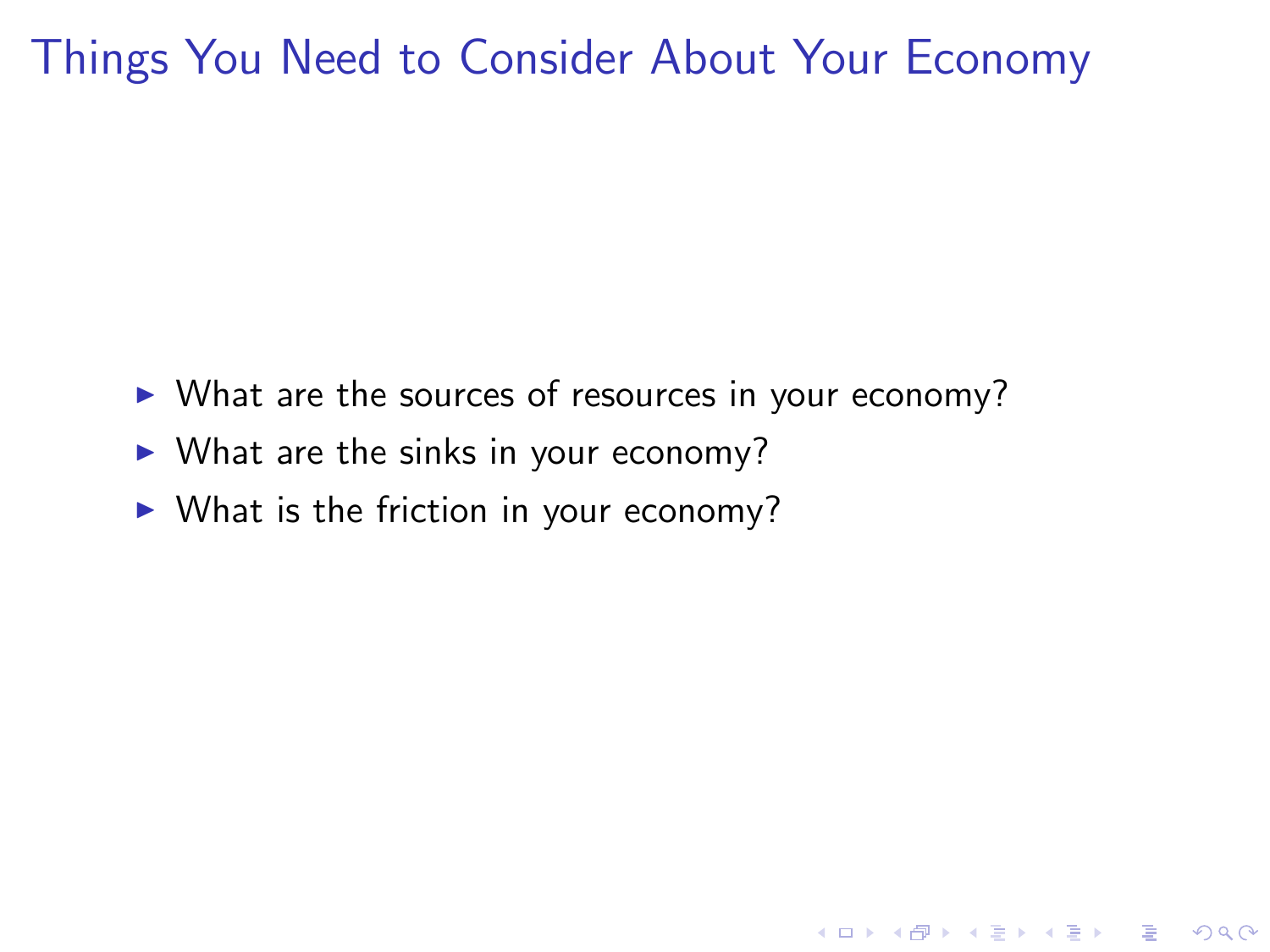### **Sources**

- $\blacktriangleright$  Starting resources
- $\triangleright$  Steady flow of income of resources
- $\triangleright$  Resources retreivable through plot or mechanic

K ロ ▶ K @ ▶ K 할 ▶ K 할 ▶ 이 할 → 9 Q @

- $\blacktriangleright$  Shadowruns with stuff at the end
- $\blacktriangleright$  Blackmail NPCs to get money
- $\triangleright$  Win plot to get rewards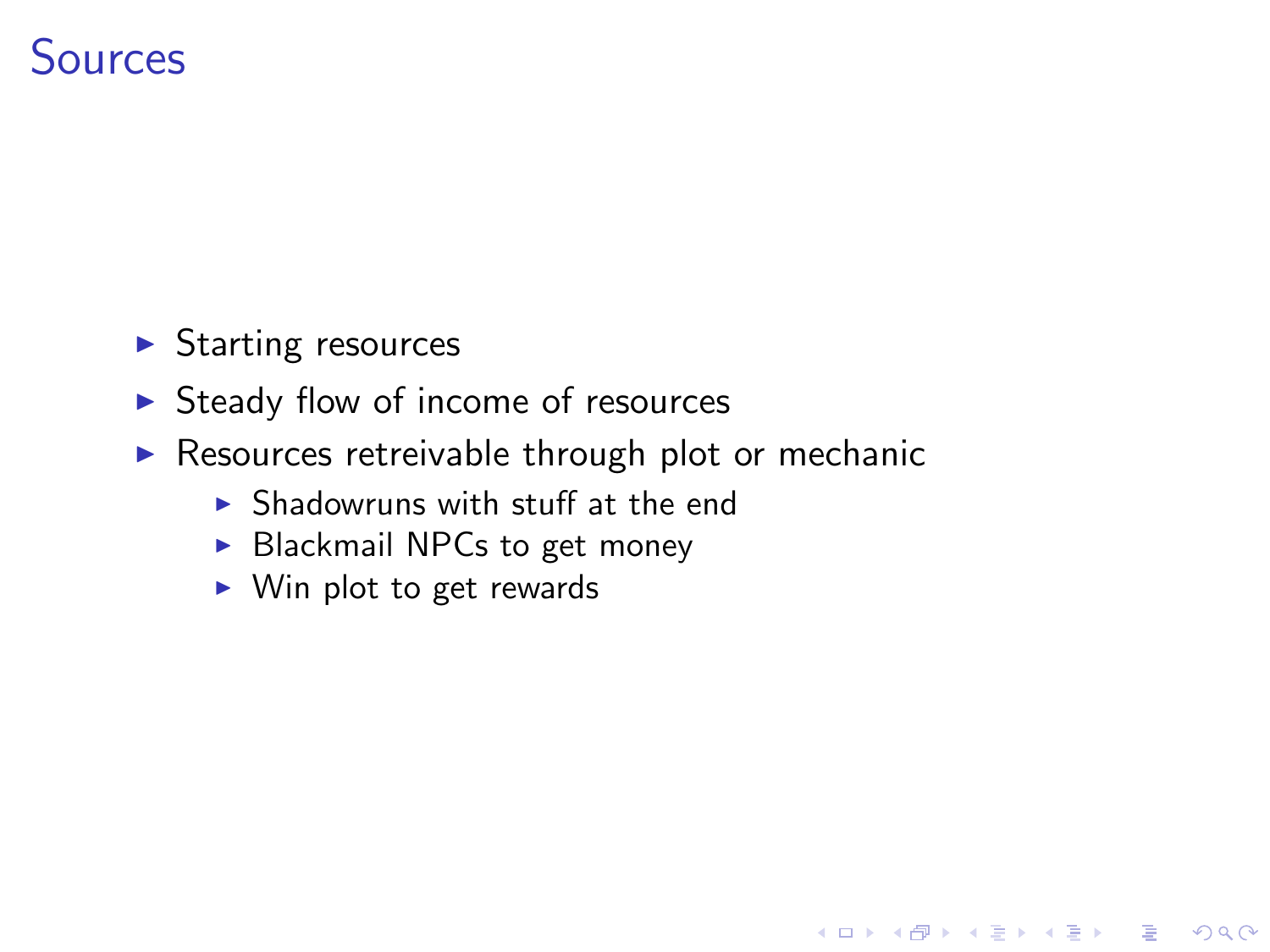### Sources, Cont.

Each of these give you a different flavor.

- $\triangleright$  Starting resources: People may spend quickly and drop out of the economy; they're done.
- ▶ Steady Flow Income: Lots of small deals over time, because I keep having more to trade; but it's predictable, so I can make deals early for future resources.
- $\triangleright$  Plot or Mechanic Income: Deals happen over time, but no forward-looking deals, because no one knows what they'll have later.

**KORK ERKER ADE YOUR**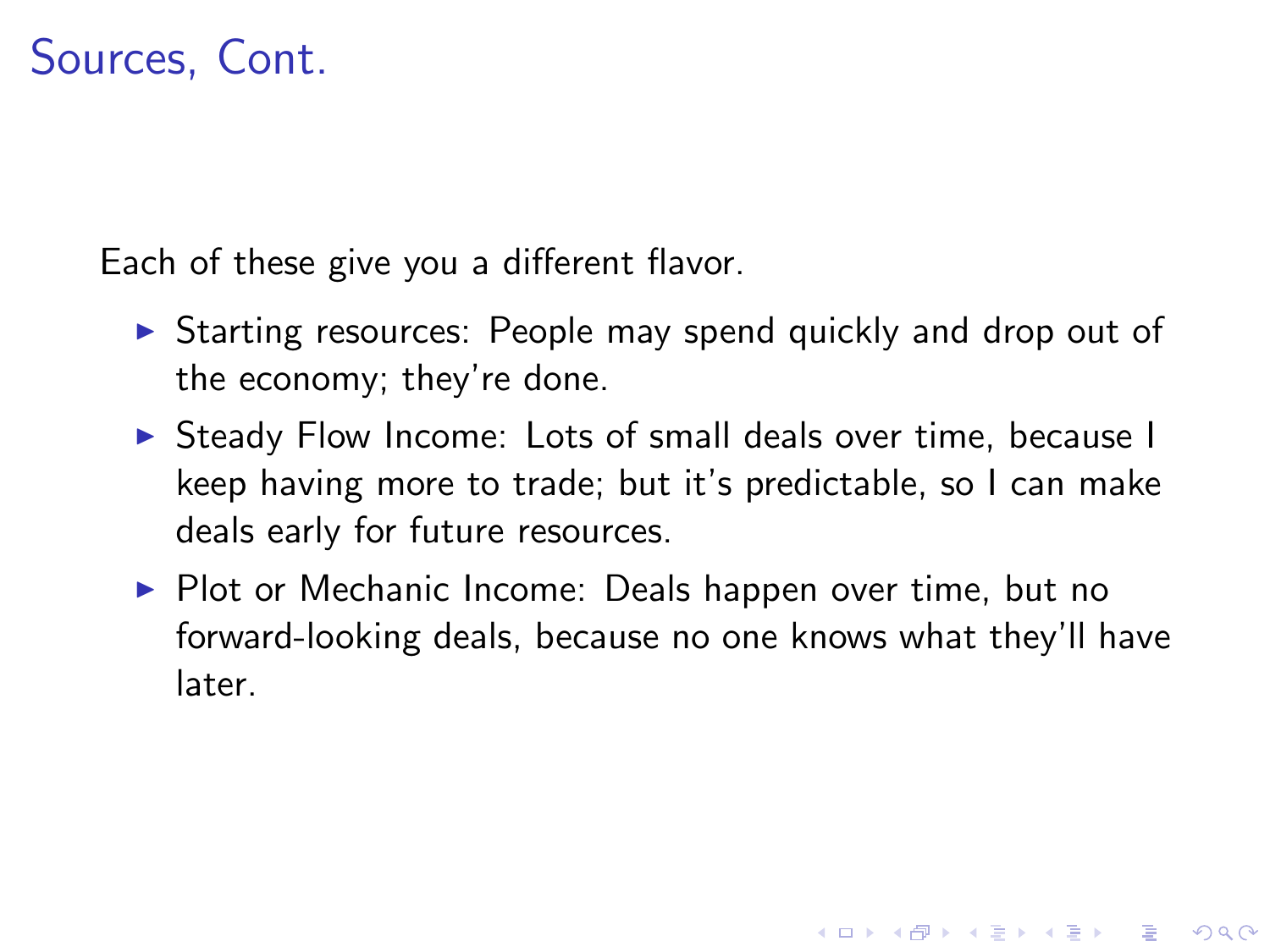# Sinks

#### $\blacktriangleright$  Known, Fixed Sinks

- $\triangleright$  The Infrastructure Committee has a greensheet saying exactly what we need over time; it's predictable and finite over game.
- $\triangleright$  The GMs know and can balance how much the sink will take.
- $\triangleright$  Open-Ended Sink
	- $\triangleright$  Examples: A Bidding War with no ceiling or floor on bids. Resources that can be invested in combat.
	- $\triangleright$  This is powerful: it can break you (maybe they spend everything on this plot) or it can fix you (absorbing excesses).
- <span id="page-100-0"></span> $\blacktriangleright$  Unpredictable but Finite
	- It will take some number of charges to get through this shadowrun; you don't know ahead of time. GMs can plan, but players can't...

4 D > 4 P + 4 B + 4 B + B + 9 Q O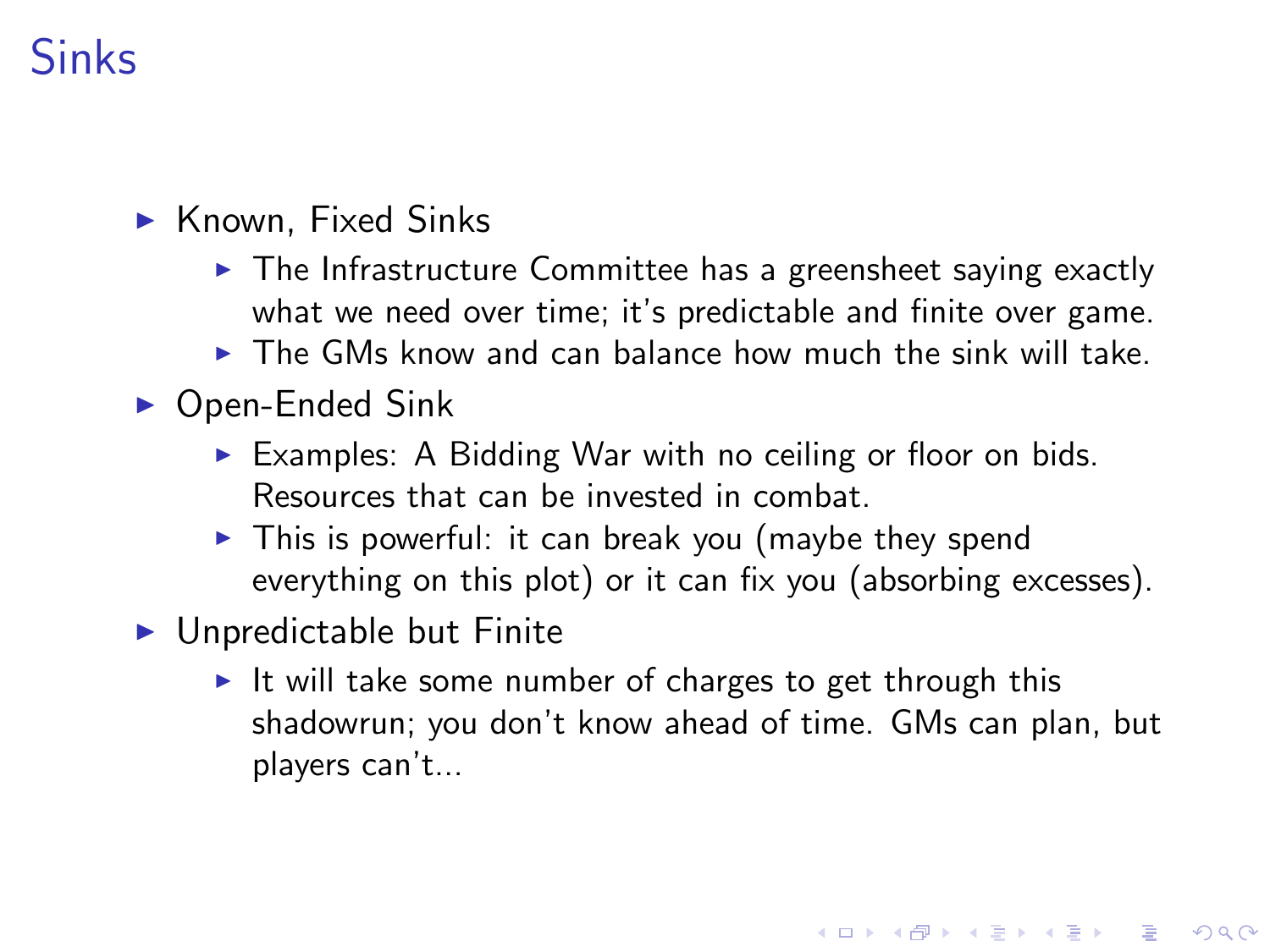# Friction

Some things in your game will be sinks even if they aren't really. For example:

- $\blacktriangleright$  Expiration
	- If a resource has an expiration date, some number of them will expire ever day. For example: daily charges.
- $\blacktriangleright$  Hoarding
	- $\triangleright$  Some people will hold onto resources for fear of future; because they don't know what it does; because they forgot about it; because they stashed it and then died. . . Or because ending game with resources is often a character win!
	- $\triangleright$  Especially a problem if many sinks are sketchy!
- $\blacktriangleright$  Transaction Costs
	- $\triangleright$  Negotiating resource transfers cost time; some (like writing op-eds) cost a lot. The more painful it is, the more likely that people who doesn't care will let their resources go to waste.
- <span id="page-101-0"></span> $\blacktriangleright$  Carrying Costs
	- If you can be mugged and lose your cash, you have an incentive to stash it (adding transacti[on](#page-100-0) [tim](#page-102-0)[e](#page-106-0) [a](#page-101-0)[n](#page-102-0)[d](#page-93-0) [l](#page-94-0)[o](#page-105-0)[ss](#page-106-0) [r](#page-93-0)[a](#page-94-0)[t](#page-105-0)e[\).](#page-0-0)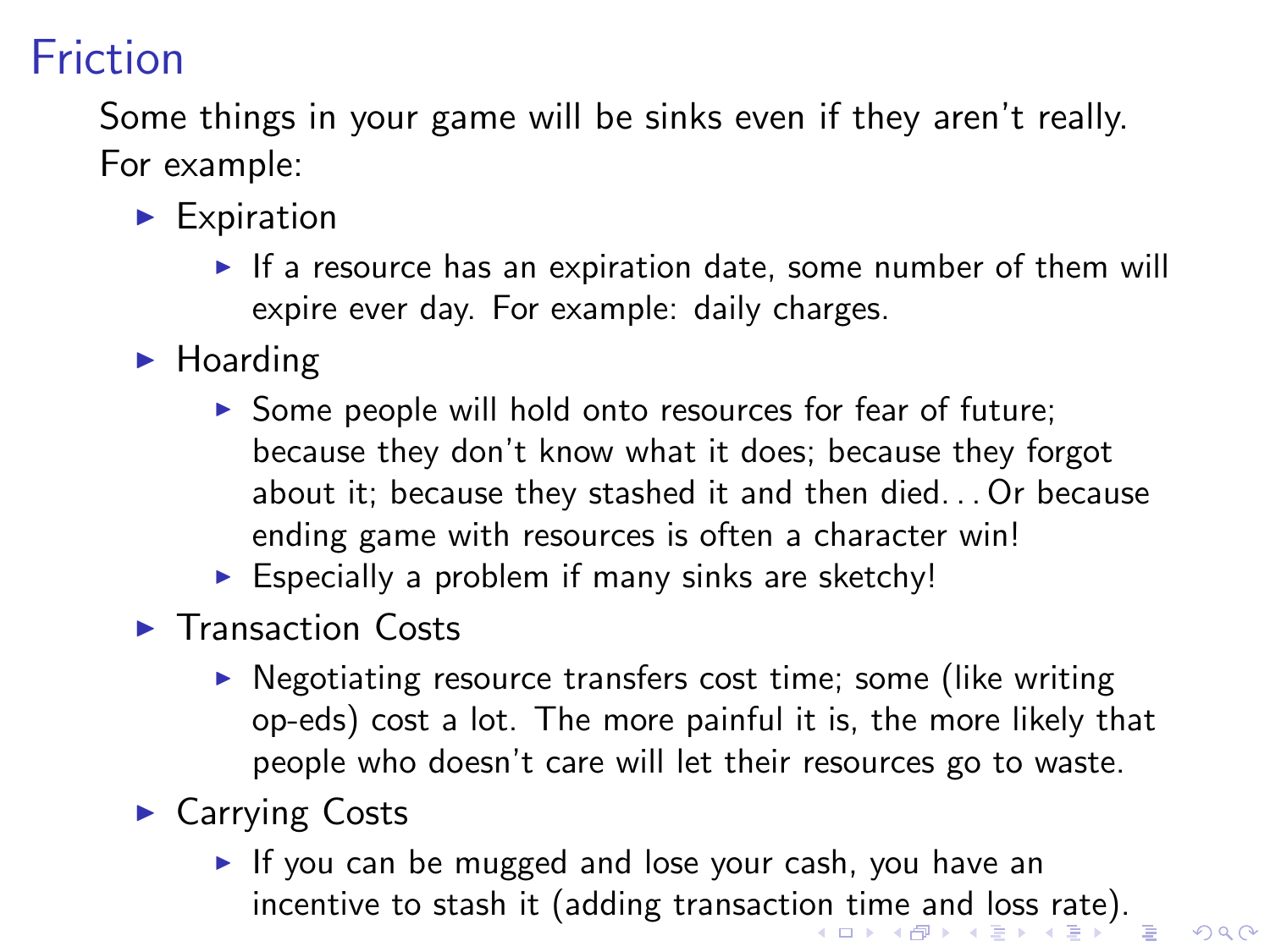### Balance

- $\blacktriangleright$  Figure out what all of your sources are
	- $\triangleright$  What are the maximal number of resources entering the economy?
	- $\triangleright$  What is the range of possibility for mechanics that may bring resources in?
- $\blacktriangleright$  Figure out what your sinks are
	- $\triangleright$  What do you expect people to spend?
	- $\triangleright$  What is the upper bound on what people are capable of spending?
- $\blacktriangleright$  Figure out how tight you want your economy to be.
- $\blacktriangleright$  Estimate the magnitude of friction.
- $\triangleright$  Write down this equation written down in GM notes, so you can see how small change (adding resources, say) need to be balanced by adding sinks or friction
- <span id="page-102-0"></span> $\triangleright$  You're going to also need this at run time, because the economy may break – if you know who should source X, who should sink X, you can figure out if the problem is a broken source, a broken sink, or unexpected fri[cti](#page-101-0)[on](#page-103-0)[.](#page-101-0)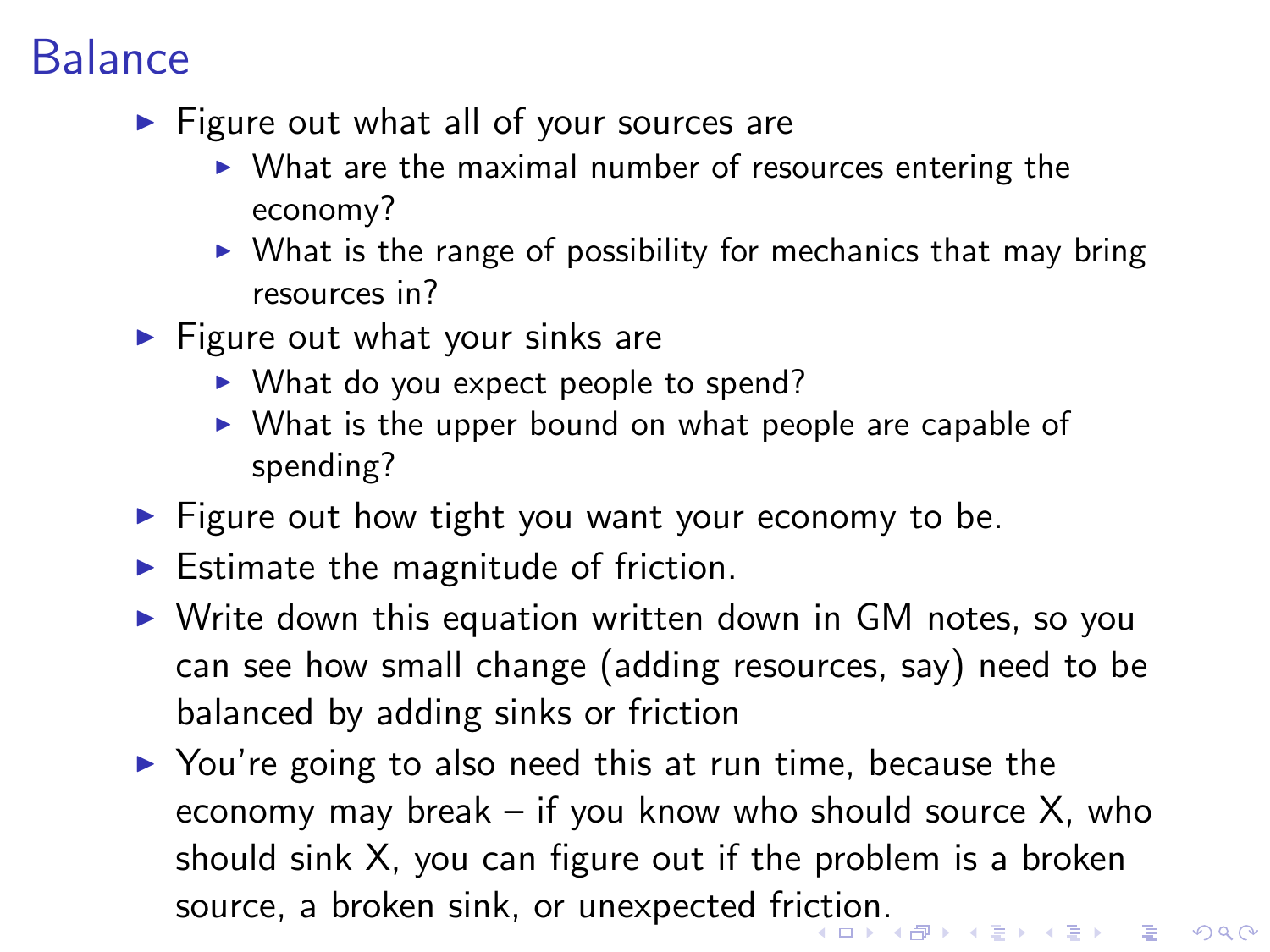### Time is an Economy

- $\triangleright$  Each player has some number of hours they are putting into your game. [source]
- $\triangleright$  Each plot takes a certain number of hours. [sink]
- ▶ One way to look at research notebooks: Each notebook of sudoku is  $x$  hours per night. [sink/friction]
- $\triangleright$  One way to look at location and item placement: The time required to walk across campus is using a player's time investment. [friction]

If you want time to *not* be an economy (such that hardcore people investing hours win), reduce the ability for time invested to be transferrable; e.g., make research notebooks require a particular player's investment, make dots only visible to one person...

<span id="page-103-0"></span> $\blacktriangleright$  This doesn't necessarily make for a more fun game!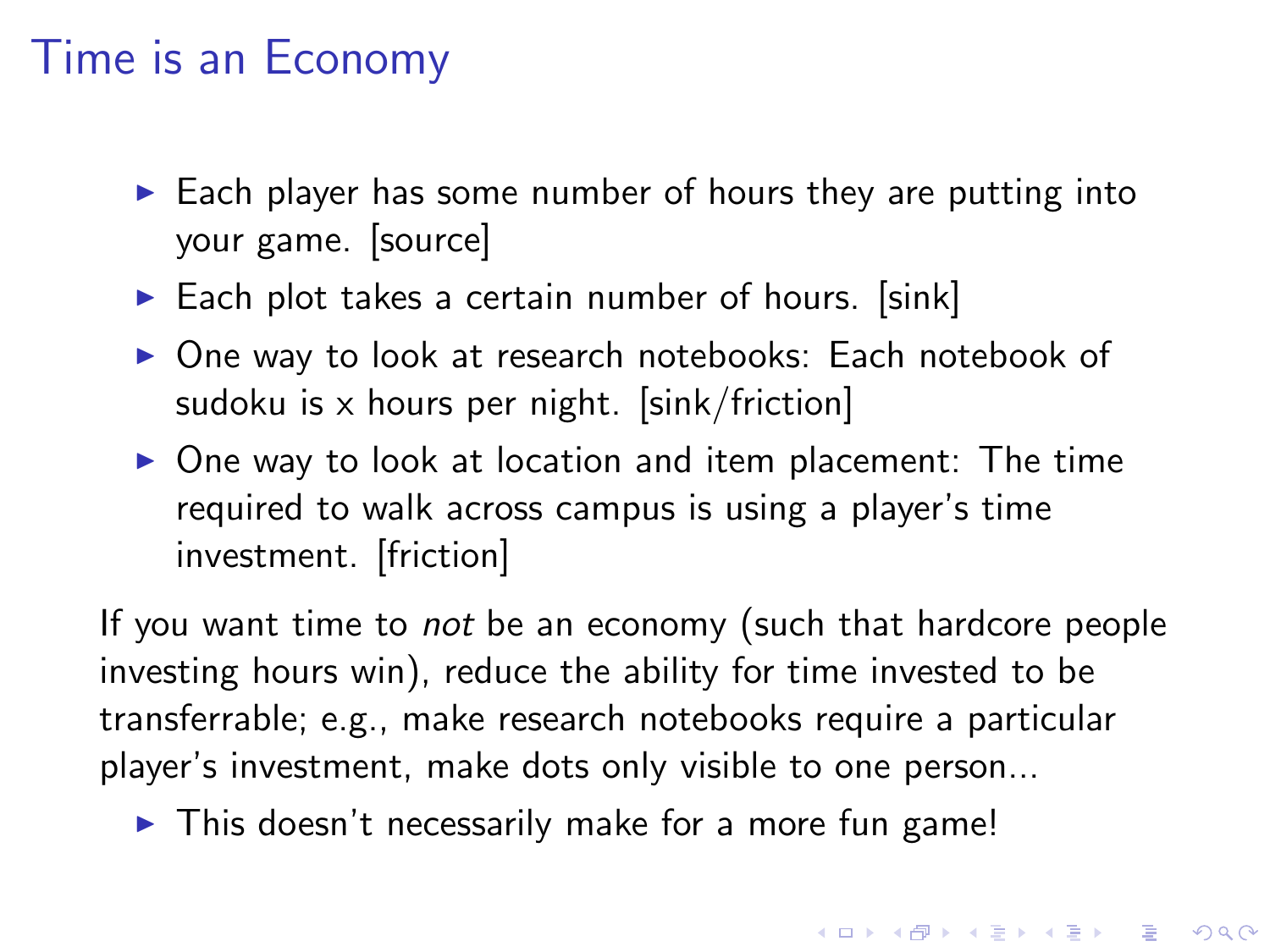### A Worked Example: HP7 Focus Economy

Each character had a certain amount of focus per day. We had large plot-rituals and small plot rituals; we estimated that we wanted it possible to do most of them before resources got tight, but the big ones would only likely happen near the end of game because it took time to build up focus (and do prereq rituals).

We had combat and shadowrun spells that required focus; this gave a tradeoff that if you wanted to be a badass, you might need to have other people do rituals for you, or might face a choice of "do I kill my enemies or do my plot?". This was openended, but we knew roughly how many NPCs the players would have to fight. We assumed a fairly low rate of friction; we expected that at the end of game, anyone with leftover focus would likely be willing to put it into rituals for friends/housemates/whatever, and that there would be relatively few deaths or punts taking focus income out.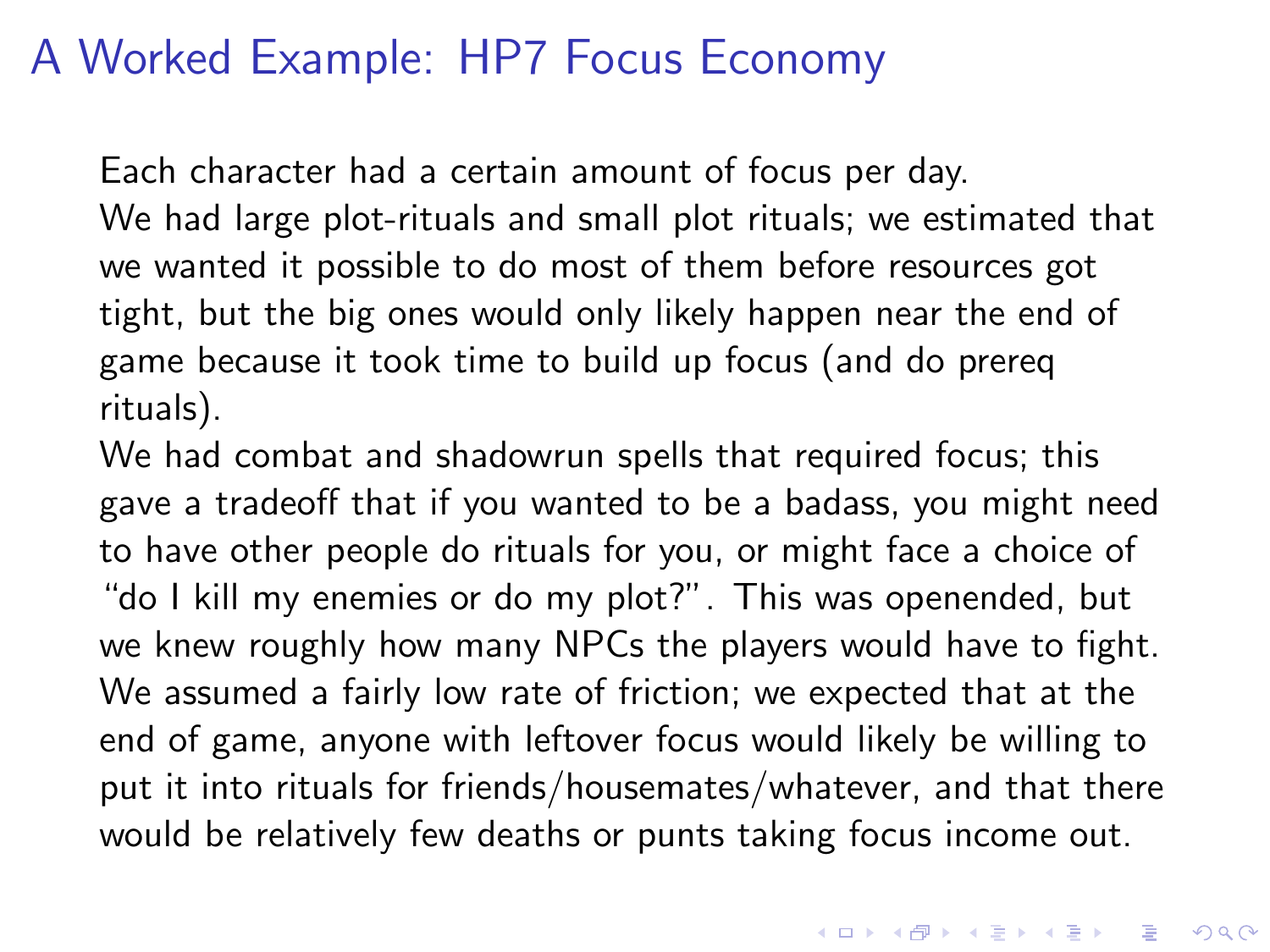# End of Economies

<span id="page-105-0"></span>Questions? Comments? Discussion?

KID KAR KERKER E 1990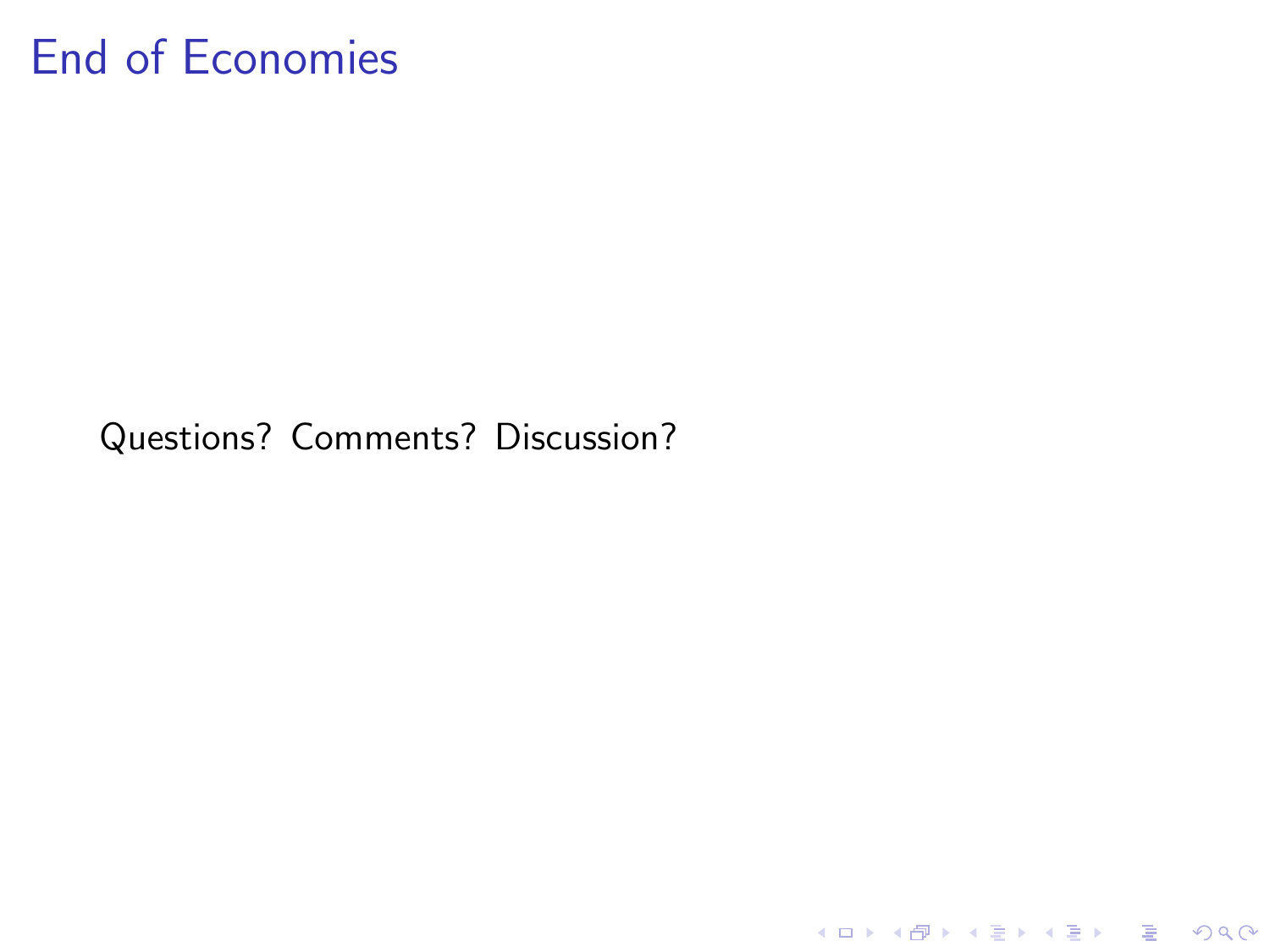### Miscellaneous Topics

This is the section for things that didn't fit anywhere else.

K ロ ▶ K @ ▶ K 할 > K 할 > 1 할 > 1 이익어

- $\blacktriangleright$  Choosing game space
- ▶ Twenty-First Century College Students
- <span id="page-106-0"></span> $\blacktriangleright$  The power of the kludge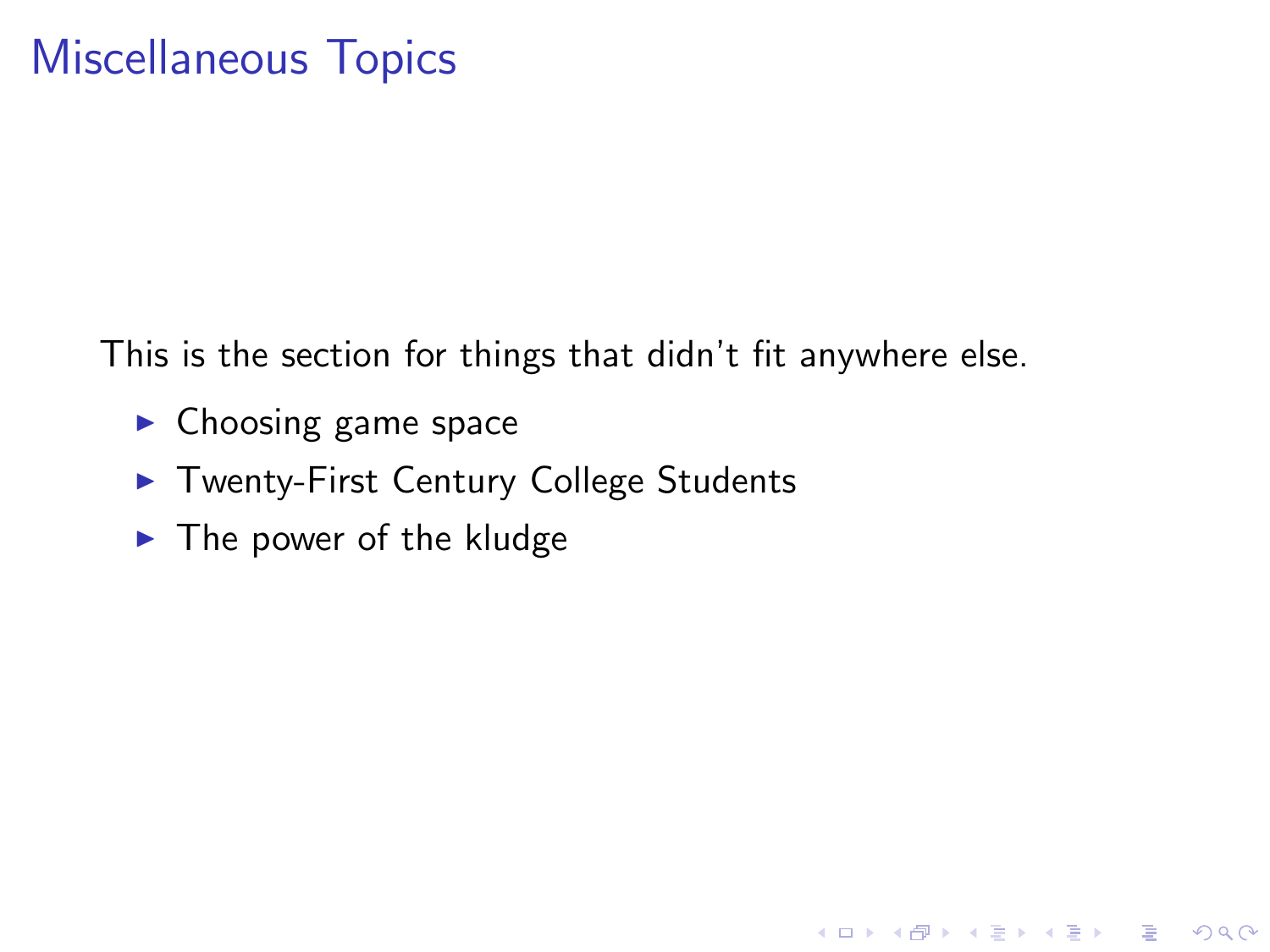# The Importance of the Right Game Space

Your choice of game space has many impacts on your game.

- $\triangleright$  A game space that is large reduces player interaction.
	- $\blacktriangleright$  Players are less likely to run into each other... and less likely to interrupt sketchy activity.
- $\triangleright$  A game space that has broken lines of sight reduces player interaction.
	- $\triangleright$  Rooms, doors, and corners reduces players' ability to notice and react to interesting activity.
- $\triangleright$  A game space that is small increases the likelihood of mob activity.
	- $\triangleright$  Everyone can see or hear what's going on, so everyone gets involved.
- $\triangleright$  A game space that is highly visible reduces the ability to do secret activity.
	- It doesn't eliminate sketchy activity... but it dramatically increases the risk, so decreases the likelihood.

If you have unusual gamespace constraints, reserve your rooms early! (Best to do this anyway.)4 D > 4 P + 4 B + 4 B + B + 9 Q O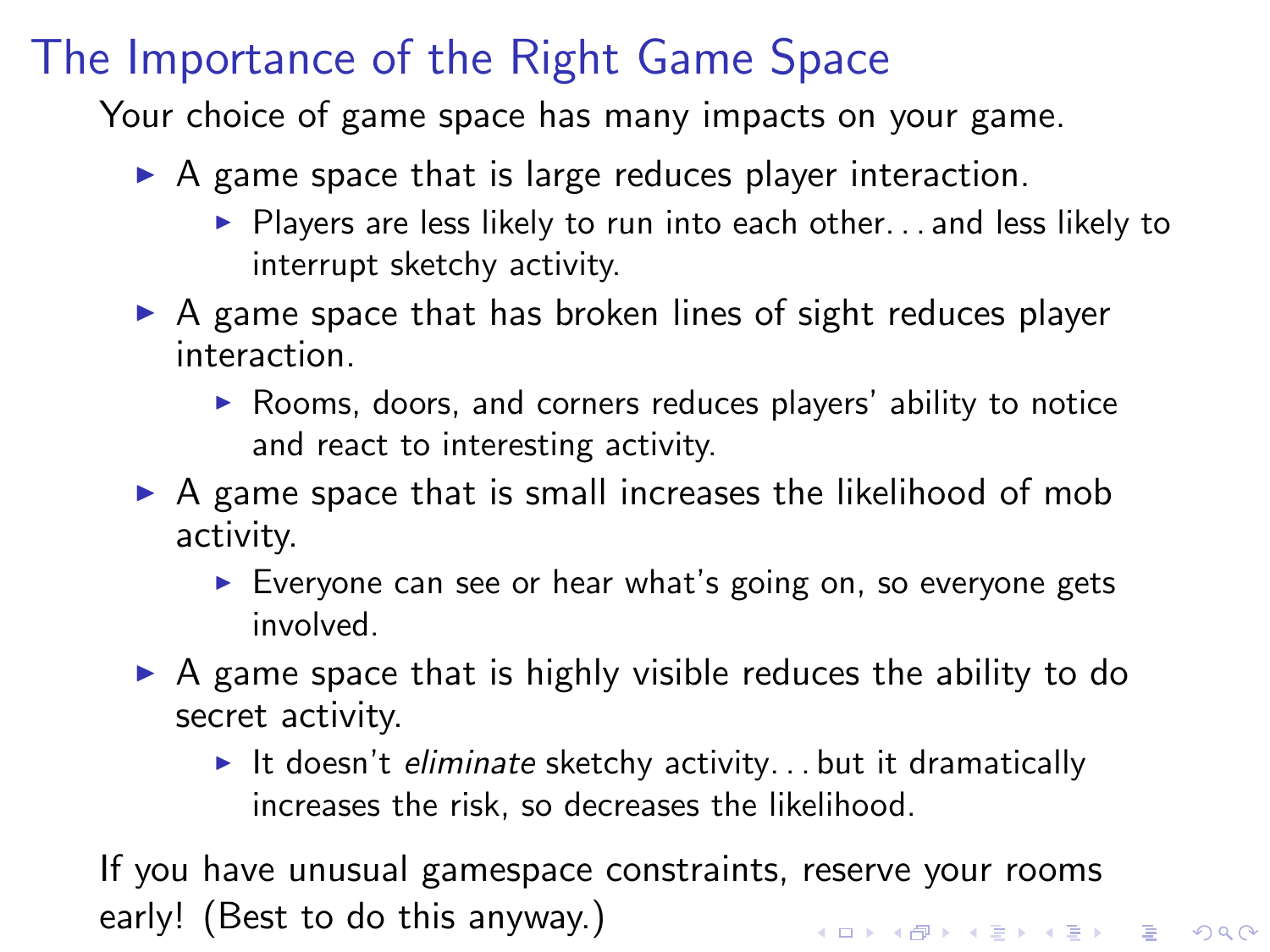### The Twenty-First Century College Student Problem

 $\triangleright$  Your players are, by and large, liberal college students.

- $\blacktriangleright$  Racism and other discriminatory opinions are generally seen as bad. Unless explicitly told to, no one will play them up.
- $\triangleright$  Bullying, gratuitous violence, and sexual harassment (let alone rape) are seen as Bad Guy activity; Bad Guys face ostracism.
- $\blacktriangleright$  If diplomacy can solve a problem, that's almost always superior to fighting.
- If you want your setting to involve radically different morality (especially the above) you need to take this into account.
- $\triangleright$  Setting and scenario statments are *not* sufficient to overcome deep-seated instincts. You *must* address violations of standard morality in individual sheets as well if you want them to be played.
- $\triangleright$  Anything that seriously violates "good behavior" either in play or in backstory should have an app question.

More generally: If there is something that everyone in the world has an opinion on, don't put it in the scenario. Give everyone an individual opinion; then they'll roleplay it.4 D > 4 P + 4 B + 4 B + B + 9 Q O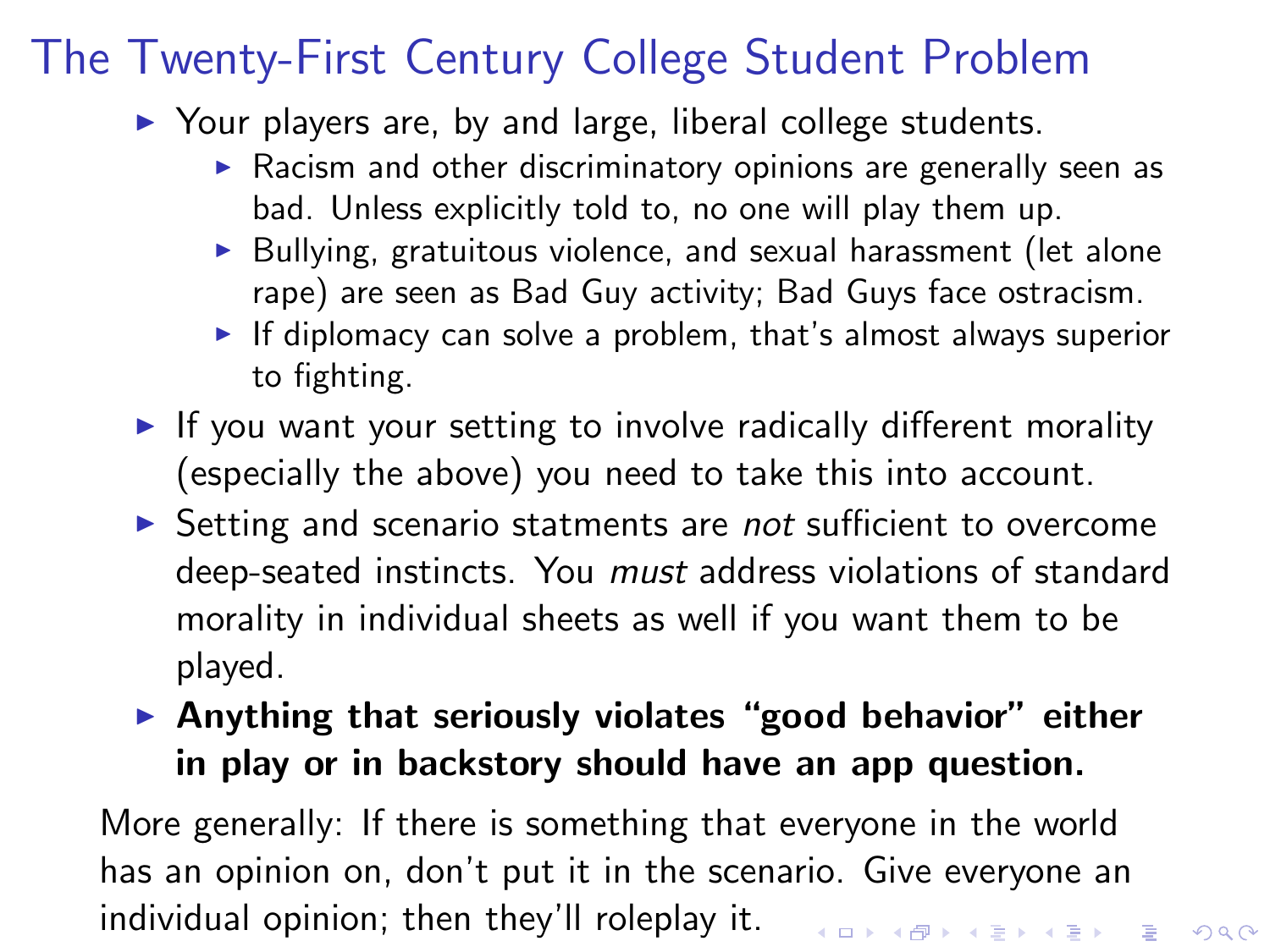### The Power of the Kludge

Kludge, in this context: A thing that is true because of GM fiat.

- $\triangleright$  Kludges have a mixed reputation, but are powerful tools.
- $\triangleright$  A kludge makes it clear to players not to bother trying to find a way around a constraint.
- $\triangleright$  A kludge makes it easy for GMs to not worry about rules lawyers.
- In other words, kludges regularize expectations.
- $\triangleright$  Kludges should be consistent; like any other ruling, if you tell one person it's a kludge, you should tell anyone else involved as well.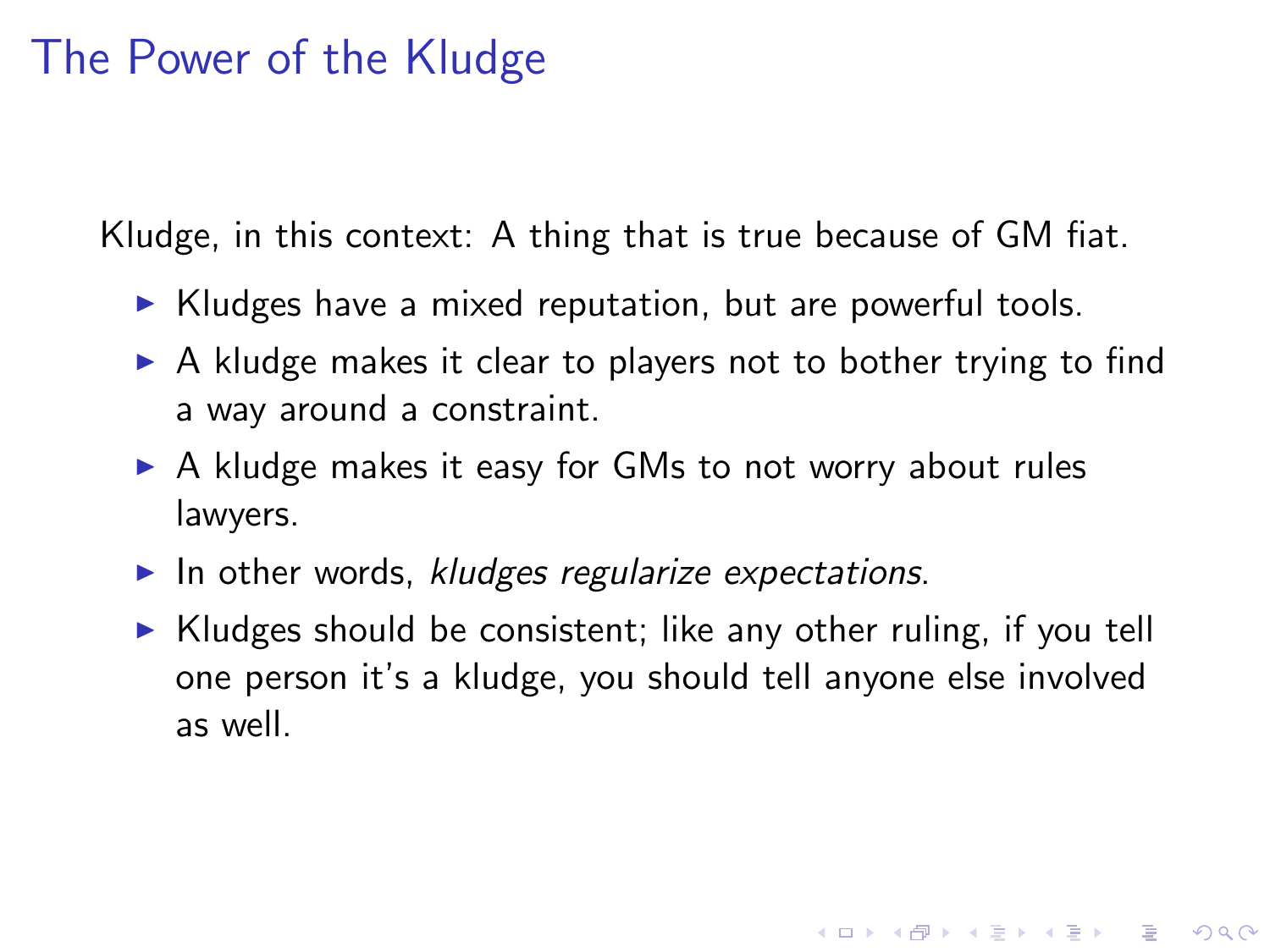### Things that Go Wrong and How to Fix Them

In this section, we'll cover:

 $\triangleright$  Common failure modes of games and GM teams

K ロ ▶ K @ ▶ K 할 > K 할 > 1 할 > 1 이익어

- $\blacktriangleright$  Advice for handling them
- $\triangleright$  When and why to consider punting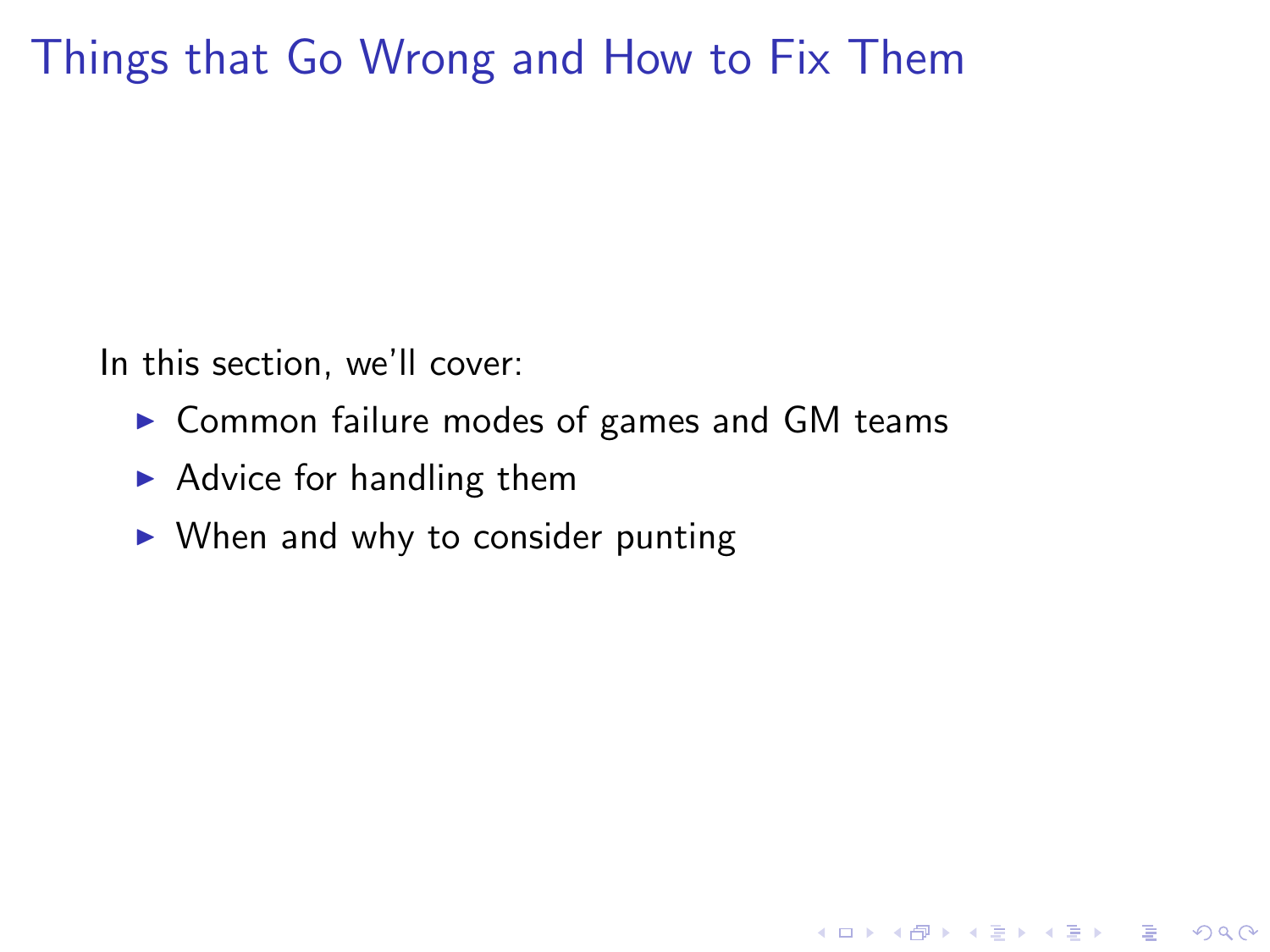The Game Won't Gel; Or, This Isn't the Game You Thought It Was  $(1/2)$ 

You had a brilliant idea, and you were all psyched! But somehow, when you tried to pin it down, it just didn't quite work. . .

- $\blacktriangleright$  This is when you step back and revisit your core vision.
- $\blacktriangleright$  Has the GM team developed disagreements? Bring them out in the open and try to solve them.
	- $\triangleright$  Nebulous disagreements can be highlighted by proposing blurb variants that emphasize what different people want from the game; that will give you a point to start talking from.
	- If you can't solve them, consider whether you should continue as one GM team, shed members, split into multiple teams, or punt. None of these is something to be embarassed about.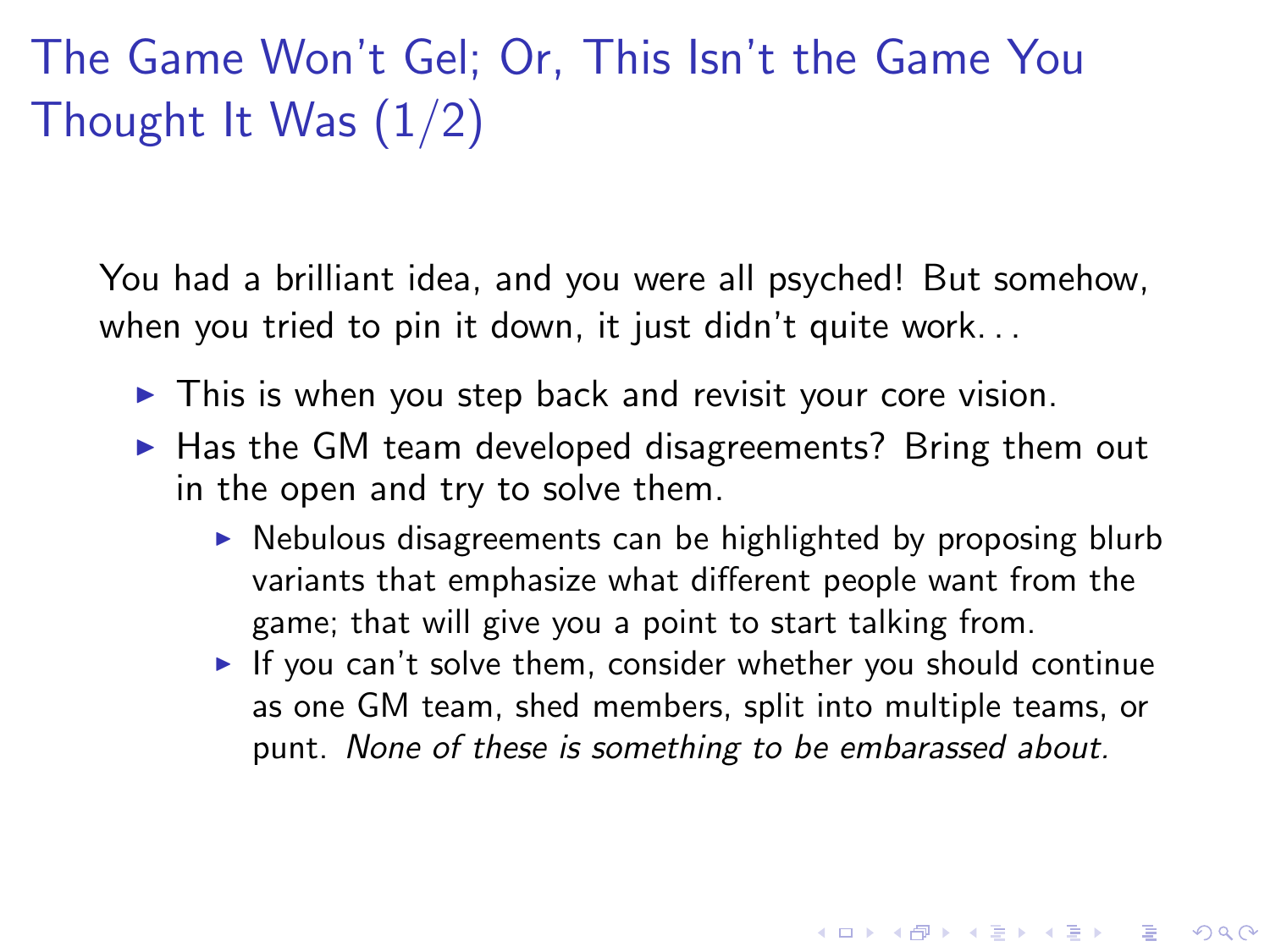# The Game Won't Gel; Or, This Isn't the Game You Thought It Was (2/2)

- $\triangleright$  Was there an area of it that people just didn't know what to do with, or weren't excited about?
- $\triangleright$  Do you need to consider a shorter game, if you're way low on plot? A longer one, if you're feeling cramped by the constraints?
- $\triangleright$  Can you propose variants that avoid the problem? Go back to the blurb test.
- $\triangleright$  Consider having each team member sleep on it, and come in with **their** best suggestions for what would make the game work for them. This will at least jump-start discussion.

**KORKAR KERKER E VOOR**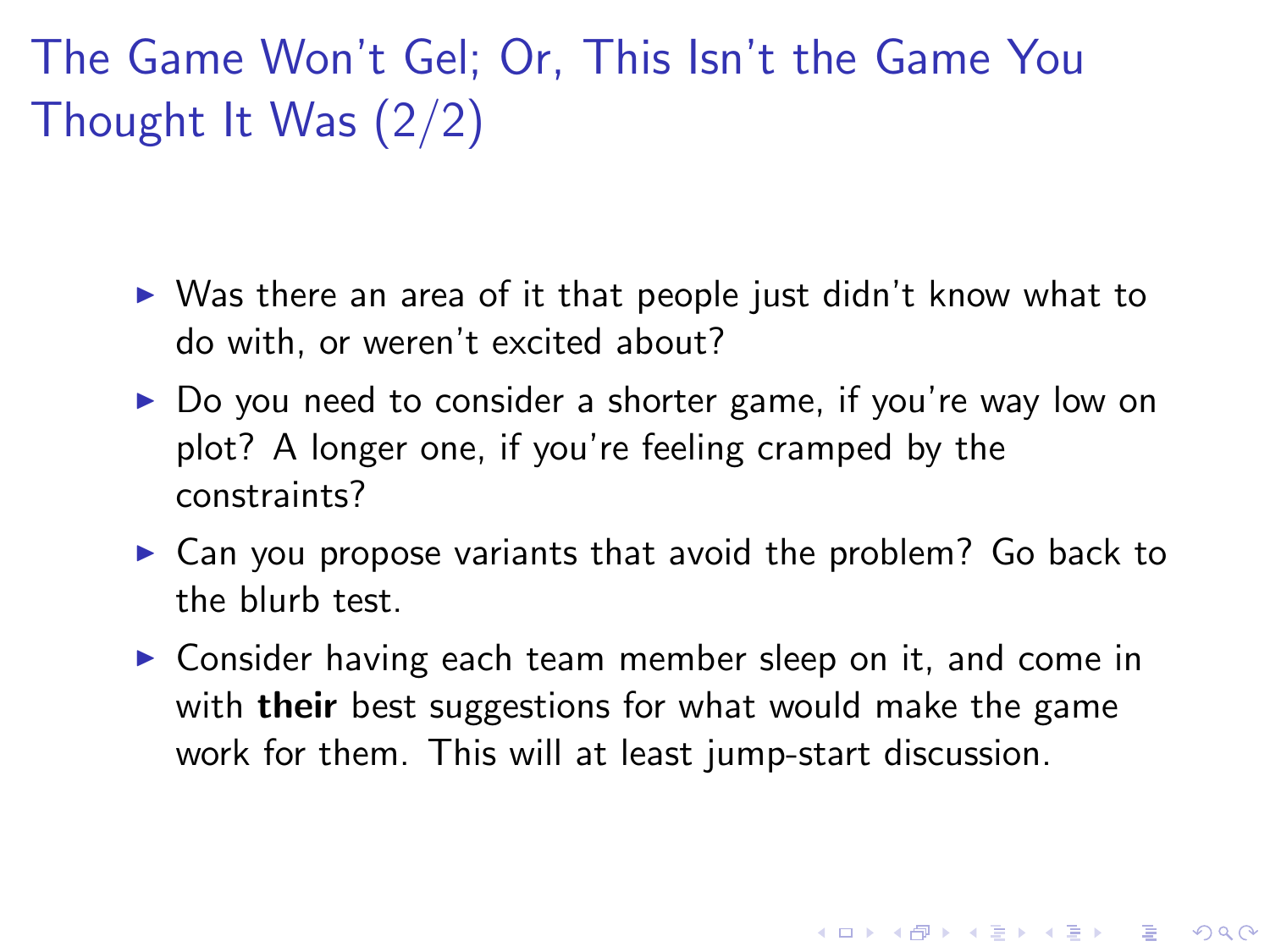## You're Behind Schedule (1/2)

...and by more than the flex time you already built in.

- $\triangleright$  Are you on the schedule? If so, you either need to reschedule, or revisit your deadlines.
	- $\blacktriangleright$  Talk to your zamp. If you revisit deadlines, you and they need to agree about when game is called.
	- $\triangleright$  When setting ambitious deadlines, remember: GM sanity and sleep matter.
- $\blacktriangleright$  Is your schedule realistic?
	- $\triangleright$  Revisit your assumptions. If you've been working productively, you may just have a classic underestimation problem. Scale the rest of your schedule based on current progress.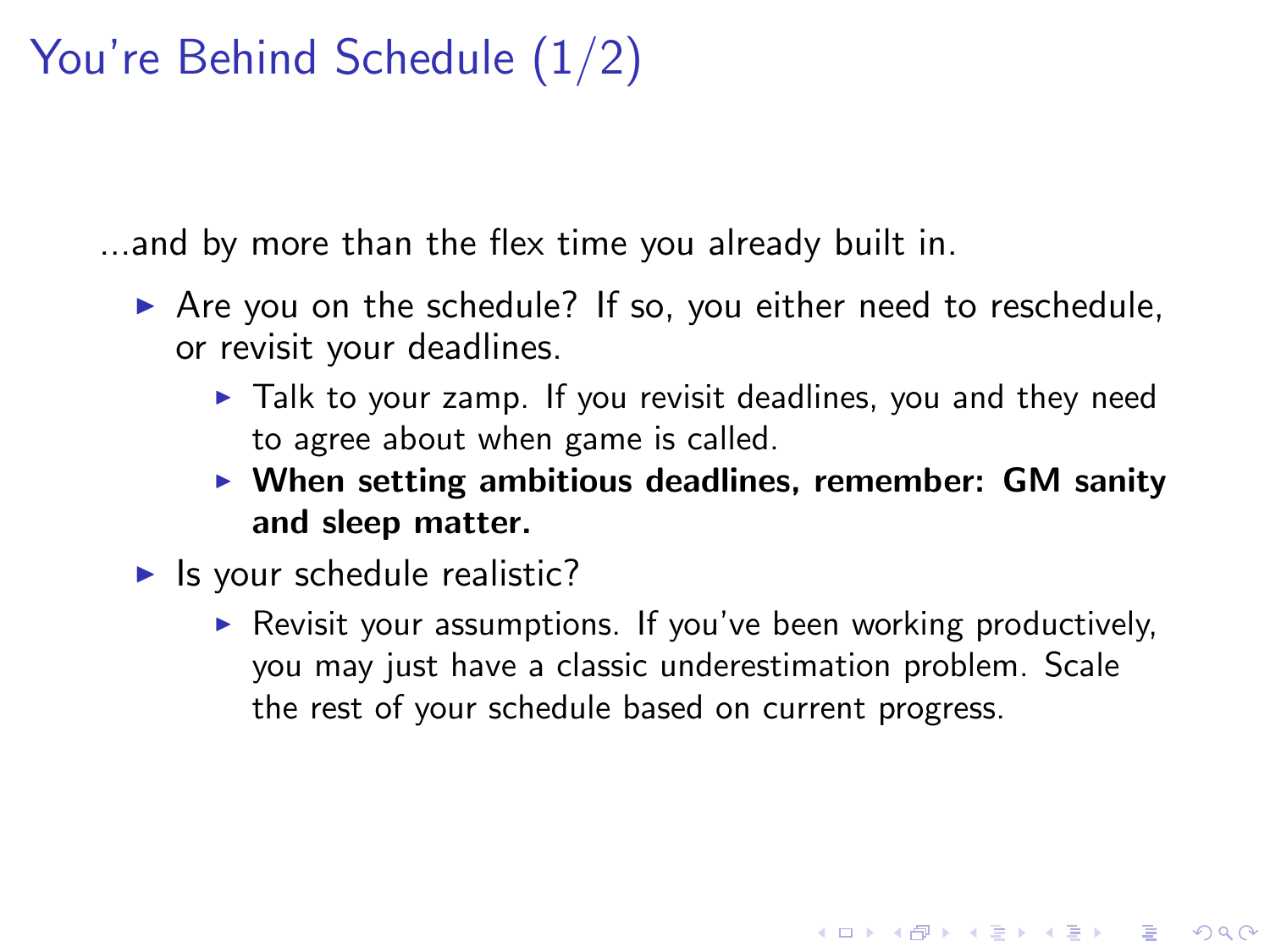## You're Behind Schedule (2/2)

 $\triangleright$  What's actually being written?

- If is everyone ignoring one kind of sheet? If so, figure out whether you need another GM, or how to get people comfortable with writing them.
- $\triangleright$  Is writing not happening? Consider having writing meetings, so you can encourage each other.
- $\triangleright$  Are some areas being perfected while others are neglected? Meet to reestablish priorities.
- $\triangleright$  Are some GMs not writing? Figure out what can be done to support them; e.g., provide skeleton rituals, parameters for notebook contents, switch them to a different section of game, etc.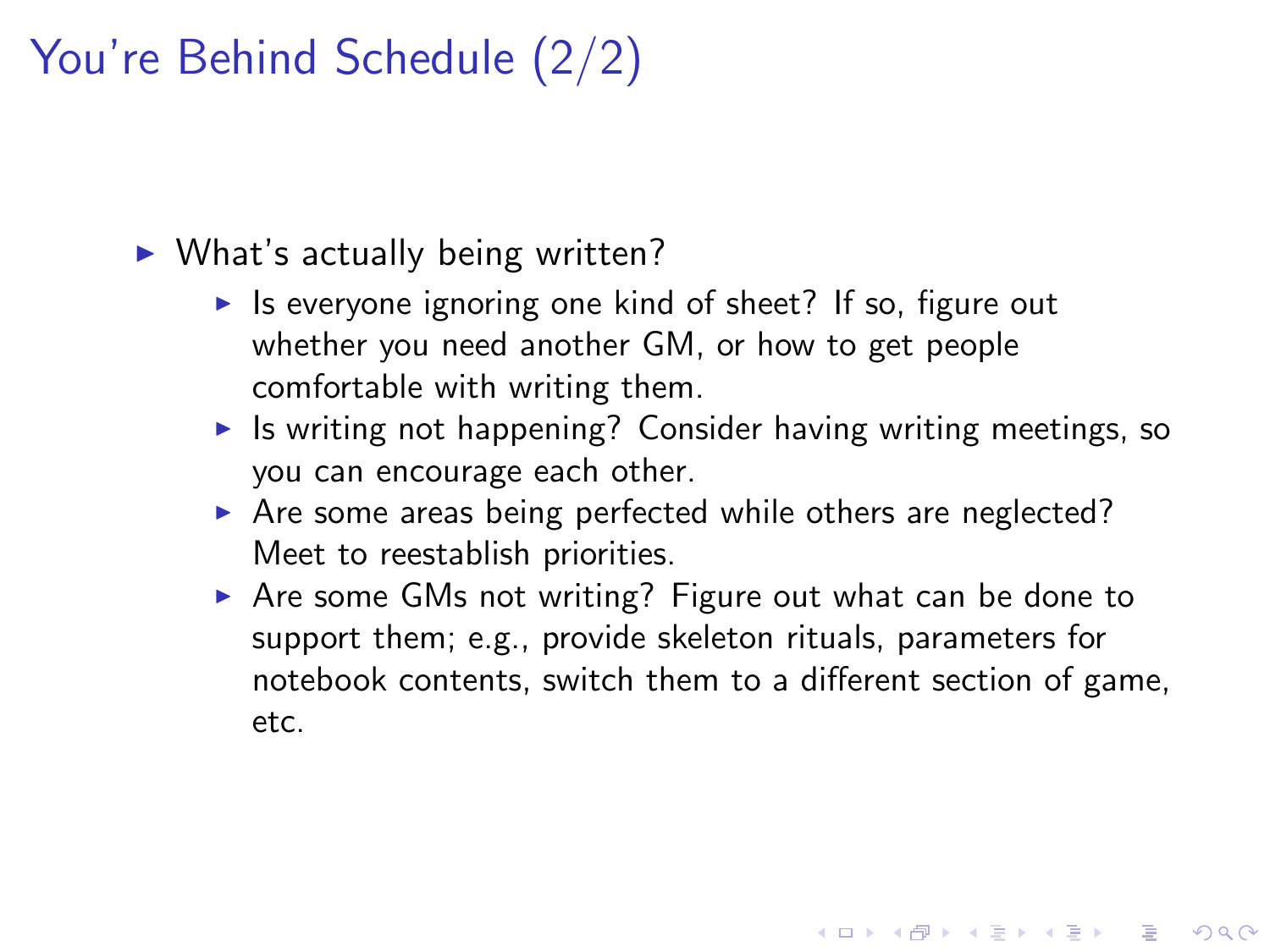## Common Problem GMs (1/2)

You'll probably encounter one of these. Try not to be one.

- $\triangleright$  The Ghost GM: somehow, they're just never there.
	- First, find out whether there's a root problem, or if they're just a flake.
	- If they don't shape up, either treat them as non-existent or ask them to leave the team.
- $\triangleright$  The "No" GM: They demoralize the team by blocking progress or ideas
	- $\triangleright$  Do they have a different idea of what's going on than the rest of you?
	- $\triangleright$  Work on establishing trust in the rest of the team, or better communication
- $\blacktriangleright$  The Mismatched GM: Silly on a serious team, mechanics-heavy on a party game. . .
	- $\triangleright$  Revisit the core game vision, this time addressing the points of disagreement.
	- If you can't find a compromise or understanding, this is usually time to split.4 D > 4 P + 4 B + 4 B + B + 9 Q O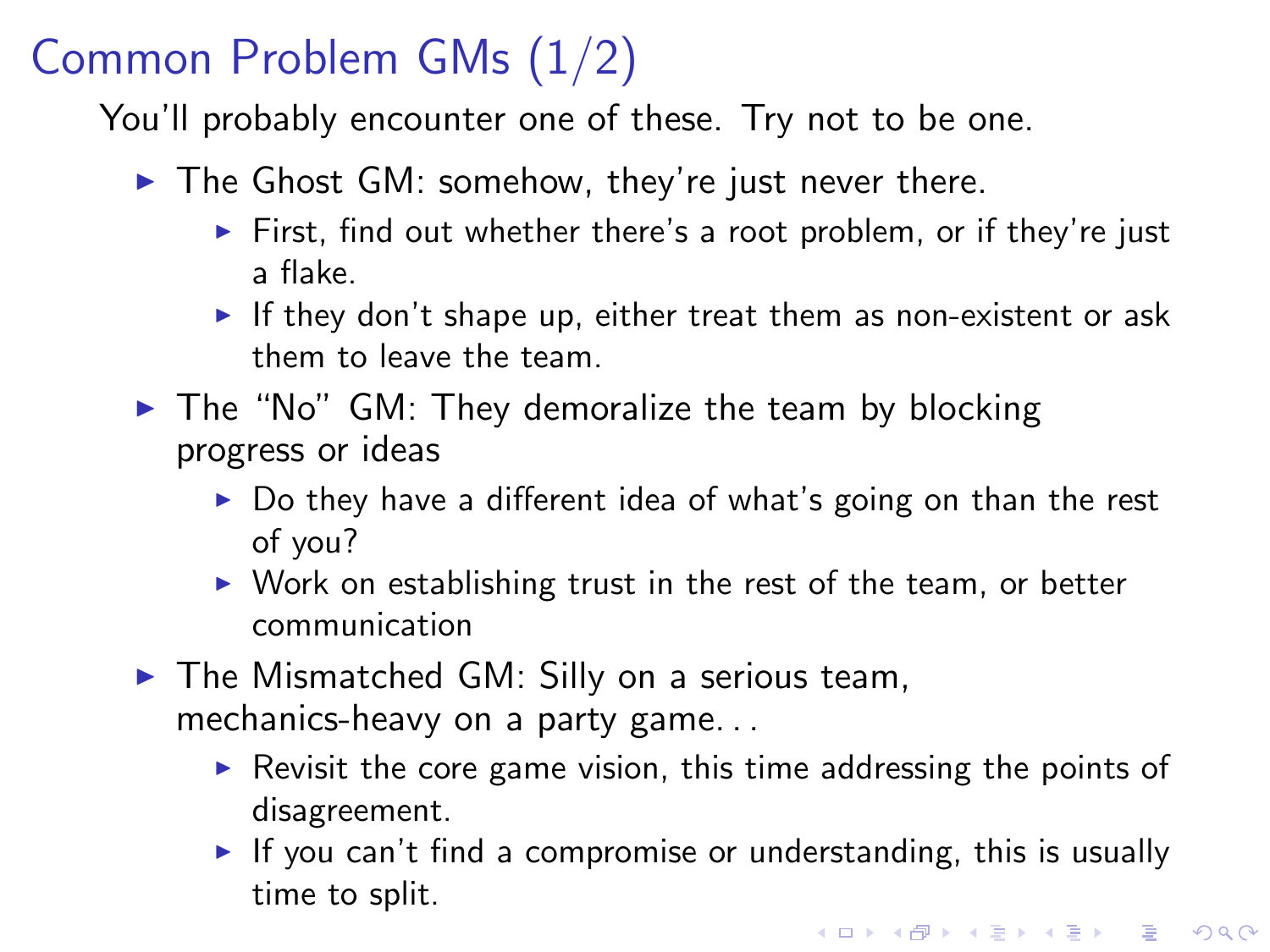## Common Problem GMs (2/2)

- $\triangleright$  The Empty Promise GM: They promise a lot, and never deliver
	- $\triangleright$  Remind them of the importance of communication, and that the team would rather know than not.
	- If you're patient, teach time management.
	- $\triangleright$  Restrict them to only parts of the game that are optional, or ask them to leave the team.
- $\blacktriangleright$  The Distractible GM: They found a shiny, and they're doing that first regardless.
	- $\triangleright$  Talk to them about priorities. Show them why their cool thing has to wait, or propose tradeoffs.
	- If that doesn't work, you must assume they will only do their shiny. Use it, or ignore them.

4 D > 4 P + 4 B + 4 B + B + 9 Q O

Your Zampolit should be the bad guy if it comes to a hard talk.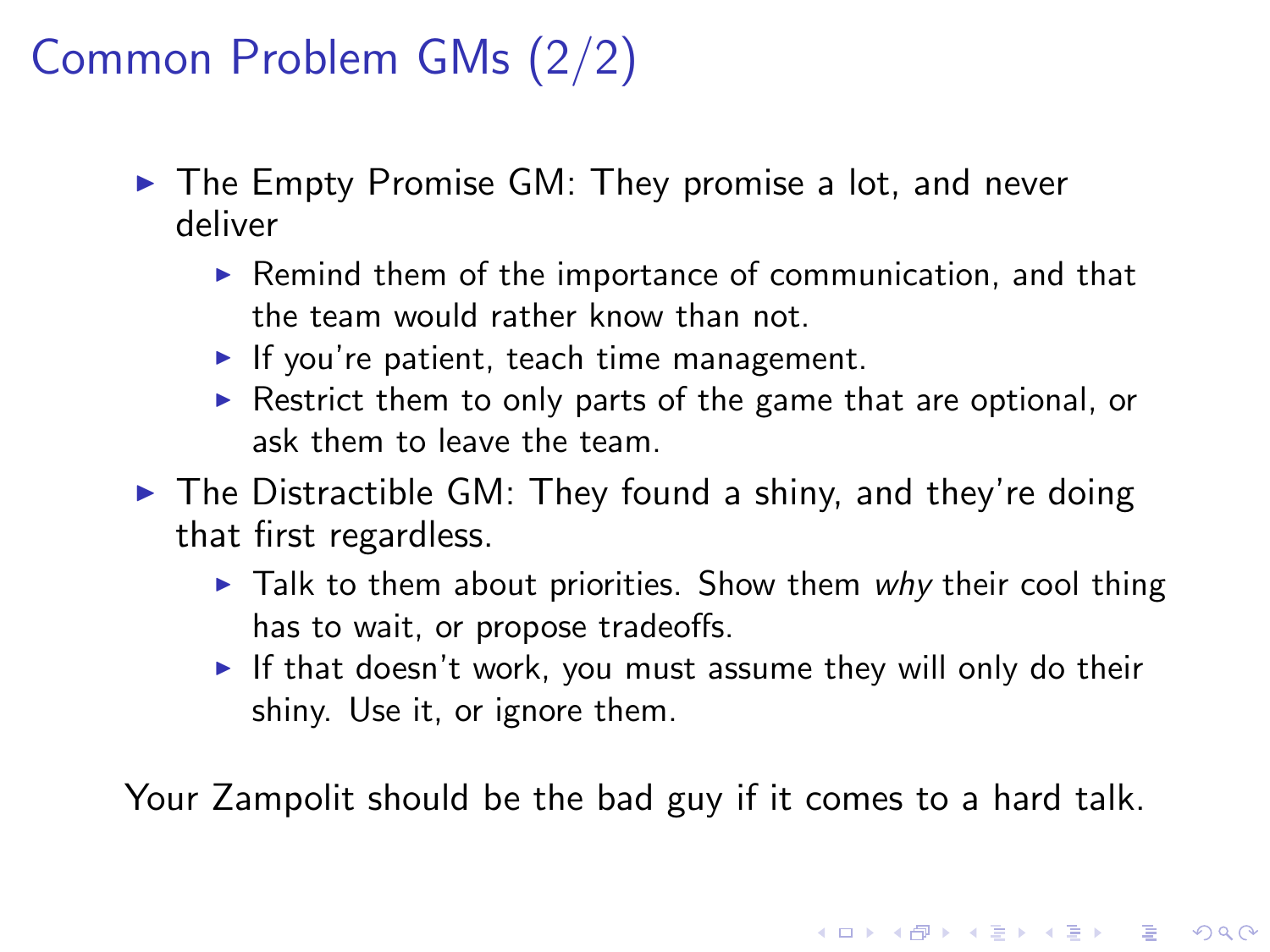# When to Punt  $(1/2)$

Sometimes, punting your game is the right idea. There are two categories of punt: a schedule punt, and a total punt.

- ▶ Schedule Punt: You have a run date, but you're going to cancel.
	- If the game really isn't finished and the GMs will lose sanity, grades or jobs if they try to finish? Punt
	- If you realize that the game is severely broken and can't be fixed in time? Consider punting and revisiting later. Earlier is better!

4 D > 4 P + 4 B + 4 B + B + 9 Q O

If you realize that the game you have isn't the game you wanted to run and isn't up to your standards? Consider punting and revisiting later.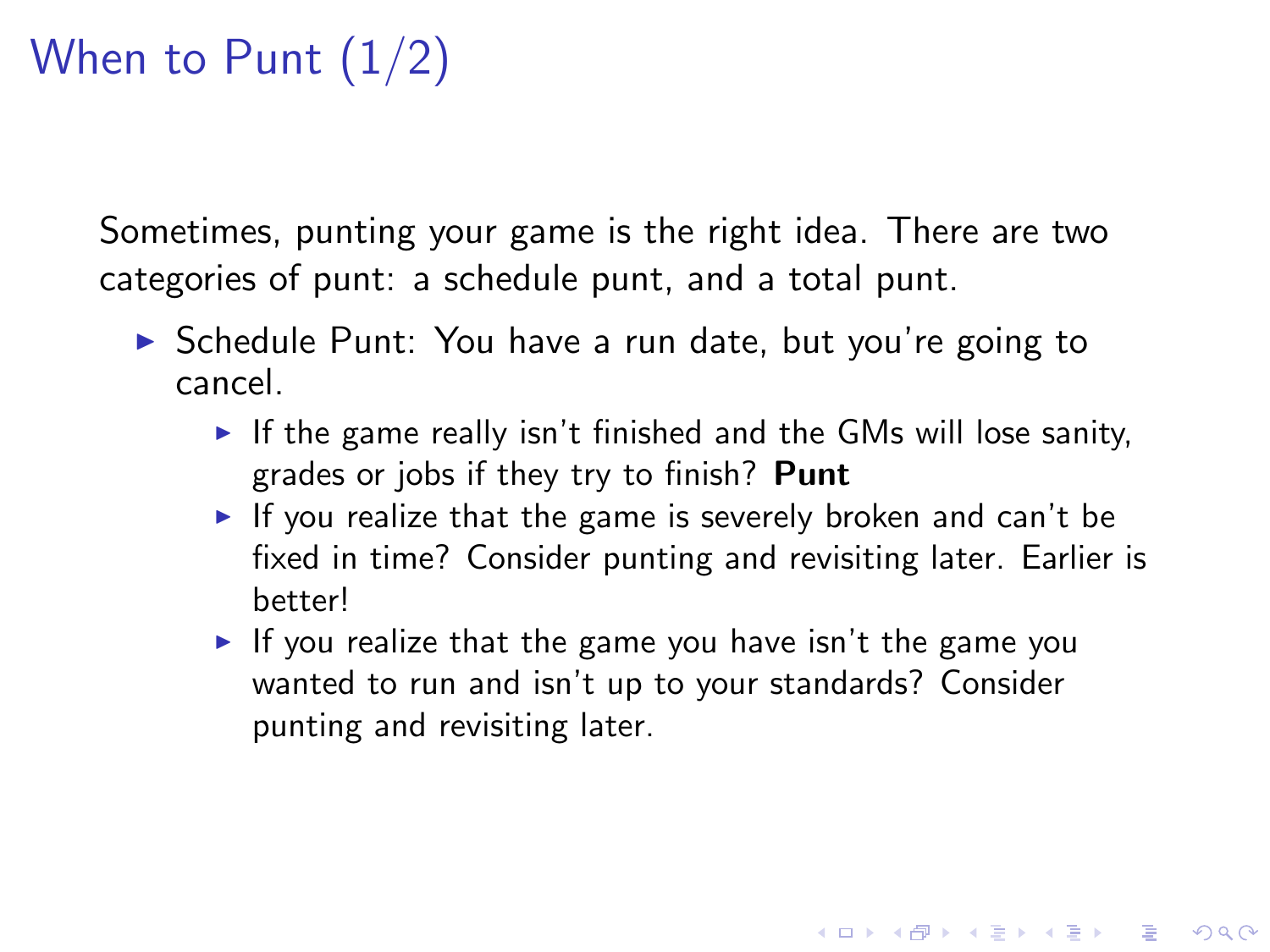# When to Punt (2/2)

- $\triangleright$  Total Punt: This game will never happen. Period.
	- ▶ Sometimes, you need to cut your losses. Your time matters; write another game.
	- If the GM team cannot work together? Punt, and talk about whether the remnants can be reused.
	- If the game has a fundamental flaw, and you can't find a way to fix it? Punt.
	- If you've fallen into a perma-funk where you talk a lot and nothing happens? Either jump-start it with deadlines, or punt.

**KORK ERKER ADAM ADA**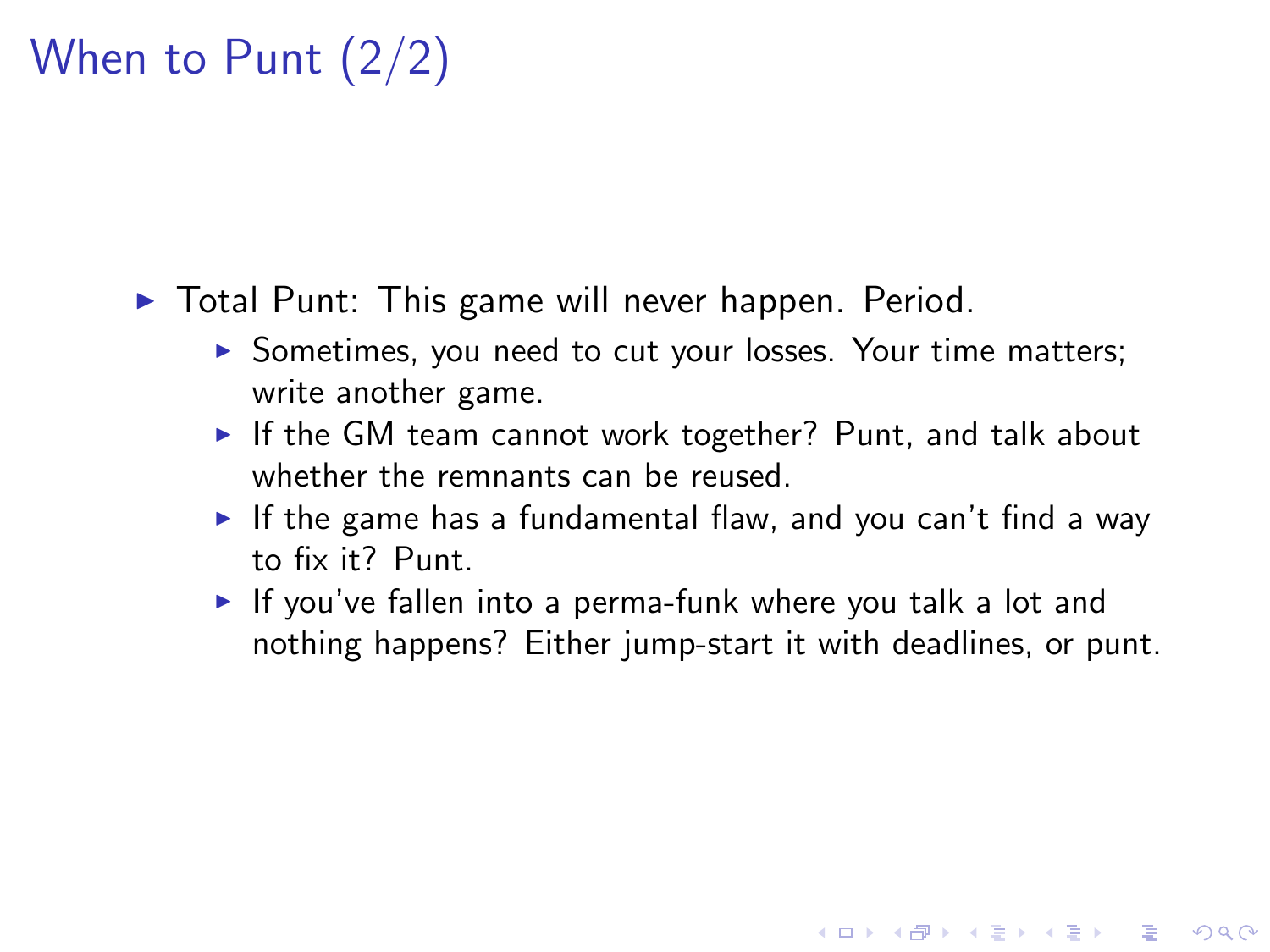### End of Troubleshooting

Questions? Comments? Discussion?

K ロ ▶ K @ ▶ K 할 ▶ K 할 ▶ ... 할 ... 9 Q Q ·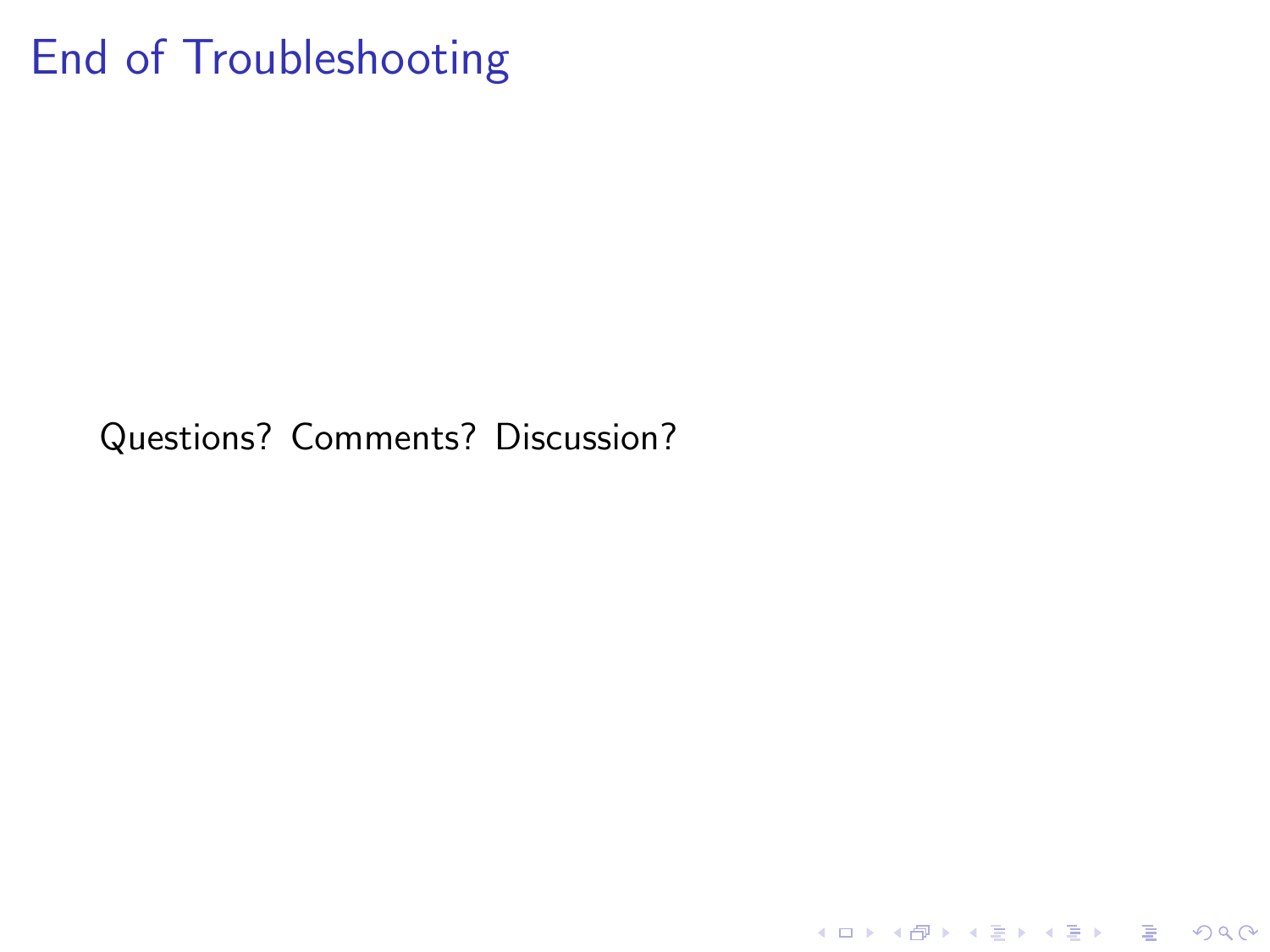## Running Your Game

In this section, we'll cover:

- $\blacktriangleright$  Sanity checking
- $\triangleright$  Writing an App
- $\blacktriangleright$  Casting
- $\blacktriangleright$  Production
- $\blacktriangleright$  Rules Seminars/Handout

K ロ ▶ K @ ▶ K 할 > K 할 > 1 할 > 1 이익어

- $\blacktriangleright$  Runtime
- $\blacktriangleright$  Wrapup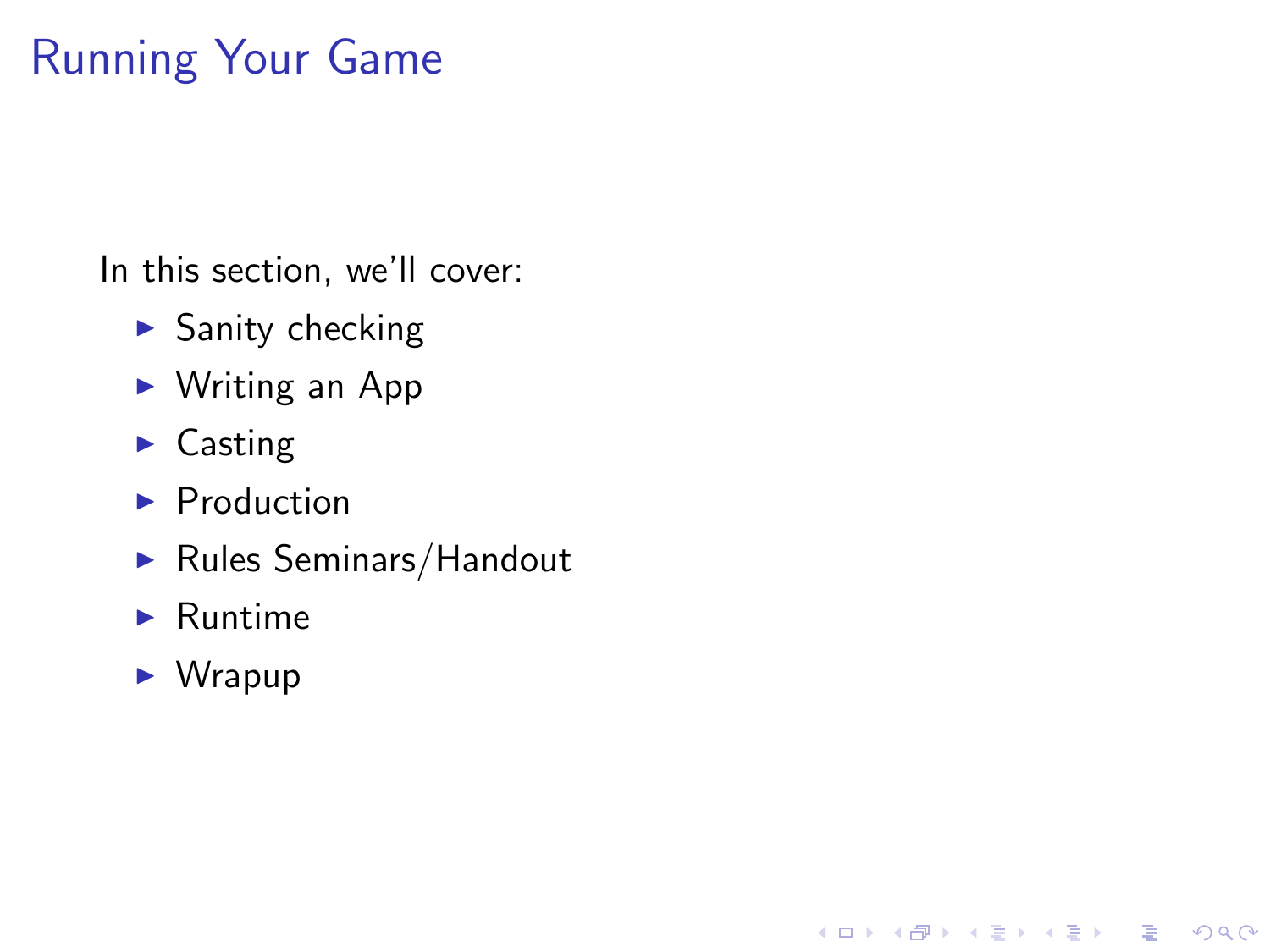### The Importance of Sanity Checking

- $\triangleright$  Sanity checking takes time, but is one of the differences between good and great games.
	- $\blacktriangleright$  Inconsistencies break immersion and balance.
	- $\triangleright$  GM oversights lead to player frustration.
- $\triangleright$  For best results, sanity check in stages during writing.
	- $\blacktriangleright$  Particularly for long games.
	- $\triangleright$  The earlier you find problems, the easier it is to fix them.
	- $\triangleright$  At a minimum, note things to check during the writing stage.
- $\triangleright$  Sanity check everything; not just sheets.
- $\triangleright$  Sanity checking needs to be done by multiple people.
	- $\triangleright$  Writers tend to see what they intended, not what's actually there.
	- $\triangleright$  But if you don't know what should be there, you won't see what's missing.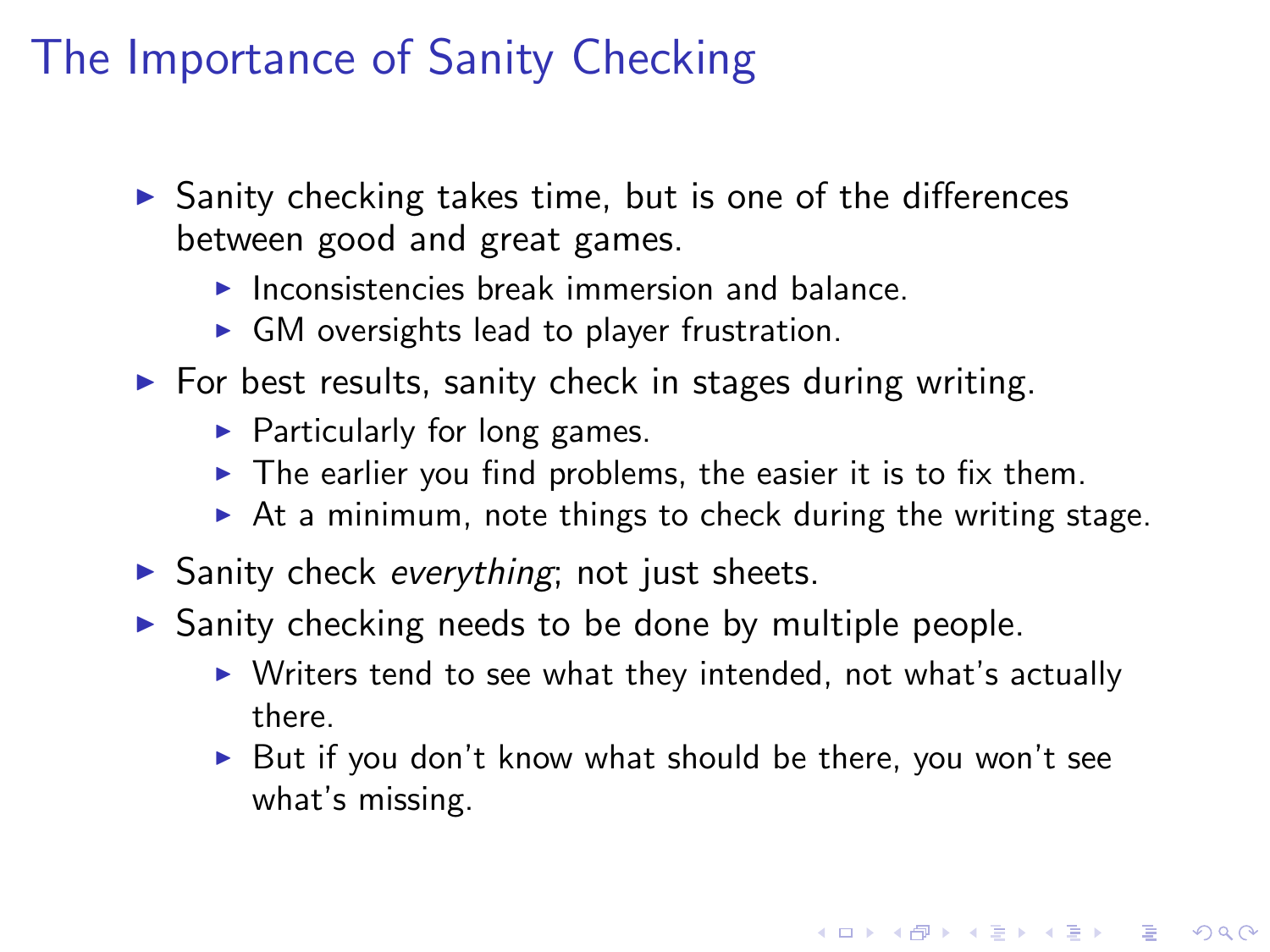### Sanity Checking Your Game

Cross checking is the most critical sanity checking step.

- $\triangleright$  When reading a sheet (or notebook, or mempacket, or...):
	- $\triangleright$  Whenever another component of the game is mentioned, directly or indirectly, pull it up and **look at them together**. Even if you've done it in reverse.
	- $\blacktriangleright$  Unless explicitly irrelevant or secret, a character should know everything other people know about them.
	- $\triangleright$  When cross-checking items or places, don't just check text. Check that they're actually placed in game, and how they can be accessed. Can everyone that should have access get to it? Are there enough? Too many?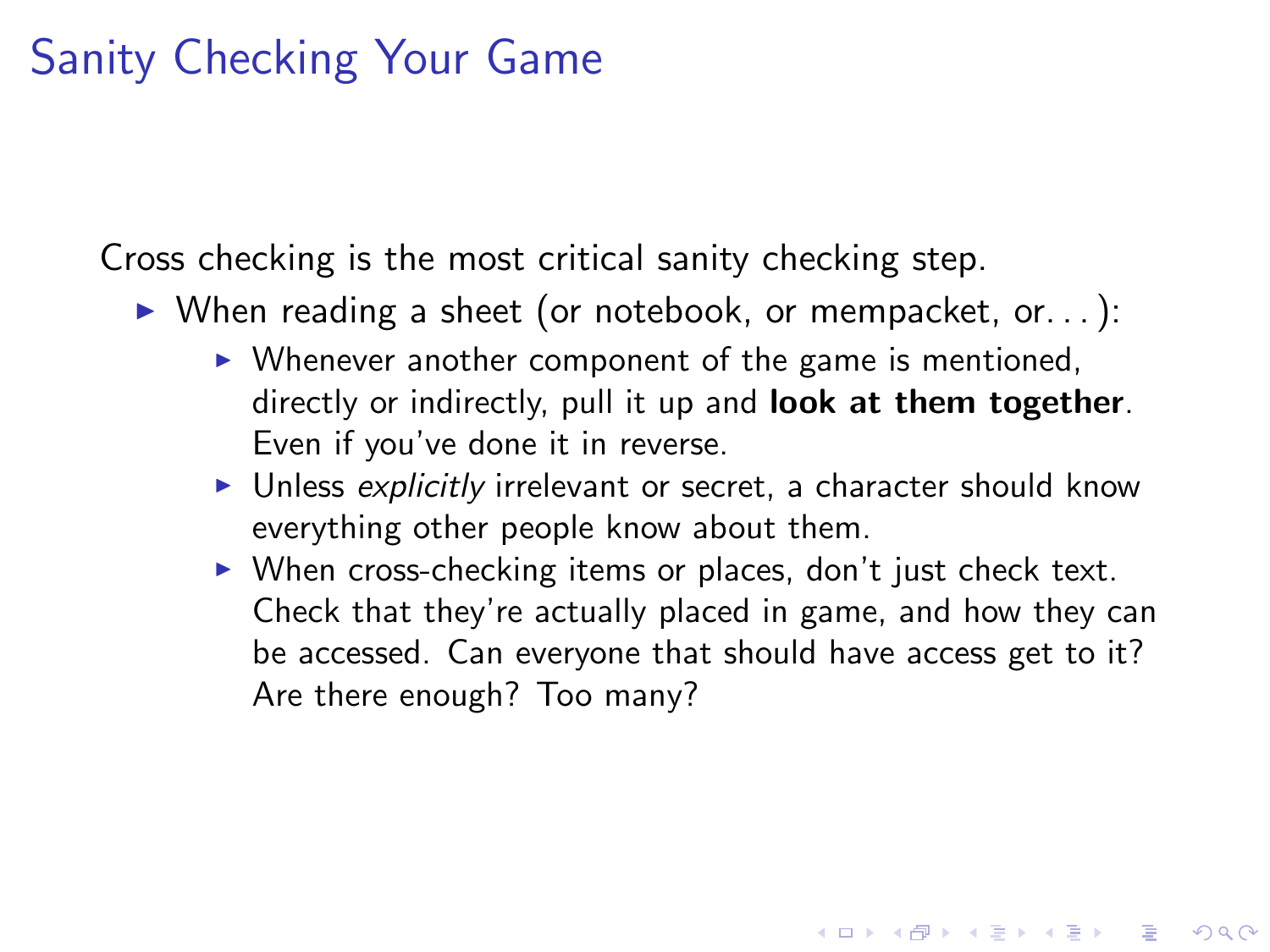# Writing An App (1/2)

- $\triangleright$  First, for each character: What questions would we need to ask to determine whether someone would be a good fit?
- $\triangleright$  Be aware of triggers. Topics like rape, abuse, bullying, abortion, mental illness, racial or sexual discrimination, even religion, are things players can be sensitive to.
	- $\blacktriangleright$  Always ask if someone's willing to play a character with a trigger. If you're not sure if it's a trigger, play it safe and ask.
	- $\triangleright$  You often want to distinguish between victim and perpetrator; many people are OK with one but not the other.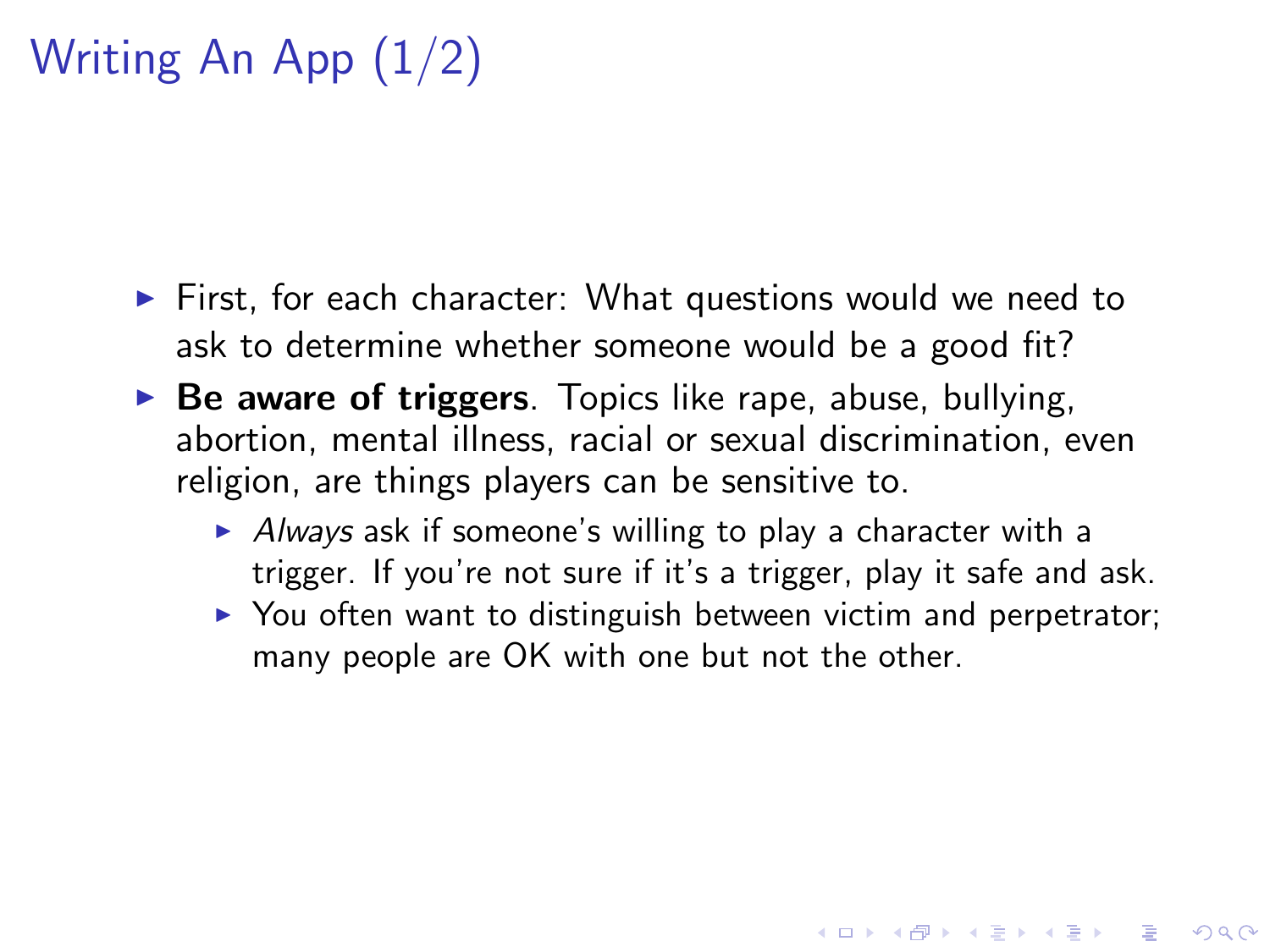# Writing An App (2/2)

- $\triangleright$  Once you have a list, consolidate and simplify. (e.g., burglar and conman might become "criminal")
- $\triangleright$  Add generically important questions, such as preferred character gender, romance plot gender, etc.
	- $\triangleright$  Remember to ask aobut both *player* and *character* gender for romance plots; some people care.
	- $\triangleright$  This probably means you need to ask about player gender; we recommend allowing freeform responses.
- $\triangleright$  Always ask for contact info, including e-mail (default) and phone (for when you're tracking down someone late to game)
- $\triangleright$  A freeform "Is there anything else you want to tell us?" is always a good idea.

There are many schools of thought about freeform vs. numeric vs. multiple choice responses, and no data about what works best. Use what you're most comfortable with.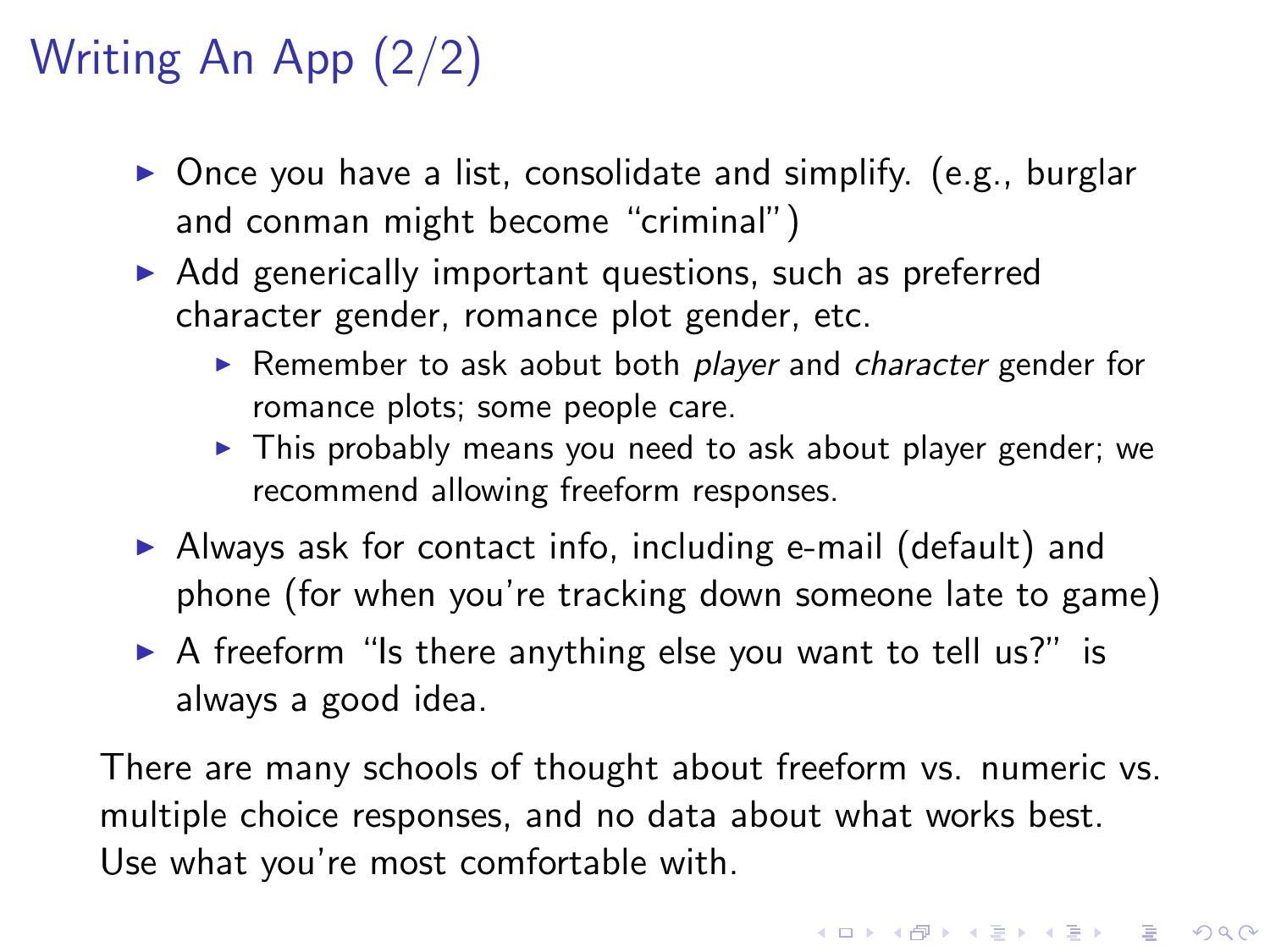## Common Casting Strategies

- $\blacktriangleright$  Best Fit Per Role
- ▶ First Come First Served
- $\blacktriangleright$  Younger/Newer Players First
- ▶ Students Before Cruft
- ▶ Best Overall Game Balance (GM defined)

Try to avoid "My friends first"; it leaves new players out in the cold.

**KOD KARD KED KED E VOOR**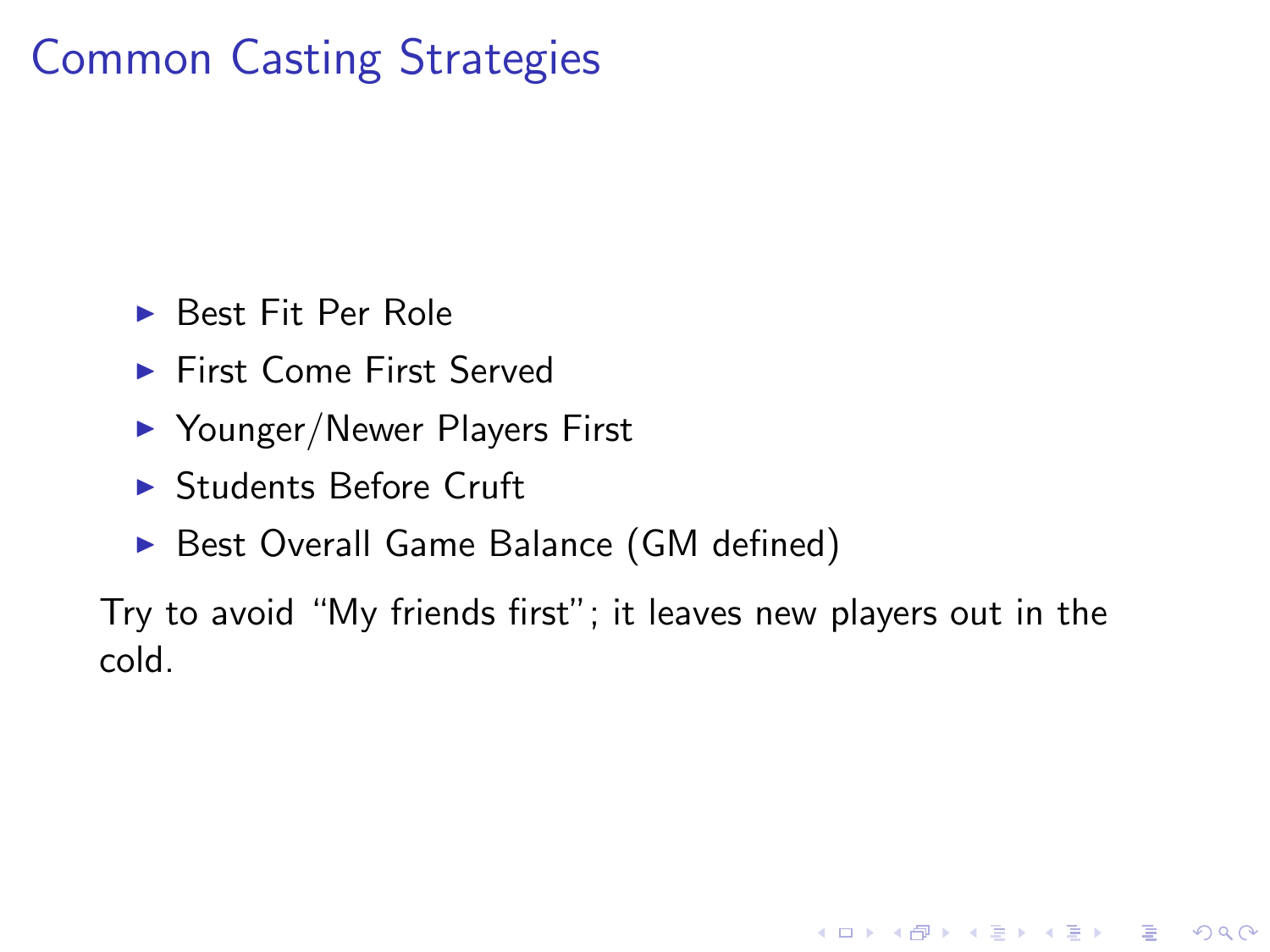## Common Casting Problems (1/2)

 $\triangleright$  Player A and Player B don't want to work with each other

#### $\triangleright$  Keep this sort of request confidential.

- If this is just "don't work with", cast them in characters that don't have any reason to interact.
- If this is "don't put me in the same game as":
	- $\blacktriangleright$  First: Try to put them in separate runs.
	- If that isn't possible: Find out whether this can be downgraded to "don't work with". ("Would you rather not play the game, or play in the same run as X?")
	- If that isn't possible: You will have to pick one or the other to cast (or cast neither) even if your game is short on players. Use your best judgment; these situations suck.

**K ロ ▶ K @ ▶ K 할 X X 할 X 및 할 X X Q Q O** 

 $\triangleright$  You may need to clarify with the players; some people say the first and mean the second.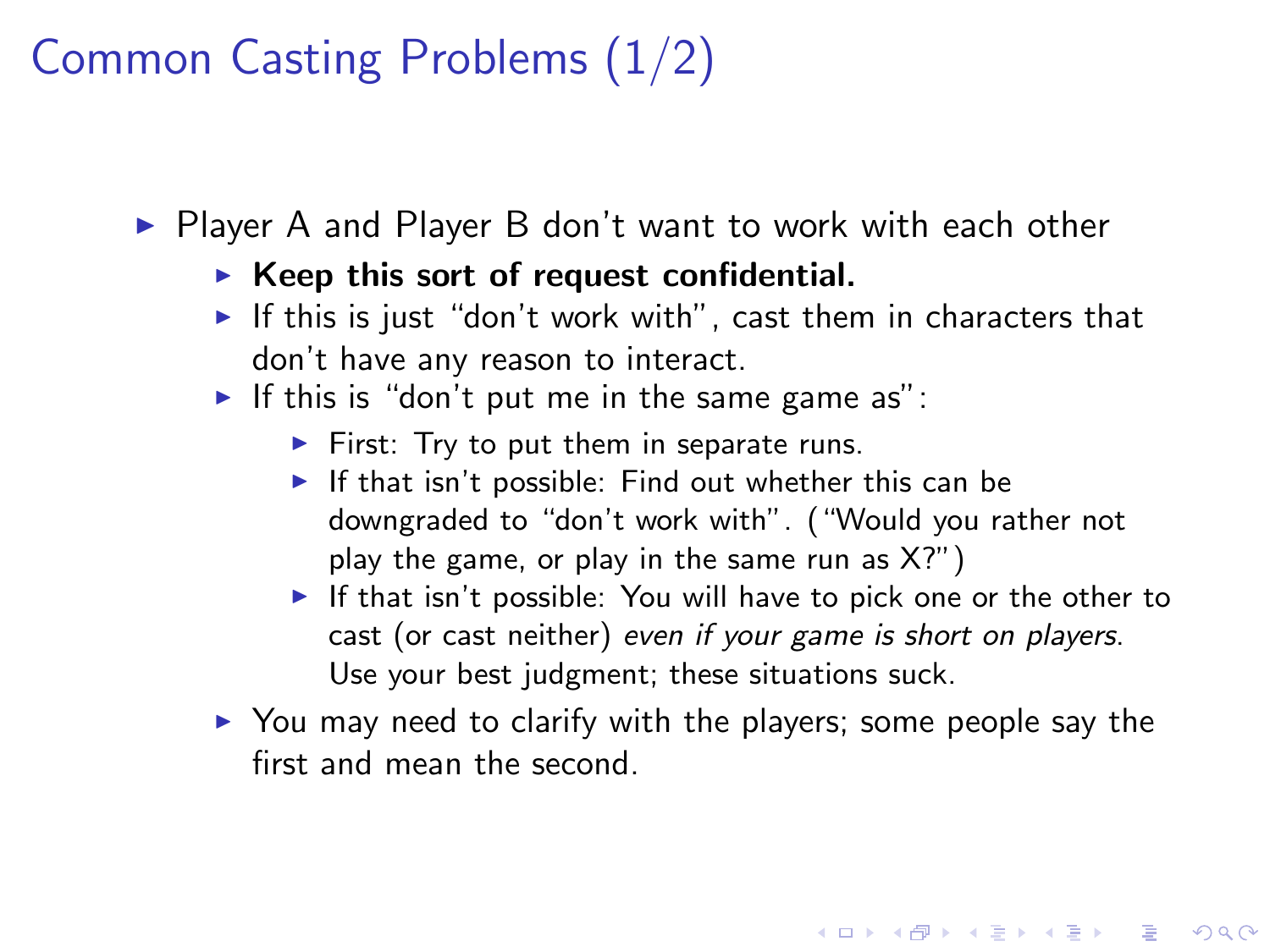### Common Casting Problems (2/2)

- $\triangleright$  A doesn't fit any character in game!
	- If you can fill without them, do so.
	- If you need or want them to play anyway, get back in touch and ask them questions.
- $\triangleright$  A is a good fit for the role by app, but GMs are dubious.
	- $\triangleright$  Ask yourselves: Why are you dubious?
		- $\triangleright$  Sometimes, this is a player trying to break typecast. This should be supported!
		- Sometimes, this is a new or weak player in a difficult role. Could you provide support in other roles?
		- $\triangleright$  Very rarely, they've apped for a role that's a bad fit; put them elsewhere. But in general, player preferences should trump.

 $\triangleright$  Beware the "My friends/the cruft would do this best!" trap.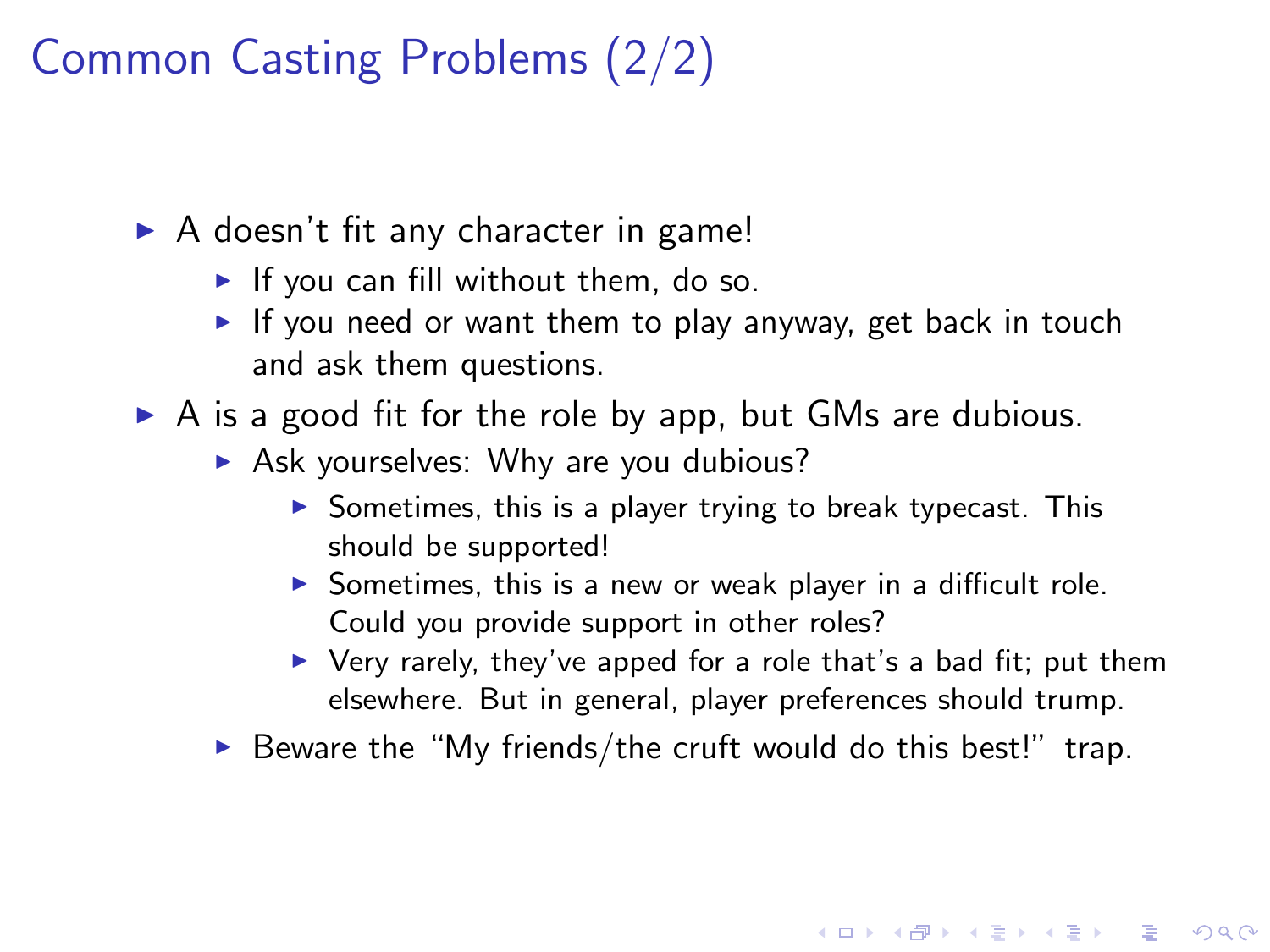Production comes in three stages:

- 1. Printing and Stuffing for Handout
- 2. Setting Up Game
- 3. Runtime Production

Planning and technology can make all three easier.

**K ロ ▶ K @ ▶ K 할 X X 할 X 및 할 X X Q Q O**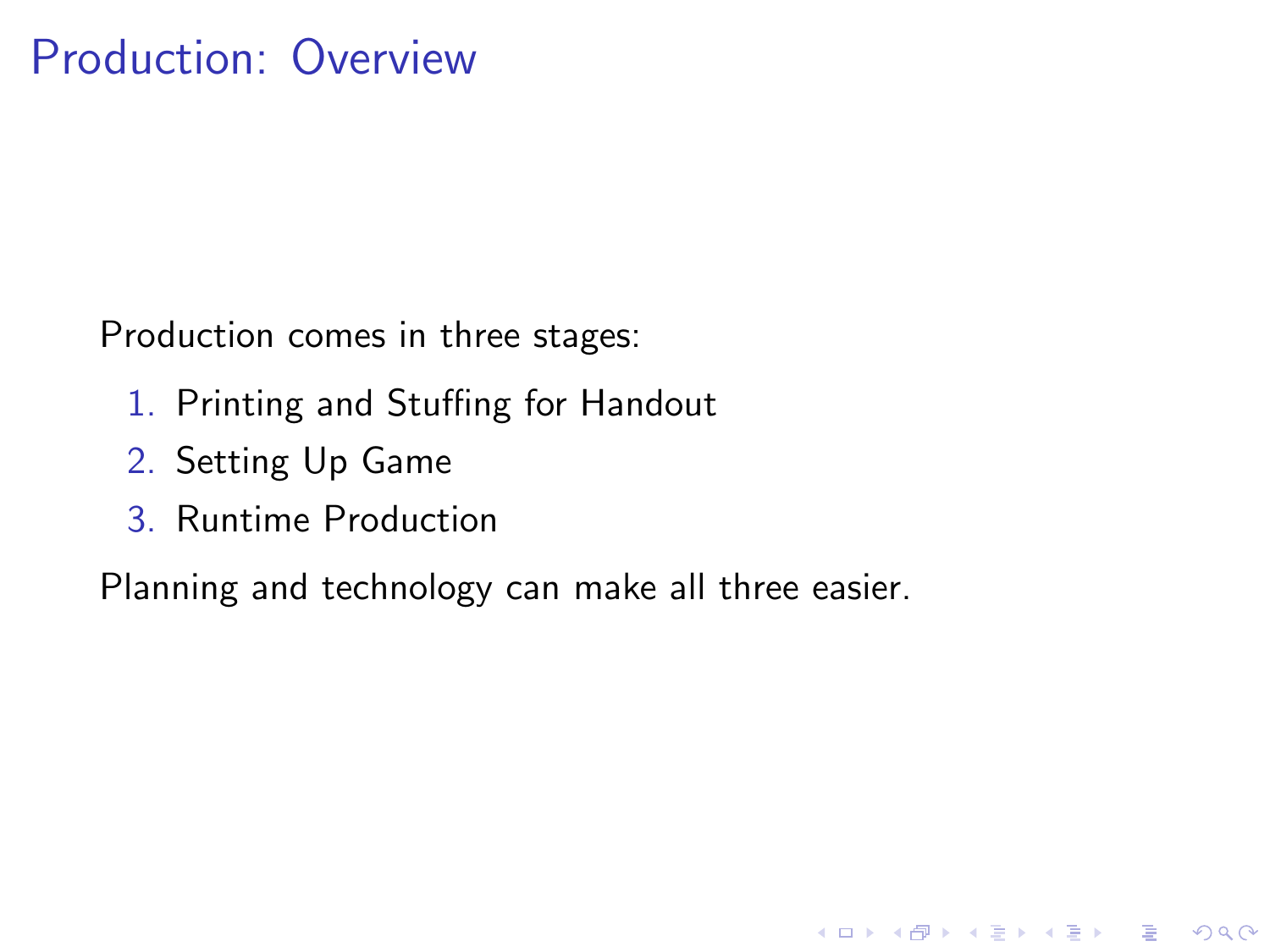### Production: Printing and Stuffing

Why do Handouts start late? Why are pieces missing?

- $\blacktriangleright$  Can be as short as 1 man-hour.
- $\triangleright$  Of course, can be much, much longer than that: 5 people doing prod for days straight, plus some "helpful ghosts," is not unheard of.
- $\triangleright$  Schedule one full day for prod, at least one day before Handout, preferably the weekend before Handout.
- $\triangleright$  Relying on "helpful ghosts" to save man-hours is ill-advised (and sometimes presumptuous). Can get you out of a hole.

**KORK ERKER ADAM ADA**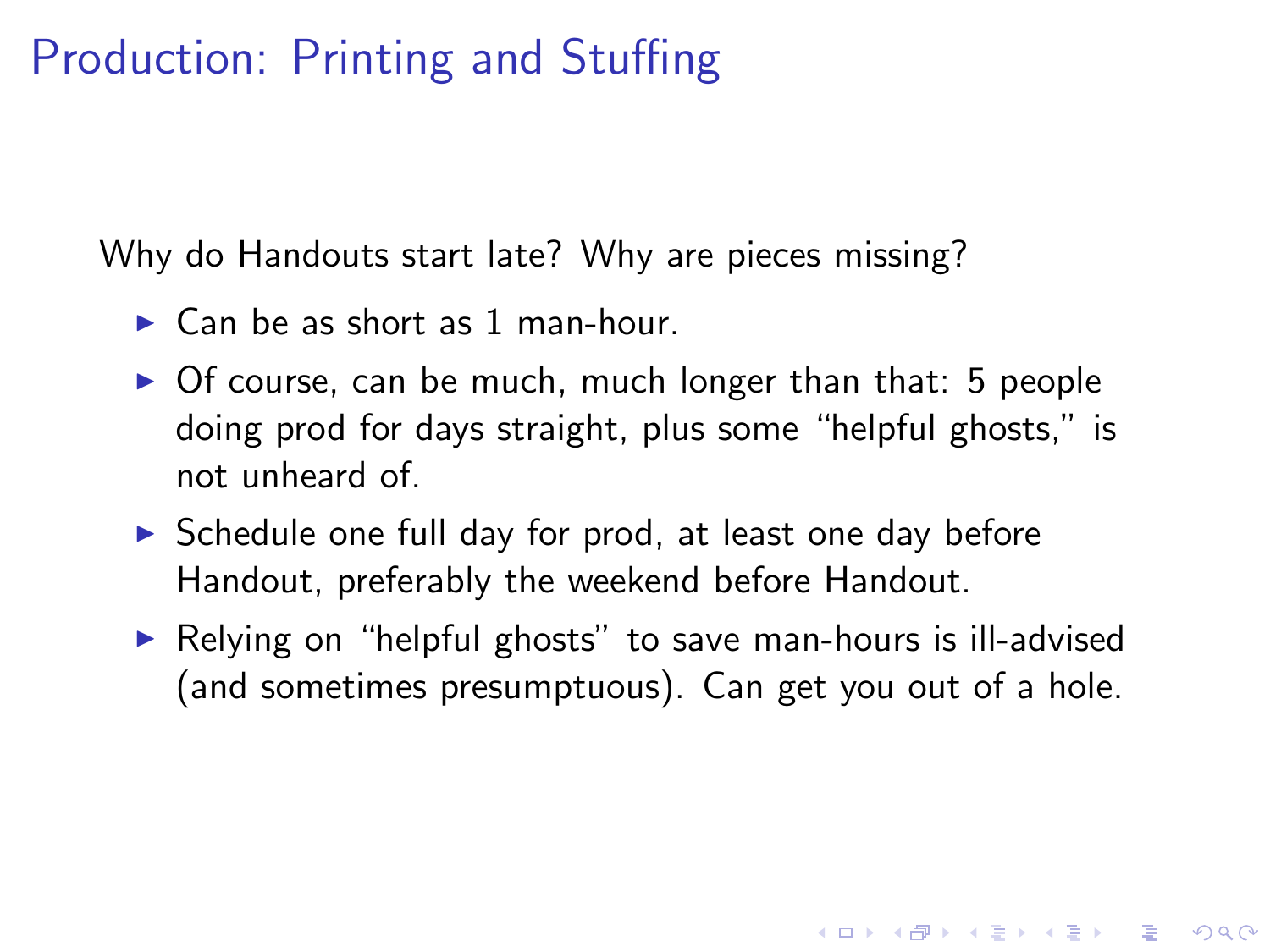### Production: Printing and Stuffing

Planning ahead is your friend.

- $\blacktriangleright$  LaTeX / test all of your documents beforehand, early and often.
- $\triangleright$  Don't slack, even if you're writing at the last minute.
- $\triangleright$  Partial dry runs are good proofreading opportunities (not on the day of).
- $\triangleright$  Some early design decision can have a huge impact on prod: think ahead!

4 D > 4 P + 4 B + 4 B + B + 9 Q O

 $\blacktriangleright$  Too many memory packets, notebooks, or other funky constructs can ruin your day.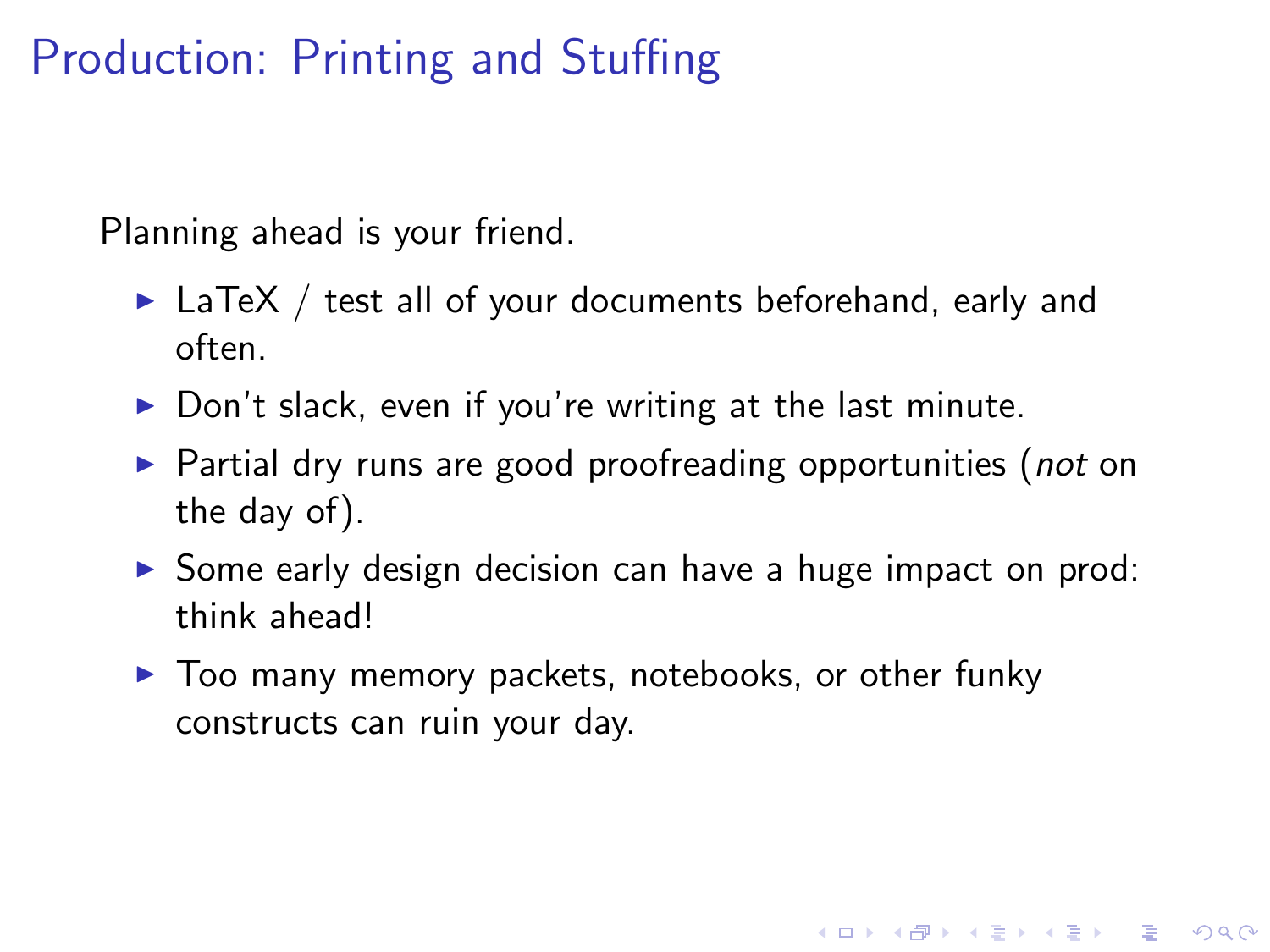### Production: Setup

It is common (but not necessary) to have a "second prod" for game area: signs plus items and other things that don't start in a character packet.

- $\blacktriangleright$  Even moderate amounts of packets-on-the-wall, extra notebooks, and signs can ruin your day, if not your week. (Looking ahead, things get grunged.)
- ▶ So planning ahead is a even bigger deal here. Give yourself limits ("no more than 50 things to tape up, ever." "Little to no state in signs and their envelopes.")
- If game area is serious, plan a full day of prod for it as well.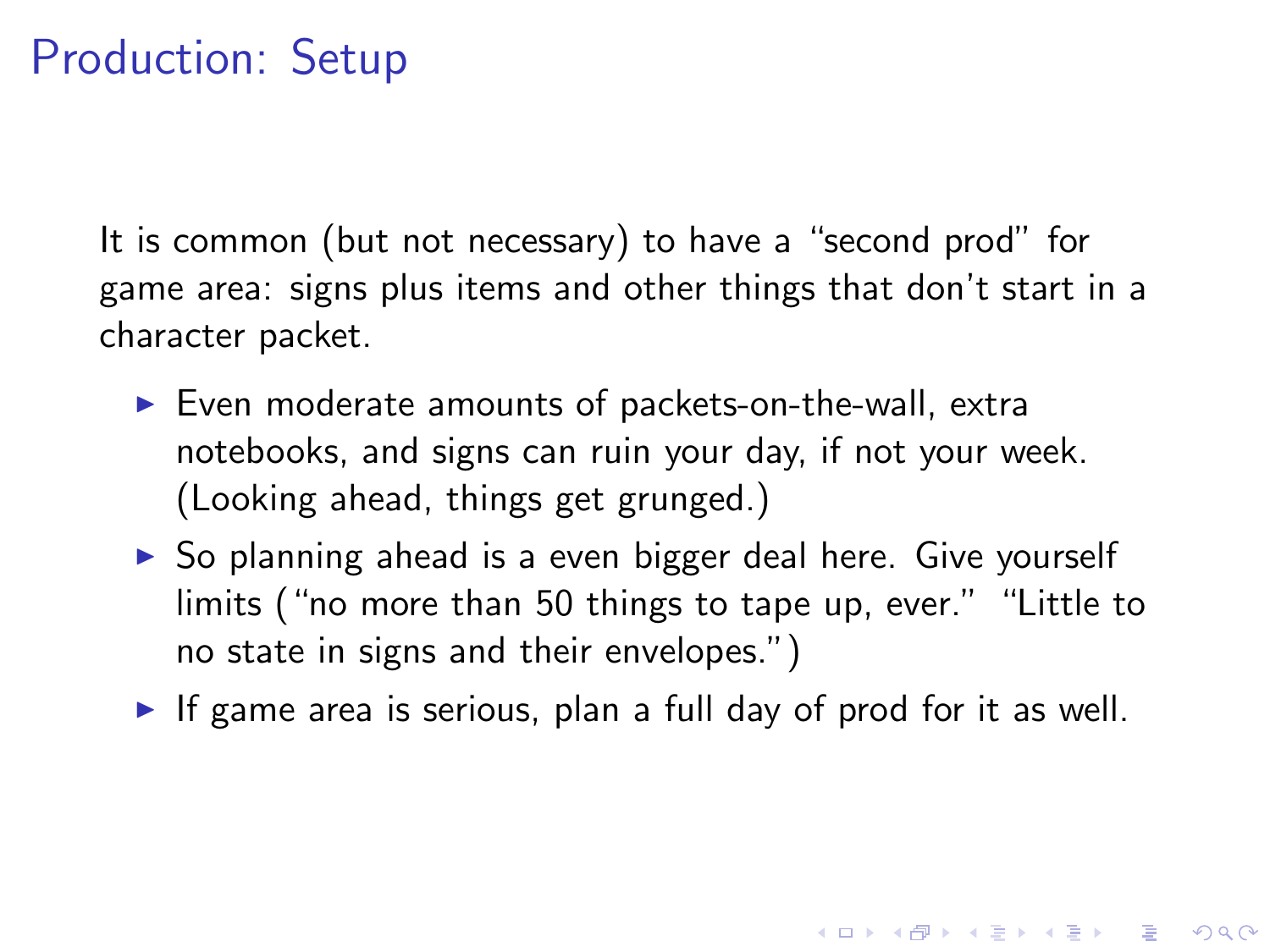### Production: Setup

Walking through gamespace and putting things up takes time.

- $\triangleright$  Given a well-organized set of signs, an optimal route, and 1-2 signs per building-floor, it takes about two hours to cover all of main campus.
- $\triangleright$  Complex setup, backtracking, and dis-organization can a make this much longer.

**KOD KARD KED KED E VOOR** 

- $\triangleright$  Working in pairs helps (one person to tear/stick the tape).
- $\triangleright$  Don't use duct tape. It can peel the paint.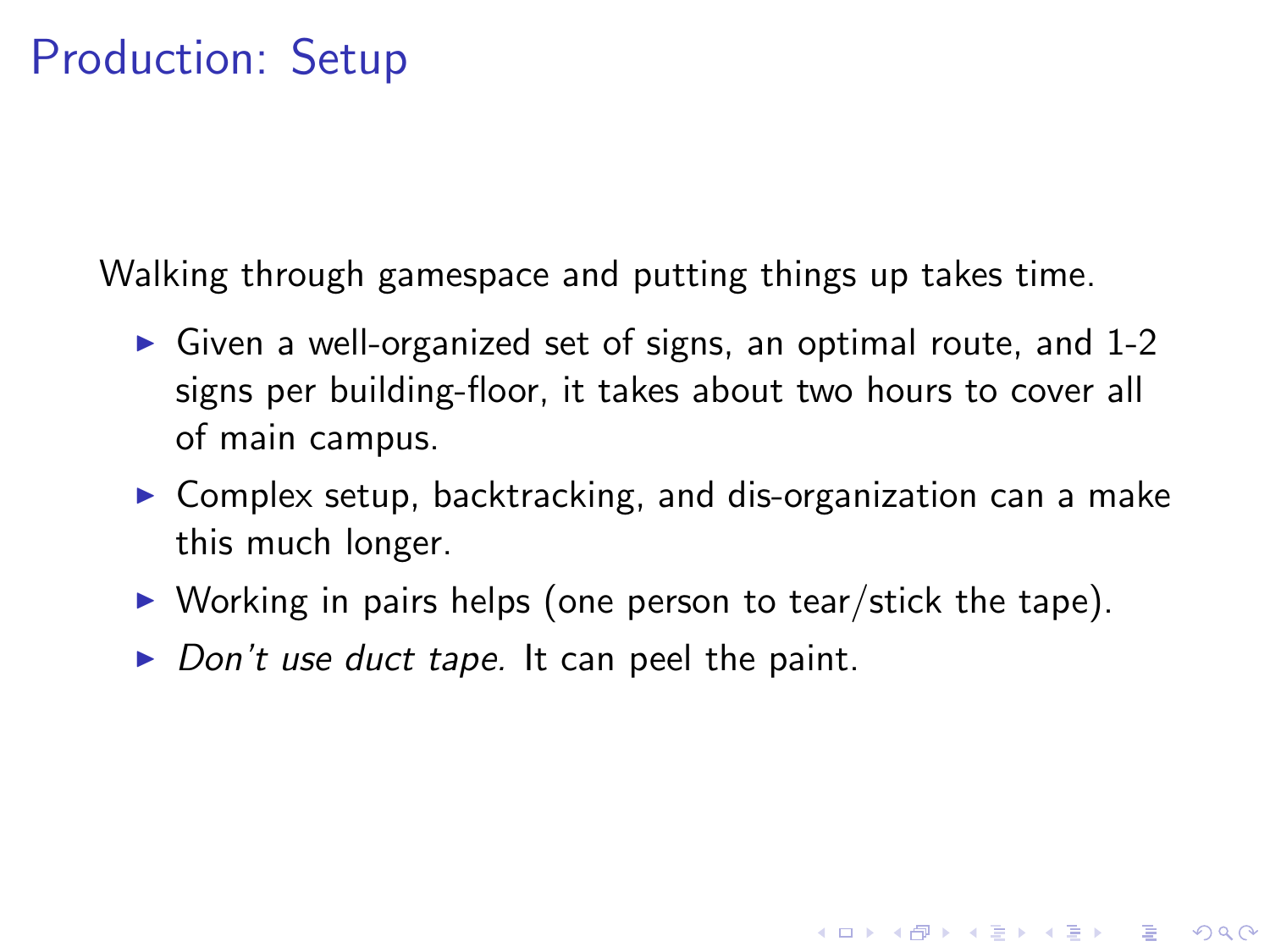### Production: Runtime

Some runtime production is planned.

 $\triangleright$  You may have late documents to distribute.

K ロ ▶ K @ ▶ K 할 > K 할 > 1 할 > 1 이익어

- $\blacktriangleright$  There may be item stocks to replenish.
- $\triangleright$  You might have modules to set up.
- $\triangleright$  You'll be supplying physreps.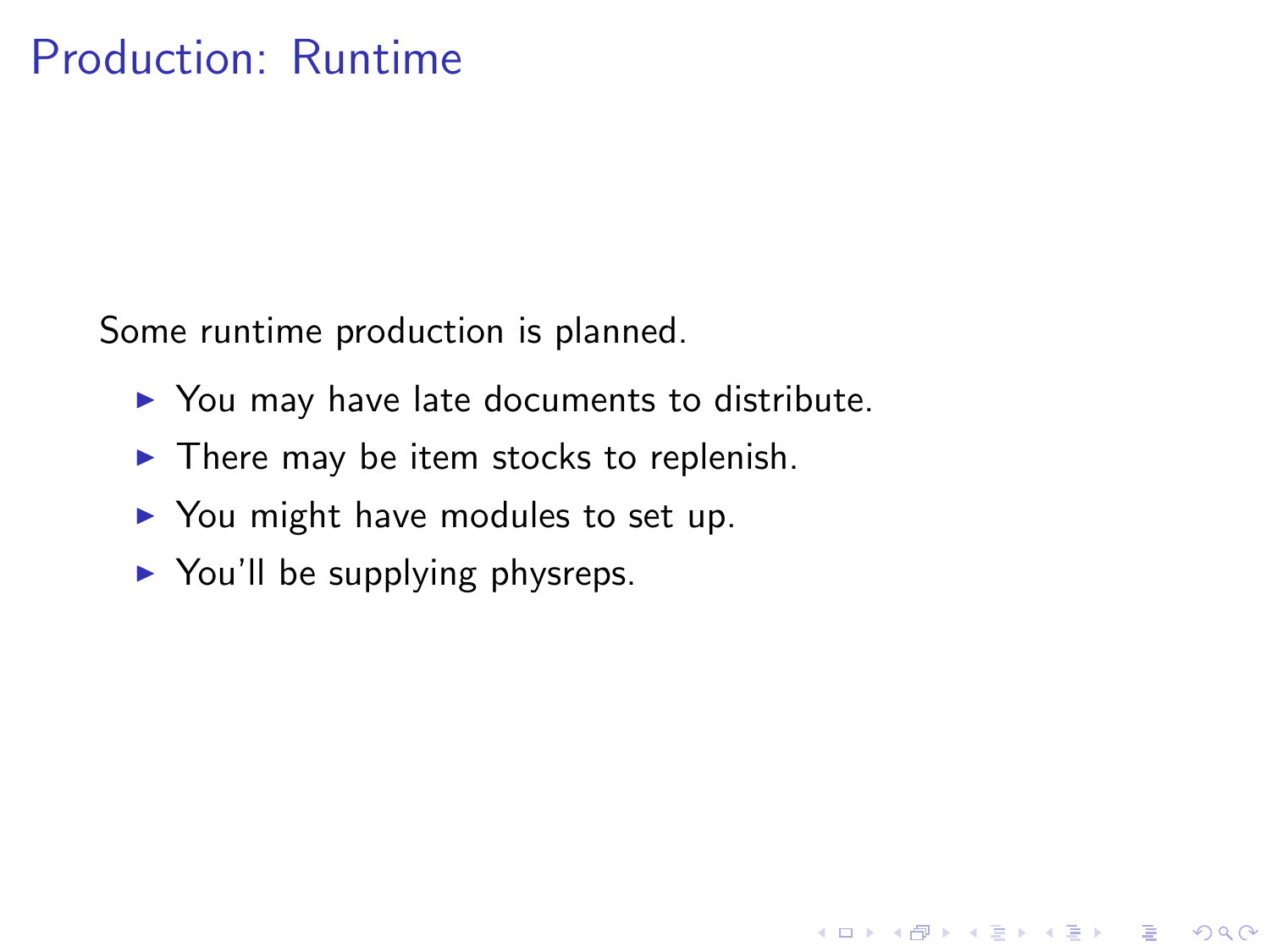Some runtime production is a surprise ("known unknowns").

 $\triangleright$  Signs will get grunged. This is somewhat random, but bigger and more complicated things are more likely to fall off the wall and get swept or get noticed by people who tear them down.

**K ロ ▶ K @ ▶ K 할 X X 할 X 및 할 X X Q Q O** 

- $\triangleright$  People will lose their documents and name badges.
- $\triangleright$  You may need to print new versions of sheets or abilities.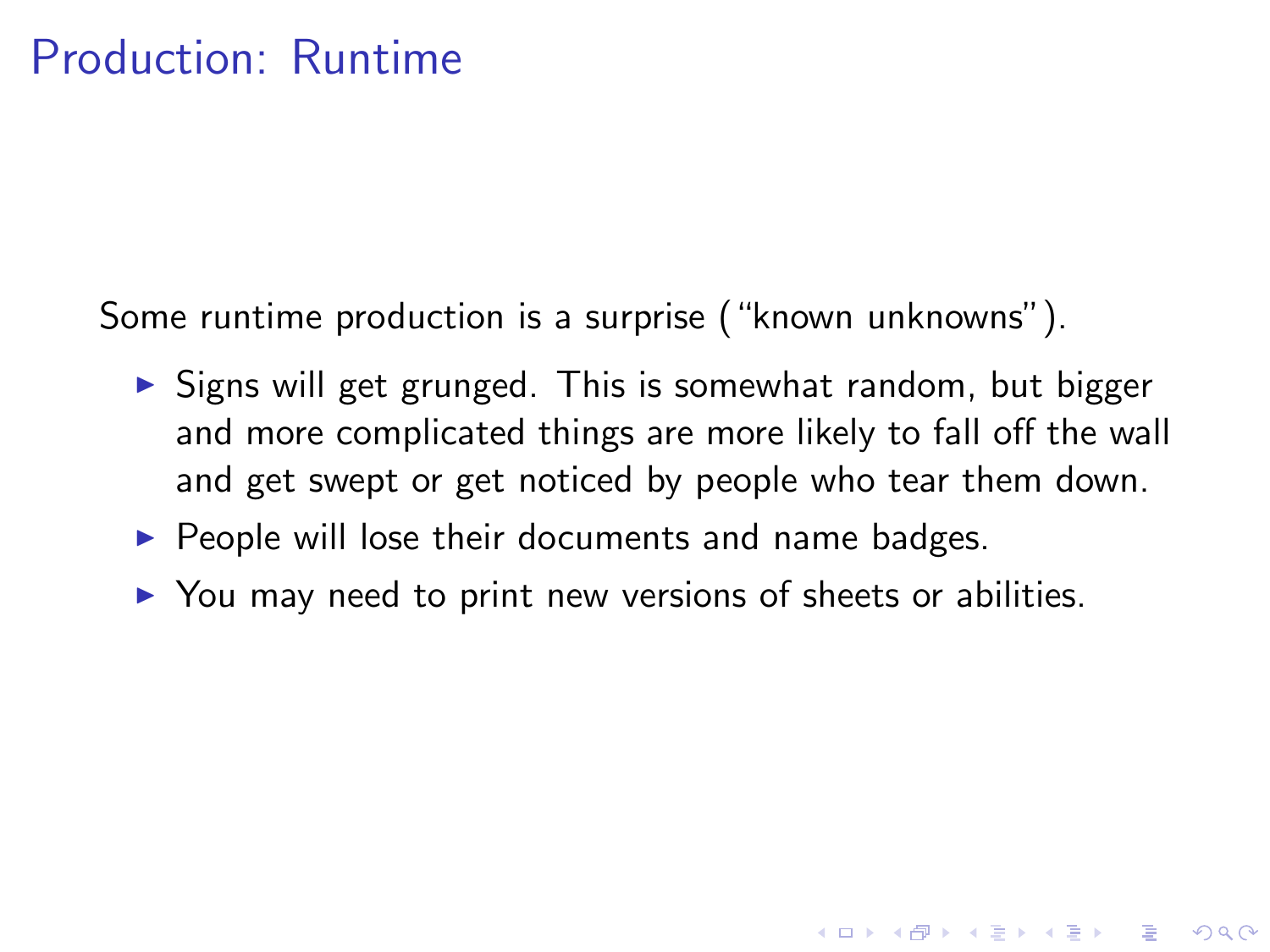### Production: Lessons

- $\blacktriangleright$  Don't panic.
- $\triangleright$  Triage may be necessary. Be prepared for it, but don't jump the gun.
- $\triangleright$  No solution can make production effortless. Sometimes a pen and a stack of index cards really is useful.
- $\triangleright$  Everything is better if at least someone is well-rested, well-fed, and has done their homework.
- $\blacktriangleright$  The moment Handout ends, you have to deal with the players. This will eat far more time than you think, and slow down everything else you're trying to do.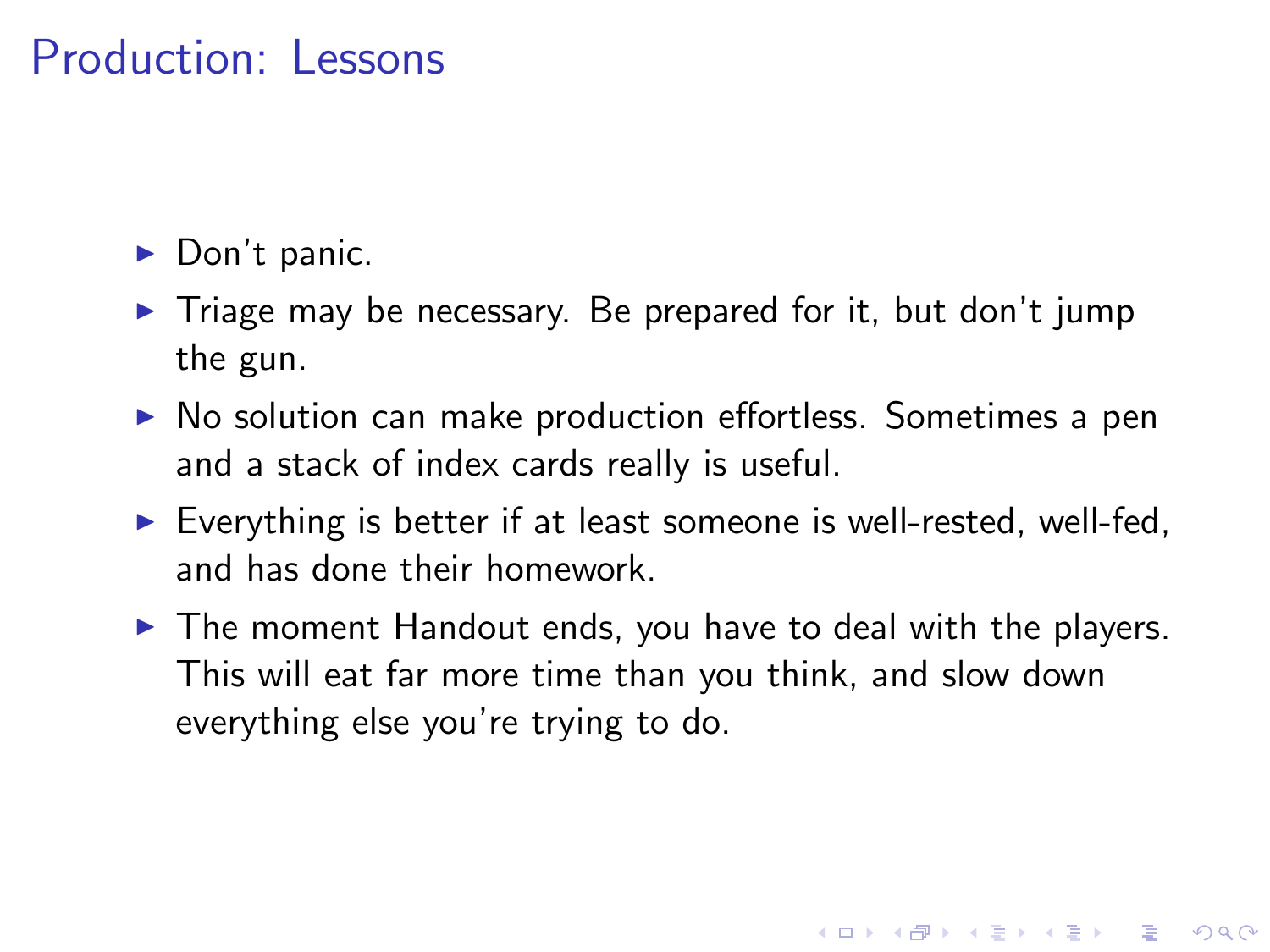### End of Production

Questions? Comments? Discussion?

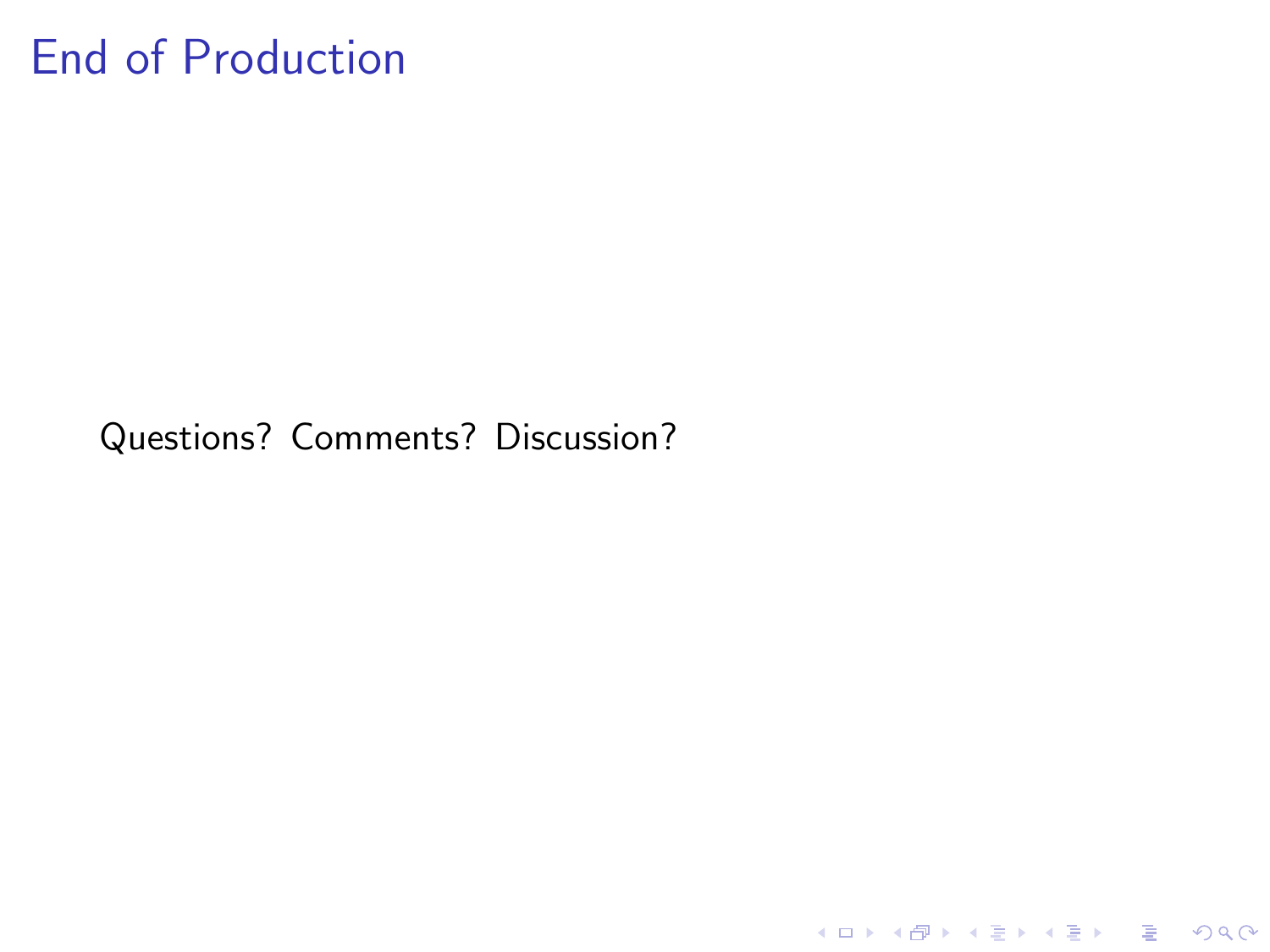### Running a Rules Seminar

- $\triangleright$  Remember, your players are literate. Just summarize and highlight.
- $\triangleright$  Anything that differs from the norm should be called out.
- ▶ Unless you're running a Rush game, concentrate on your game-specific rules.
- $\triangleright$  Show, don't tell: Spend the time you've freed up to actually demonstrate your mechanics.
- $\blacktriangleright$  Take notes whenever someone asks a question, and e-mail clarifications to the whole game
- $\triangleright$  Be honest about what, if anything, didn't get prodded.
- If you have a complex mechanic, consider giving players a chance to test it out with example characters.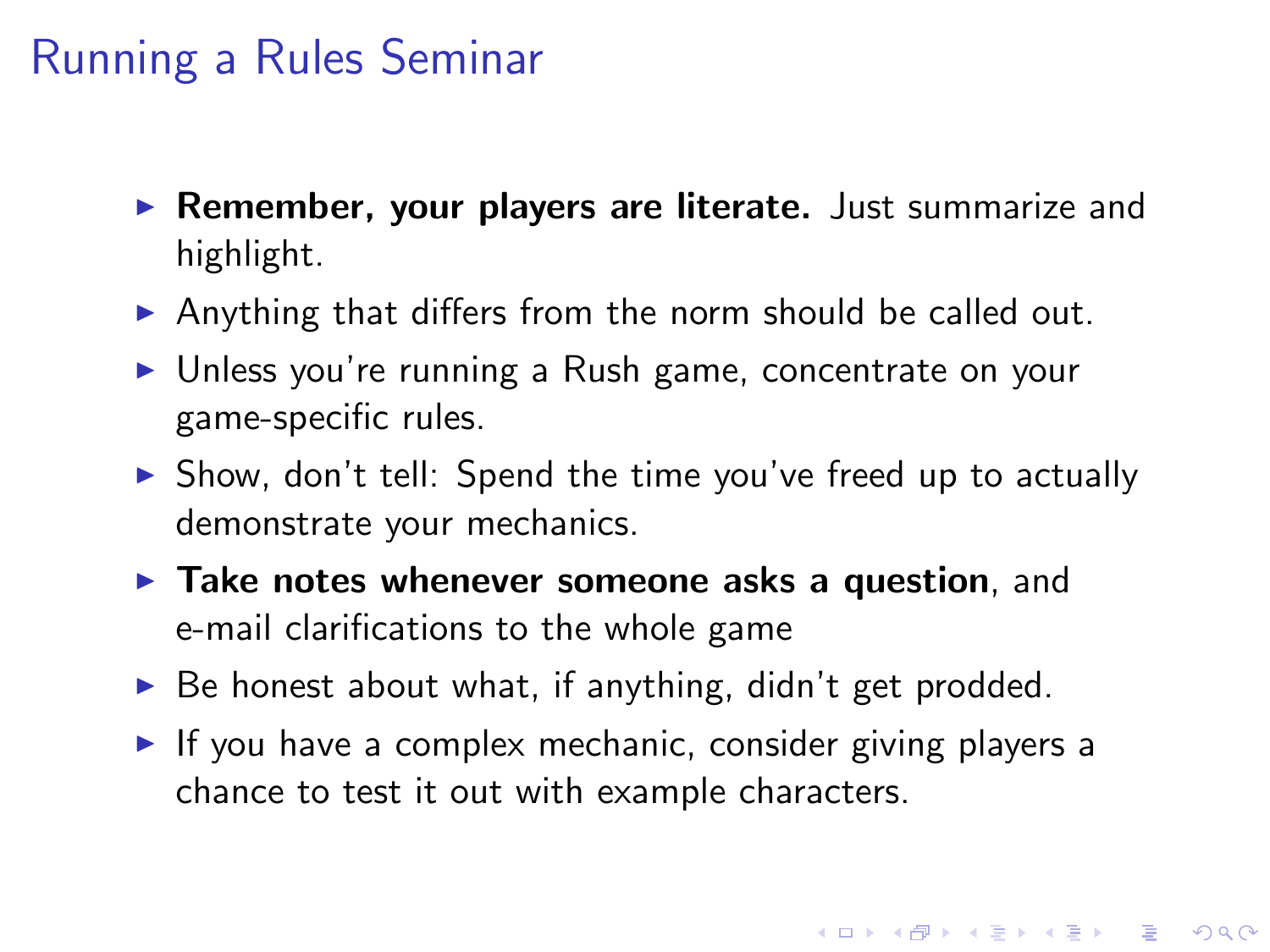Handling Player Questions and Problems (1/3)

Your players want to enjoy your game. You want your players to enjoy your game.

This means you're on the same side!

- It is always acceptable to say "Hold on a moment, I need to talk to my fellow GMs."
- $\triangleright$  Unless you have no other choice, never try changing a mechanic on the fly, especially not solo. Predictable but broken is almost always better than something which is unpredictable; players can plan around it.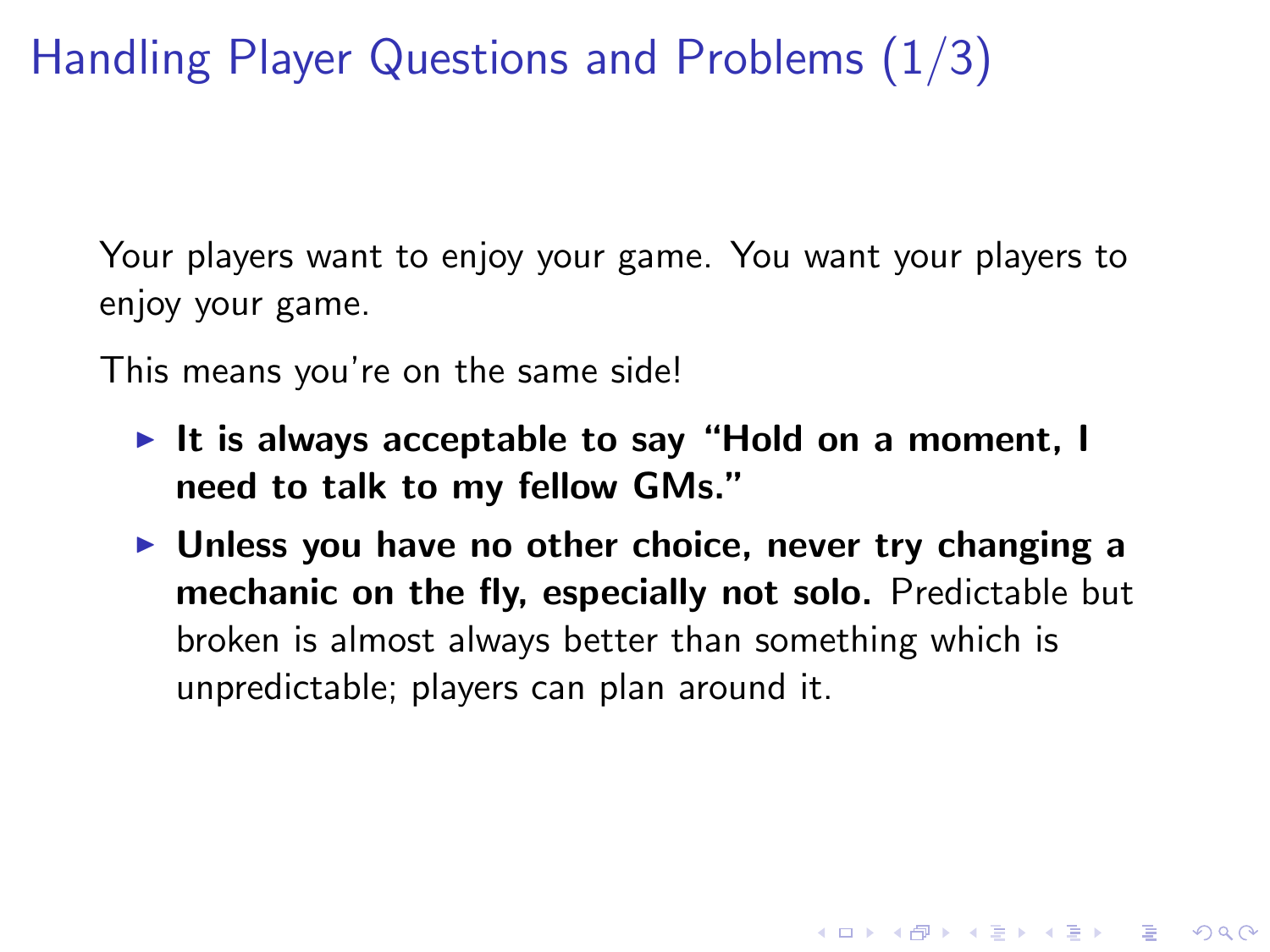### Handling Player Questions and Problems (2/3)

- $\blacktriangleright$  Try to avoid just saying no to players. Unless they're a rules-lawyer, chances are, they've come to you because they have a problem.
	- First question to ask yourself: "Why is the player asking this?"
	- If it seems to be a "stupid question", you probably didn't write the rules/mechanic/sheet as clearly as you think. Be patient, and clarify to other players if it seems necessary.
	- If the player seems frustrated, see if you can find out why. They may only have come to you with one problem, but a frustrated player probably has hit several; learning what they are may be able to prevent future problems.
	- $\blacktriangleright$  "Yes, but...", "No, but...", and "No, because..." are better than a flat "no" when handing frustrated players.
		- $\blacktriangleright$  These mean the GMs are at least listening.
		- $\triangleright$  Be careful not to reward the squeaky wheels over the players who try not to bother the GMs; but a squeaky wheel often means there are others with the same problem.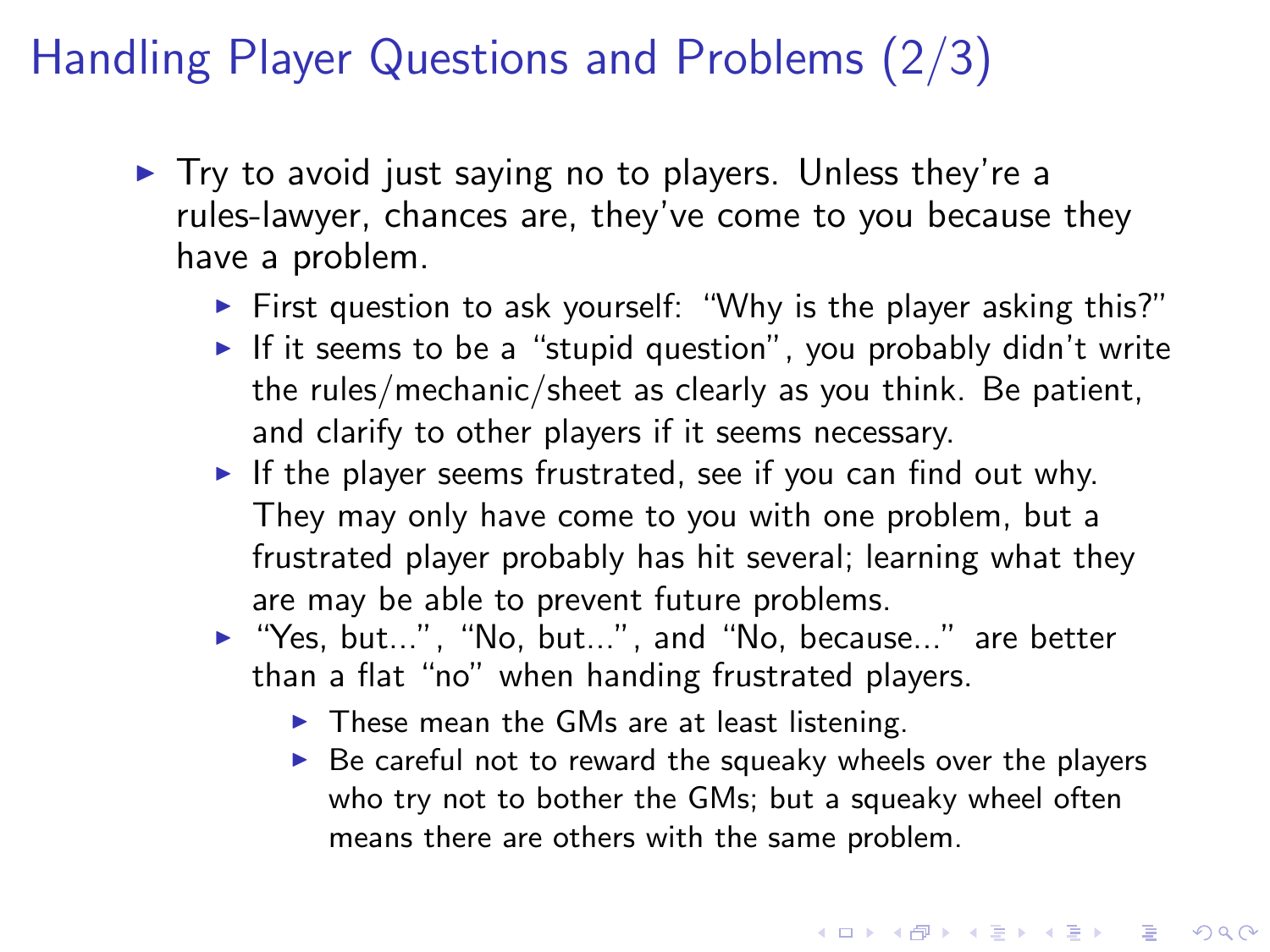## Handling Player Questions and Problems (3/3)

#### $\triangleright$  "Can I do X?" is a dangerous question.

- $\triangleright$  Do you know what X implies in your game? If you're at all unsure, ask the player: "What effect do you expect from X?"
- $\triangleright$  Can X screw over any other characters or plots? If so, and X is not already in the mechanics, the answer is almost certainly no.

**KORKAR KERKER E VOOR** 

- If X is unclear in the mechanics, make a ruling, and then immediately notify all other parties with the mechanic.
- $\blacktriangleright$  "Yes, but this has no mechanical effect" is a tremendously useful line to remember.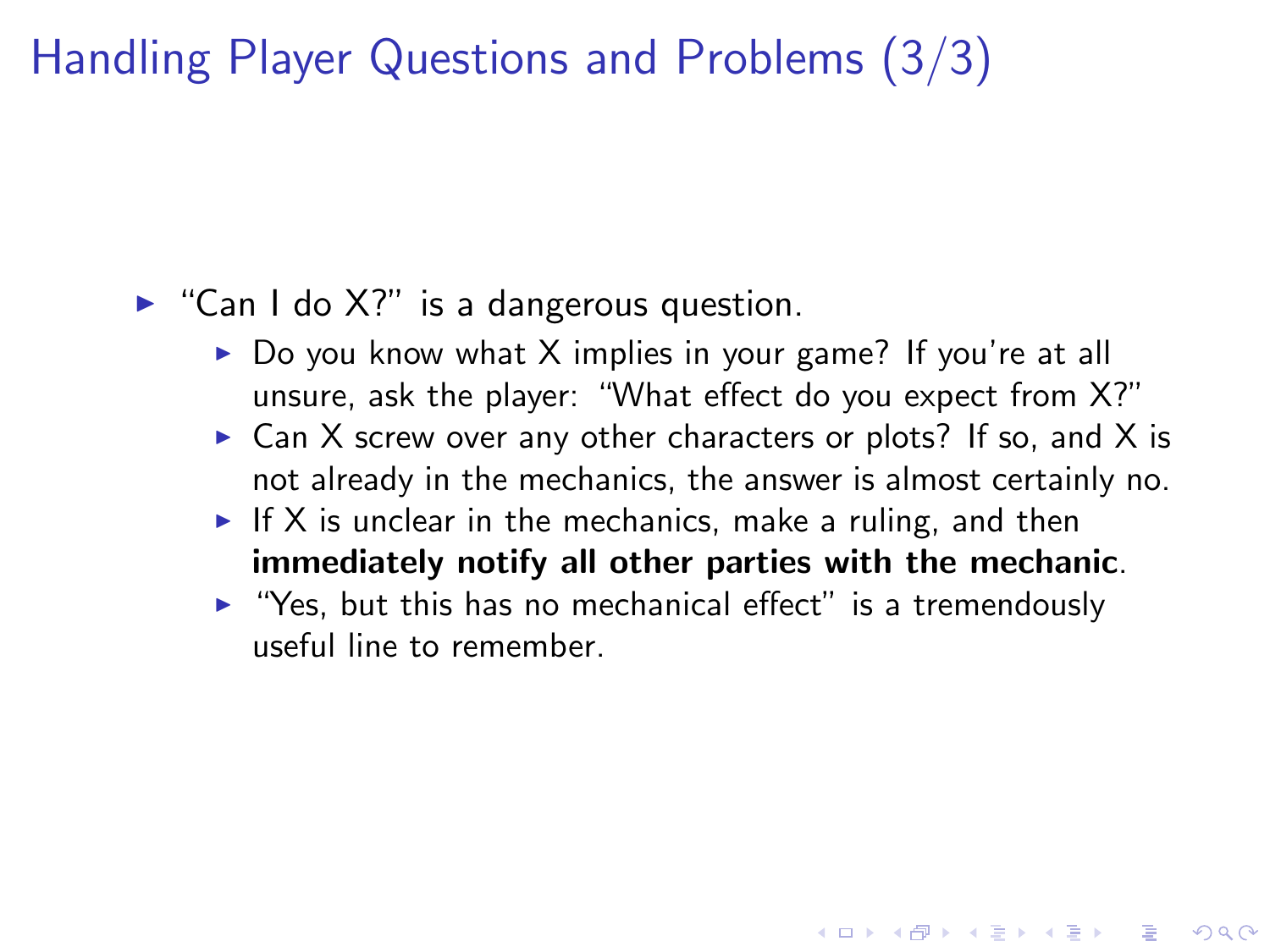# Running Wrapup

- $\triangleright$  Keep it short! Let the best stories get told at the post-game dinner mob.
- $\blacktriangleright$  Tell people how mechanics resolved Who did win the house cup, anyway?
- $\blacktriangleright$  Tell people the things they didn't already know. Reveal the secrets. Don't give me a five minute talk about each character (in a 60-character game, that's a five-hour block of characters, and you haven't even hit groups yet!)
- $\triangleright$  Keep it moving; don't let a player get wrapped up telling a story that takes more than a couple minutes.
- $\triangleright$  A wrapup doc is optional, and based on your GM cheatsheet; everything except outcomes, awards, and quotes can be created pregame.
	- $\triangleright$  You won't have time to update and print in a short game; if you want a wrapup doc, just do it during prod.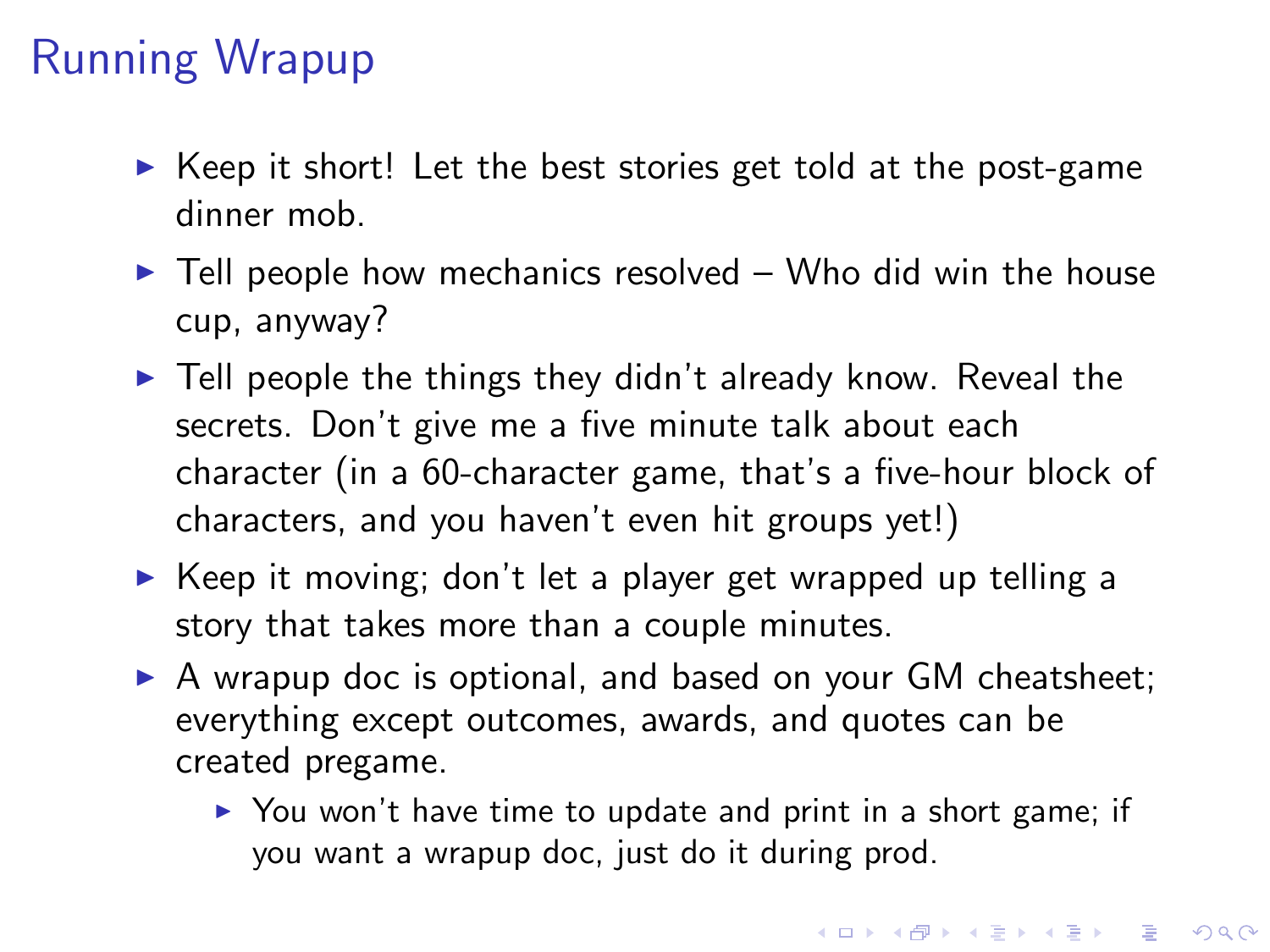## GM Zen

- $\triangleright$  "A game is never finished; it merely runs, then dies" kenclary
- $\blacktriangleright$  There is no game so good that everybody is completely happy.
	- $\triangleright$  The longer the game, the more true this is.
	- $\triangleright$  Corollary: There are always punts. Don't take them personally.
- There is no game<sup>3</sup> so bad that *nobody* has fun.

 $3$ If you've heard of Spin Cycle, that wasn't a game. That was performance art.**KORK ERKER ADAM ADA**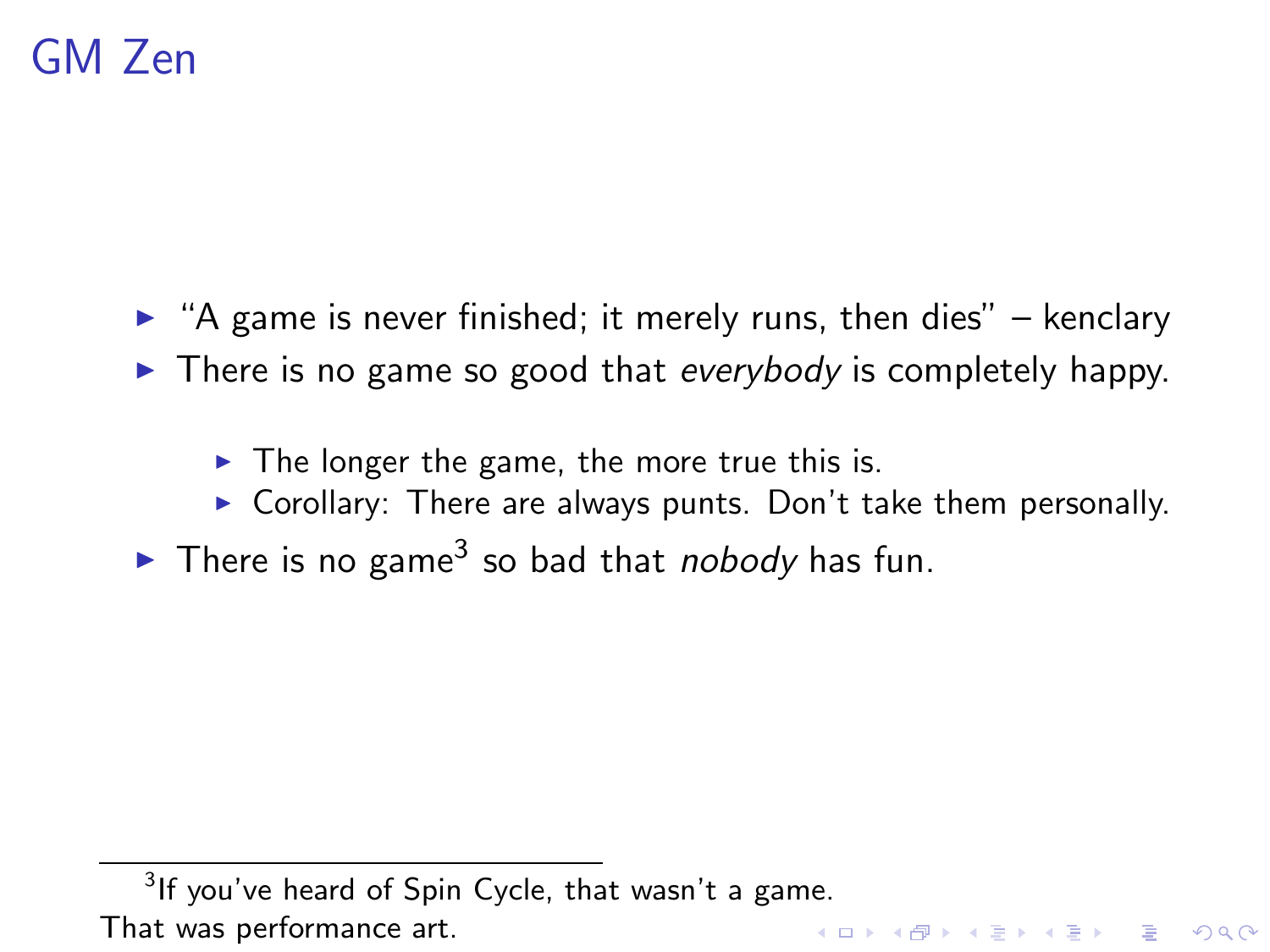### If You Take Nothing Else Away...

The most critical GMing skill is asking questions.

- $\triangleright$  Even if you don't always get the right answers, you'll at least be aiming in the right direction.
- $\triangleright$  What do you want to accomplish?
- $\triangleright$  What are your players doing in game?
- $\blacktriangleright$  How do your mechanics, rules, and space support your players and your game feel?
- $\triangleright$  What do you really need to make the game work, and what is extraneous?

**KORK ERKER ADAM ADA**